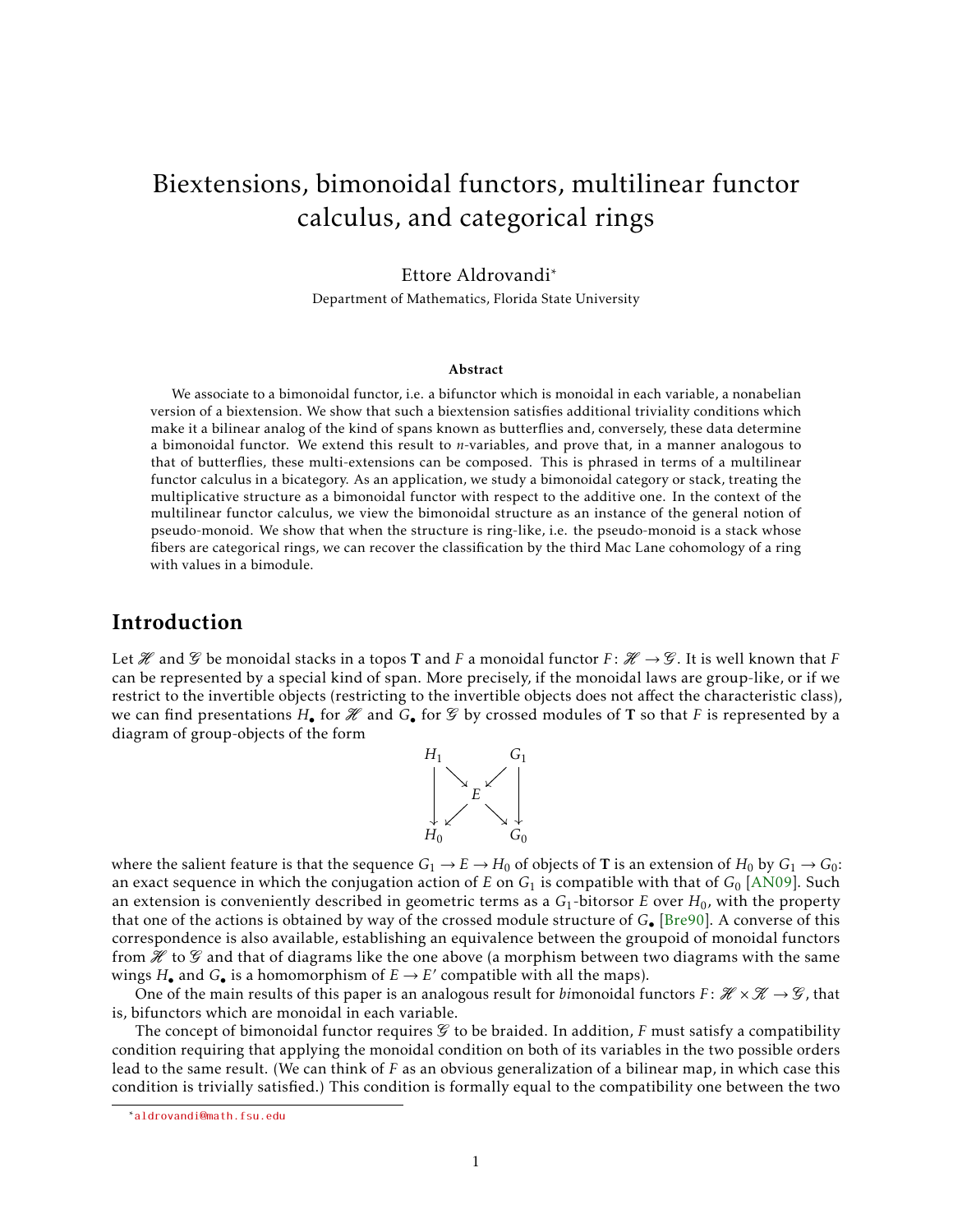<span id="page-1-0"></span>partial multiplication laws of a biextension [\[Mum69;](#page-59-0) [Gro72\]](#page-59-1). Recall that for abelian groups *A*, *B*, *C* of T, a biextension of *B* and *C* by *A* consists of an *A*-torsor *E* over *B*×*C* equipped with two partial commutative and associative product laws, making *E*, for each generalized point  $b \in B$ , an extension of *C* by *A*, and, similarly, for each  $c \in C$ , an extension of *B* by *A*. The coincidence between these conditions is not purely formal: the bilinear point of view is to regard a biextension as providing a bifunctor  $\varphi_E : B \times C \to \text{Tors}(A)$ , which is then monoidal (i.e. a homomorphism) in each variable. Notable examples are certain duality pairings where, in particular,  $C = B^{\vee}$  and  $A = \mathbb{G}_m$  [see, e.g. [Boy10;](#page-58-1) [Dat10\]](#page-58-2).

Our result begins from a generalization of these ideas, starting with that of biextension. Thus, for two groups *H* and *K* of **T**, and a braided crossed module ( $G_1$ ,  $G_0$ ), we define a biextension of *H*, *K* by ( $G_1$ ,  $G_0$ ) as a  $G_1$ -bitorsor (or, more appropriately, using the terminology of [\[Bre90\]](#page-58-0), a  $(G_1, G_0)$ -torsor) *E* over  $H \times K$ such that, for each point  $x \in H$  (resp.  $y \in K$ ), *E* is an extension of *K* (resp. of *H*) by the crossed module  $G_1 \rightarrow G_0$ . The braiding is required by the compatibility between the two partial product laws of *E*. The relative diagram is formally the same as in the classical situation, with some differences due to the fact that none of the groups involved is assumed abelian—although the crossed module  $G_1 \rightarrow G_0$  and its associated stack are braided.

Now, let *F* be a bimonoidal functor  $F: \mathcal{H} \times \mathcal{H} \to \mathcal{G}$ , where each of  $\mathcal{H}, \mathcal{H}$ , and  $\mathcal{G}$  has a presentation by a crossed module. We show that *F* determines a biextension of  $H_0$ ,  $K_0$  by the crossed module  $G_1 \rightarrow G_0$ , equipped with a pair of compatible trivializations for the two pullbacks along the maps *∂* × id: *H*<sup>1</sup> ×*K*<sup>0</sup> →  $H_0 \times K_0$  and id $\times \partial$ :  $H_0 \times K_1 \to H_0 \times K_0$ . This is what we call, in this context, a butterfly —the bilinear version of the notion introduced in [\[AN09;](#page-57-0) earlier [Noo05,](#page-59-2) over a point]. Viceversa, given a biextension *E* of (*H*0*,K*0) by  $G_1 \rightarrow G_0$ , we obtain a bimonoidal functor

$$
\varphi_E \colon H_0 \times K_0 \longrightarrow \text{Tors}(G_1, G_0),
$$

where the right hand side denotes the stack of  $(G_1, G_0)$ -torsors equivalent to  $\mathcal G$ , and where  $H_0$  and  $K_0$ , are interpreted as discrete monoidal stacks. The additional data provided by the two compatible trivializations allow to conclude that  $\varphi_E$  is compatible with descent along the presentations  $H_0 \ltimes H_1 \rightrightarrows H_0 \to \mathscr{H}$  and  $K_0 \ltimes K_1 \Longrightarrow K_0 \to \mathcal{K}$  by the groupoids determined by their respective crossed modules, so it determines a bimonoidal functor  $F_E: \mathcal{H} \times \mathcal{H} \to \mathcal{G}$ . With the obvious notion of morphism, we obtain:

Theorem (Theorem [7.1](#page-20-0) in the main text). *There is an equivalence of (pointed) groupoids*

$$
u: \mathbf{Bicxt}(H_{\bullet}, K_{\bullet}; G_{\bullet}) \stackrel{\sim}{\longrightarrow} \mathbf{Hom}(\mathscr{H}, \mathscr{K}; \mathscr{G}),
$$

*where the right hand side denotes the groupoid of bimonoidal functors, and left hand side that of biextensions equipped with the aforementioned trivializations.*

This result is actually valid over a variable object *S* of T, hence we have a similar statement where the left and right side above are replaced by the corresponding stacks, which one obtains by letting  $S \to \text{Biext}(H_{\bullet}|_S, K_{\bullet}|_S; G_{\bullet}|_S)$ , and similarly for the right hand side.

Bimonoidal categories or stacks provide examples of bimonoidal morphisms. If  $\mathscr R$  is bimonoidal, it has two monoidal structures, say  $\boxplus$  and  $\boxtimes$ , satisfying an appropriate set of axioms [\[Lap72b;](#page-59-3) [Lap72a\]](#page-59-4); the distributivity one, in particular, says that  $\boxtimes$  is a bimonoidal functor  $\boxtimes\colon\mathscr{R}\times\mathscr{R}\to\mathscr{R}$  with respect to the other structure,  $\pm$ . Now, assuming  $\pm$  to be group-like (see [\[BDRR13\]](#page-57-1) for passing from a merely additive monoidal to a full group-like one, i.e. from "rig" to "ring") and  $\mathscr R$  to have a presentation of the form  $R_0\ltimes R_1$   $\Longrightarrow$   $R_0\to \mathscr R$ as above, the bifunctor  $\boxtimes$  can be described by a biextension  $E_\boxtimes$  of  $(R_0,R_0)$  by  $R_1\to R_0.$  We are interested in extracting informations about  $\mathscr R$ , especially of a cohomological nature such as the characteristic class, from the biextension  $E_{\boxtimes}$ . Informations of this kind, which reduces to (usually complicated) cocycle calculations, ordinarily come from the coherence diagrams of  $\boxtimes$ , among others. These diagrams involve morphisms like  $\boxtimes \circ (\boxtimes \times \text{id})$  and  $\boxtimes \circ (\text{id} \times \boxtimes)$ , which are monoidal in each of the three variables, and higher iterations of compositions involving  $\boxtimes$  and id. Ideally, each of those multi-functors corresponds to some kind of iteration of  $E_{\rm g}$ . So we need to generalize the representation of bimonoidal functors by biextensions to an arbitrary number of variables.

Extending the concept of bimonoidal functor to *n* variables is immediate, the only difference being the same compatibility condition we have in the *n* = 2 case must hold for each pair of variables. Therefore, for the multivariable analog of the right hand side in the above statement, the only substantial difference is in the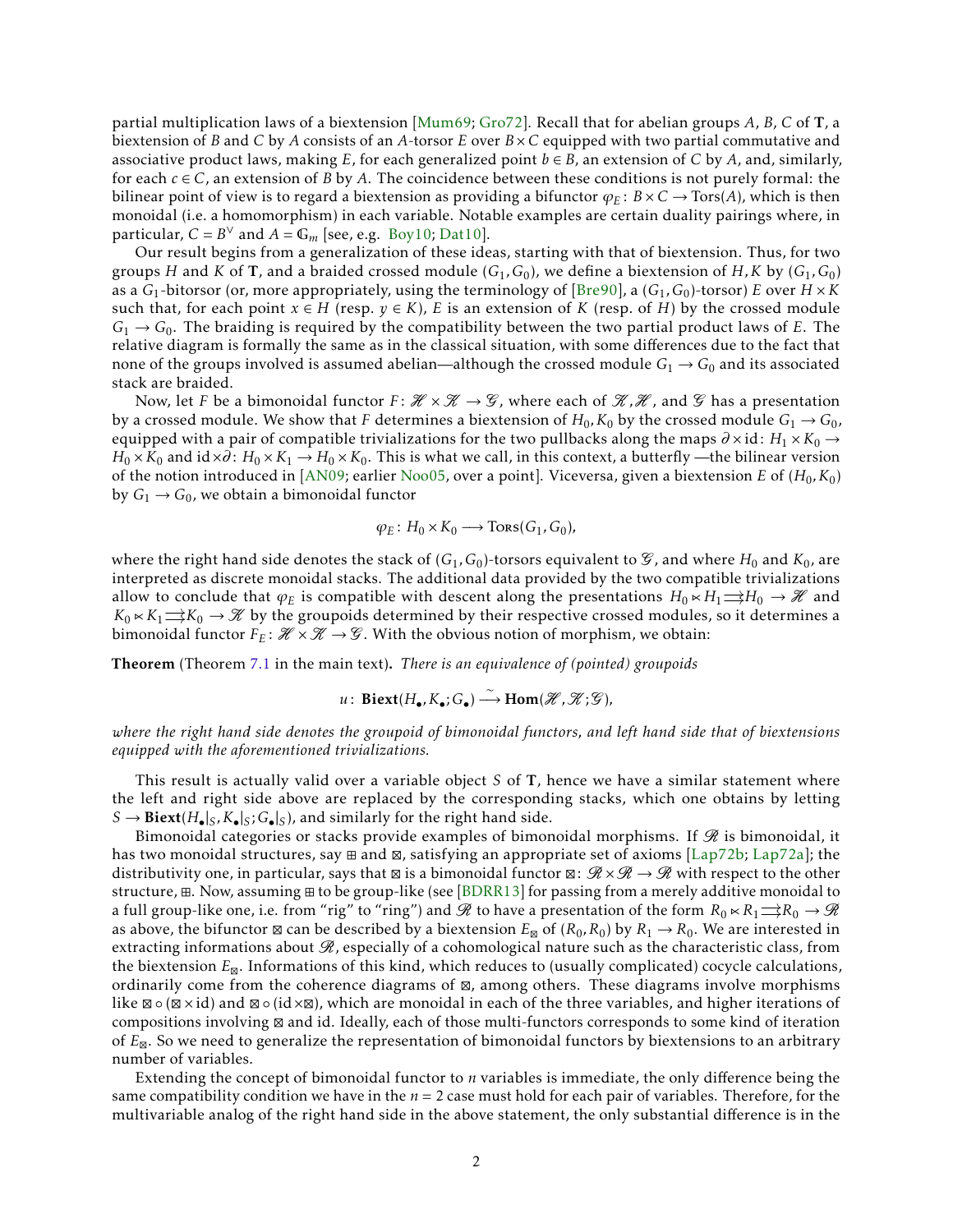<span id="page-2-2"></span>bookeping aspect, and we immediately see that monoidal functors in *n* variables can be composed—provided we restrict ourselves to considering braided objects. While this is easy to verify, it has the far-reaching consequence that braided monoidal categories, or more generally stacks, comprise the 2-categorical analog of a multicategory [\[CS10;](#page-58-3) [Shu10\]](#page-60-0) we denote MBGrSt, where BGrSt is the 2-category they form relative to ordinary unary monoidal functors.

As for the left hand side of the equivalence in the theorem, we must extend the concept of biextension to *n* variables and investigate whether such objects admit a composition law. We define a multi-extension, or an *n*-extension, by  $G_1 \rightarrow G_0$  as a  $(G_1, G_0)$ -torsor (same as for biextensions) over an *n*-fold product, this time equipped with *n* partial product laws which are required to be pairwise compatible in the same manner as those in a biextension. (The generalization of a biextension to *n* variables, in the fully abelian context, is outlined in a remark in [\[Gro72\]](#page-59-1).) Given *n* crossed modules  $H_{i_{\bullet}} = (\partial : H_{i,1} \to H_{i,0}), i = 1,...,n$ , we are interested in the *n*-extensions of  $H_{1,0} \times \cdots \times H_{n,0}$  by  $G_1 \to G_0$  which are also equipped with *n* compatible trivializations of their pullbacks along each of the *n* morphisms  $\partial_i = \text{id} \times \cdots \times \partial \times \cdots \times \text{id}$ . We call them *n*-butterflies. Now, a direct extension of the above theorem (cf. Theorem [9.1](#page-25-0) below) provides an equivalence

$$
\mathbf{MExt}(H_{1,\bullet},\ldots,H_{n,\bullet};G_{\bullet}) \stackrel{\sim}{\longrightarrow} \mathbf{Hom}(\mathcal{H}_1,\ldots,\mathcal{H}_n;\mathcal{G})
$$

of pointed groupoids, where each  $H_{i,\bullet}$  is a presentation of the corresponding  $\mathscr{H}_i$ , and  $G_\bullet$  of  $\mathscr{G}$ , the left hand side is the groupoid of *n*-extensions, and the right hand side denotes the groupoid of *n*-monoidal functors  $\mathcal{H}_1 \times \cdots \times \mathcal{H}_n \to \mathcal{G}$ .

These multi-butterflies can be composed in a way reminiscent of the unary case discussed in [\[AN09;](#page-57-0) [Noo05\]](#page-59-2), that is by "wing juxtaposition," which turns out to be associative up to coherent isomorphism. Wing juxtaposition (we informally use this term thanks to the shape of the composition diagrams in the unary case) is an operation which allows to associate to butterflies  $F_1$ ,..., $F_n$ , $E$ , where  $E$  is an *n*-butterfly, a new one, denoted *E*(*F*1*,...,Fn*), whose underlying bitorsor is a quotient of the pullback of *E* to the product  $F_1 \times \cdots \times F_n$ —each  $F_i$  is equipped with an equivariant section with values in the *i*<sup>th</sup> factor in the base of *E*; the pullback is along the product of these maps. The upshot is that braided crossed modules of T now form a bi-multicategory (i.e. *bi*categorical analog of a multi-category) of their own if we use these multi-butterflies as morphisms. In addition, the composition is compatible with the previous equivalence. More precisely, we have:

Theorem (Theorem [10.1,](#page-26-0) Propositions [10.3](#page-29-0) and [10.4,](#page-29-1) and Theorem [11.3\)](#page-30-0). *Braided crossed modules of* T*, equipped with the groupoids* MExt(*H*1*,*• *,...,Hn,*• ;*G*• ) *as* Hom*-categories, form a bi-multicategory* MBXMod*. Further, there is an equivalence of bi-multicategories*

$$
M\mathfrak{B}\mathfrak{XMO} \stackrel{\sim}{\longrightarrow} M\mathfrak{BGrSt},
$$

induced by the associated stack functor, carrying each  $\mathbf{MExt}(H_{1,\bullet},\ldots,H_{n,\bullet};G_\bullet)$  to  $\mathbf{Hom}(\mathscr{H}_1,\ldots,\mathscr{H}_n;\mathscr{G}).$ 

This is the multi-categorical analog of the unary case treated in  $[{\rm AN09}]^1$  $[{\rm AN09}]^1$ , which states the bicategory BXMod of braided crossed modules, equipped with groupoids of spans as categories of morphisms, is equivalent (as a bicategory) to BGrSt. The proof, in particular that of Theorem [10.1,](#page-26-0) is geometrical, unlike that of corresponding result in [\[AN09;](#page-57-0) [Noo05\]](#page-59-2). It requires showing first that the pullback of the bitorsor *E* to the product  $F_1 \times \cdots \times F_n$  is equivariant under the left and right actions of  $H_{1,1} \times \cdots \times H_{n,1}$ , and that it descends to the base of  $F_1 \times \cdots \times F_n$ ; second, that this descended bitorsor has the structure of a multi-butterfly.

We can now discuss bimonoidal categories from the broader and more convenient perspective afforded by the idea of a bi-multicategory. If MC is a bi-multicategory, we informally look into monoids with respect to the multi-composition structure of MC. Formally, we say that an object *X* of MC is a (pseudo-)monoid of  $\mathcal{C}$ , the underlying bicategory of M $\mathcal{C}$ , if it is a pseudo-algebra over the *club* N, where N, after [\[Kel72\]](#page-59-5), denotes the natural numbers equipped with the category structure described in section [A;](#page-45-0) a club is a multicategory with one object.<sup>[2](#page-2-1)</sup> The monoidal structure carried by *X* is of the "unbiased" kind [\[Lei04\]](#page-59-6), namely we have an *n*-ary operation  $m_n$ :  $X \times \cdots \times X \to X$  for each object  $n \in \mathbb{N}$ , as opposed to a privileged binary one, with the various coherence conditions being taken care of by the pseudo-algebra structure.

<span id="page-2-0"></span> $<sup>1</sup>$ In fact the unary version proved therein holds without any commutativity assumption.</sup>

<span id="page-2-1"></span> ${}^{2}$ For the sake of simplicity we are ignoring the "extraordinary" structure given by the action of permutations.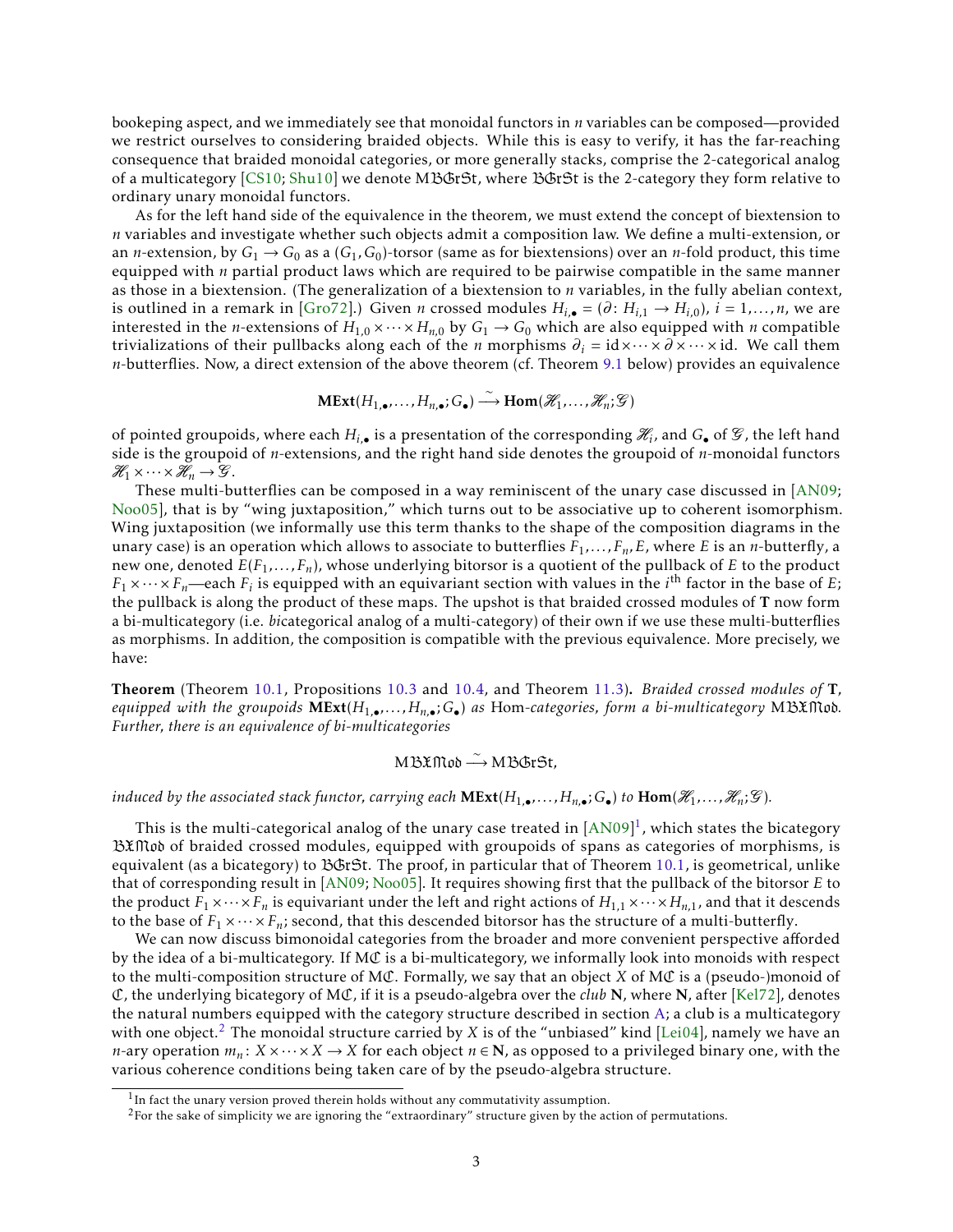<span id="page-3-2"></span>We apply the previous observation to  $\mathcal{C} = \mathcal{B} \mathcal{A} \mathcal{B}$  or  $\mathcal{C} = \mathcal{B} \mathcal{X} \mathcal{A} \mathcal{A}$  We say that  $\mathcal{R}$  is weakly ring-like (for want of a better name) if it is a pseudo-monoid of BGrSt. The "weakly" adverb refers to the fact that the underlying categorical group structure of  $\mathscr B$  is only braided commutative, whereas we usually define categorical rings as having underlying braided *symmetric* categorical groups [see e.g. [JP07\]](#page-59-7). Thus "weak" does not mean "not strict," but it signals the commutative law of the additive structure of  $\mathscr B$  is weaker than usually required.

We make a similar definition for a pseudo monoid in BXMob: this is a novel object comprised of a braided crossed module  $R_{\bullet}$  and multi-extensions  $E_n$  of  $(R_0, \ldots, R_0)$  (*n* factors) by  $R_1 \to R_0$  for each  $n \in \mathbb{N}$ , subject to the conditions dictated by the pseudo-algebra structure. We show that even in the realm of a genuine bicategory such as BXMod, we obtain coherence conditions resembling a weak version of Mac Lane's pentagon (see sections  $B$  and  $C$ , in particular diagram  $(C.2)$ ).

Since pseudo-monoids are transported across equivalences, pseudo-monoids in BGrSt are presented by those in BXMod. We have:

Proposition (Proposition [12.5,](#page-32-0) Proposition [13.1,](#page-34-0) and Corollary [13.2\)](#page-34-1). *Let* R *be (weakly) ring-like. Let*  $R_0 \times R_1 \Longrightarrow R_0 \to \mathscr{R}$  be a presentation by a braided crossed module. Then  $R_{\bullet}$  is equipped with biextensions  $E_n$ ,  $n \in \mathbb{N}$  *as above so that*  $(R_\bullet, E_\bullet)$  *is a pseudo-monoid in* BXMob. Furthermore, if  $A = \pi_0(\mathscr{R}) \simeq \text{coker } \partial$  *and*  $M = \pi_1(\mathcal{R}) \simeq \ker \partial$ , then A is a (possibly non-unital) ring of **T** and M is an A-bimodule. The converse also holds.

We may ask whether the weakly ring-like structure is strong enough to force the underlying braiding to become symmetric. The answer is affirmative, at least in the more interesting (to us) case where the multiplicative structure has a unit object. As we shall see, this is tied to the seemingly unrelated problem of computing a characteristic class for weakly categorical rings.

Our procedure is a bit nonstandard in two aspects. The first is that to compute the class corresponding to  $\mathscr R$  we only choose local data for the underlying braided group-like structure of  $\mathscr R$ , or which is the same thing, for the presentation. We compute the rest of the cocycle from the pseudo-monoidal structure carried by the presentation, by examining the biextension's behavior with respect to the chosen local data.

The second aspect is that we choose to initially dispense with the symmetry condition, therefore we start with a choice of local data for the underlying braided group-like structure of  $\mathscr R$ . This yields an invariant in the Eilenberg Mac Lane group  $H^4(K(A,2),M)$ , lifting to  $H^5(K(A,3),M)$  if braiding is symmetric [\[JS93;](#page-59-8) [Bre99\]](#page-58-4).<sup>[3](#page-3-0)</sup> In fact the initial choice for the local data steers the computation into being based on the Eilenberg Mac Lane iterated bar construction [\[EM53;](#page-58-5) [EM54\]](#page-58-6), in place of the more customary Mac Lane's *Q*-construction. (In the stack context, the iterated bar construction emerges as part of the decomposition of R as a gerbe over *A*, together with its additional braiding structure [\[Bre94a;](#page-58-7) [Bre99\]](#page-58-4).)

Over a point, a standard categorical ring gives rise to an element in the third Mac Lane cohomology group *HML*<sup>3</sup> (*A,M*) [\[JP07;](#page-59-7) a gap was filled in [Qua13;](#page-59-9) see also [Lod98,](#page-59-10) chap. 13, for general definitions], so the question is whether our procedure yields anything standard, and in particular the expected invariant in *HML*<sup>3</sup> (*A,M*).

That it does, at least in the unital case, is due to the fact that, by [\[Mac58,](#page-59-11) §11], the third Mac Lane cohomology can also be computed by employing the infinite bar construction  $B^{\infty}(A) := B(A,1) \subseteq B(A,2) \subseteq \cdots$ instead of the cubical complex  $Q(A)$ .<sup>[4](#page-3-1)</sup> One needs a product structure on  $B^{\infty}(A)$ , explicitly up to degrees corresponding to the subcomplex *B*(*A,*2), to use in the multiplicative bar construction. It follows that we can plug one of *B*(*A,*2), *B*(*A,*3), or *B* <sup>∞</sup>(*A*) to calculate a cohomology of *A* with values in the bimodule *M*. In the unital case, all these choices give rise to isomorphic cohomologies. The product structure on *B*(*A,*2), which is unusual, is explicitly given in Mac Lane's work. We recover that product, and hence the rest of the structure, directly from the pseudo-monoidal structure attached to the presentation of  $\mathcal{R}$ , namely the biextension plus the various compatibility conditions it satisfies.

We do not obtain the representing cocycle for the class of  $\mathcal R$  in the form corresponding to class in  $HML<sup>3</sup>(A, M)$  right away. Instead, we find that the class of  $\mathscr R$  is represented by a twisted cocycle in the multiplicative bar resolution for *B*(*A,*2), but the twisting disappears in the unital case, which yields the desired result. In particular this implies that the braiding is necessarily symmetric. More precisely, we have:

<span id="page-3-1"></span><span id="page-3-0"></span> $^3$ In a general topos we should interpret them as hypercohomology groups. See the discussion in [\[Bre70,](#page-58-8) §2; [Bre94a,](#page-58-7) §7; [Bre99,](#page-58-4) §6].

<sup>4</sup>Recall that classically MacLane cohomology is defined as the Hochschild cohomology of the complex ˜ *Q*(*A*). The latter computes the stable homology of the Eilenberg-Mac Lane spaces, that is,  $H_q(Q(A)) \simeq H_{n+q}(K(A,n))$ ,  $n > q$ .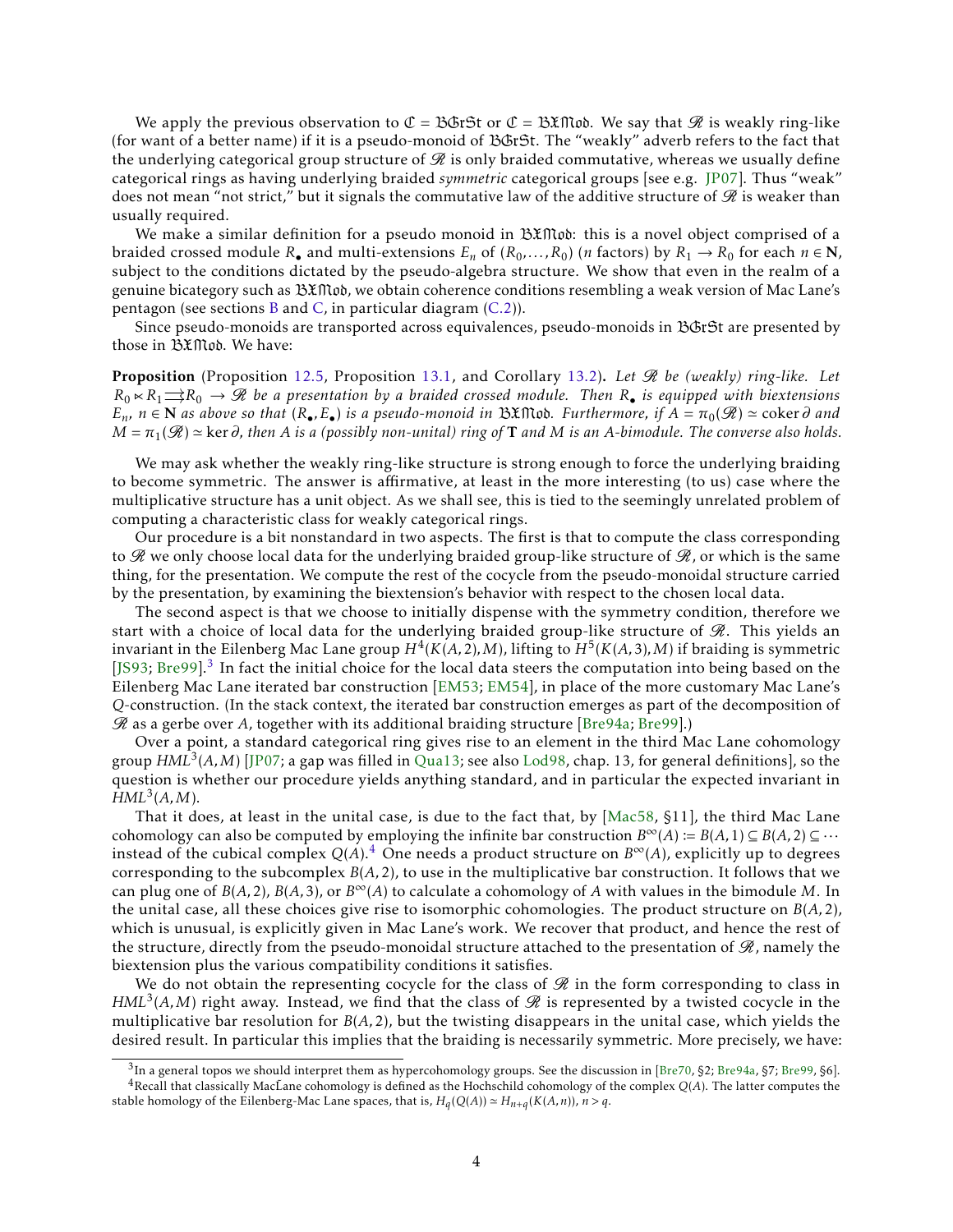<span id="page-4-0"></span>Theorem (Theorem [14.1\)](#page-36-0). *There is a bijective correspondence between equivalence classes of weak ring-like stacks*  $\mathscr{R}$ *, with*  $A = \pi_0(\mathscr{R})$  and  $M = \pi_1(\mathscr{R})$ *, and twisted classes in*  $\widetilde{H}_2^3(A,M)$  *defined below (cf. Definition [14.6\)](#page-39-0). In the unital case, i.e. when the external monoidal structure of* R *has a unit element, A is likewise unital and the underlying braiding of* R *is necessarily symmetric. Hence the weak ring-like structure of* R *is fully ring-like, and*  $[\mathscr{R}] \in \widetilde{H}_2^3(A,M) \simeq \text{HML}^3(A,M).$ 

Hence, unital categorical rings in the sense of the present paper *are* categorical rings tout-court and, by [\[Mac58\]](#page-59-11), we re-obtain their classification in terms of  $HML<sup>3</sup>(A, M)$ . Had we chosen to work with braided symmetric objects from the beginning there is little doubt the same procedure—i.e. a decomposition of the underlying group-like stack followed by an analysis of the attached biextension—would have yielded a Mac Lane cocycle in the right group right from the start. However, part of the interest was to test to what extent our framework successfully captures the standard theory.

#### Organization of the material

We have collected various preliminary items in section [1,](#page-6-0) including a quick review of standard biextensions. The recapitulation of the relation between group-like stacks and their presentations by crossed modules, though standard, involved a contravariance issue which becomes relevant, therefore we provided a brief outline.

Aside from the preliminary section, we can divide the rest in roughly three parts, plus another containing some appendices.

We develop the generalization of biextensions and their symmetry properties in sections [2](#page-10-0) to [5,](#page-16-0) and the butterfly special kind, including the representation of bimonoidal functors, from section [6](#page-18-0) to [8.](#page-23-0)

The extension to an arbitrary number of variables takes sections [9](#page-25-1) to [11.](#page-30-1) In particular, the composition of butterflies is discussed in section [10.](#page-26-1) There, Theorem [10.1](#page-26-0) establishes the existence of the wing juxtaposition operation. Its proof is technically involved bookkeeping, but it ultimately is straightforward; it is reproduced in full because, while the juxtaposition product has features similar to the unary case, the proof itself is not an immediate generalization of the corresponding one in [\[AN09;](#page-57-0) [Noo05\]](#page-59-2). Note also that the constructions in the proof are used in the cocycle computations of sect. [14.5.](#page-41-0)

The bi-multicategories comprised by braided group-like stacks on one side, and braided crossed modules of T on the other, are discussed in section [11.](#page-30-1)

The idea of categorical ring, or ring-like stack, and its presentation as a pseudo-monoids in their respective bicategories is expounded in sections [11](#page-30-1) and [13,](#page-33-0) where we also discuss some specific facts about the presentations. In section [14](#page-36-1) we discuss the cohomology of rings and the computation of the characteristic class. We do this in slightly simplified form by omitting the additional computations which arise because the choices for the various trivializations required for the cocycle computations are necessarily local. The complete computations are deferred to Appendix [E.](#page-54-0)

To avoid unnecessary and possibly long detours, parts of the material have been placed in a number of appendices. Some of this material is necessary for self-consistency but known to the experts. Thus, bi-multicategories are discussed in appendices [A](#page-45-0) and [B,](#page-47-0) the analog of the pentagon in a bicategory in [C,](#page-49-0) and appendix [D](#page-52-0) contains just some technical lemmas pertaining to section [5.](#page-16-0) Finally, the resolution of a simplicial object by hypercovers and the complete hyper-cohomology computations necessary for a full calculation of the characteristic class are contained in Appendix [E.](#page-54-0)

#### What to read

One possibility is to only read Part [I](#page-6-1) followed by Part [III,](#page-31-0) if the reader is willing to only skim through Part [II.](#page-25-2) For the latter, it is possible to just read the statements, in particular for the *n*-fold composition of multi-extensions theorem proved in sect. [10,](#page-26-1) only referring to the proof of [10.1](#page-26-0) when needed in sect. [14.5.](#page-41-0) Alternatively, one can read Part [III,](#page-31-0) in particular section [14,](#page-36-1) only skimming through the previous two, and omitting most of section [14.](#page-36-1) Parts [II](#page-25-2) and [III](#page-31-0) depend on the multivariable functor calculus in a bicategory, an account of which is contained in the first two appendices, which may only be referred to when needed. Most their content should be known to the experts. An account of what the pentagonal axiom would look like in a bicategory is contained in Appendix [C,](#page-49-0) and in general a reader will need only equation [\(C.1\)](#page-49-1) and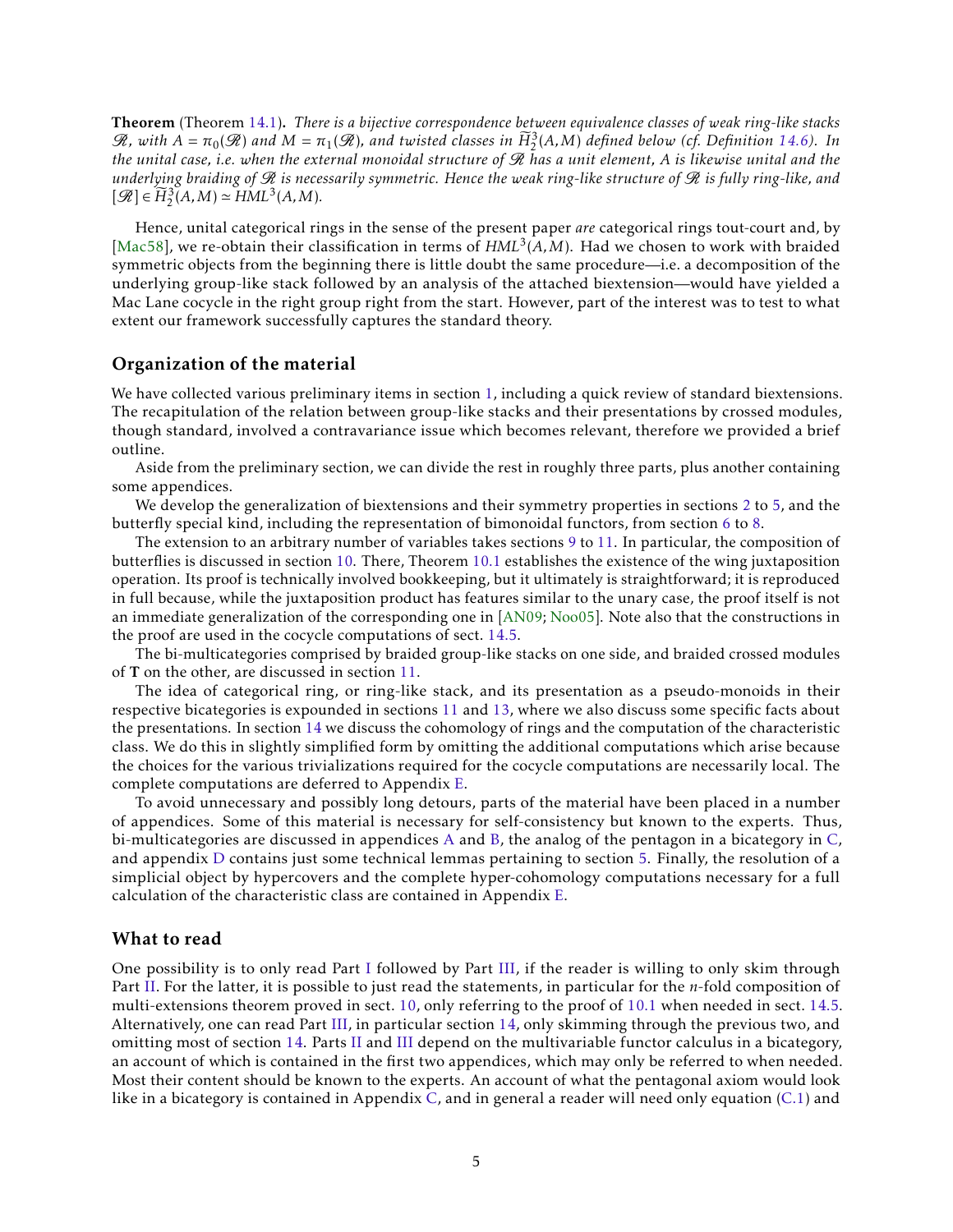diagram [\(C.2\)](#page-51-0). While in section [14.5,](#page-41-0) the reader can refer to Appendix [E](#page-54-0) for the full hyper-cohomology arguments.

### Notations and conventions

The convention we use is to equate "additive" with "monoidal," therefore the term "biadditive" means "bimonoidal" in the sense used above in the introduction. By extension, "*n*-additive" means "*n*-monoidal," i.e. monoidal in each of the *n*-variables.

A notation of the form  $G_{\bullet}$  or G denotes a crossed module  $(G_1, G_0, \partial)$ , where  $\partial: G_1 \to G_0$  is the homomorphism, and the (right) action is denoted element-wise by  $(x, g) \mapsto g^x$ , but is not otherwise labeled. Very often we will simply write  $(G_1, G_0)$ .

For ease of notation we will often use the convention:  $(G_1, G_0) \cong (G, \Pi)$  and, later in the paper,  $(R_1, R_0) \cong$  $(R, \Lambda)$  when we discuss ring-like structures.

Up to section [12,](#page-31-1) all monoidal structures are notated multiplicatively, with *I* denoting the identity object. We switch to an additive notation for one of the two monoidal structures in a bimonoidal situation. In that case, the identity object is 0. If this is the structure for which we construct a presentation by a crossed module, then we use an additive notation for the groups in the crossed module, even though they are by no means assumed commutative.

The notation  $G_S$  denotes the base-change of *G* to *S*, that is,  $S \times G \rightarrow S$ . If *G* is a group object, then  $G_S$  is group over *S*, with group law  $(s, g)(s, g') = (s, gg')$ , in set-theoretic notation.

### Acknowledgements

I would like to thank Sandra Mantovani, Giuseppe Metere, Cristiana Bertolin, and Enrico Vitale for interesting discussions and the kind hospitality extended to me by their institutions in Milan, Turin, and Louvain-la-Neuve, where parts of this work were presented.

Special thanks are also due to the anonymous referee, whose pointed criticisms and inquiries led to a much improved version of this work.

### **Contents**

|              | <b>Introduction</b>                       | $\mathbf{1}$ |
|--------------|-------------------------------------------|--------------|
| I            |                                           | 7            |
|              | 1 Preliminaries                           | 7            |
|              | 2 Biadditive morphisms                    | 11           |
|              | 3 Biextensions by braided crossed modules | 12           |
|              | 4 Biadditive morphisms and biextensions   | 16           |
|              | 5 Symmetry properties of biextensions     | 17           |
|              | 6 Butterflies                             | 19           |
|              | 7 Biadditive morphisms and butterflies    | 21           |
|              | 8 Commutative structures                  | 24           |
| $\mathbf{I}$ |                                           | 26           |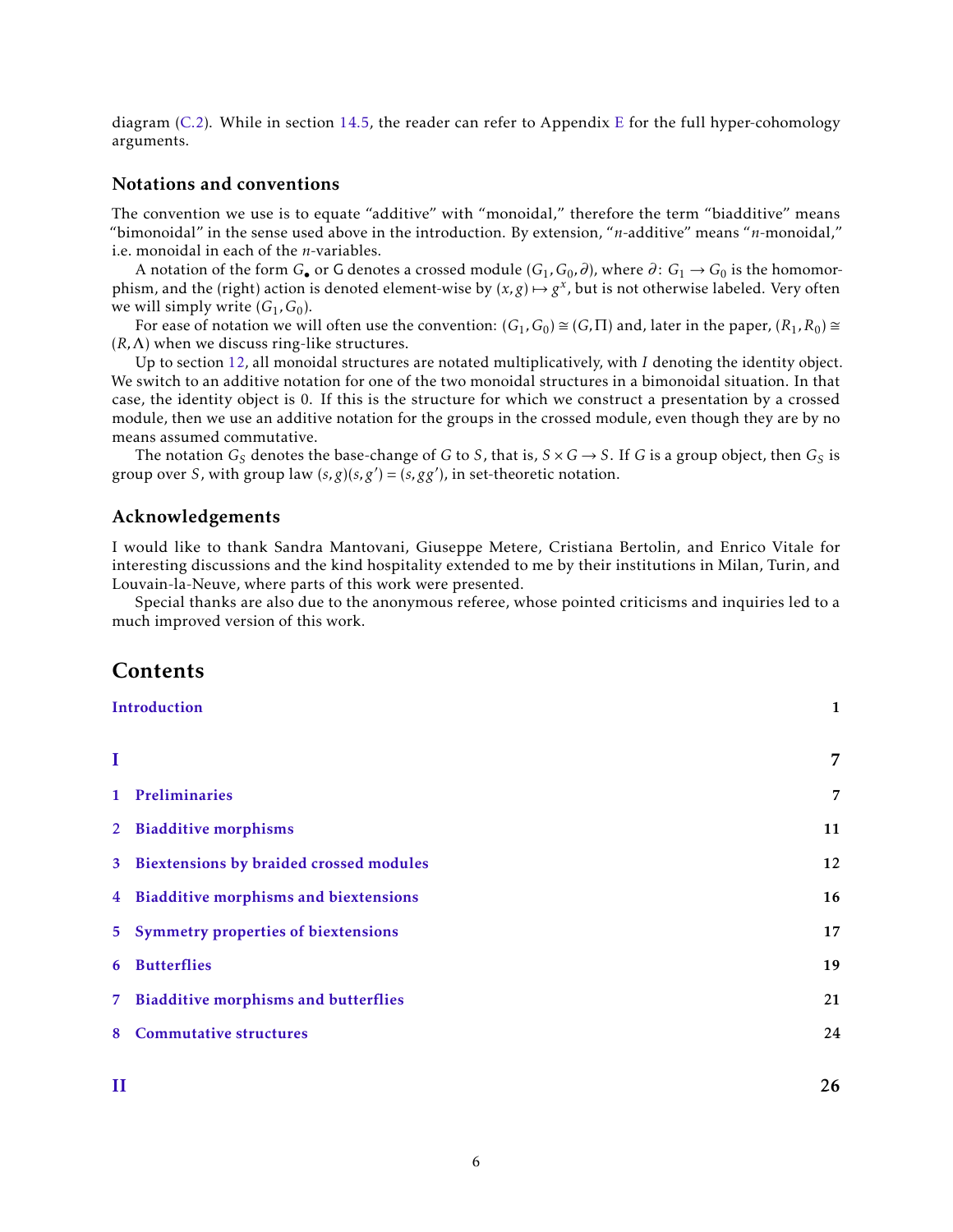<span id="page-6-3"></span>

|     | 9 Multiextensions and compositions                                 | 26 |
|-----|--------------------------------------------------------------------|----|
|     | 10 Compositions of $n$ -butterflies                                | 27 |
|     | 11 The bi-multicategories of group-like stacks and crossed modules | 31 |
| III |                                                                    | 32 |
|     | 12 Bimonoidal structures and weakly categorical rings              | 32 |
|     | 13 The presentation of a categorical ring                          | 34 |
|     | 14 Decomposition of categorical rings and the cohomology of rings  | 37 |
|     |                                                                    |    |
| IV  |                                                                    | 46 |
|     | A Multi-variable compositions                                      | 46 |
|     | <b>B</b> (Unbiased) Monoids and monoidal structures                | 48 |
|     | C Pentagons                                                        | 50 |
|     | D Some lemmas on symmetric braidings                               | 53 |
|     | <b>E</b> Hypercohomology computations                              | 55 |

## <span id="page-6-1"></span>Part I

## <span id="page-6-0"></span>1 Preliminaries

In the following, let  $T$  be a topos which is assumed to be  $Sh(C)$  for a site C. For the reader's convenience we recall some well know facts on monoidal stacks and their relations with crossed modules of T.

### <span id="page-6-2"></span>1.1 Group-like stacks, crossed modules, and bitorsors

We follow  $[Bre90; AN09]$  $[Bre90; AN09]$  $[Bre90; AN09]$ , to which we refer for further details. A crossed module of T consists of a group homomorphism *∂*: *G* → Π of T and a right action of Π on *G* such that: (1) *∂* is a morphism of right Π-objects, with Π acting on itself by conjugation; (2) the action of *G* on itself induced by the Π-action via *∂* coincides with conjugation. If *g, h* are (generalized) points of *G* and *x* of Π we have the familiar conditions:

$$
\partial(g^x) = x^{-1} \partial(g) x
$$

$$
g^{\partial(h)} = h^{-1} g h,
$$

where the exponent notation denotes the action.

The crossed module G gives rise to a groupoid  $\Gamma\colon \Pi\ltimes G\!\rightrightarrows\!\Pi$  , and hence, via the nerve construction, to a simplicial group *N* G whose object in degree *p* is  $(\cdots(\Pi \ltimes G) \ltimes \cdots \ltimes G)$  (*p* factors). The groups  $\pi_1 = \ker \partial$ and  $\pi_0$  = coker  $\partial$  are the homotopy (sheaves of) groups of  $G_{\bullet}$  are in fact the only two nonzero homotopy sheaves of *N* G. It is easily verified that  $\pi_1$  is abelian and central in *G* and that  $\pi_0$  is the sheaf of connected components of the groupoid corresponding to G (and hence of *N* G).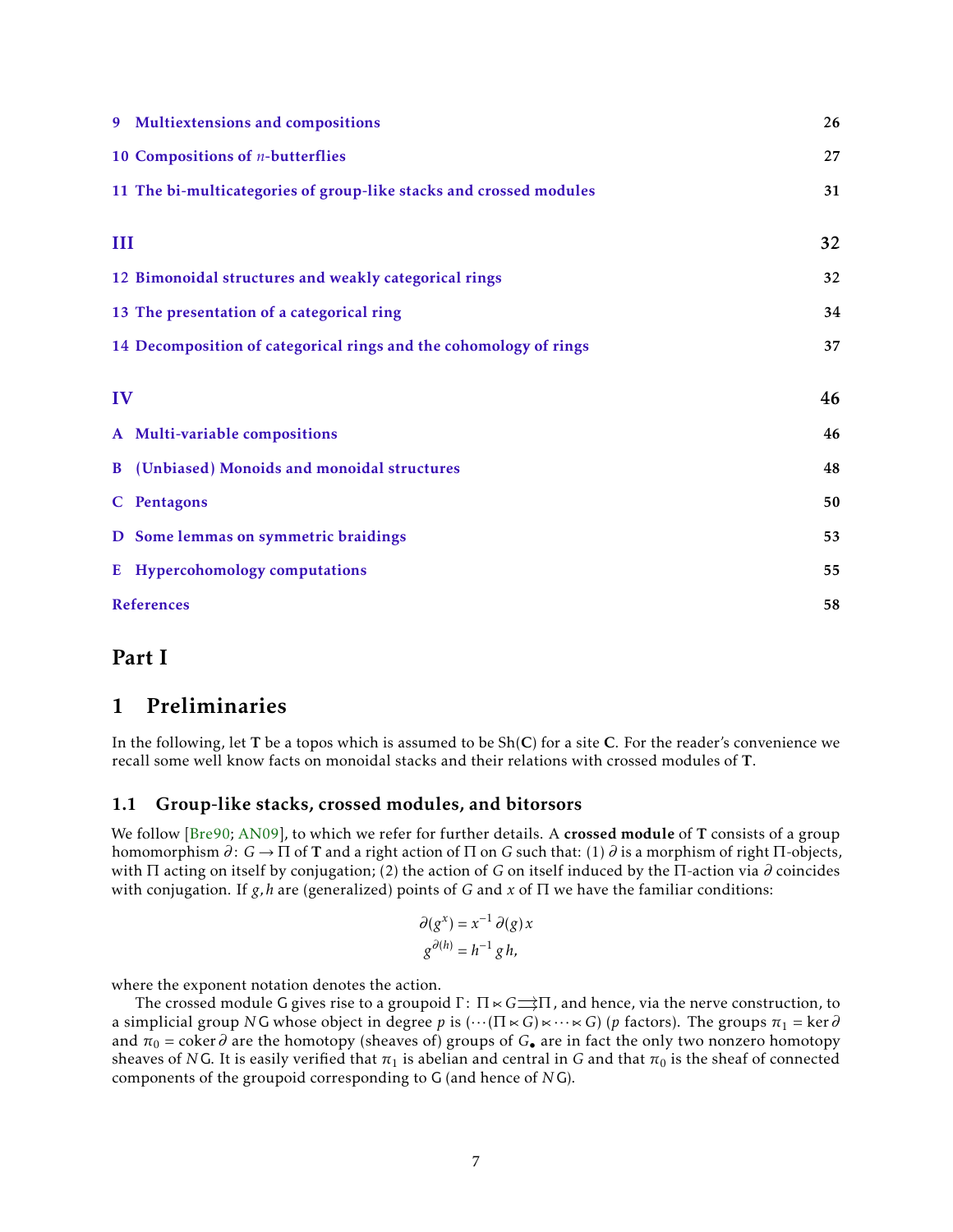<span id="page-7-2"></span>The group laws of *G* and  $\Pi \times G$  equip the groupoid  $\Gamma$  with a structure of strict categorical group, that is, a morphism

 $m: \Gamma \times \Gamma \longrightarrow \Gamma$ 

of groupoids satisfying the usual axioms of a group-like, strict monoidal category [see also [JS93\]](#page-59-8).

The associated stack construction performed on  $\Gamma$  yields a stack  $\mathscr G$  of T, which inherits the—now lax—group-like structure. ("The" associate stack is only unique up to equivalence. The specific model we consider is the one whose fibered categories consist of descent data for Γ and their morphisms—see [\[LM00,](#page-59-12) Lemme 3.2]. It is easy to see that in the case at hand these descent data are cocycles with values in Γ—see[\[AN09,](#page-57-0) §3.3-4].) Thus,  $\mathcal G$  is a monoidal stack, in the sense that there exists a stack morphism

$$
m\colon \mathcal G\times \mathcal G\longrightarrow \mathcal G,
$$

and an associator  $\mu$ :  $m \circ (m \times 1) \Rightarrow m \circ (1 \times m)$  satisfying the axioms of a monoidal category. We specify the rest of the group-like structure by requiring the existence of a unit object *I*, which we can identify with a morphism *I*:  $e \rightarrow \mathcal{G}$  (where *e* is the terminal object of **T**), and that left and right-multiplications by a fixed object *x* induce functorial equivalences

$$
m(x,-): \mathcal{G} \longrightarrow \mathcal{G} \quad m(-,x): \mathcal{G} \longrightarrow \mathcal{G}.
$$

The group-like stack obtained in this way from a crossed module will be denoted  $[\partial\colon G\,{\to}\,\Pi]^\sim$ .

There is a compelling geometric picture for the associated stack obtained in this way from a crossed module. Recall the stack Tors(*G,*Π) is the stack of right *G*-torsors *P* whose structure group extension *P* ∧ *<sup>G</sup>* Π is isomorphic to the trivial torsor [see [Del79\]](#page-58-9). Equivalently, an object of this stack is a pair  $(P, s)$  where P is a *G*-torsor and *s*: *P* → Π a *G*-right-equivariant morphism, where *G* acts on Π on the right via multiplication. Objects of Tors(*G,*Π) are called (*G,*Π)-torsors. The notion makes sense for each group homomorphism, but if *∂*: *G* → Π is a crossed module, then Tors(*G,*Π) becomes group-like. Indeed, each torsor is also equipped with a *left G*-action defined by

$$
gu = u g^{s(u)},
$$

where  $u \in P$  and  $g \in G$ , which makes it into a *G*-*bi*torsor. The monoidal structure is given by the contracted product

$$
m((P,s),(Q,t))=(P\wedge^G Q, st),
$$

and it is easily proved to be group-like. Finally, the stack Tors(*G,*Π) is equivalent, as a group-like stack, to [*∂*: *G* → Π] <sup>∼</sup>, obtained via the associated stack construction described above.

Conversely, for any group-like stack  $\mathcal G$  there exists a *presentation* by a crossed module, namely there exists a crossed module G =  $(G,\Pi,\partial)$  and an equivalence  $\mathcal{G} \simeq [\partial\colon G\to \Pi]$ ~. For any group-like stack  $\mathcal G$  we can define  $\pi_1 = \text{Aut}_{\mathcal{C}}(I)$ , and  $\pi_0$  as the sheaf associated to the presheaf of connected components. Upon choosing a presentation, its homotopy sheaves are isomorphic to the ones of  $\mathcal{G}$ .

In view of the previous geometric interpretation,  $\mathcal G$  is also equivalent to Tors( $G$ , Π). In addition, the sequence

$$
(1.1) \tG^{\frac{\partial}{\partial \eta}} \Pi \longrightarrow^{\pi} \mathcal{G},
$$

where each object is regarded as a stack, is exact in a homotopical sense. If G is identified with Tors(*G,*Π), the projection  $\Pi \to \mathcal{G}$  sends  $x \in \Pi$  to the bitorsor  $(G, x)$ , that is the trivial right *G*-torsor whose left action on itself is given by  $g \cdot u = g^x u$ , with  $u, g \in G$ . (This follows from the fact that *x* is identified with the equivariant section that assigns x to the unit section  $e_G$ .) In particular,  $(G, e_H)$  can be identified with the unit object of  $\mathcal G$ .

<span id="page-7-0"></span>**1.1 Remark.** Since a morphism  $\varphi$ :  $(P, s) \rightarrow (Q, t)$  in Tors( $G, \Pi$ ) has the form

<span id="page-7-1"></span>
$$
P \xrightarrow[s \searrow \sqrt{q}]{\varphi} Q
$$

$$
\overrightarrow{\sum_{s \searrow \sqrt{q}} \swarrow t}
$$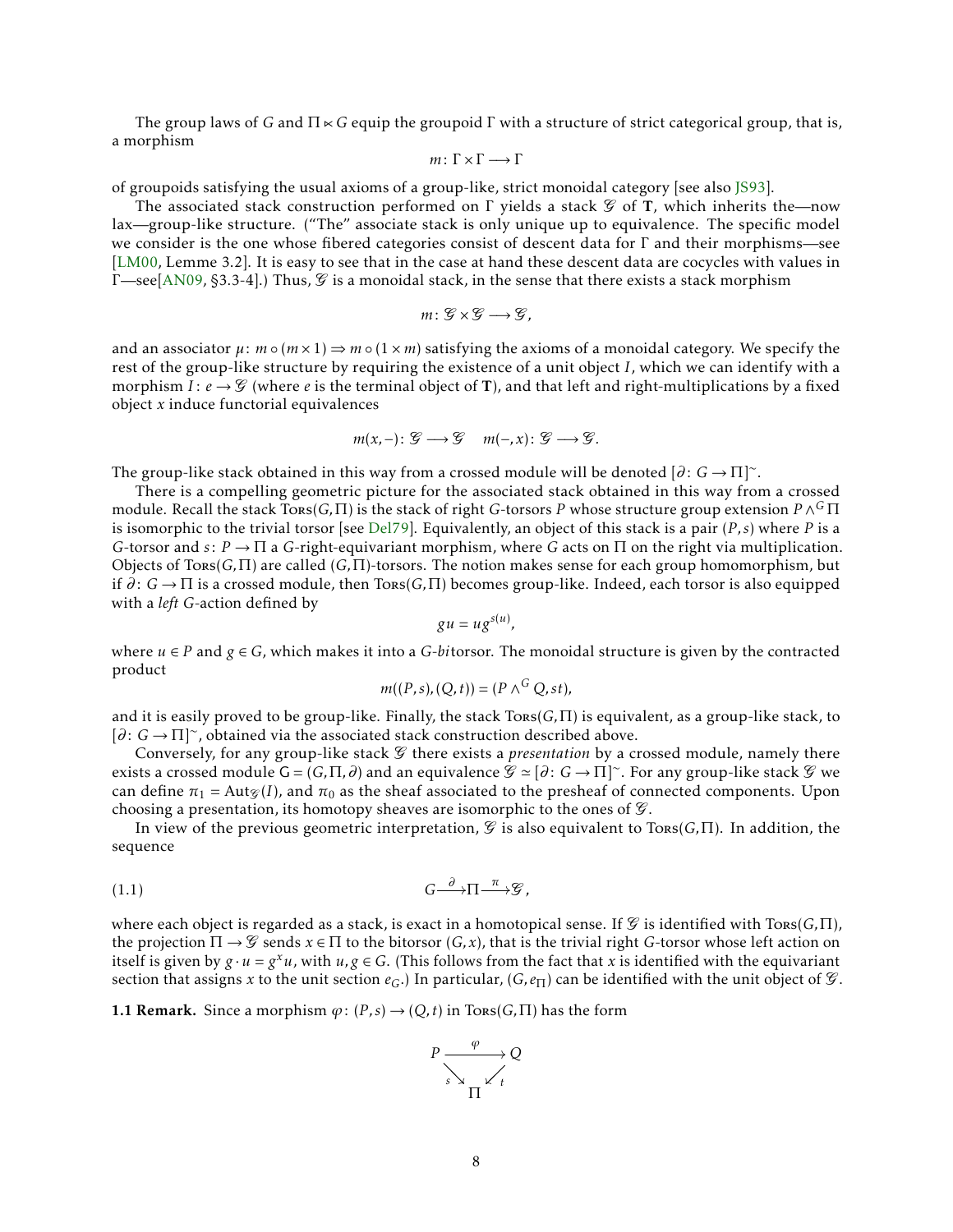<span id="page-8-2"></span>it is immediately seen that the equivalence

$$
[\partial\colon G\to\Pi]^\sim\longrightarrow\operatorname{Tors}(G,\Pi)
$$

is *contravariant.* In particular, if  $g: x \to x'$  is a morphism in the strict categorical group Γ, that is,  $x' = x \partial g$ , the corresponding morphism of  $(G,\Pi)$ -torsors is  $(G, x') \rightarrow (G, x)$ .<sup>[5](#page-8-0)</sup>

A **morphism** of group-like stacks is a stack morphism  $F: \mathcal{H} \to \mathcal{G}$  preserving the monoidal structure. A morphism of crossed modules determines one between the associated group-like stacks in the obvious way. In the converse direction, a morphism  $F: \mathcal{H} \to \mathcal{G}$  only determines a morphism in the *homotopy category* between corresponding crossed modules. This morphism can be represented by a butterfly, namely a diagram of group objects of T of the form:



(where the vertical arrows are crossed modules) from which a fraction representing the morphism  $F: \mathcal{H} \to \mathcal{G}$ can be obtained (see loc. cit. and below for more details).

#### 1.2 Braidings

A **braided crossed module,** [see [JS93;](#page-59-8) [AN09\]](#page-57-0), is a crossed module  $G = (G,\Pi,\partial)$  equipped with a bracket

<span id="page-8-1"></span> $\{-,-\}: \Pi \times \Pi \longrightarrow G$ 

such that  $\partial\{x,y\} = y^{-1}x^{-1}yx$ , for all points *x*, *y* of  $\Pi$ . The bracket satisfies:

(1.2) 
$$
\{x, yz\} = \{x, y\}^z \{x, z\}, \quad \{x, \partial h\} = h^{-1} h^x,
$$

$$
\{xy, z\} = \{y, z\} \{x, z\}^y, \quad \{\partial g, y\} = g^{-y} g,
$$

for all  $x, y, z \in \Pi$  and  $g, h \in G$ . These properties all arise from the observation that the bracket  $\{-, -\}$ corresponds to a braiding in the usual sense for the categorical group determined by  $G_{\bullet}$ . Thus  $c_{x,y} = \{x,y\}$ gives a family of functorial isomorphisms

$$
c_{x,y}: xy \longrightarrow yx
$$

for each pair  $(x, y)$  of objects in  $\Gamma$ , so that  $c: m \circ \tau \Rightarrow m: \Gamma \times \Gamma \to \Gamma$ , where  $\tau$  is the interchange functor. The properties above can be derived from functoriality and Mac Lane's hexagon diagrams. Conversely, if  $Γ$  is a braided strict categorical group, setting {*x,y*} =  $y^{-1}x^{-1}c_{x,y}$ :  $e → y^{-1}x^{-1}yx$  defines a braiding on the corresponding crossed module.

The braiding is **symmetric** if it has the property that  $\{y, x\} = \{x, y\}^{-1}$  for all  $x, y \in \Pi$ . A symmetric braiding is Picard if in addition it satisfies the condition  $\{x, x\} = e$ . These conditions match the corresponding ones for the categorical group Γ. As observed in Breen [\[Bre94a,](#page-58-7) §1], for a Picard crossed module the bracket is a full lift of the commutator map.

The braided, symmetric, and Picard structures translate in the expected manner to the associated group-like stack G ' [*∂*: *G* → Π] <sup>∼</sup>, and conversely, if G is a braided (resp. symmetric, Picard) stack with presentation given by [*∂*: *G* → Π], then the latter acquires a braided (resp. symmetric, Picard) structure as above. Let us observe here that a braiding on  $\mathcal{G} = \text{Tors}(G,\Pi)$  induces one on the crossed module by way of the butterfly representing the morphism  $m: \mathcal{G} \times \mathcal{G} \rightarrow \mathcal{G}$ . In the Picard case this leads to two possible presentations: by a braided crossed module satisfying the Picard condition, or, according to Deligne [\[Del73\]](#page-58-10),

<span id="page-8-0"></span> $5$ There appears to be no good way to get around the issue. A "fix" is to replace the crossed module with a left one. This restores the expected direction of the arrows, at the cost of turning one of the monoidal laws into the opposite one [see e.g. [Bre90,](#page-58-0) after Théorème 4.5].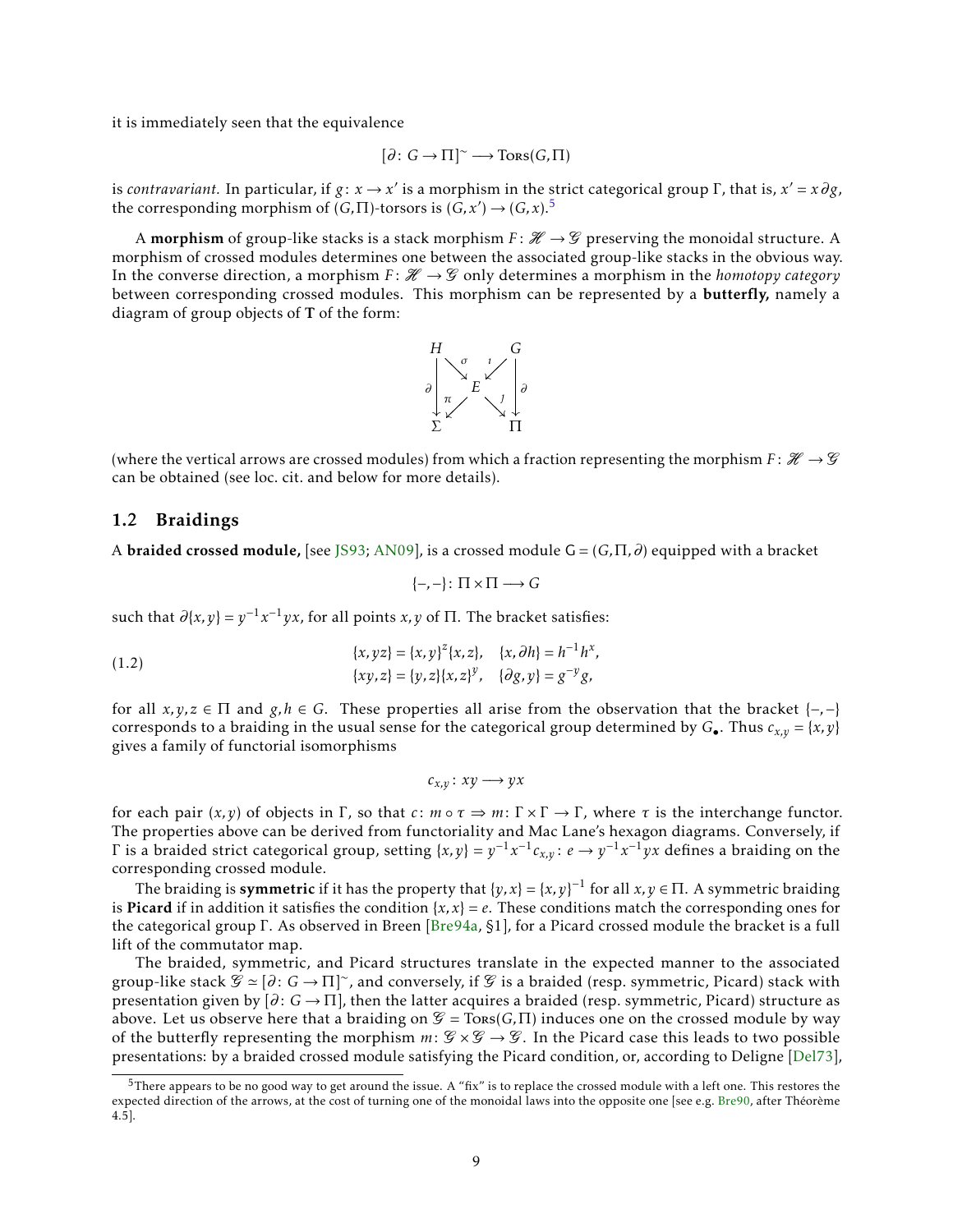<span id="page-9-6"></span>by a length-one complex of abelian sheaves. We refer the reader to [\[AN09,](#page-57-0) §7] for full details on this correspondence. Here we limit ourselves to observe that if  $(P, s)$  and  $(Q, t)$  are two  $(G, \Pi)$ -torsors, the choice of two sections  $u \in P$  and  $v \in Q$  allows us to write the braiding morphism  $c_{P,Q}$ :  $P \wedge^G Q \to Q \wedge^G P$  as  $c_{P,Q}(u\wedge v)=(v\wedge u)\chi_{u,v}$ , where  $\chi\colon P\wedge^G Q\to G$ , is a coordinate representation of  $c_{P,Q}$  subject to certain equivariance conditions dictated by the requirements:

<span id="page-9-0"></span>
$$
c_{P,Q}(gu \wedge v) = g c_{P,Q}(u \wedge v),
$$
  
\n
$$
c_{P,Q}(ug \wedge v) = c_{P,Q}(u \wedge gv),
$$
  
\n
$$
c_{P,Q}(u \wedge vg) = c_{P,Q}(u \wedge v)g.
$$

<span id="page-9-5"></span>**1.2 Lemma.** *The coordinate*  $\chi$ :  $P \wedge^G Q \rightarrow G$  *has the expression:* 

(1.3)  $\chi_{u,v} = \{s(u), t(v)\}^{-1}.$ 

*Proof (Sketch).* The relation [\(1.3\)](#page-9-0) is immediate for  $(P, s) = (G, x)$  and  $(Q, t) = (G, y)$ , where  $x, y \in \Pi$ , using Remark [1.1.](#page-7-0) The general case follows by descent by exploiting the equivariance conditions for *χ* and for {−*,*−} recalled above.  $\Box$ 

#### <span id="page-9-3"></span>1.3 Biextensions

Biextensions were introduced in Mumford [\[Mum69\]](#page-59-0), and later reexamined by Grothendieck [\[Gro72\]](#page-59-1). We refer to the latter and the text by Breen [\[Bre83\]](#page-58-11) for details on the standard concept of biextensions. We briefly recall the basic definitions, and later extend them to introduce crossed modules as coefficients.

Let *H*, *K*, *G* be groups of **T**, with *G* assumed to be abelian. A **biextension** of *H*, *K* by *G* is a  $G_{H \times K}$ -torsor *E* on  $H \times K$  equipped with two partial composition laws  $\times_1$  (resp.  $\times_2$ ) making *E* a central extension of  $H_K$ (resp.  $K_H$ ) by  $G_K$  (resp. by  $G_H$ ). This means that  $\times_1$  (resp.  $\times_2$ ) is only defined on  $E \times_K E$  (resp.  $E \times_H E$ ), where  $E \times_K E$  (resp.  $E \times_H E$ ) means fiber product over *K* (resp. *H*) with respect to the obvious projection. These composition laws are required to be compatible with one another. Usually one also requires  $x_1$  and  $x_2$  to be commutative, which make sense whenever *H* and *K* are abelian. Our definition, in which  $x_1$  and  $x_2$ are not required to be commutative is then referred to as a weak biextension. Even when *H* and *K* are commutative, this notion of biextension is weaker than that of loc. cit. in which the partial multiplication laws are commutative.

Analogously to extensions, the composition laws can be represented by morphisms of *G*-torsors. Let *BH* and *BK* be the standard classifying simplicial objects of  $T$ .<sup>[6](#page-9-1)</sup> The bisimplicial object *BH* × *BK* has face maps  $d^h$  and  $d^v$  [see e.g. [GJ99\]](#page-58-12). In particular, for  $i = 0, 1, 2$  we consider  $\hat{d}^h_i : H \times H \times K \to H \times K$  and  $d_i^v$ :  $H \times K \times K \to H \times K$ . Then  $x_1$  and  $x_2$  correspond to morphisms of *G*-torsors

<span id="page-9-4"></span>(1.4a) 
$$
\gamma^1 : d_2^{h^*} E \wedge^G d_0^{h^*} E \longrightarrow d_1^{h^*} E
$$

and

(1.4b) 
$$
\gamma^2 \colon d_2^{v*} E \wedge^G d_0^{v*} E \longrightarrow d_1^{v*} E.
$$

The associativity and commutativity diagrams for  $\gamma^1$  and  $\gamma^2$  are the obvious ones. More interesting is the compatibility condition of the two structures, which can be expressed as follows.

<span id="page-9-2"></span>Let  $E_{h,k}$  be the fiber of *E* over a generalized point  $(h,k)$  of  $H \times K$ . Then the compatibility condition reads



<span id="page-9-1"></span><sup>&</sup>lt;sup>6</sup>That is, *BH* = *NH*[1], where *H*[1] is the groupoid with a single object *e* and Aut(*e*) = *H*.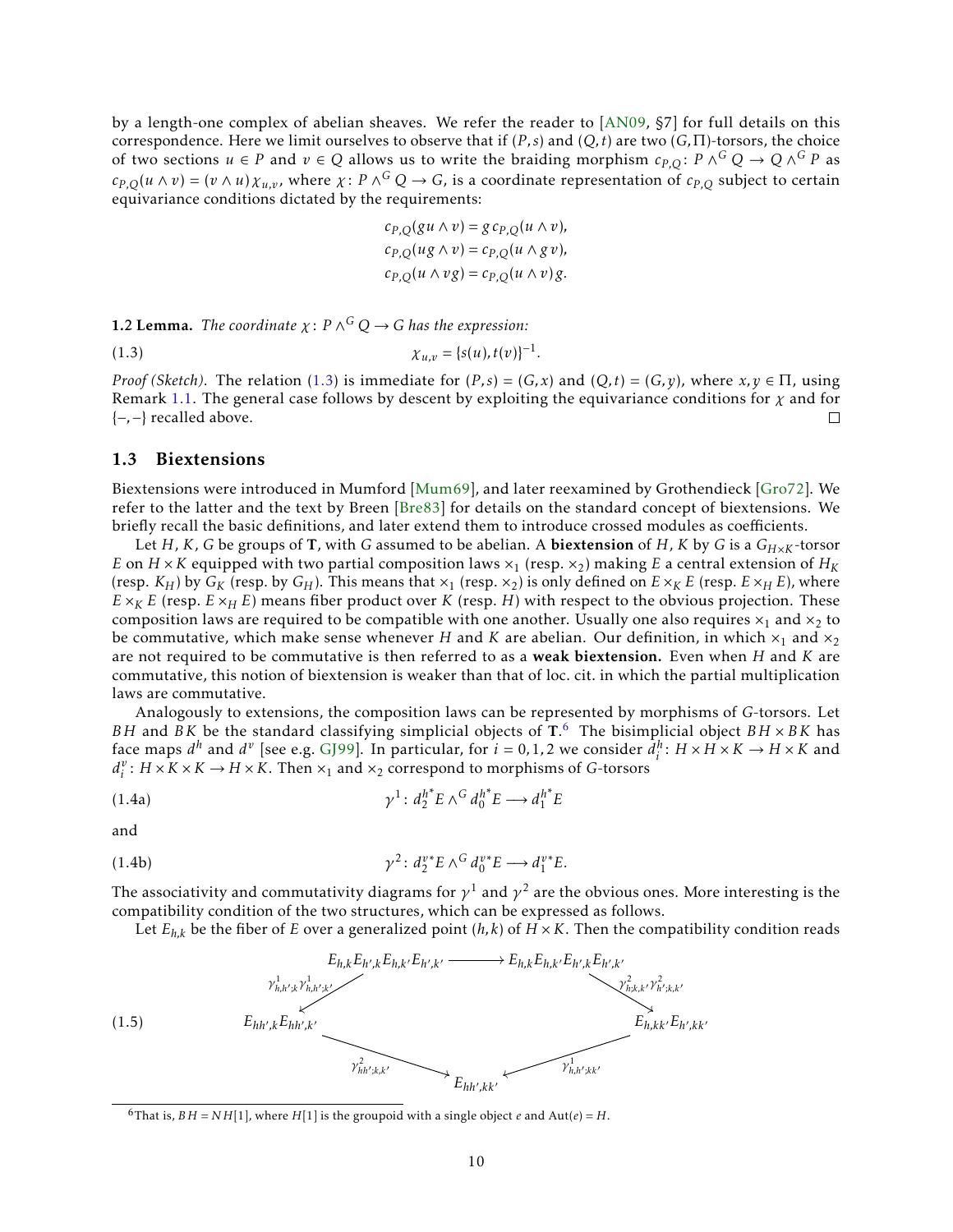<span id="page-10-4"></span>where we have suppressed the torsor contraction symbol. The horizontal arrow is the canonical symmetry map swapping the factors in Tors(*G*), which exists whenever *G* is abelian. A more intrinsic way to express the same thing is to observe that the above compatibility condition amounts to the equality

<span id="page-10-3"></span>(1.6) 
$$
\gamma_{d_1^{h^*}E}^2 \circ (d_2^{v^*} \gamma^1 d_0^{v^*} \gamma^1) = (1 \times c \times 1) \circ \gamma_{d_1^{v^*}E}^1 \circ (d_2^{h^*} \gamma^2 d_0^{h^*} \gamma^2)
$$

as morphisms from  $(d_0^hd_2^v)^*E\wedge(d_2^hd_0^v)^*E\wedge(d_0^hd_0^v)^*E\wedge(d_1^hd_1^v)^*E$  to  $(d_1^hd_1^v)^*E$  over  $H\times H\times K\times K.$   $c$  is the symmetry morphism which swaps the two terms in the middle.

With the straightforward notion of morphism, when *H*, *K* are also abelian, biextensions of T form a Picard category Biext( $H, K; G$ ). The relative version of it, where we consider the various Biext( $H_S, K_S; G_S$ ) over a variable base *S*, is a Picard stack, denoted Biext(*H,K*;*G*). As observed in Grothendieck [\[Gro72\]](#page-59-1) and Breen [\[Bre83\]](#page-58-11), BIEXT(*H*, *K*; *G*) is biadditive in all three variables.

### <span id="page-10-2"></span>1.4 Schreier-Grothendieck-Breen theory of extensions

It is well known that an extension *E* of *K* with a possibly nonabelian kernel *G* determines a morphism  $\chi: E \to \text{Aut}(G)$  from the action of *E* on *G* by conjugation [see, e.g. [Mac95\]](#page-59-13). A refinement of this situation is when *G* is part of a crossed module *∂*: *G* → Π. Since part of the crossed module data is precisely a homomorphism Π → Aut(*G*), an extension of *K* by that crossed module, or by (*G,*Π) for short, is a commutative diagram of group objects of the form [\[Bre90,](#page-58-0) §8]



where the row is exact and  $\iota(g)e = \operatorname{eu}(\mathfrak{g}^{j(e)})$ , for points *g* of *G* and *e* of *E*.

An equivalent characterization is that *E* is a (*GK,*Π*K*)-torsor over *K*, equipped with (*G,*Π)-torsor isomorphisms

$$
\gamma_{k,k'}\colon E_k \wedge^G E_{k'} \xrightarrow{\sim} E_{kk'}
$$

satisfying the standard associativity condition [\[Gro72;](#page-59-1) [Bre90;](#page-58-0) [AN10\]](#page-57-3), such that the equivariant structural morphism to  $\Pi$  is a homomorphism. By loc. cit. and  $[AN10]$ , such an extension corresponds to a group-like stack morphism *F* : *K* → [*G* → Π] <sup>∼</sup>, where *K* is identified with the (discrete) group-like stack. In this sense the above diagram is a butterfly representing this morphism.

In all these characterizations the morphism  $\mu$  arises as the structural equivariant section of the ( $G,\Pi$ )torsor, whereas *i* is the identification  $G \simeq E_1$ , where the  $(G,\Pi)$ -torsor  $E_1$ , isomorphic to the unit one, is the fiber over the unit section of *K*. This identification is explicitly given as  $\iota(g) = g e_0 = e_0 g$ , where  $e_0$  is the central section of  $E_1$  corresponding to the unit section of *G*. Since *j* is a homomorphism, we obtain the commutativity of the "wing" in the diagram above. The conjugation property satisfied by *i* and *j* reflects the structure of (*G,*Π)-torsor of *E*. In particular, we have that *ı*(*g*)*e* (resp. *eı*(*g*)), product in *E*, agrees with the left (resp. right) *G*1-action on *E*.

## <span id="page-10-0"></span>2 Biadditive morphisms

If *H*, *K*, *G* are groups of **T**, a biadditive (or bimultiplicative) morphism is a map  $f : H \times K \to G$  which is a homomorphism in each variable. For abelian groups this is none other than a Z-bilinear morphism.

More generally, if  $H$ ,  $K$ , and  $G$  are categories, which we assume to be group-like, we say that a bifunctor is **biadditive** (or **bimultiplicative**) if it is monoidal in both variables, in a compatible way.<sup>[7](#page-10-1)</sup> For this, we must also assume G be endowed with a braiding *c*. More precisely, we have:

<span id="page-10-1"></span> $7A$  better choice would be to use "bi-monoidal" in place of biadditive. The latter is motivated by continuity with the naming convention in [\[AN09\]](#page-57-0), where morphisms between gr-stacks are called additive—a convention derived from the particular but significant Picard case.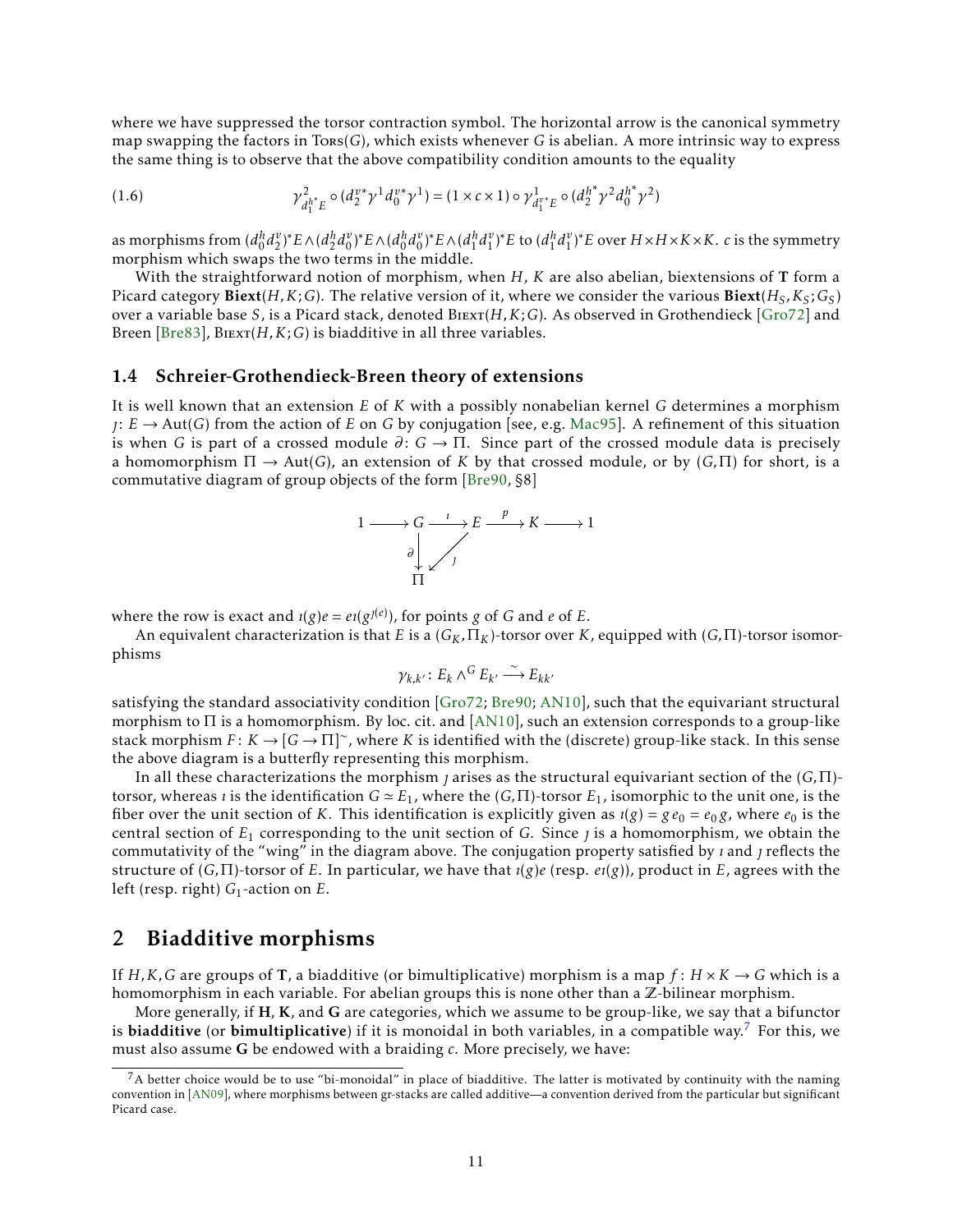#### <span id="page-11-4"></span><span id="page-11-2"></span>2.1 Definition. A bifunctor  $F: H \times K \rightarrow G$  is biadditive if:

1. it has the structure of additive functor with respect to each variable, namely there exist functorial (iso)morphisms

$$
\lambda^1_{h,h';k} : F(h,k)F(h',k) \longrightarrow F(hh',k) \quad \text{and} \quad \lambda^2_{h;k,k'} : F(h,k)F(h,k') \longrightarrow F(h,kk')
$$

satisfying the standard associativity conditions and compatibility with the braiding of G;

2. for all objects  $h, h'$  of **H** and  $k, k'$  of **K** we have a functorial commutative diagram

<span id="page-11-1"></span>
$$
(2.1) \qquad \begin{aligned} \left(F(h,k)F(h',k)\right)\left(F(h,k')F(h',k')\right) &\xrightarrow{\delta} \left(F(h,k)F(h,k')\right)\left(F(h',k)F(h',k')\right) \\ &\xrightarrow{\lambda_{h,h';k}^1 \lambda_{h,h';k'}^1} \downarrow \qquad \qquad \downarrow \lambda_{h;k',k'}^2 \lambda_{h';k,k'}^2 \\ &\xrightarrow{\lambda_{h,h';k}^2} F(hh',k)F(hh',k') &\xrightarrow{\lambda_{hh';k,k'}^2} F(h,kk')F(h',kk') \end{aligned}
$$

where the upper horizontal arrow is the "commuto-associativity" morphism

$$
(xy)(zw) \longrightarrow (xz)(yw)
$$

arising from the braiding of  $G$  (an explicit definition can be found in [\[JP07\]](#page-59-7));

<span id="page-11-3"></span>3. the two morphisms  $F(I_H, I_K) \to I_G$  that can be deduced from the first condition coincide.

The second condition ensures that the two possible ways to compute  $F(hh', kk')$  agree. The obvious similarity with Diagram [\(1.5\)](#page-9-2) will be exploited below.

The definition can be extended to the case where all three categories are braided. In this case, we add to the biadditivity the condition that *F* be *braided* in each variable, namely that the following diagrams commute:

$$
F(h,k)F(h',k) \xrightarrow{\lambda^1} F(hh',k) \qquad F(h,k)F(h,k') \xrightarrow{\lambda^2} F(h,kk')
$$
  
\n
$$
F(h',k)F(h,k) \xrightarrow{\lambda^1} F(h,h,k) \qquad \text{and} \qquad F(h,k')F(h,k) \xrightarrow{\lambda^2} F(h,kk')
$$
  
\n
$$
F(h',k)F(h,k) \xrightarrow{\lambda^1} F(h,h,k) \qquad F(h,k')F(h,k) \xrightarrow{\lambda^2} F(h,k'k)
$$

A natural transformation  $\varphi\colon F\Rightarrow F'$  between two biadditive morphisms is a natural transformation of bifunctors such that in each variable the conditions to be a natural transformation of additive functors are satisfied. We denote by  $Hom(H, K; G)$  the resulting groupoid of biadditive morphisms.

It is clear that the same definitions can be stated in the case of group-like stacks as opposed to categories. Similarly to the pointwise case, we obtain a groupoid  $\text{Hom}(\mathcal{H}, \mathcal{H}; \mathcal{G})$  of biadditive morphisms. For the latter, by way of a standard process of restricting to variable base *S*, we obtain a stack  $Hom(\mathcal{H}, \mathcal{K}; \mathcal{G})$  arising from the various fiber categories  $S \to \text{Hom}(\mathcal{H}|_S, \mathcal{K}|_S; \mathcal{G}|_S)$ .

## <span id="page-11-0"></span>3 Biextensions by braided crossed modules

We extend the notion of biextension by adapting it to include braided crossed modules as coefficients. Let  $G = (\partial : G \to \Pi, \{ \cdot, \cdot \})$  be a braided crossed module of **T**, and let *H*, *K* be groups of **T**.

3.1 Definition. A biextension of *H*, *K* by  $(G,\Pi)$  is a  $(G,\Pi)_{H\times K}$ -torsor *E* over  $H\times K$  equipped with two partial composition laws  $\times_1$  (resp.  $\times_2$ ) making *E* into an extension of  $H_K$  (resp.  $K_H$ ) by (*G*,  $\Pi$ )<sub>*K*</sub> (resp. by (*G*,  $\Pi$ )<sub>*H*</sub>)—cf. sect. [1.4.](#page-10-2) We require the composition laws to be compatible in the manner described by a diagram formally identical to [\(1.5\)](#page-9-2) in sect. [1.3.](#page-9-3)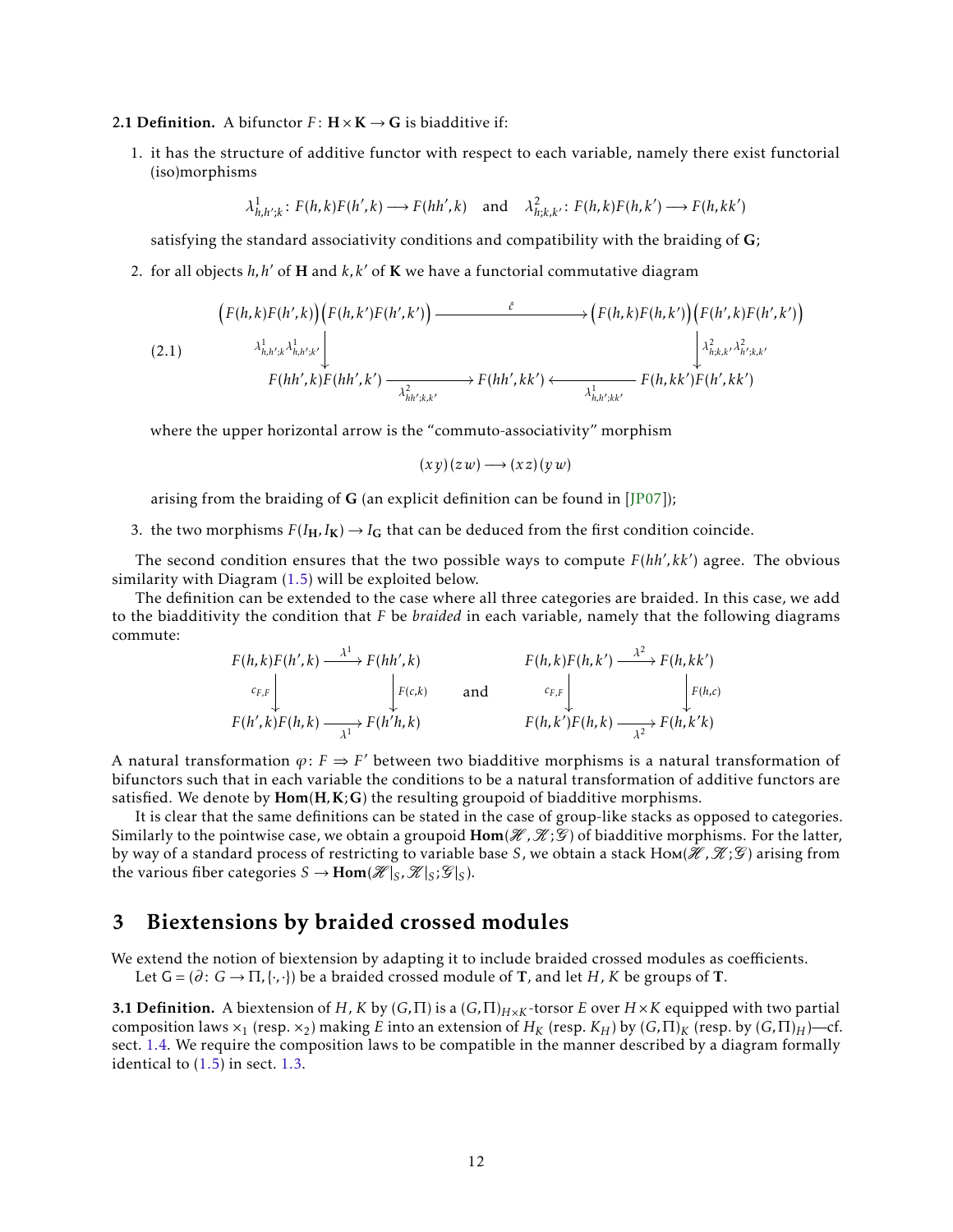<span id="page-12-4"></span>To be precise, in the last condition of the above definition we must specify that the horizontal arrow in diagram [\(1.5\)](#page-9-2), adapted to the present case,

<span id="page-12-0"></span>
$$
(3.1) \qquad \hat{c} \colon (E_{h,k} \wedge^G E_{h',k}) \wedge^G (E_{h,k'} \wedge^G E_{h',k'}) \longrightarrow (E_{h,k} \wedge^G E_{h,k'}) \wedge^G (E_{h',k} \wedge^G E_{h',k'})
$$

is given by the braiding of the stack  $\mathscr{G} = [\partial\colon G \to \Pi]^\sim$  in a manner analogous to the horizontal arrow of diagram [\(2.1\)](#page-11-1) in Definition [2.1.](#page-11-2) A global version of the compatibility condition is given by equation [\(1.6\)](#page-10-3).

The two partial composition laws give rise to morphisms of (*G,*Π)-torsors

$$
\gamma_{h,h';k}^1: E_{h,k} \wedge^G E_{h',k} \xrightarrow{\sim} E_{hh',k}
$$

and

$$
\gamma_{h;k,k'}^2\colon E_{h,k}\wedge^G E_{h,k'} \xrightarrow{\sim} E_{h,kk'}
$$

each satisfying the obvious associativity condition, relative to the relevant variables, which can be obtained, mutatis mutandis, from [refs. [Gro72;](#page-59-1) [Bre83\]](#page-58-11). Again, a global version is given by [\(1.4\)](#page-9-4).

The morphism [\(3.1\)](#page-12-0) can be explicitly computed through the braiding of G as follows.

<span id="page-12-2"></span>**3.2 Proposition.** Let  $u, u', v, v'$  be points of  $E_{h,k}, E_{h',k}, E_{h,k'}$ , and  $E_{h',k'}$ , respectively. Then we have

(3.2) 
$$
(u \times_1 u') \times_2 (v \times_1 v') = (u \times_2 v) \times_1 (u' \times_2 v') \{f(u'), f(v)\}^{-f(v')},
$$

*where f is the equivariant section into the trivial* Π*-torsor.*

*Proof.* Use Lemma [1.2](#page-9-5) to express the morphism  $E_{h',k}\wedge^G E_{h,k'}\to E_{h,k}\wedge^G E_{h',k}.$  The right action by  $f(v')$  arises from the relation between the left and right *G*-torsor structures of *E*.

<span id="page-12-1"></span>3.3 Example. A standard biextension *E* of *H,K* by *G* (all groups assumed commutative) is a biextension in the sense specified above with coefficients in the complex  $G[1]$ :  $[G \rightarrow 0]$ . The interchange law, when expressed in terms of points, takes the standard form

$$
(u \times_1 u') \times_2 (v \times_1 v') = (u \times_2 v) \times_1 (u' \times_2 v').
$$

Dropping the commutativity of the partial multiplication laws, *E* becomes a biextension of the sort mentioned in the "variants" in [\[Gro72\]](#page-59-1). For such a biextension each extension determined by the partial multiplication laws is a central extension.

<span id="page-12-3"></span>3.4 Remark. We do not require the partial multiplication laws to be commutative, even if the groups *H* and *K* are. If we do require the multiplication laws to be commutative, then *G* must be abelian and the composite of  $\partial: G \to \Pi$  with  $\Pi \to \text{Aut}(G)$  arising from the crossed module structure, factors through zero. This follows from the fact that the strict commutativity forces the braiding to be identically equal to the identity morphisms, and hence, by Lemma [1.2,](#page-9-5) we have  $\chi = 1$ . By evaluating on torsors of the form  $(G, x)$  we obtain  $\{\cdot,\cdot\} = 1$  identically on  $\Pi \times \Pi$ . Then from the properties [\(1.2\)](#page-8-1) it follows at once that *G* and  $\Pi$  must be abelian. As a consequence, the action of *∂g*, for any *g* ∈ *G*, is trivial, therefore the biextension reduces to one of the type mentioned in Example [3.3](#page-12-1) above. See however below for a more appropriate notion of commutativity.

3.5 Definition. A morphism of biextensions of *H,K* by (*G,*Π) is a morphism of the underlying (*G,*Π)-torsors compatible with the partial composition laws.

The compatibility with the composition laws means that there are commutative diagrams of (*G,*Π)-torsors

$$
E_{h,k} \wedge^{G} E_{h',k} \xrightarrow{\gamma_1} E_{hh',k} \qquad E_{h,k} \wedge^{G} E_{h,k'} \xrightarrow{\gamma_2} E_{h,kk'}
$$
  
\n
$$
E'_{h,k} \wedge^{G} E'_{h',k} \xrightarrow{\gamma_1} E'_{hh',k} \qquad \text{and} \qquad \varphi \wedge \varphi \downarrow \qquad \qquad \downarrow \varphi
$$
  
\n
$$
E'_{h,k} \wedge^{G} E'_{h,k'} \xrightarrow{\gamma_2} E'_{h,kk'}.
$$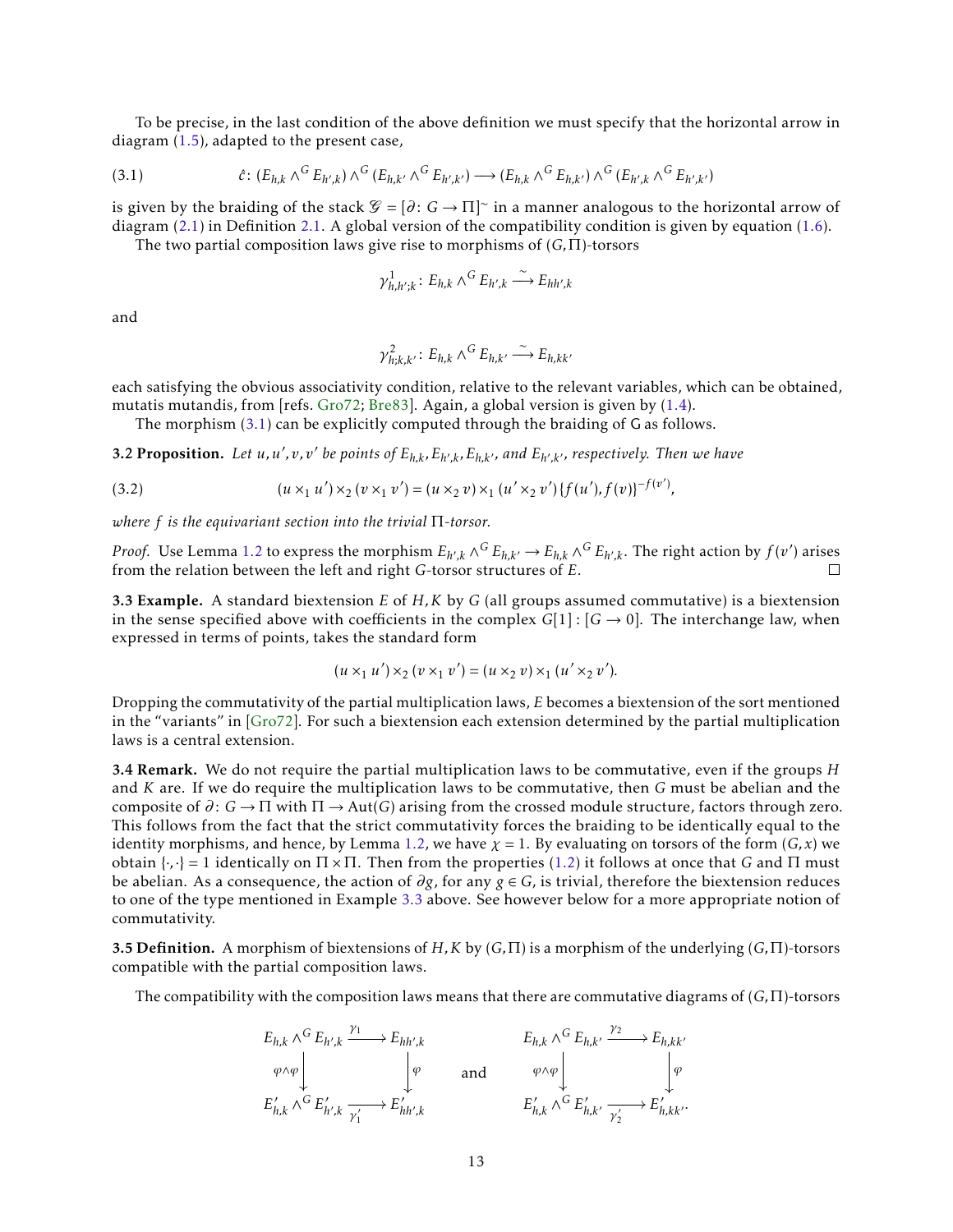<span id="page-13-3"></span>The **trivial biextension** is  $I = (G_{H \times K}, e_{\Pi})$ . More generally, a biextension will be considered trivial if it is isomorphic, in the sense specified above, to the trivial one. Such an isomorphism amounts to the existence of a "central" section of the underlying (*G,*Π)-torsor, namely a global *s*: *H* × *K* → *E* commuting with the left and right actions of *G* on *E*, obtained as the image by  $\varphi$  of the unit section  $e_G$  of *I*. Then the two above diagrams show that *s* is a homomorphism in each variable.

With the above notion of morphism and trivial object, biextensions of *H,K* by G form a *pointed* groupoid Biext(*H,K*;G). A standard argument based on descent shows that over a variable base *S*, the collection of all Biext( $H_S$ ,  $K_S$ ;  $G_S$ ) forms a stack, equally pointed, denoted BIEXT( $H$ ,  $K$ ;  $G$ ). The question of whether either of Biext(*H,K*;G) and Biext(*H,K*;G) possess a monoidal structure is more delicate, and it will require additional commutativity properties from G, as discussed below.

The groupoid Biext(*H,K*;G) is evidently additive with respect to the last variable, namely

<span id="page-13-1"></span>
$$
Biext(H, K; G_1 \times G_2) \simeq Biext(H, K; G_1) \times Biext(H, K; G_2),
$$

and the same holds for Biext(*H,K*;G). Additivity on the other two variables relies on the commutativity of the partial multiplications for the same reason as [\[Bre83,](#page-58-11) §1.2], hence it will not hold in our case.

Biextensions by (*G,*Π) have certain structural properties analogous to those of extensions reviewed in sect. [1.4,](#page-10-2) more precisely, we have:

<span id="page-13-2"></span>**3.6 Lemma.** *If*  $E \to H \times K$  *is a biextension of*  $H$ *,*  $K$  *by* ( $G$ , $\Pi$ )*, then*  $E$  *is equipped with a map*  $\jmath$ :  $E \to \Pi$  *which is a homomorphism for each partial composition law. For all points*  $e \in E_{h,1}$ *, or*  $e \in E_{1,k}$ *, and*  $g \in G$  we have the relation

$$
(3.3) \t\t t(g)e = e1(gj(e)).
$$

*and the diagram*

<span id="page-13-0"></span>(3.4) 
$$
\begin{array}{c}\nG \xrightarrow{1} E \xrightarrow{p} H \times K \\
\downarrow^2 \searrow^2 \xrightarrow{\qquad} \Pi\n\end{array}
$$

 $\tilde{c}$  *commutes, where 1 is the identification*  $(G,e_{\Pi}) \stackrel{\sim}{\to} E_{1,1}$  *as*  $(G,\Pi)$ *-torsors.* 

The identification of the fiber  $E_{1,1}$  above the unit  $(e_H, e_K)$  of  $H \times K$  with the unit torsor  $I = (G, e_{\Pi})$  amounts to the definition of exactness of the row in [\(3.4\)](#page-13-0).

*Proof.* The arguments are virtually the same as those of [\[Gro72\]](#page-59-1), except for the part concerning the morphism . Following loc. cit., we can use the facts about extensions recalled in sect. [1.4](#page-10-2) by working over the terminal object *K* (resp. *H*) when we view *E* as an extension of  $H_K$  (resp.  $K_H$ ) by  $(G,\Pi)_H$  (resp.  $(G,\Pi)_K$ ).

With this in mind, let  $f = (j, p)$ :  $E \to \Pi_{H \times K}$ , with  $j: E \to \Pi$ , be the equivariant morphism which is part of the  $(G,\Pi)_{H\times K}$ -torsor structure. As an extension of  $H_K$  by  $(G,\Pi)_K$ , *E* has a structure of  $(G,\Pi)_K\times_K H_K$ -torsor over  $H_K$ , hence  $f: E \to \Pi_K \times_K H_K \simeq \Pi \times H \times K$  is written as  $f = (f_K, p)$ , where  $f_K: E \to \Pi_K$ . We have  $f_K = (f, p_K)$ , where  $p_K$  (resp.  $p_H$ ) is the composite of  $p$  with the projection to  $K$ . A similar picture holds by exchanging  $H$ with *K*. Since  $\chi$  and  $\chi$  are homomorphisms for the corresponding product structure,  $\chi$  is a homomorphism for both.

Let  $e_{H/K} = (e_H, id_K)$  be the unit section of  $H_K$  and  $e_{K/H} = (id_H, e_K)$  that of  $K_H$ . Since the fibers  $E_{1,k} = e_{H/K}^* E$ and  $E_{h,1} = e_{K/H}^*E$  are respectively identified with  $G_K$  and  $G_H$  as  $(G,\Pi)$ -torsors, we have the unit section  $e_{E/K}$ (resp.  $e_{E/H}$ ) in  $E_{1,k}$  (resp.  $E_{h,1}$ ). Now let  $E_{1,1} = (e_H, e_K)^*E$  be the fiber over the unit section  $(e_H, e_K)$  of  $H \times K$ . This is the common pullback of both *E*1*,k* and *Eh,*1. The same argument as in [\[Gro72,](#page-59-1) §2.2] shows that the restriction  $e_{E/K}$  and  $e_{E/H}$  to  $(e_H, e_K)$  agree, so let  $e_E \in E_{1,1}$  be their common value. From [\[Gro72,](#page-59-1) §2.1]  $e_E$  is central, since both  $e_{E/K}$  and  $e_{E/H}$  are, and we define  $\iota$  by  $\iota(g) = g e_E = e_E g$ . Note,  $\iota$  is the common restriction of  $\iota_K$  and  $\iota_H$  respectively defined by  $e_{E/K}$  and  $e_{E/H}$ .

Analogously to the case of extensions, the commutativity of the "wing" in [\(3.4\)](#page-13-0) follows from the equivariance of *f*, and hence of *f*, having observed that  $f(e_E)$  must be equal to the unit of  $\Pi$ . Finally, the relation [\(3.3\)](#page-13-1) follows from the definition of the bitorsor structure underlying that of a (*G,*Π)-bitorsor (cf. the end of sect. [1.1\)](#page-6-2).  $\Box$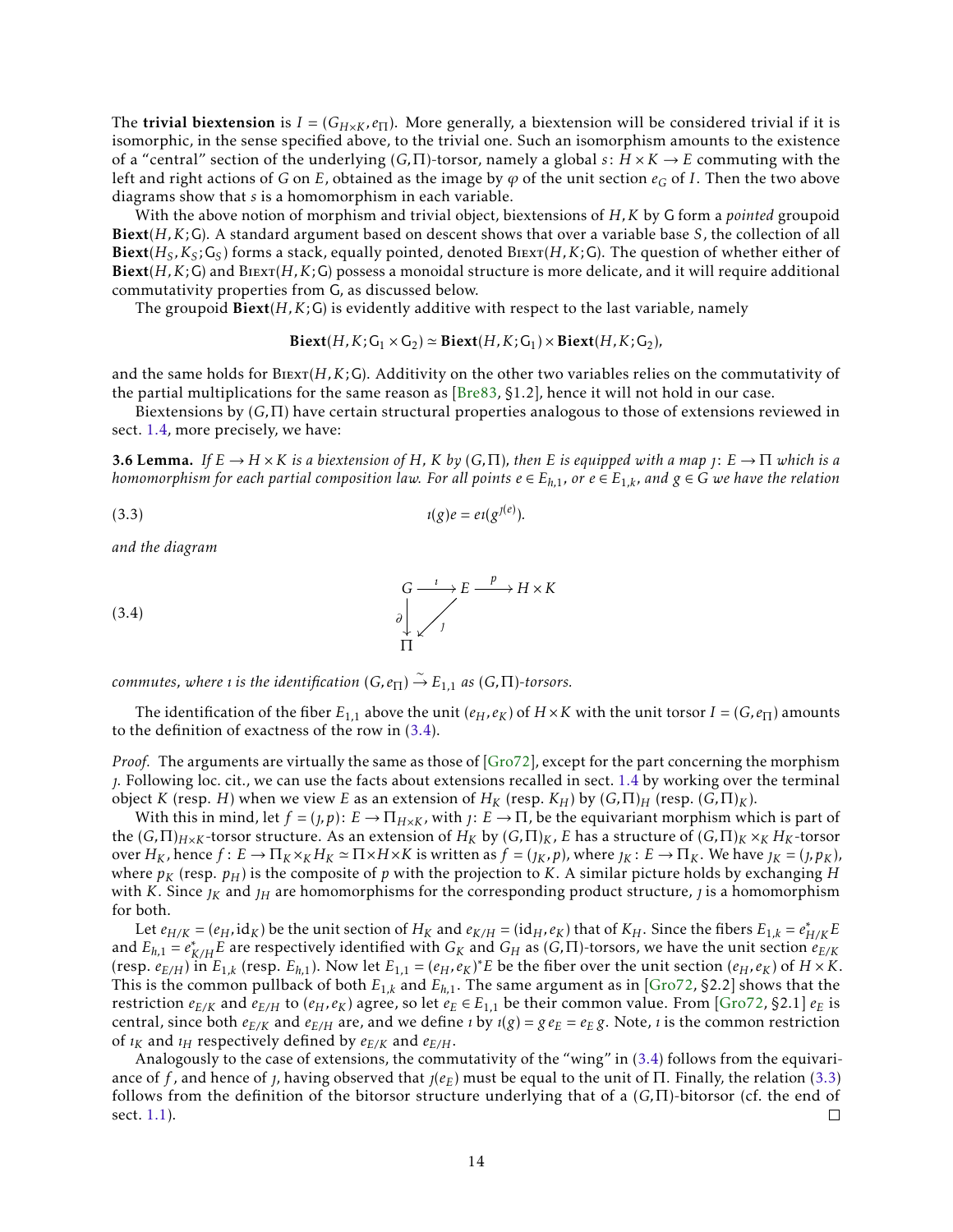3.7 Remark. In the converse direction to Lemma [3.6](#page-13-2) a biextension of *H,K* by (*G,*Π) can be recovered from the datum  $(E, x_1, x_2, t, j)$ , where  $p: E \to H \times K$  is an object of  $T/_{H \times K}$  equipped with two partial composition laws satisfying the interchange law, and  $\iota$  and  $\jmath$  satisfy the conditions of the lemma.

If *E'* is a second biextension, with maps  $\iota'$ :  $G \to E$  and  $\iota'$ :  $E \to \Pi$  satisfying the conditions of Lemma [3.6,](#page-13-2) a biextension morphism  $\varphi: E \to E'$  makes the following diagram

<span id="page-14-0"></span>

commutative.

For a biextension which is globally of the form  $(G_{H\times K}, x)$ , where  $x: H \times K \to \Pi$  characterizes the equivariant structural morphism, we obtain a decomposition in terms of a pair of nonabelian cocycles, which we briefly describe.

The partial multiplication laws are described by

(3.5a) 
$$
(h,k,a)(h',k,a') = (hh',k,g_1(h,h';k)a^{x(h',k)}a'),
$$

(3.5b) 
$$
(h,k,b)(h,k',b') = (h,kk',g_2(h;k,k')b^{x(h,k')}b').
$$

The actions stem from the change from right to left action,

<span id="page-14-1"></span>
$$
(h,k,a)(h',k,a') = ((h,k,e_G)a)(h',k,a') = (h,k,e_G)(a(h',k,a')) = (h,k,e_G)(h',k,a^{x(h',k)}a'),
$$

and similarly for the other one. From the associativity property and the fact that the equivariant section  $G_{H\times K}$   $\to$   $\Pi$  must be a homomorphism for both laws, we find that ( $g_1$ , $g_2$ , $x$ ) must satisfy a pair of nonabelian cocycle conditions:

<span id="page-14-3"></span>(3.6a) 
$$
g_1(hh',h'';k)g_1(h,h';k)^{x(h'',k)} = g(h,h'h'';k)g_1(h',h'';k)
$$

(3.6b) 
$$
x(h,k)x(h',k) = x(hh',k)\partial g_1(h,h';k)
$$

and

<span id="page-14-4"></span>(3.6c) 
$$
g_2(h;kk',k'')g_2(h;k,k')^{x(h,k'')} = g_2(h;k,k'k'')g_2(h;k',k'')
$$

$$
(3.6d) \t x(h,k)x(h,k') = x(h,kk') \partial g_2(h;k,k')
$$

The cocycles  $(g_1, x)$  and  $(g_2, x)$  are not independent: from the compatibility between the partial multiplication laws, using Proposition [3.2,](#page-12-2) we find:

<span id="page-14-2"></span>
$$
(3.7) \quad g_2(hh';k,k')g_1(h,h';k)^{x(hh',k')}g_1(h,h';k') =
$$

$$
g_1(h,h';kk')g_2(h,k,k')^{x(h',kk')}g_2(h';k,k')\{x(h',k),x(h,k')\}^{-x(h',k')}.
$$

These cocycles are a coboundary if there exists  $u: H \times K \to G$  such that:

(3.8a) 
$$
u(hh',k) g_1(h,h';k) = u(h,k)u(h',k)
$$

(3.8b) 
$$
u(h, kk')g_2(h;k,k') = u(h,k)u(h,k')
$$

$$
(3.8c) \t\t x(h,k) = \partial u(h,k).
$$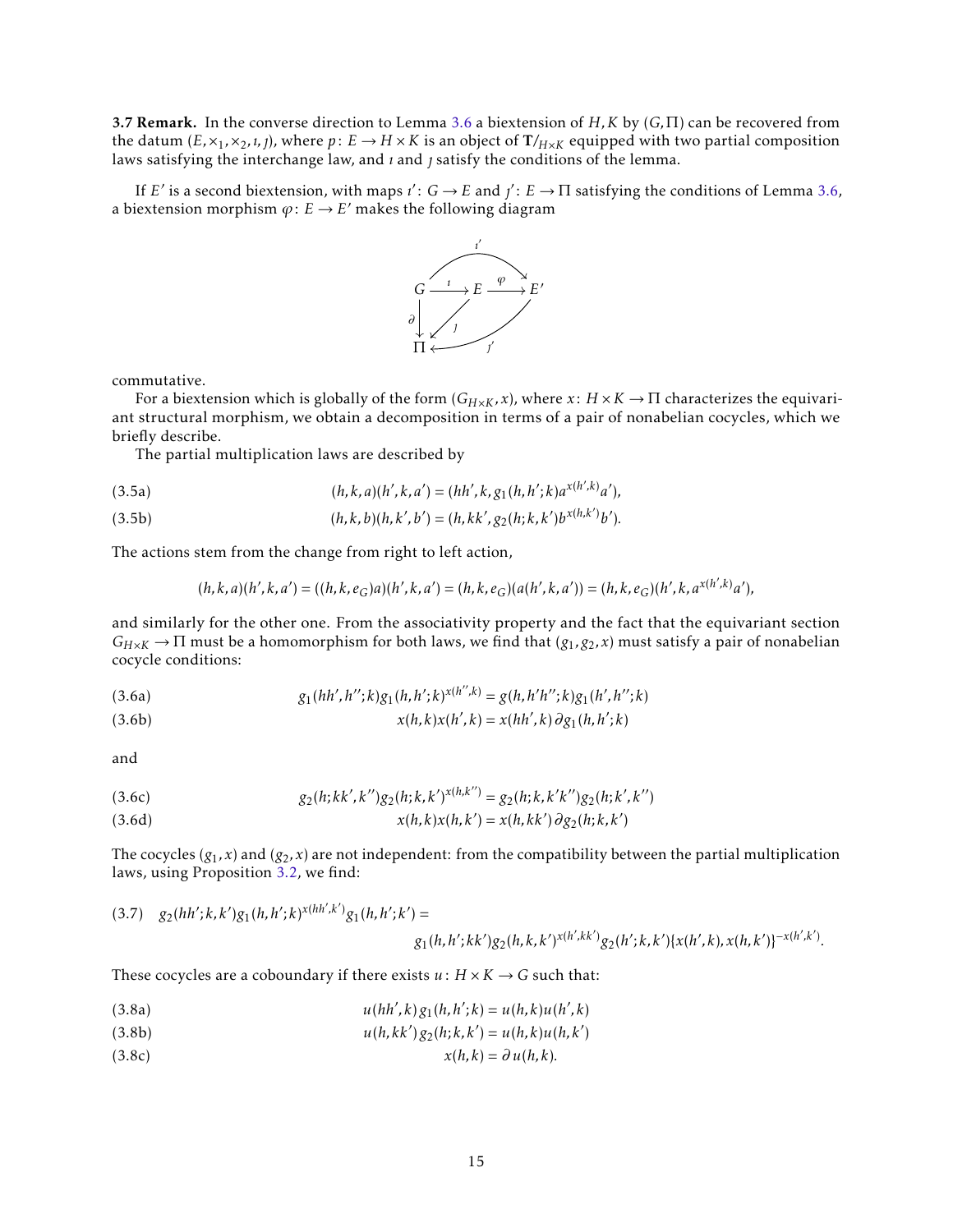## <span id="page-15-0"></span>4 Biadditive morphisms and biextensions

Let *E* be a biextension of *H*, *K* by  $(G,\Pi)$ . Then *E* defines a biadditive morphism

$$
F_E\colon H\times K\longrightarrow \mathcal G,
$$

in the sense of Definition [2.1,](#page-11-2) where  $\mathcal G$  is the group-like associated stack, by assigning to a point  $(h,k) \in H \times K$ the (*G,*Π)-torsor  $E_{h,k}.$  Indeed, it is easily seen that the isomorphisms  $\gamma^1$  and  $\gamma^2$  plus the compatibility of the two composition laws expressed by [\(1.5\)](#page-9-2) satisfy the required conditions. It is also easily verified that a morphism of biextensions  $\varphi: E \to E'$  induces a natural transformation (denoted with the same symbol)

$$
\varphi\colon F_E\Rightarrow F_{E'}\colon H\times K\longrightarrow\mathcal G.
$$

This establishes a functor

 $u: \textbf{Bicxt}(H,K;\mathsf{G}) \longrightarrow \textbf{Hom}(H,K;\mathcal{G})$ *,* 

and in fact one between stacks

 $u: \text{Blex}T(H,K;G) \longrightarrow \text{Hom}(H,K; \mathcal{G})$ 

These functors are evidently fully faithful. In the converse direction, we have:

<span id="page-15-1"></span>**4.1 Proposition.** Let  $F: H \times K \to \mathcal{G}$  be a biadditive morphism, and let  $\mathcal G$  have a presentation by way of the braided *crossed module*  $G = (G, \Pi, \partial, \{ \cdot, \cdot \})$ . Then the pullback of the sequence [\(1.1\)](#page-7-1) along *F* determines a biextension  $E = E_F$ *of H,K by* G*.*

*Proof.* Let  $E = (H \times K) \times_{\mathcal{C}} \Pi$  be the pullback. Set  $p: E \to H \times K$  (resp.  $p: E \to \Pi$ ) equal to the first (resp. second) projection. We claim that *E* is a biextension of *H,K* by G.

The sequence [\(1.1\)](#page-7-1) can be seen as the universal extension by (*G,*Π). In particular, Π can be identified with the universal *G*,Π)-torsor (the identity id<sub>Π</sub> is tautologically the structural equivariant section). This makes apparent that the pullback to  $H \times K$  is a  $(G,\Pi)$ -torsor with structural map *j*. As for the partial multiplication laws, observe that, with the same notation as sect. [1.3,](#page-9-3) the biadditivity of *F* amounts to a pair of natural transformations

$$
(F \circ d_2^h)(F \circ d_0^h) \Longrightarrow (F \circ d_1^h): H \times H \times K \longrightarrow \mathcal{G}, \qquad (F \circ d_2^h)(F \circ d_0^h) \Longrightarrow (F \circ d_1^h): H \times K \times K \longrightarrow \mathcal{G},
$$

and the equality of two transformations (see eqns.  $(1.6)$  and  $(2.1)$ )

$$
(Fd_0^hd_2^v)(Fd_2^hd_0^v)(Fd_0^hd_0^v)(Fd_1^hd_1^v) \Longrightarrow (Fd_1^hd_1^v): H \times H \times K \times K \longrightarrow \mathcal{G}.
$$

This translates into the required properties for *E* once we observe that the universality of Π (as a (*G,*Π)-torsor over  $\mathscr G$ ) implies that for any pair  $f,g\colon S\to \mathscr G$  we have an isomorphism  $f^*\Pi\wedge^Gg^*\Pi\simeq (fg)^*\Pi$  of  $(G,\Pi)$ -torsors. Last, the morphism *i* is the image, under a further pullback along the unit section  $(e_H, e_K) \in H \times K$ , of  $\partial$ : *G* →  $\Pi$ . It is clear *i* and *j* have the properties stated in Lemma [3.6.](#page-13-2)

In more down-to-earth terms, everything can be explicitly checked by writing out explicit expressions for the points of the pullback. Thus, a point  $e \in E$  is a triple  $e = ((h,k), a,x)$ , where  $(h,k) \in H \times K$ ,  $x \in \Pi$ , and  $a: F(h, k) \to (G, x)$ . The *G*-action becomes evident by looking at two points *e*, *e'* in the same fiber. We must have a commutative diagram of (*G,*Π)-torsors

$$
F(h,k) \xrightarrow{a'} (G,x')
$$
\n
$$
\downarrow g
$$
\n
$$
(G,x)
$$

where the vertical arrow, as a map of (*G,*Π)-torsors whose underlying *G*-torsor is trivial, is completely determined by a point  $g \in G$  (the image of the unit section  $e_G$ ) such that

$$
x'=x\,\partial g.
$$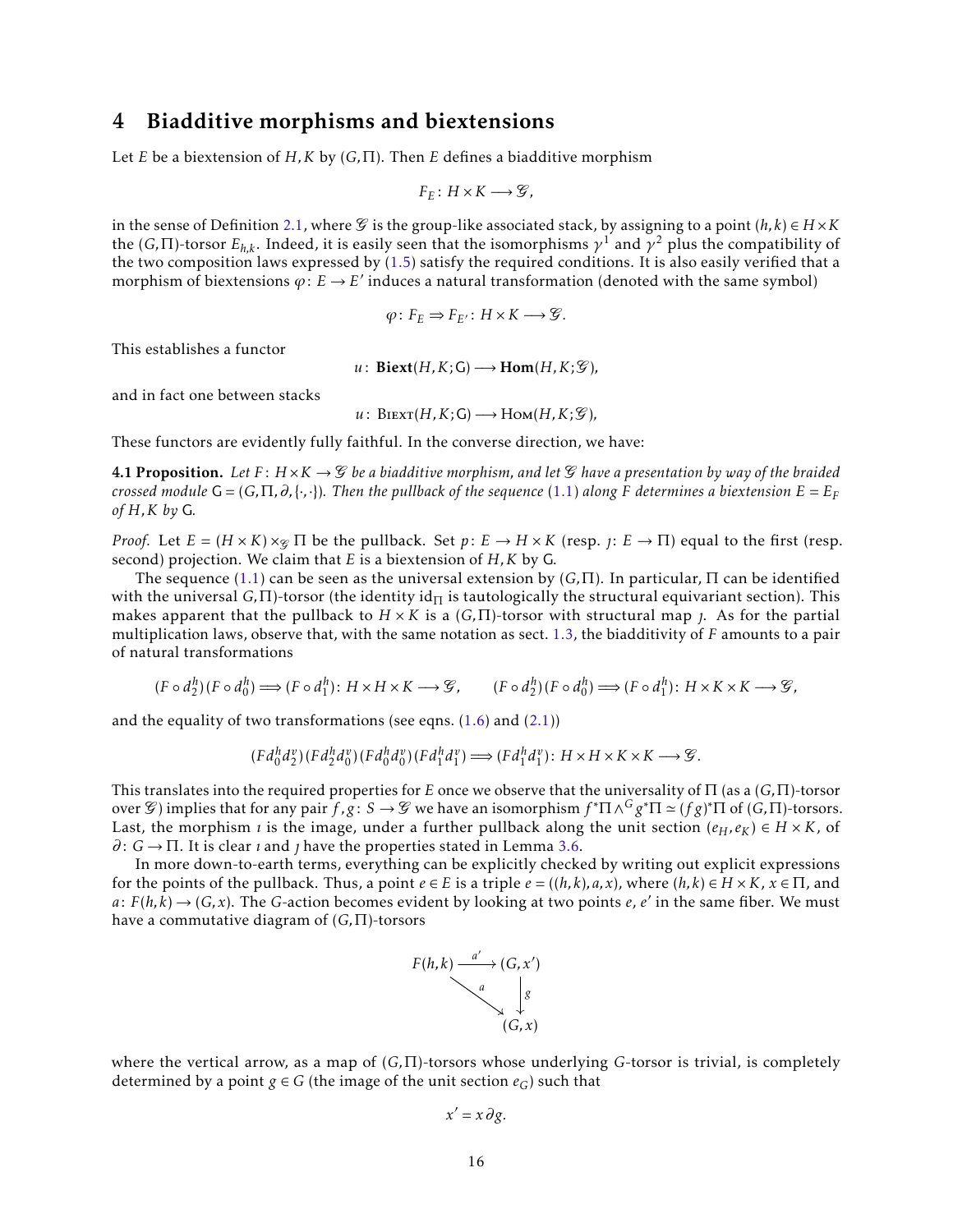<span id="page-16-4"></span>The situation for the left action is completely analogous, with  $x' = \partial g x$ .

When  $(h,k) = (e_H, e_K)$ , the point  $e_E = ((e_H, e_K), l, e_H)$ , where *l* is the unique morphism coming from the third condition in Definition [2.1,](#page-11-2) is the central unit section of *E*. This gives the morphism  $\iota: G \to E$ . The partial multiplications are obtained as follows. Let  $e = ((h,k),a,x)$  and  $e = ((h',k),a',x')$ . Then  $ee' =$  $((hh',k),a'',xx')$ , where the morphism  $a''$  is obtained from the diagram



The second multiplication is defined in the same way. The interchange law immediately follows from the above and [\(2.1\)](#page-11-1). □

Since it is clear that if  $\varphi: F \Rightarrow F'$  is a natural transformations of biadditive morphisms by pullback we obtain a corresponding isomorphim  $E_F \to E_{F'}$  of biextensions, the construction of Proposition [4.1](#page-15-1) provides functors

 $v: Hom(H, K; \mathcal{G}) \longrightarrow Biext(H, K; G)$ 

and

$$
v\colon \operatorname{Hom}(H,K;\mathcal{G})\longrightarrow \operatorname{Blex}(\Pi,K;\mathsf{G}).
$$

<span id="page-16-3"></span>4.2 Proposition. *The functors u and v are quasi-inverses.*

*Proof.* We need to show that the functor *u* is essentially surjective.

For each *F* biadditive, we construct a morphism  $\vec{F} \to \vec{F'} = F_E$ , where  $E = (H \times K) \times_{\mathcal{G}} \Pi$ . The biadditive morphism determined by *E* assigns to each  $(h, k) \in H \times K$  the  $(G, \Pi)$ -torsor  $E_{h,k}$  consisting of pairs  $(f, x)$  such that ∼

$$
f: F(h,k) \xrightarrow{\sim} (G,x).
$$

Having observed this, the proof proceeds in a manner identical to that of Proposition 4.4.2 in [\[AN09\]](#page-57-0) (in particular, cf. 4.4.2.1 and 4.4.2.2).  $\Box$ 

To summarize the previous discussion,  $Hom(H, K; \mathcal{G})$  and  $Biext(H, K; G)$  are equivalent, *pointed* groupoids. The distinguished point is the trivial biextension, corresponding to the trivial biadditive morphism sending  $(h, k) \in H \times K$  to the trivial  $(G, \Pi)$ -torsor. The same holds for  $Hom(H, K; \mathcal{G})$  and  $Biesz(T, K; G)$ .

## <span id="page-16-0"></span>5 Symmetry properties of biextensions

It is well known (and see the discussion at the end of [\[AN10\]](#page-57-3)) that the groupoid of extensions of *K* by (*G,*Π) admits a monoidal structure if and only if the crossed module  $\partial$ :  $G \rightarrow \Pi$  (or equivalently the associated stack  $\mathscr{G}$ ) is braided. This monoidal structure is itself equipped with a commutativity isomorphism if and only if the braiding carried by  $\mathcal G$  is symmetric.

For biextensions the situation is more rigid. This is already apparent from the fact that in the very definition of a biextension a braided structure is required in order to be able to formulate the compatibility condition between the two multiplication laws.

If *E* and *F* are biextensions, we can use the braiding of  $\mathcal G$  to construct the partial multiplication laws in the expected manner:

<span id="page-16-1"></span>
$$
(5.1) \qquad (E_{h,k} \wedge^G F_{h,k}) \wedge^G (E_{h',k} \wedge^G F_{h',k}) \longrightarrow (E_{h,k} \wedge^G E_{h',k}) \wedge^G (F_{h,k} \wedge^G F_{h',k}) \longrightarrow^{1} \wedge^{\mu^1} E_{hh',k} \wedge F_{hh',k},
$$

and similarly for the second partial multiplication.

<span id="page-16-2"></span>5.1 Proposition. *For any pair of biextensions E and F of* (*H,K*) *by* (*G,*Π)*, the partial multiplication laws* [\(5.1\)](#page-16-1) *comprise a biextension structure on the contracted product (as* (*G,*Π)*-torsors) E* ∧ *<sup>G</sup> F if the braiding on the crossed module*  $G = (G, \Pi, \partial, \{-, -\})$  *(or equivalently*  $\mathcal{G}$ *) is symmetric.*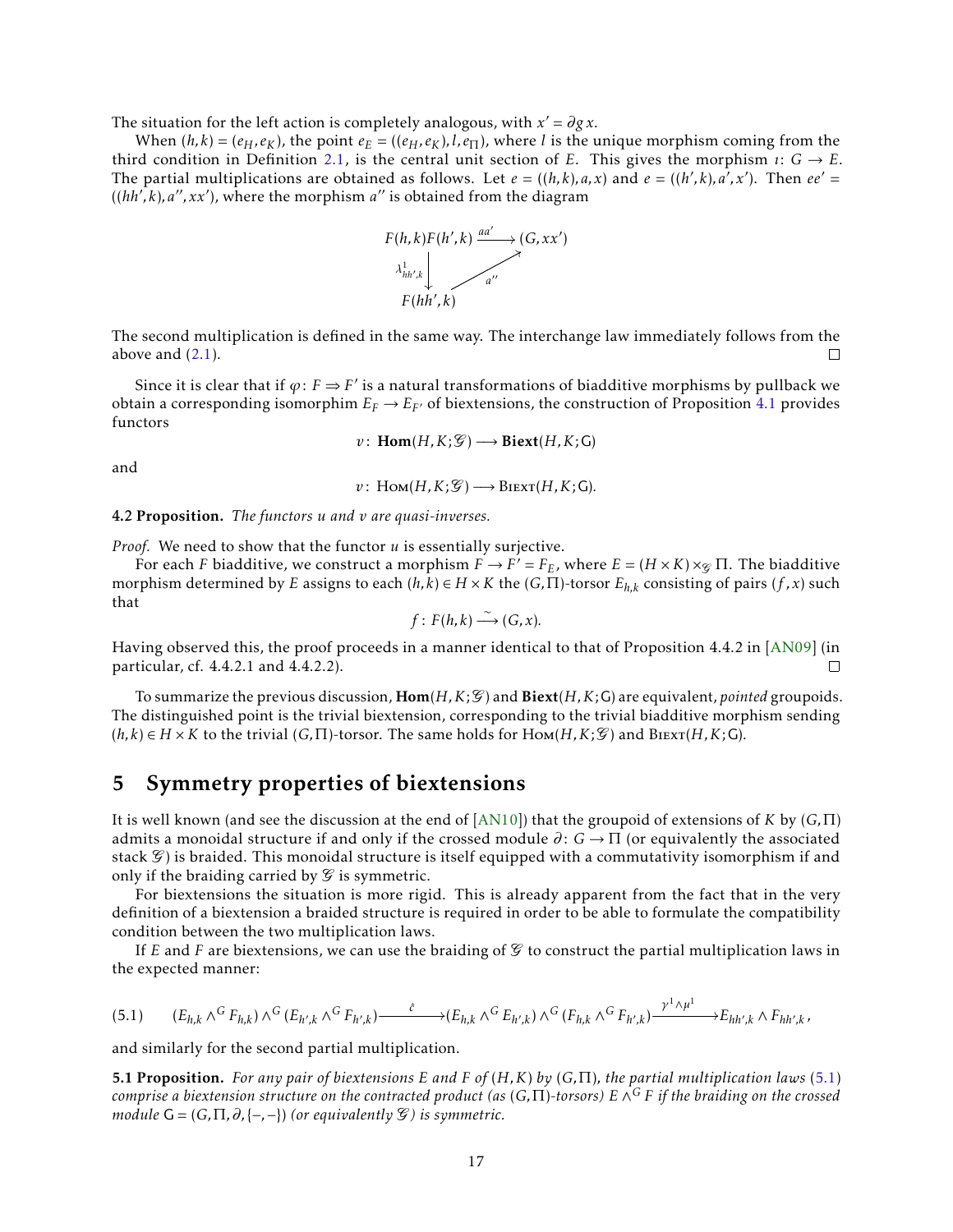<span id="page-17-0"></span>*Proof.* With reference to [\(5.1\)](#page-16-1), let us simply denote the first multiplication morphism so obtained by  $\gamma^1\mu^1$ , and let  $\gamma^2\mu^2$  denote the second multiplication structure obtained in exactly the same way.

For the compatibility condition between the two multiplications we must write diagram [\(1.5\)](#page-9-2) for  $\gamma^1\mu^1$ and  $γ²μ²$ . To simplify notations and readability, let us suppress the symbol ∧<sup>G</sup> and the associativity morphisms. Set:  $a = E_{h,k}$ ,  $x = F_{h,k}$ ,  $y = E_{h',k}$ ,  $z = F_{h',k}$ ,  $u = E_{h,k'}$ ,  $v = F_{h,k'}$ ,  $w = E_{h',k'}$ ,  $b = F_{h',k'}$ . Also, let us use parentheses to denote the various codomains of  $\gamma$ ,  $\mu$ , namely (*ay*) =  $E_{hh',k}$ , (*xz*) =  $F_{hh',k}$ , etc. Consider the following diagram:



The outer pentagon corresponds to the sought-after compatibility for the partial multiplications of  $E \wedge^G F$ , whereas the little inner one is obtained by juxtaposing the compatibility conditions for *E* and *F*. Thus the inner pentagon commutes. The triangles commute by definition, since they just hold the definitions of  $\gamma^1\mu^1$ and  $\gamma^2\mu^2.$  The quadrangles are commutative by inspection. This leaves the big hexagon in the middle. The position of the external variables is unchanged throughout, hence the analysis of the diagram reduces to the one in Lemma [D.2.](#page-53-0) This proves the proposition.  $\Box$ 

Once the coefficient crossed module carries a symmetric braiding, we are provided with a product of biextensions. An easy argument, based on the definition of the partial multiplication laws in the proof of Proposition [5.1](#page-16-2) and Lemma [D.1,](#page-52-1) or alternatively [\[AN10,](#page-57-3) §8.2], shows that the braiding provides a morphism

$$
c\colon E\wedge^G F\longrightarrow F\wedge^G E
$$

of biextensions, which is evidently symmetric. We summarize the previous discussion as

5.2 Proposition. For any H, K and  $G = (G, \Pi, \partial, \{-, -\})$ , Biext(*H*, *K*; *G*) (resp. BIEXT(*H*, *K*; *G*)) is a braided sym*metric group-like groupoid (resp. stack) if and only if* G *carries a symmetric braiding.*  $\Box$ 

By equivalence, the same statement holds for  $\text{Hom}(H,K;\mathcal{G})$  and  $\text{Hom}(H,K;\mathcal{G})$ , respectively; the resulting symmetric monoidal structure is given by the pointwise product of functors (with respect to the monoidal structure of  $\mathcal{G}$ ).

Let  $\mathscr G$  be symmetric. If  $F_1, F_2$ :  $H \times K \to \mathscr G$  correspond, via Proposition [4.2,](#page-16-3) to the biextensions  $E_1$  and *E*<sub>2</sub>, then it is not difficult to see that  $E_1 \wedge^G E_2$  is the biextension corresponding to  $F_1 F_2$ :  $H \times K \to \mathcal{G}$ , where *F*<sub>1</sub> *F*<sub>2</sub> is computed pointwise, i.e. for all  $h \in H$  and  $k \in K$  we set  $(F_1 F_2)(h, k) := F_1(h, k) F_2(h, k)$ , where the juxtaposition on the right indicates the monoidal structure in  $\mathcal G$ . Thus, Proposition [4.2](#page-16-3) is upgraded to an equivalence of symmetric group-like groupoids or stacks. More precisely, we get:

5.3 Proposition. *The assignment defined by u in Proposition [4.2](#page-16-3) gives an equivalence*

$$
u\colon \mathbf{Biext}(H,K;\mathsf{G}) \stackrel{\sim}{\longrightarrow} \mathbf{Hom}(H,K;\mathcal{G})
$$

*(resp.*

$$
u\colon \operatorname{Blex}(\mathcal{H}, K; \mathsf{G}) \xrightarrow{\sim} \operatorname{Hom}(\mathcal{H}, K; \mathcal{G})
$$

*of symmetric group-like categories (resp. stacks).*

 $\Box$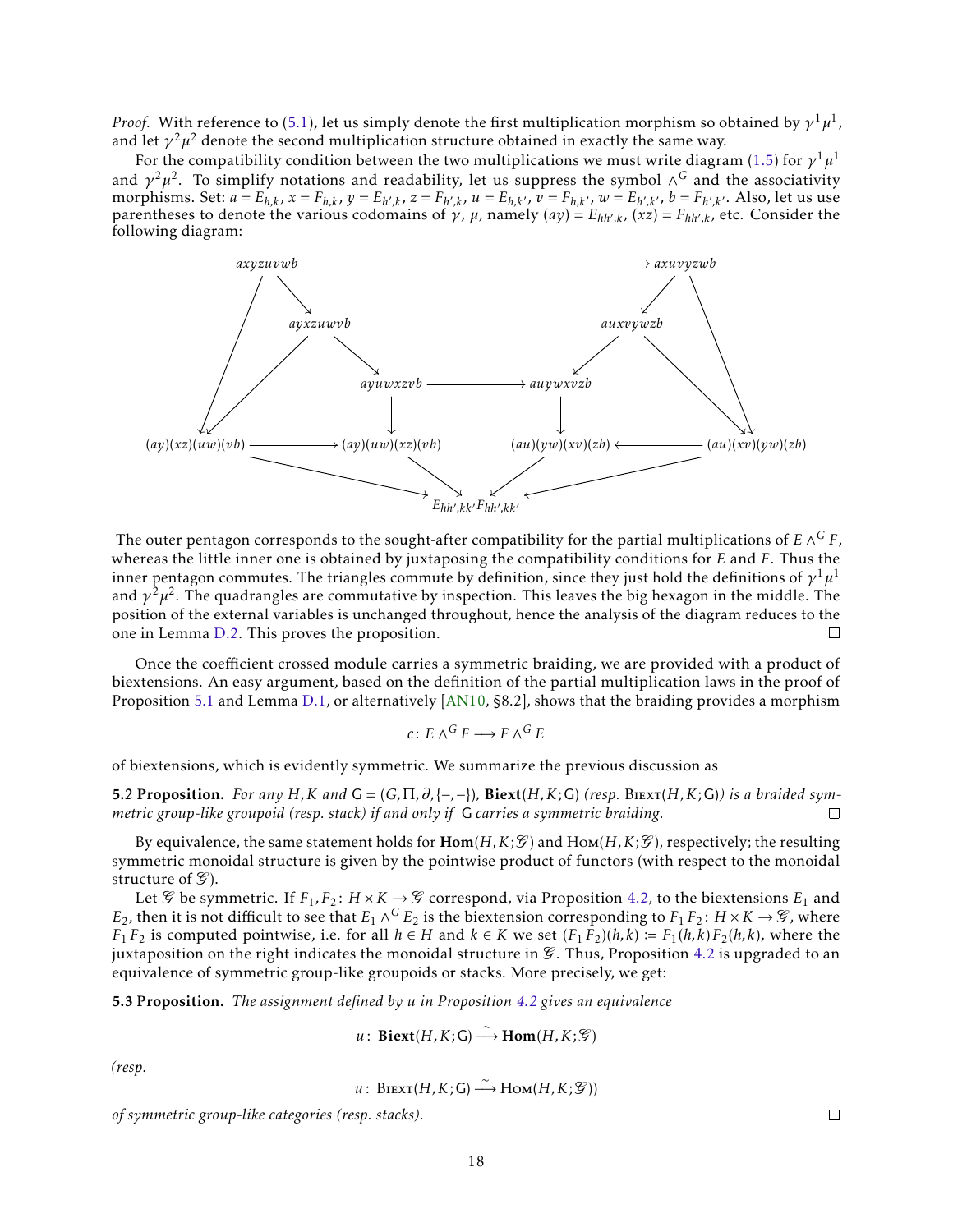### <span id="page-18-0"></span>6 Butterflies

Let  $H_\bullet$  :  $H_1$   $\stackrel{\partial}{\to}$   $H_0$  and  $K_\bullet$  :  $K_1$   $\stackrel{\partial}{\to}$   $K_0$  be a pair of crossed modules, and let  $\partial\colon G_1\to G_0$  be a crossed module equipped with a braiding {−,−}. We denote by  $\mathscr X$  ,  $\mathscr X$  , and  $\mathscr G$  the corresponding associated stacks.

<span id="page-18-8"></span>**6.1 Definition.** A butterfly from  $H_{\bullet} \times K_{\bullet}$  to  $G_{\bullet}$  is a biextension  $E \in \text{Biext}(H_0, K_0; G_{\bullet})$  equipped with trivializations of its pullbacks  $(\partial, id)^*E$  and  $(id, \partial)^*E$ , i.e. maps  $s_1 : H_1 \times K_0 \to E$  and  $s_2 : H_0 \times K_1 \to E$  subject to the following conditions:

- <span id="page-18-1"></span>1. (Restriction)  $s_1$  and  $s_2$  agree on  $H_1 \times K_1$ : (id,  $\partial$ )\* $s_1 = (\partial, id)^* s_2$ .
- <span id="page-18-10"></span>2. (Compatibility) For all  $(h, z) \in H_1 \times K_0$  and  $(y, k) \in H_0 \times K_1$ , and  $e \in E_{v, z}$ ,  $s_1$  and  $s_2$  satisfy:

(6.1) 
$$
s_1(h, z) \times_1 e = e \times_1 s_1(h^y, z), \n s_2(y, k) \times_2 e = e \times_2 s_2(y, k^z).
$$

A morphism  $\varphi: (E, s_1, s_2) \to (E', s_1', s_2')$  is a morphism of the underlying biextensions preserving the trivializations. Butterflies form a pointed groupoid, denoted Biext(*H*• *,K*• ;*G*• ). The distinguished object is the trivial biextension.

6.2 Remark. As noted, a trivialization of a biextension is given by a (central) global section. In the previous definition the pullbacks are  $(\partial, id)^* E = (H_1 \times K_0) \times_{H_0 \times K_0} E$  and  $(id, \partial)^* E = (H_0 \times K_1) \times_{H_0 \times K_0} E$ , so, for example, a global section  $\hat{s}_1$ :  $H_1 \times K_0 \to (\partial, id)^* E$  is equivalently given by a global map  $s_1$ :  $H_1 \times K_0 \to E$ . Same for  $s_2$ .

If we identify the sections corresponding to the trivializations with  $s_1$ :  $H_1 \times K_0 \to E$  and  $s_2$ :  $H_0 \times K_1 \to E$ , condition [1](#page-18-1) in the Definition implies that

<span id="page-18-7"></span>
$$
s_1(h, \partial k) = s_2(\partial h, k).
$$

Let  $s: H_1 \times K_1 \to E$  be the resulting morphism. The next lemmas characterize these objects in terms of explicit diagrams (see [\(6.2\)](#page-18-2) and [\(6.5\)](#page-19-0) below). Their shape justifies the name.

<span id="page-18-6"></span>**6.3 Lemma.** The trivializations  $s_1$  and  $s_2$ , as maps  $s_1$ :  $H_1 \times K_0 \to E$  and  $s_2$ :  $H_0 \times K_1 \to E$ , render the following *diagrams commutative*

<span id="page-18-2"></span>

*with*  $j \circ s_1$  *and*  $j \circ s_2$  *equal to the trivial map (identically equal to the unit*  $e_0$  *of*  $G_0$ ). In addition,  $s_1$  *and*  $s_2$  *have the following properties:*[8](#page-18-3)

- <span id="page-18-9"></span><span id="page-18-4"></span>*1. (Multiplicative) s*<sup>1</sup> *and s*<sup>2</sup> *are multiplicative in each variable, namely*
	- (6.3)  $s_1(h, z) \times_1 s_1(h', z) = s_1(hh', z), \quad s_1(h, z) \times_2 s_1(h, z') = s_1(h, zz'),$  $s_2(y,k) \times_1 s_2(y',k) = s_2(yy',k), \quad s_2(y,k) \times_2 s_2(y,k') = s_2(y,kk');$

<span id="page-18-11"></span>*2. (Central)* For all  $g ∈ G_1$ *, and whenever ∂h (resp. ∂k) is equal to the unit section of*  $H_0$  *(resp.*  $K_0$ *), we have:* 

<span id="page-18-5"></span>(6.4)  $s_1(h, z)$  $i(g) = i(g)s_1(h, z)$ ,  $s_2(y,k)i(g) = i(g)s_2(y,k)$ .

<span id="page-18-3"></span> $^8{\rm In}$  some of the following formulas we explicitly write the the product symbols  $\times_1$  and  $\times_2$  to avoid ambiguities.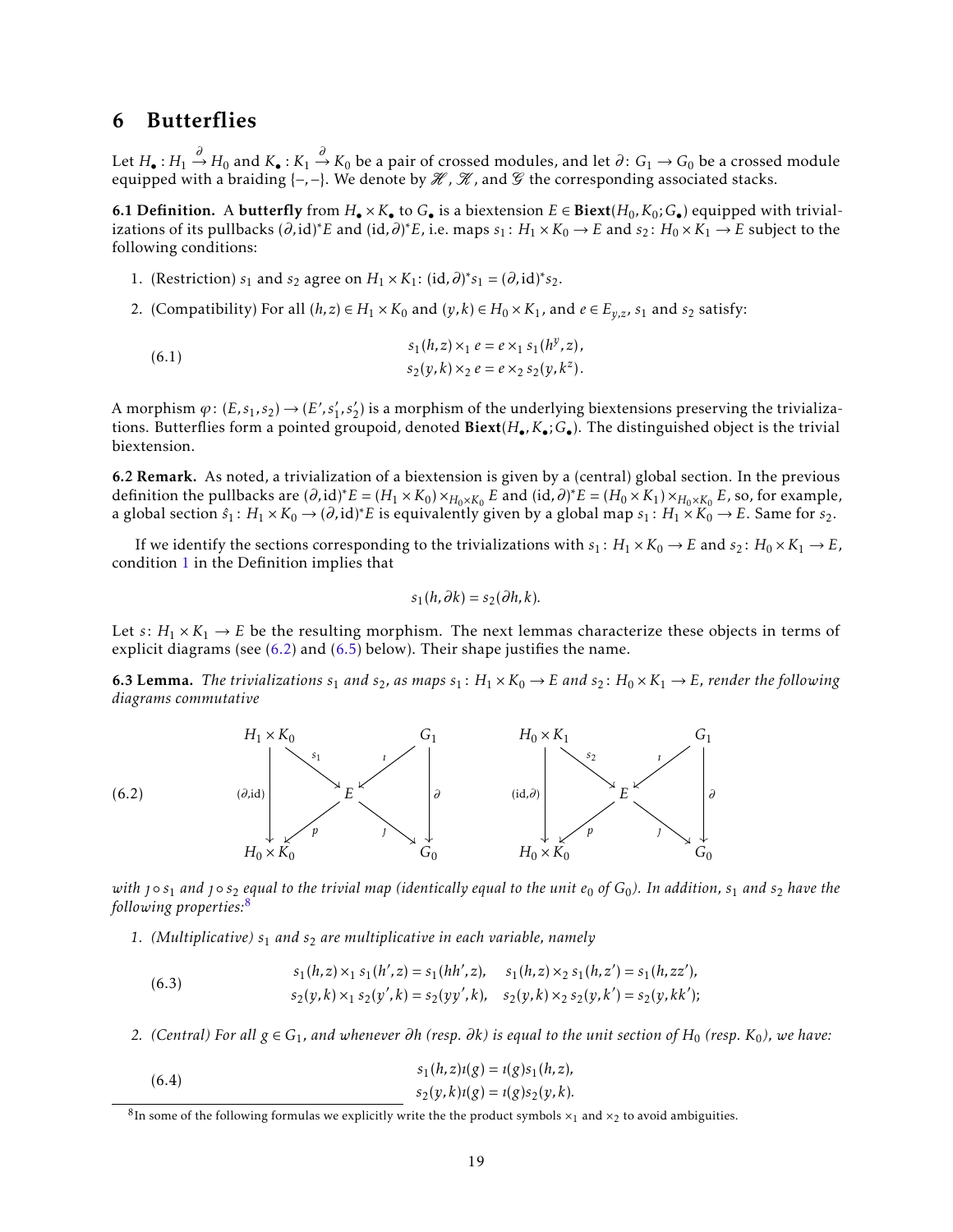<span id="page-19-1"></span>*Proof.* The relations [\(6.3\)](#page-18-4), as well as the fact that the compositions  $1 \circ s_1$  and  $1 \circ s_2$  must be equal to the unit element, follow from the condition that the pullbacks (*∂,*id) <sup>∗</sup>*E* and (id*,∂*) <sup>∗</sup>*E* split as biextensions. Indeed, as it was previously described, the trivialization of, say, (*∂,*id) <sup>∗</sup>*E* amounts to an isomorphism of biextensions  $G_{H_1\times K_0} \simeq (\partial, id)^*E$ . The image of the unit central section of  $G_{H_1\times K_0}$  defines the trivializing one for  $(\partial, id)^*E$ , and, hence, the map  $s_1$ . In practice, the isomorphism is written  $(h, z, g) \mapsto s_1(h, z)g$ , and the central condition on the trivializing section means that

$$
s_1(h,z)g = g s_1(h,z),
$$

where the juxtaposition indicates the  $G_1$ -action. Of course, similar considerations hold for  $s_2$ , as well.

Then  $j \circ s_1$  and  $j \circ s_2$  are trivial because, under the isomorphisms determined by  $s_1$  and  $s_2$ , they must indeed be equal to the equivariant section for the trivial bitorsor which simply sends the unit  $e_1 \in G_1$  to  $e_0 \in G_1$ .

The relations [\(6.3\)](#page-18-4) follow from the fact that the isomorphisms determined by  $s_1$  and  $s_2$  are compatible with the partial multiplication laws. For example:

$$
(s_1(h,z)g) \times_1 (s_1(h',z)g') = s_1(h,z) \times_1 (gs_1(h',z)g') = s_1(h,z) \times_1 s_1(h',z) gg',
$$

on the other hand in the trivial bitorsor  $(h, z, g) \times_1 (h', z, g') = (hh', z, gg')$  is mapped to  $s_1(hh', z)gg'$ , which proves the first of [\(6.3\)](#page-18-4). The others are similar.

 $\Box$ 

The relations [\(6.4\)](#page-18-5) follow from the centrality and [\(3.3\)](#page-13-1) of Lemma [3.6.](#page-13-2)

6.4 Remark. An alternative way to characterize a butterfly is to say that it consists of a biextension *E* of  $(H_0, K_0)$  by  $G_{\bullet}$  such that  $s_1$  and  $s_2$  provide it with the structure of butterflies in the ordinary sense of [\[AN09\]](#page-57-0) from  $(H_{\bullet})_{K_0}$  (resp.  $(K_{\bullet})_{H_0}$ ) to  $G_{\bullet}$  in a compatible way.

It is clear that properties similar to those pertaining to  $s_1$  and  $s_2$  stated in Lemma [6.3](#page-18-6) hold for their common restriction *s*:  $H_1 \times K_1 \rightarrow E$ . In particular, the following diagram

<span id="page-19-0"></span>

is commutative, with  $j \circ s$  equal to the trivial map (identically equal to the unit  $e_0$  of  $G_0$ ). In addition, *s* is multiplicative in each variable:

(6.6) 
$$
s(h,k) \times_1 s(h',k) = s(hh',k) s(h,k) \times_2 s(h,k') = s(h,kk').
$$

(6.5)

Relations [\(6.4\)](#page-18-5) (collapsed into one) and [\(6.1\)](#page-18-7) also hold. As an easy consequence we have the following

**6.5 Lemma.** Let  $(E, s_1, s_2)$  ∈ **Biext** $(H_\bullet, K_\bullet; G_\bullet)$ . The pullback  $(\partial, \partial)^* E$  is isomorphic (via s) to the trivial biextension *in*  $Biext(H_1, K_1; G_{\bullet}).$  $\Box$ 

**6.6 Remark.** The correspondence  $(E, s_1, s_2) \mapsto (E, s)$  determines a morphism

$$
\textbf{Biext}(H_{\bullet}, K_{\bullet}; G_{\bullet}) \longrightarrow \textbf{HKer}\Big(\textbf{Biext}(H_0, K_0; G_{\bullet}) \xrightarrow{(\partial, \partial)^*} \textbf{Biext}(H_1, K_1; G_{\bullet})\Big)
$$

where HKer denotes the homotopy kernel (recall both groupoids are pointed) which is not an equivalence, in general. Requesting that the biextension *E* become trivial when pulled back to  $H_1 \times K_1$  is a weaker condition for it does not provide for the two other pullbacks to be trivializable.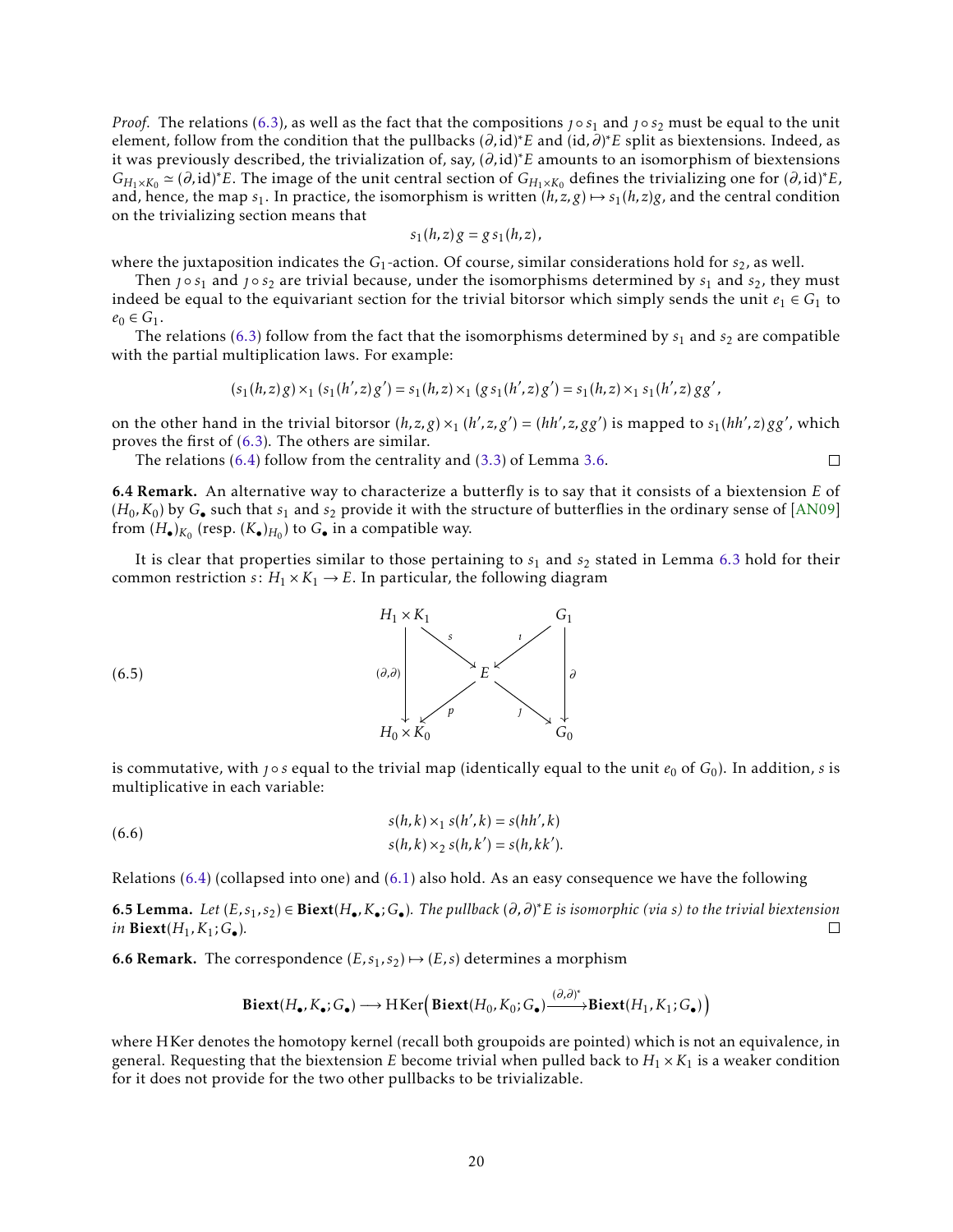6.7 Remark. A butterfly has a description in terms of cocycles if the underlying  $(G_1, G_0)$ -torsor *E* is globally trivial as a right *G*<sub>1</sub>-torsor. Therefore, as seen at the end of sect. [3,](#page-11-0) if *E* has the form  $(H_0 \times K_0 \times G_1, x)$ , with *x*: *H*<sub>0</sub> × *K*<sub>0</sub> → *G*<sub>0</sub>, then a cocyclic description [\(3.5\)](#page-14-0), [\(3.6\)](#page-14-1), [\(3.7\)](#page-14-2) (with *h*, *h*<sup>*'*</sup> ∈ *H*<sub>0</sub> and *k*, *k*<sup>'</sup> ∈ *K*<sub>0</sub>) is available. A butterfly will described by a cocycle consisting of that set *plus* additional relations for the trivializations of the two pullbacks to  $H_1 \times K_0$  and  $H_0 \times K_1$ . (The required triviality conditions are the same as those for a nonabelian 1-cocycles of the sort that appears in the theory of extensions.)

Since  $E = H_0 \times K_0 \times G_1$ , there exist  $u_1: H_1 \times K_0 \to G_1$  and  $u_2: H_0 \times K_1 \to G_1$ , such that  $s_1$  and  $s_2$  are written as  $s_1(h, z) = (\partial h, z, u_1(h, z)^{-1})$  and  $s_2(y, k) = (y, \partial k, u_2(y, k)^{-1})$ . The conditions in Lemma [6.3](#page-18-6) then express the triviality of the cocycle pair ( $g_1, g_2$ ) when pulled back to  $H_1 \times K_0$  and  $H_0 \times K_1$ , namely we get:

(6.7a) 
$$
u_1(hh', z) g_1(\partial h, \partial h'; z) = u_1(h, z) u_1(h', z)
$$

(6.7b) 
$$
u_1(h, zz')g_2(\partial h; z, z') = u_1(h, z)u_1(h, z')
$$

$$
(6.7c) \t x(\partial h, z) = \partial u_1(h, z)
$$

and

(6.7d) 
$$
u_2(yy',k) g_1(y,y';\partial k) = u_2(y,k) u_2(y',k)
$$

(6.7e) 
$$
u_2(y, kk')g_2(y; \partial k, \partial k') = u_2(y, k)u_2(y, k')
$$

$$
x(y, \partial k) = \partial u_2(h, z)
$$

for all pairs  $(h, z)$ ,  $(h', z) \in H_1 \times K_0$  and  $(y, k)$ ,  $(y, k') \in H_0 \times K_1$ . Moreover, since the two trivializations must agree when pulled back to  $H_1 \times K_1$ , it follows that  $u_1(h, \partial k) = u_2(\partial h, k)$ . Denoting this common restriction by  $u: H_1 \times K_1 \rightarrow G_1$ , the two previous sets coalesce into

(6.8a)  
\n
$$
u(hh',k)g_1(\partial h,\partial h';\partial k) = u(h,k)u(h',k)
$$
\n
$$
u(h,kk')g_2(\partial h;\partial k,\partial k') = u(h,k)u(h,k')
$$

$$
(6.8c) \t x(\partial h, \partial k) = \partial u(h, k).
$$

for all  $h, h' \in H_1$  and  $k, k' \in K_1$ .

## <span id="page-20-1"></span>7 Biadditive morphisms and butterflies

We now consider biadditive morphisms

$$
F\colon \mathcal{H}\times \mathcal{K}\longrightarrow \mathcal{G}
$$

with  $\mathscr G$  braided (cf. sect. [2\)](#page-10-0). As before, we assume we have presentations by crossed modules  $\mathscr H \simeq [H_1 \to H_0]^\sim$ ,  $\mathscr{K} \simeq [K_1 \to K_0]^\sim$ , and  $\mathscr{G} \simeq [G_1 \to G_0]^\sim$ , the latter equipped with a braiding structure {−,−}. Our purpose is to prove the following

<span id="page-20-0"></span>7.1 Theorem. *There is an equivalence of (pointed) groupoids*

$$
u: \textbf{Biext}(H_{\bullet}, K_{\bullet}; G_{\bullet}) \stackrel{\sim}{\longrightarrow} \textbf{Hom}(\mathscr{H}, \mathscr{K}; \mathscr{G}).
$$

In essence, the theorem states that any biadditive functor  $F: \mathcal{H} \times \mathcal{H} \to \mathcal{G}$  can be represented by a butterfly involving the presentations. This equivalence is compatible with restriction and base-change so that, via the usual mechanism of considering the above equivalence relative to a variable object *S* of T, we obtain a corresponding equivalence

$$
u\colon \operatorname{Blex}(\mathcal{H}_{\bullet}, K_{\bullet}; G_{\bullet}) \stackrel{\sim}{\longrightarrow} \operatorname{Hom}(\mathscr{H}, \mathscr{K}; \mathscr{G}).
$$

Following [\[AN09\]](#page-57-0) and sect. [4,](#page-15-0) we exhibit a pair of quasi-inverse functors. We will essentially confine ourselves to just exhibit the relevant definitions, for the methods are quite similar to those in [\[AN09,](#page-57-0) §4], with the exception of biadditivity. The latter is discussed explicitly, where the need arises.

Let  $\bar{F}$  be the composition of the projection  $\pi: H_0 \times K_0 \to \mathcal{H} \times \mathcal{H}$  with *F*. It is evidently biadditive. Consider the pullback  $E = (H_0 \times K_0) \times_{\bar{F}, \mathcal{G}, \pi} G_0$ . By Proposition [4.1](#page-15-1) it is a biextension.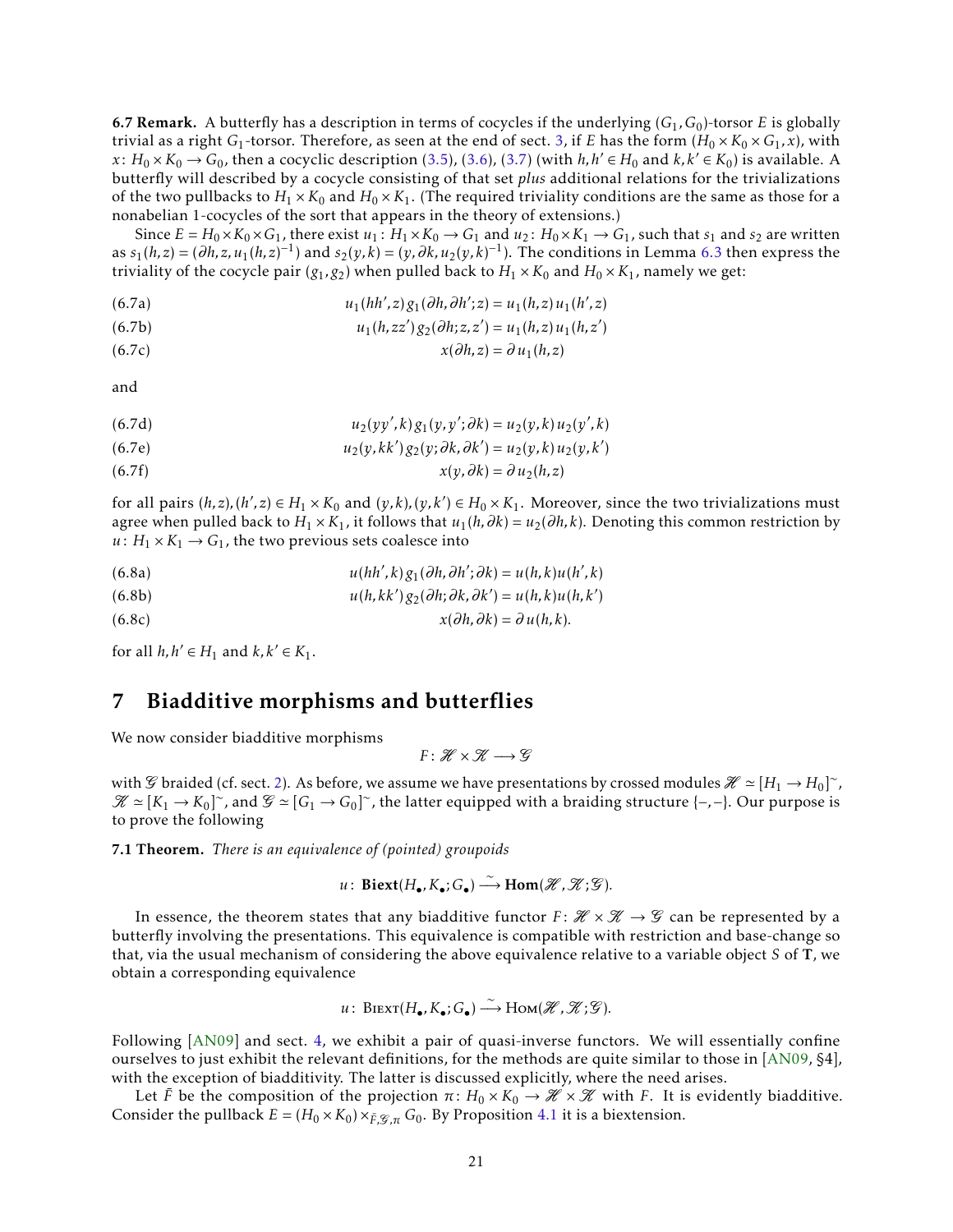#### <span id="page-21-1"></span>7.2 Lemma. *E defined above satisfies the conditions in the statement of Lemma [6.3.](#page-18-6)*

*Proof.* We must verify the pullbacks of *E* to  $H_1 \times K_0$  and  $H_0 \times K_1$  are trivializable. This is a direct consequence of the fact that  $H_1{\longrightarrow} H_0{\longrightarrow} \mathscr{H}$  and  $K_1{\longrightarrow} K_0{\longrightarrow} \mathscr{H}$  are (homotopically) exact. Furthermore, the decomposition  $(\partial, \partial) = (\mathrm{id}, \partial) \circ (\partial, \mathrm{id}) = (\partial, \mathrm{id}) \circ (\mathrm{id}, \partial)$  and condition [3](#page-11-3) of definition [2.1](#page-11-2) ensure that the restriction condition in definition [6.1](#page-18-8) is satisfied.

In explicit terms, a point of the pullback  $(\partial, id)^*E$  is given by a triple  $((h, z), f, x)$  where  $(h, z) \in H_1 \times K_0$ ,  $x \in G_0$  and *f* is an isomorphism

$$
F(\pi(\partial h), \pi(z)) \stackrel{f}{\longrightarrow} (G_1, x).
$$

We have  $\pi(\partial h) = (H_1, \partial h)$ , so there must be an isomorphism  $I_{\mathcal{H}} = (H_1, e_{h_0}) \longrightarrow (H_1, \partial h)$ . Thus, there is a chain of isomorphisms

$$
F(I_{\mathcal{H}}, \pi(z)) \longrightarrow F(\pi(\partial h), \pi(z)) \xrightarrow{f} (G_1, x)
$$
  
\n
$$
\downarrow
$$
  
\n
$$
I_{\mathcal{G}}
$$

so that we must have  $x = \partial g$ ,  $g \in G_1$ . This provides an explicit trivializing section  $s_1$  for  $(\partial, id)^*E$ . Similarly for the other one, *s*2, and their common restriction *s*.

A computation based on the biadditivity of *F* and the same technique at the end of the proof of [4.1](#page-15-1) shows that both *s*<sup>1</sup> and *s*<sup>2</sup> are multiplicative, i.e. each satisfies condition [1](#page-18-9) of lemma [6.3,](#page-18-6) with respect to both variables. Condition [2](#page-18-10) also follows from a direct calculation, as in [\[AN09,](#page-57-0) §4.3.6]. П

<span id="page-21-0"></span>**7.3 Proposition.** There exists a functor  $v:$   $Hom(\mathcal{H}, \mathcal{K}; \mathcal{G}) \to$   $Biext(H_., K_., G_*)$  defined by assigning to an object *F the butterfly whose underlying bitorsor is*  $E = (H_0 \times K_0) \times_{\bar{F}, \mathcal{G}, \pi} G_0$ *.* 

*Proof.* The pullback biextension construction is functorial (cf. the end of section [4\)](#page-15-0). In particular, if  $\varphi: \overrightarrow{F} \Rightarrow F'$  is a morphism of biadditive functors, the resulting morphism of biextensions is compatible with the trivializations. This observation proves Proposition [7.3.](#page-21-0)  $\Box$ 

To get a biadditive functor from a butterfly in functorial way, we proceed as in ref. [\[AN09,](#page-57-0) §§4.3.2–4.3.4]. Specifically, an object of  $\mathcal{H} \times \mathcal{H}$  will be represented by a pair of torsors, as  $((Y, y), (Z, z))$  where  $(Y, y)$  is an  $(H_1, H_0)$ -torsor and  $(Z, z)$  an  $(K_1, K_0)$ -torsor. Let  $(E, s)$  be an object of  $\textbf{Bicxt}(H_\bullet, K_\bullet; G_\bullet)$ . We define a  $F_{E,s_1,s_2} \colon \mathscr{H} \times \mathscr{H} \to \mathscr{G}$  by assigning to the above pair the  $(G_1,G_0)$ -torsor  $(X,x)$  where:

$$
X := \text{Hom}_{H_1, K_1}(Y, Z; E)_{(y, z)}, \qquad x \colon X \longrightarrow G_0
$$

$$
e \longmapsto j \circ e.
$$

*X* consists of separately *H*<sub>1</sub> or *K*<sub>1</sub>-equivariant local lifts of  $(y, z)$ :  $Y \times Z \rightarrow H_0 \times K_0$  to *E*. By this we mean that the lift of  $(y \partial h, z)$  is related to that of  $(y, z)$  by  $e(y \partial h, z) = e(y, z) s_1(h, z)$ . Similarly,  $e(y, z \partial k) = e(y, z) s_2(y, k)$ . The notion is consistent thanks to Conditions [1](#page-18-1) and the multiplicativity of  $s_1$  and  $s_2$ . This construction is obviously functorial with respect to each of its arguments. It gives the defining part of the

7.4 Proposition. *There exists a functor*

 $u: \text{Biext}(H_{\bullet}, K_{\bullet}; G_{\bullet}) \longrightarrow \text{Hom}(\mathcal{H}, \mathcal{K}; \mathcal{G}),$ 

*whose value at* (*E, s*1*, s*2) *is the bifunctor FE,s*1*,s*<sup>2</sup> *defined above.*

*Proof.* We must verify the biadditivity property, namely that  $F(Y_1, Z) \wedge^{G_1} F(Y_2, Z) \stackrel{\sim}{\longrightarrow} F(Y_1 \wedge^{H_1} Y_2, Z)$ , which follows from the diagram:

$$
Y_1 \times Y_2 \times Z \xrightarrow{\Delta_Z} Y_1 \times Z \times Y_2 \times Z \xrightarrow{\text{(e_1,e_2)}} (H_0 \times K_0) \times_{K_0} (H_0 \times K_0) \xrightarrow{\gamma^1} E
$$
  
\n
$$
\downarrow^{(p,p)} \downarrow^{p}
$$
  
\n
$$
Y_1 \times Y_2 \times Z \xrightarrow{\Delta_Z} Y_1 \times Z \times Y_2 \times Z \xrightarrow{\text{(e_1,e_2)}} (H_0 \times K_0) \times_{K_0} (H_0 \times K_0) \xrightarrow{\gamma^1} E
$$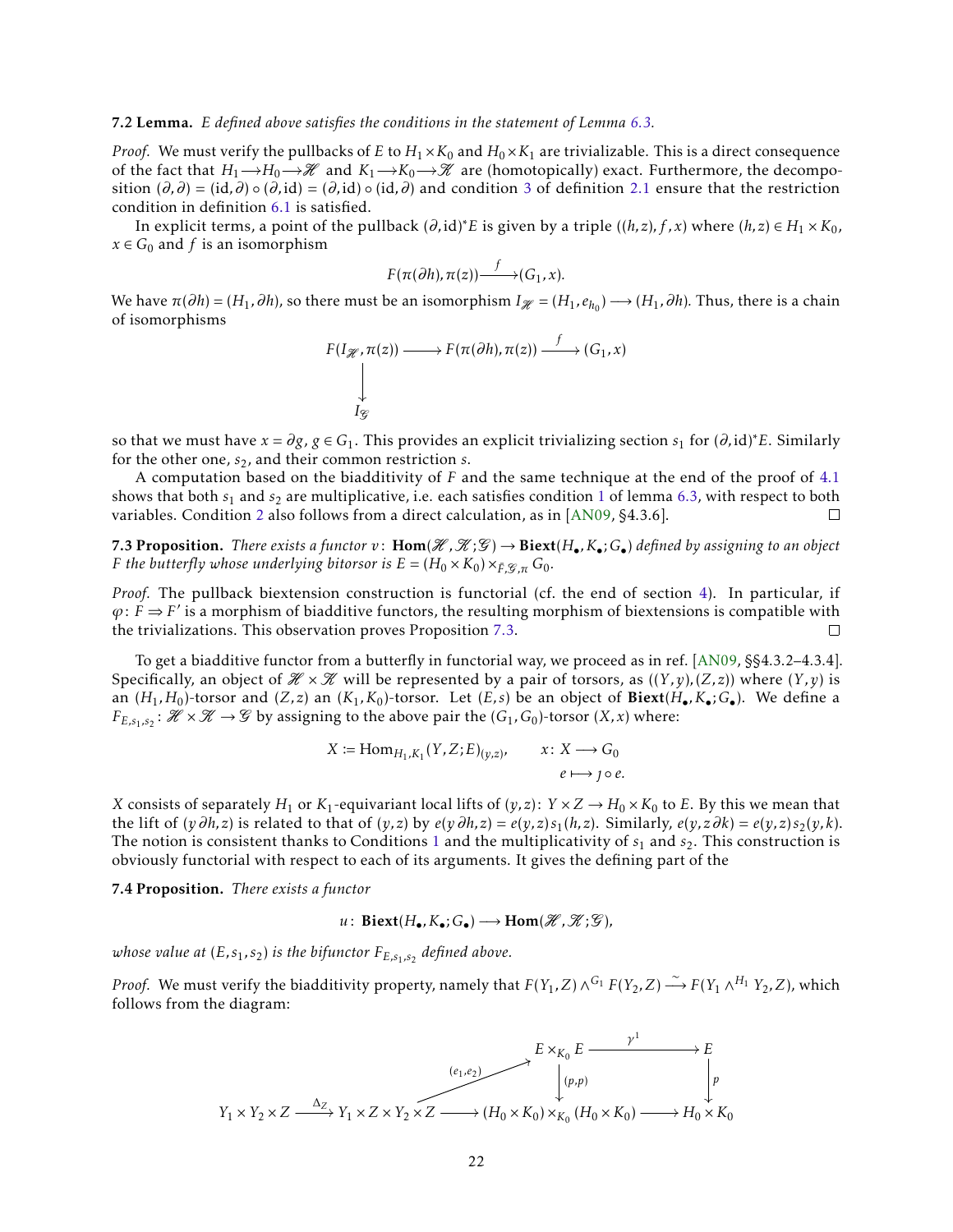<span id="page-22-4"></span>It is easy (and left to the reader) to check that the diagram is invariant under replacing ( $e_1g,e_2$ ) by ( $e_1,ge_2$ ) and  $(y_1h, y_2)$  by  $(y_1, hy_2)$ . (The first arrow to the left is the diagonal of *Z* followed by the swap of the two inner factors.)  $\Box$ 

<span id="page-22-2"></span>7.5 Remark. A coordinate version of the construction of the functor *u* above is as follows. According to the beginning of section [4,](#page-15-0) if *E* is the underlying biextension of an object in  $\textbf{Biext}(H_\bullet,K_\bullet;G_\bullet)$ , we obtain a biadditive morphism  $H_0 \times K_0 \to \mathcal{G}$  by sending the pair  $(y, z)$  to the  $(G_1, G_0)$ -torsor  $E_{y,z}$ . Since *E* is part of a butterfly, this construction is compatible with morphisms in  $\mathcal X$  and  $\mathcal X$  (in fact, in the prestacks defined by the presentations) because, if say  $y' = y \partial h$ , we have

$$
E_{y',z} \longleftarrow E_{y,z} \wedge^{G_1} E_{\partial h,z} \stackrel{\sim}{\longleftarrow} E_{y,z},
$$

since from the definition the existence of  $s_1$  implies  $E_{\partial h,z}$  is a trivial ( $G_1, G_0$ )-torsor. (Similarly for  $E_{v,\partial k}$ .) We have a similar calculation whenever  $z' = z \partial k$ , and the properties of the butterfly (plus the compatibility of  $x_1$  and  $x_2$ ) ensure we obtain a unique morphism

$$
E_{y,z} \longrightarrow E_{y',z'} ,
$$

which allows us to define *u*(*E*) on more general objects by descent. The connection with the global version above is of course that  $\text{Hom}_{H_1,K_1}(Y,Z;E)_{(y,z)}$  reduces to  $E_{y,z}$  when  $(Y,y) = (H_1,y)$  and  $(Z,z) = (K_1,z)$ .

*Proof of Theorem [7.1.](#page-20-0)* We prove that *u* and *v* are quasi-inverses. To this end, recall that for a *G*1-torsor *P* we have the isomorphism

(7.1) 
$$
\text{Hom}_{G_1}(G_1, P) \xrightarrow{\sim} P, \qquad m \mapsto m(e_{G_1}),
$$

[\[Gir71,](#page-58-13) Proposition III 1.2.7]. This extends to  $(G_1, G_0)$ -torsors by assigning to  $m: G_1 \to P$  the element *s*(*m*( $e_{G_1}$ )) ∈  $G_0$  (see [\[AN09,](#page-57-0) n. 4.4.2]). We apply this observation to both  $v(u(E))$  and  $u(v(F))$ , where (*E*, *s*<sub>1</sub>, *s*<sub>2</sub>) is a butterfly with underlying biextension *E* and *F* :  $\mathcal{H} \times \mathcal{H} \to \mathcal{G}$  is biadditive. In the first case, a point of the biextension  $v(u(E))$  is given by a tuple  $((y, z), f, x)$  with  $(y, z) \in H_0 \times K_0$  and  $x \in G_0$ , such that

<span id="page-22-1"></span><span id="page-22-0"></span>
$$
f: E_{y,z} \xrightarrow{\sim} (G_1, x).
$$

Considering the fiber over  $(y, z)$  we have the following chain of morphisms of  $(G_1, G_0)$ -torsors:

(7.2) 
$$
v(u(E))_{y,z} \xrightarrow{\sim} \text{Hom}_{G_1}(G_1, E_{y,z}) \xrightarrow{\sim} E_{y,z},
$$

where the first arrow sends  $(f, x)$  to  $f^{-1}$ , and the projection  $(f, x) \to x$ , namely the equivariant section, to  $f \circ f^{-1}$ . Therefore we have obtained an isomorphism of biextensions  $v(u(E)) \to E$ , by virtue of the result quoted at the beginning. This is (tautologically) an isomorphism of butterflies. For this, consider the composite isomorphism  $I_g = (G_1, e) \rightarrow E_{\partial h,z} \rightarrow (G_1, x)$  (resp.  $I_g = (G_1, e) \rightarrow E_{y,\partial k} \rightarrow (G_1, x)$ ) which provides the trivialization of the pullback  $v(u(E))$  to  $H_1 \times K_0$  (resp.  $H_0 \times K_1$ ), as in the proof of Lemma [7.2.](#page-21-1) The resulting identifications of the pair (*f*, *x*) with an element  $g \in G_1$  is clearly compatible via the chain [\(7.2\)](#page-22-0), with the trivialization  $(G_1, e) \rightarrow E_{y,z}$ .

In the second case,  $v(F) = (H_0 \times K_0) \times_{\mathcal{G}} G_0$  and  $u(v(F))$  is the biadditive morphism that assigns to  $(y, z) ∈ H<sub>0</sub> × K<sub>0</sub>$  the  $(G<sub>1</sub>, G<sub>0</sub>)$ -torsor

$$
v(F)_{y,z} = \{(f,x)|F(\pi(y),\pi(z)) \xrightarrow{f} (G_1,x)\} \xrightarrow{\sim} F(\pi(y),\pi(z)),
$$

where the isomorphism on the right is by way of  $(7.1)$  and loc. cit. The pullback  $v(F)$  has the required trivial-izations by Lemma [7.2,](#page-21-1) which are evidently compatible with  $F(\pi(\partial h), \pi(z)) \to (G_1, e)$  and  $F(\pi(y), \pi(\partial k)) \to$ (*G*1*, e*), showing that the above isomorphism holds for general objects and is functorial, proving there is an isomorphism  $u(v(F)) \simeq F$ .  $\Box$ 

<span id="page-22-3"></span>7.6 Theorem (Theorem [7.1,](#page-20-0) symmetric version). *Let the monoidal structure of* G *be symmetric. Then the equivalence in Theorem [7.1](#page-20-0) extends to one of group-like groupoids or stacks.*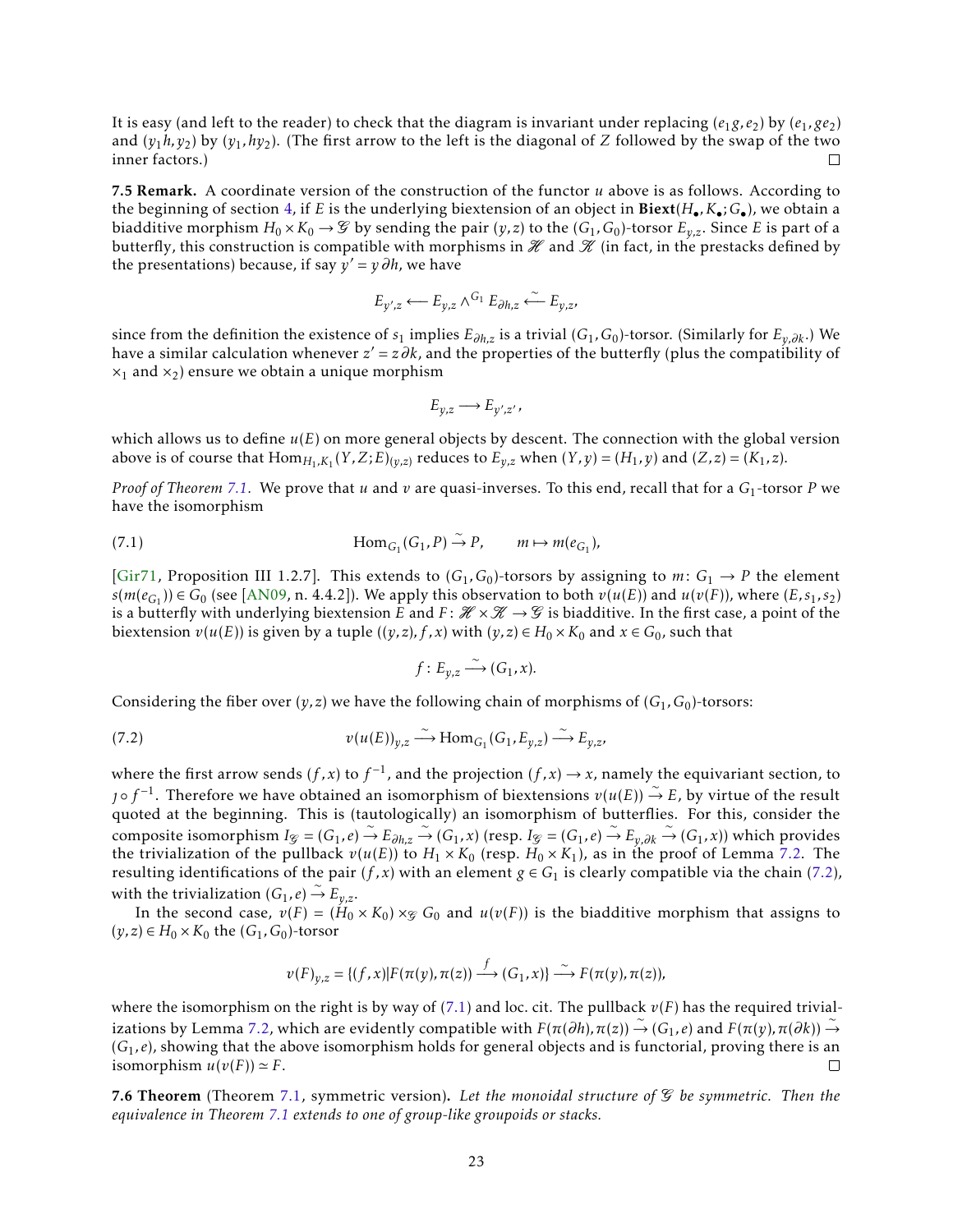*Proof (Sketch)*. We need only check the trivializations. Suppose *F*, *F'* are two biadditive morphisms and *E*,  $E'$  are the corresponding butterflies. Let us also use the letters  $E, E'$  to denote the underlying torsors, and let  $s_1$ ,  $s_2$  and  $s_1$  $\frac{1}{2}$ ,  $s_2$  be the trivialization morphisms of *E* and *E'*, respectively. Let us denote by  $\overline{F} \wedge F'$  the biadditive morphism  $\mathscr{H} \times \mathscr{H} \to \mathscr{G}$ ,  $(y, z) \mapsto F(y, z)F'(y, z)$ . (The unnamed juxtaposition denotes the product structure in  $\mathscr{G}$ .) Consider the bitorsor  $E \wedge^G E'$ , equipped with the biextension structure of Proposition [5.1.](#page-16-2)

We claim that the pairs  $(s_1, s'_1)$  and  $(s_2, s'_2)$  give the two trivialization morphisms turning the biextension  $E \wedge^G E'$  into a butterfly.

Indeed, the restriction condition [1](#page-18-1) in Definition [6.1](#page-18-8) is immediate. The compatibility condition [2](#page-18-10) can be verified by a simple computation, using the definition of the partial multiplications from the proof of Proposition [5.1](#page-16-2) and Lemma [1.2.](#page-9-5)  $\Box$ 

### <span id="page-23-0"></span>8 Commutative structures

With the equivalence between  $u:$   $Biext(H_{\bullet}, K_{\bullet}; G_{\bullet}) \to Hom(\mathscr{H}, \mathscr{H}; \mathscr{G})$  at our disposal, we can discuss commutativity conditions for biextensions (cf. Remark [3.4](#page-12-3) above).

8.1 Definition. Let  $\mathcal{H}$ ,  $\mathcal{H}$ , and  $\mathcal{G}$  all be equipped with a braiding structure. Then we say that  $(E, s_1, s_2) \in$  $\textbf{Bicxt}(H_\bullet,K_\bullet;G_\bullet)$  (or simply  $E$  by abuse of language) is  $\textbf{braided}$  if the biadditive morphism  $u(E)$  is braided in the sense of sect. [2.](#page-10-0)

In order to turn the definition into actual diagrams, we use the explicit variance of the biextension *E*, Remark [7.5.](#page-22-2) Here the point of Remark [1.1](#page-7-0) becomes relevant. Whereas the morphism  $u(E): \mathcal{H} \times \mathcal{H} \to \mathcal{G}$ is covariant in each variable, the biextension *E* itself is a  $(G_0, G_1)$ *-torsor* over  $H_0 \times K_0$ , and Tors $(G_1, G_0)$  is anti-equivalent to  $\mathcal{G}$ .

Using the trivialization  $s_1$ :  $H_1 \times K_0 \to E$  and  $s_2$ :  $H_0 \times K_1 \to E$ , and the braidings  $\{-, -\}$ *H* and  $\{-, -\}$ *K* for the presentations, we have morphisms  $\eta^1$  and  $\eta^2$ :

$$
\eta_{y,y',z}^1: E_{y'y,z} \longrightarrow E_{yy',z} \longrightarrow E_{yy',z} \qquad \eta_{y;z,z'}^2: E_{y,z'z} \longrightarrow E_{y,zz'} \qquad \qquad e \longmapsto e \times_1 s_1(\{y',y\}_H,z) \qquad \qquad e' \longmapsto e' \times_2 s_2(y,\{z',z\}_K).
$$

Thus, for  $y, y' \in H_0$  and  $z, z' \in K_0$  the following diagrams must commute:

<span id="page-23-1"></span>(8.1) 
$$
E_{y,z} \wedge^{G_1} E_{y',z} \xrightarrow{\gamma_{y,y',z}^1} E_{yy',z} \qquad E_{y,z} \wedge^{G_1} E_{y,z'} \xrightarrow{\gamma_{y,z,z'}^2} E_{y,zz'}
$$
  
\n
$$
E_{y,z} \wedge^{G_1} E_{y,z'} \xrightarrow{\gamma_{y,z,z}^1} E_{y',z'}
$$
  
\nand 
$$
E_{y,z} \wedge^{G_1} E_{y,z'} \xrightarrow{\gamma_{y,z,z}^1} E_{y',z'z}
$$
  
\n
$$
E_{y,z'} \wedge^{G_1} E_{y,z} \xrightarrow{\gamma_{y,z',z}^2} E_{y,z'z}
$$

In both diagrams the vertical arrow to the left comes from the braiding in  $\mathscr G$ . The two vertical arrows on the right express the functoriality with respect to the braiding structures of *H*• and *K*• .

Alternatively, the directions in the right vertical arrows of both diagrams in [\(8.1\)](#page-23-1) can be restored if we interpret them as morphism in  $Tors(G_1, G_0)$  arising from the morphisms

$$
(H_0, yy') \longrightarrow (H_0, y'y) \qquad \text{and} \qquad (K_0, zz') \longrightarrow (K_0, z'z)
$$

in Tors $(H_1,H_0)$  and Tors $(K_1,K_0)$ , respectively. This requires writing  $\eta^1$  and  $\eta^2$  (going in the opposite direction) in terms of

<span id="page-23-2"></span>
$$
s_1({y', y}_{H}^{-1}, z)
$$
 and  $s_2(y, {z', z}_{K}^{-1}).$ 

Using Lemma [1.2](#page-9-5) to express the braiding morphisms  $c_{y,y';z}$  and  $c_{y;z,z'}$  we arrive at the expressions, valid for  $e \in E_{y,z}$ ,  $e' \in E_{y',z}$ :

(8.2a) 
$$
e' \times_1 e = (e \times_1 e' \times_1 s_1(\{y', y\}_{H}^{-1}, z)) \{j(e), j(e')\}_{G};
$$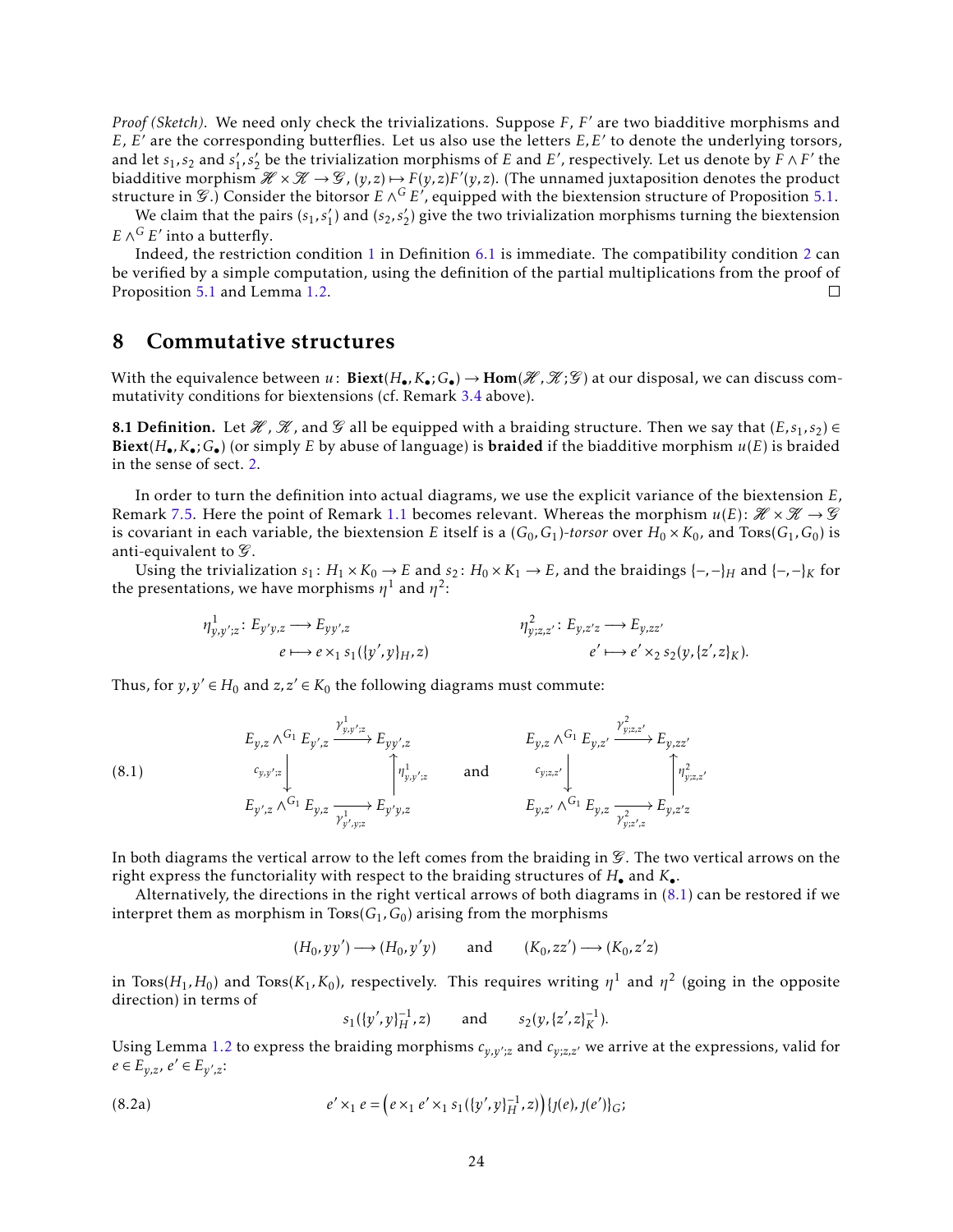<span id="page-24-0"></span>and for  $e \in E_{y,z}$ ,  $e' \in E_{y,z'}$ :

(8.2b) 
$$
e' \times_2 e = (e \times_2 e' \times_2 s_2(y, \{z', z\}_{K}^{-1})) \{j(e), j(e')\}_{G}.
$$

It follows that the (ordinary) butterfly corresponding to each variable must be braided in the sense of [\[AN09,](#page-57-0) §7.4.1].

Theorems [7.1](#page-20-0) and [7.6](#page-22-3) specialize to this situation. We will use superscript ( )<sup>b</sup> to denote the groupoids (or stacks) of braided biadditive morphisms and butterflies.

**8.2 Theorem** (Theorems [7.1,](#page-20-0) [7.6](#page-22-3) fully commutative case). Let  $\mathcal{K}, \mathcal{H}$ , and  $\mathcal{G}$  be all braided and have presenta*tions by braided crossed modules. The equivalence u of Theorem [7.1](#page-20-0) restricts to an equivalence*

$$
u\colon \mathbf{Biext}^b(H_{\bullet}, K_{\bullet}; G_{\bullet}) \xrightarrow{\sim} \mathbf{Hom}^b(\mathcal{H}, \mathcal{K}; \mathcal{G})
$$

*of groupoids. Furthermore, if* G *is braided symmetric, u (from Theorem [7.6\)](#page-22-3) becomes an equivalence of group-like groupoids. Similar statements hold for* Biext*<sup>b</sup>* (−*,*−;−) *and* Hom*<sup>b</sup>* (−*,*−;−)*.*  $\Box$ 

As an application of these additional assumptions, we can discuss whether  $\textbf{Bicxt}(H_\bullet,K_\bullet;G_\bullet)$ ,  $\textbf{Hom}(\mathscr{H},\mathscr{K};\mathscr{G})$ , etc. are biadditive in their variables. This means asking whether, for example, we have an equivalence:

$$
\text{Hom}^{b}(\mathscr{H}_1 \times \mathscr{H}_2, \mathscr{K}; \mathscr{G}) \simeq \text{Hom}^{b}(\mathscr{H}_1, \mathscr{K}; \mathscr{G}) \times \text{Hom}^{b}(\mathscr{H}_2, \mathscr{K}; \mathscr{G}),
$$

and a similar one relative to the variable  $\mathscr X$  , as well as similar statements for  $Biext(\mathscr X,\mathscr X;\mathscr G)$ ,  $Biext(H_\bullet,K_\bullet;G_\bullet)$ , and  $\text{Hom}(\mathcal{H}, \mathcal{K}; \mathcal{G})$ .

We have observed that regardless the commutativity assumptions (but keeping  $\mathcal G$  braided symmetric) they always are biadditive in the third variable. Biadditivity in the first and second variables only holds under the additional commutativity hypotheses. More precisely, we have

8.3 Proposition. *The groupoid* Hom*<sup>b</sup>* (−*,*−;−) *is biadditive in all variables for symmetric group-like stacks. (The same conclusion holds for* Biext*<sup>b</sup>* (−*,*−;−)*,* Biext*<sup>b</sup>* (−*,*−;−) *and* Hom*<sup>b</sup>* (−*,*−;−)*.)*

*Proof.* We can use the same argument as [\[Bre83,](#page-58-11) §1.2]. Specifically, consider the three (additive) functors  $d_i\colon\mathscr{H}\times\mathscr{H}\to\mathscr{H}$  ( $d_1$  is additive since  $\mathscr{H}$  is braided). Let  $\tilde{F}\colon\mathscr{H}\times\mathscr{H}\to\mathscr{G}$  be a biadditive morphism, and let  $E = v(F)$  be the corresponding butterfly. Then

$$
\lambda^1: d_2^* F d_0^* F \longrightarrow d_1^* F
$$

is a morphism in  $\text{Hom}^b(\mathscr{H}\times\mathscr{H},\mathscr{K};\mathscr{G}).$  As in loc. cit. this follows from the compatibility between  $\lambda^1$  and  $\lambda^2$ and the fact that  $\lambda^1$  is an additive morphism thanks to the (symmetric) braiding. In view of the equivalence Hom<sup>b</sup>(−,−;−) ≃ Biext<sup>b</sup>(−,−;−), the above morphism corresponds to a morphism of biextensions

$$
\gamma^1: d_2^* E \wedge^{G_1} d_0^* E \longrightarrow d_1^* E
$$

which is in fact a morphism of butterflies in  $Biext^b(H_\bullet\times H_\bullet,K_\bullet;G_\bullet)$ , after one checks the trivializations. From Proposition [5.1](#page-16-2) we see that the braiding must be symmetric. Now, for additive morphisms  $R, S: \mathcal{H}' \to \mathcal{H}$ , we obtain a morphism

$$
(R \times I)^* F (S \times I)^* F \longrightarrow ((RS) \times I)^* F
$$

in  $\text{\tt Hom}^b(\mathscr{H}', \mathscr{K};\mathscr{G})$ , showing biadditivity in the first variable. The second variable is treated analogously.

**8.4 Remark.** In the proof, if  $E_R$  and  $E_S$  are the butterflies corresponding to  $R, S: \mathcal{H}' \to \mathcal{H}$ , we obtain the morphism of butterflies in  $\textbf{Biext}(H'_\bullet,K_\bullet;G_\bullet)$  is

$$
((E_R \times I) \times_{H_0}^{H_1} E) \wedge^{G_1} ((E_S \times I) \times_{H_0}^{H_1} E) \longrightarrow ((E_R \wedge^{H_1} E_S) \times I) \times_{H_0}^{H_1} E
$$

expressing the biadditivity in the first variable at the level of biextensions. Here *I* is a shorthand for the diagram corresponding to the identity morphism. (This kind of compositions is systematically studied in the next Part [II.](#page-25-2))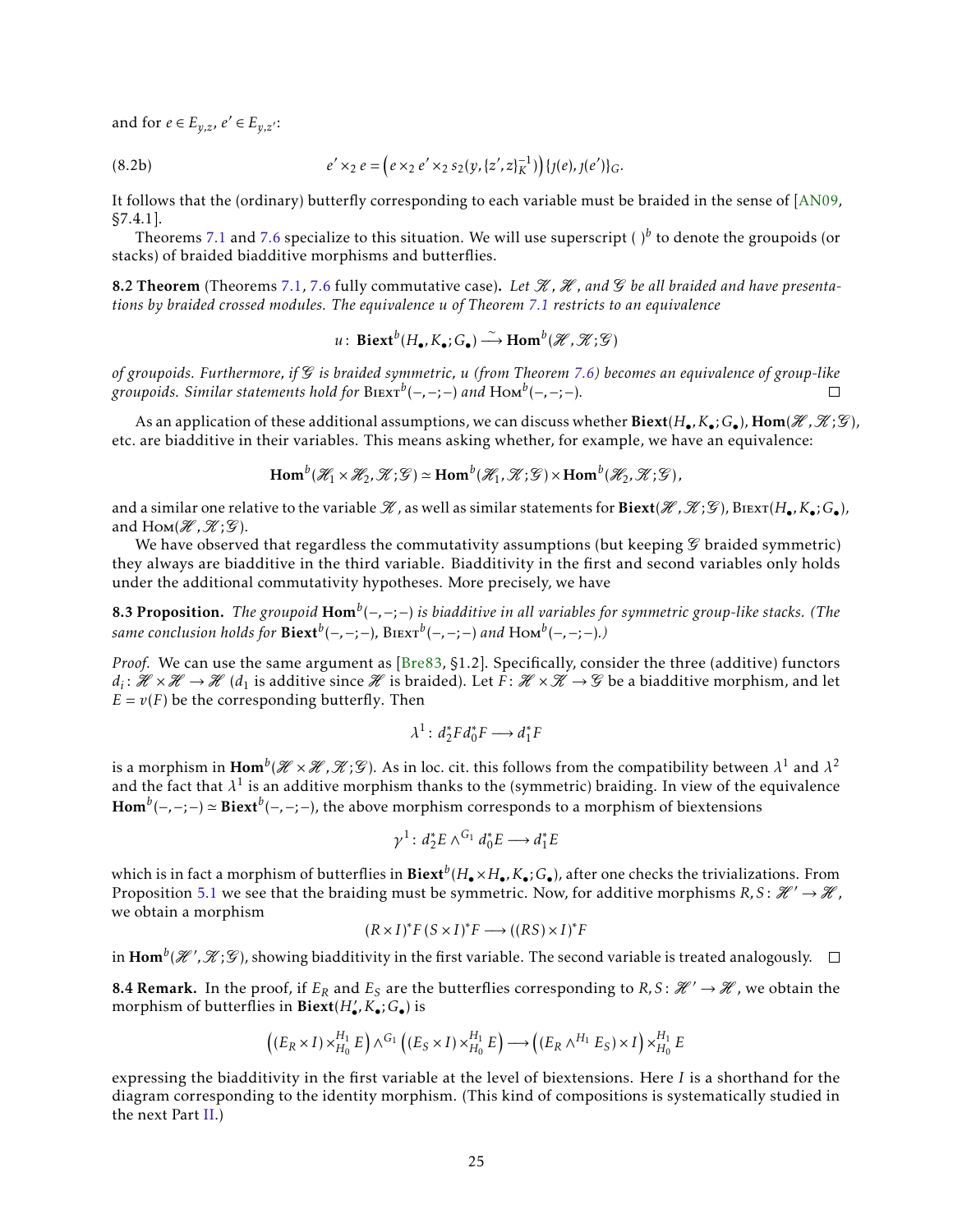## <span id="page-25-5"></span><span id="page-25-2"></span>Part II

## <span id="page-25-1"></span>9 Multiextensions and compositions

The generalizations of the previous notions of biextension and biadditive morphism to the case of *n*variables is straightforward [see [Gro72,](#page-59-1) §2.10.2; [Bre99,](#page-58-4) §7]. Let (*G,*Π*,∂,*{−*,*−}) be a braided crossed module. A multiextension, or *n*-extension, of  $(H_1,...H_n)$  by  $(G,\Pi)$  is a  $(G,\Pi)_{H_1\times\cdots\times H_n}$ -torsor *E* over  $H_1\times\cdots\times H_n$ equipped with *n* partial multiplication laws  $x_1, \ldots, x_n$ , plus a compatibility relation of the type [\(1.5\)](#page-9-2) for each  $\overline{\text{pair}}\left(\times_i,\times_j\right)$ .

Lemma [3.6](#page-13-2) remains valid, as well as the analogs of Propositions [4.1](#page-15-1) and [4.2.](#page-16-3) In fact, the notion of butterfly can be extended to this case. Let us consider  $\mathcal{H}_1,\ldots,\mathcal{H}_n$  and  $\mathcal{G}$ , the latter equipped with a braiding as usual. There is an evident notion of *n*-additive functor  $F: \mathcal{H}_1 \times \cdots \times \mathcal{H}_n \to \mathcal{G}$ , which can be defined by an appropriate generalization of Definition [2.1.](#page-11-2) If we suppose that each  $\mathcal{H}_i$  has a presentation  $\mathcal{H}_i \simeq [H_{i,1} \to H_{i,0}]^{\sim}$ , we can define a butterfly (or, more precisely, an *n*-butterfly) from  $H_{1,\bullet}\times\cdots\times H_{n,\bullet}$  to  $G_\bullet$  as an *n*-extension  $E$  of  $(H_{1,0} \times \cdots \times H_{n,0})$  by  $G_{\bullet}$  equipped with *n* trivializations  $s_i: H_{1,0} \times \cdots \times H_{i,1} \times \cdots \times H_{n,0} \to E$ , each satisfying the conditions of Definition [6.1,](#page-18-8) with the obvious modifications. Theorem [7.1](#page-20-0) and its symmetric variant [7.6](#page-22-3) generalize to this case. Let us state this independently for future reference. Denoting by MExt the groupoid of *n*-butterflies, we have

<span id="page-25-0"></span>9.1 Theorem. *There is an equivalence of (pointed) groupoids:*

$$
u: \text{MExt}(H_{1,\bullet},\ldots,H_{n,\bullet};G_{\bullet}) \stackrel{\sim}{\longrightarrow} \text{Hom}(\mathscr{H}_1,\ldots,\mathscr{H}_n;\mathscr{G}),
$$

*sending a multi-extension* E, to the *n*-additive functor  $u(E)$  that to the object  $(y_1,...,y_n)$  of  $\mathcal{H}_1 \times \cdots \times \mathcal{H}_n$ , where each *yi is in the essential image of Hi,*0*, assigns the* (*G,*Π)*-torsor Ey*1*,...,y<sup>n</sup> . It is an equivalence of group-like groupoids whenever* G *is symmetric.*  $\Box$ 

Once again, the axioms of Definition [6.1](#page-18-8) ensure this is compatible with the descent, ensuring *u*(*E*) is a well defined morphism. Just like for biextensions, the equivalence is compatible with localization, with the stacks MExt and Hom in place of the global groupoids.

Multi-additive functors can be composed in the following way. Let  $\mathcal{G}$  ,  $\mathcal{H}_1, \ldots, \mathcal{H}_n,$   $\mathcal{H}_{i,1}, \ldots, \mathcal{H}_{i,m_i}, i =$ 1,...,n, be group-like stacks, with  $\mathcal G$  and  $\mathcal X_1,\ldots,\mathcal X_n$  braided. Let  $F \in \text{Hom}(\mathcal X_1,\ldots,\mathcal X_n;\mathcal G)$ , and for  $i =$ 1,..., *n* let  $G_i \in \text{Hom}(\mathcal{K}_{i,1},...,\mathcal{K}_{i,m_i};\mathcal{K}_i)$ . Then if  $x_{1,1},...,x_{n,m_n}$ , collectively denoted  $x_1,...,x_m$ , are objects of  $\mathscr{K}_{1,1},\ldots,\mathscr{K}_{n,m_n}$ , define  $F(G_1,\ldots,G_n)$  as usual by

(9.1) 
$$
F(G_1,...,G_n)(x_1...x_m) := F(G_1(x_1,...),...,G_n(...,x_m)).
$$

<span id="page-25-4"></span>**9.2 Proposition.** The composition defined in [\(9.1\)](#page-25-3) assigns to the tuple  $(F, G_1, \ldots, G_n)$  a well defined object  $F(G_1,...,G_n)$  of  $\text{Hom}(\mathscr{K}_{1,1},\ldots,\mathscr{K}_{n,m_n};\mathscr{G})$ . This composition is associative.

<span id="page-25-3"></span>*An identical statement holds with* Hom *replaced by* Hom*.*

*Proof.* The only thing to check is that the composition  $F(G_1, \ldots, G_n)$  satisfy the conditions [\(2.1\)](#page-11-1) for each pair  $(i, j)$  of indices within the list  $\{1, \ldots, m_1 + m_2 + \cdots + m_n\}$ , where  $m_k$  is the arity of  $G_k$ . There are two cases depending on whether the variables corresponding to the pair (*i, j*) belongs to the same "slot," say relative to  $G_k$ , or when *i* and *j* fall into two different slots, relative to  $G_k$  and  $G_l$ , with  $k \neq l$ . We now indicate the main points of the verification, leaving the easy task of writing the complete diagrams to the reader.

In the former case, the mechanics of the verification are completely captured by considering the values  $n = 1$ ,  $m_1 = 2$ . First we write the pentagonal diagram corresponding to [\(2.1\)](#page-11-1) for  $F(G)$ . In it, we use the functoriality of *F* to reduce the arrow

$$
(F(G(x,y))F(G(x',y))) (F(G(x,y'))F(G(x',y'))) \longrightarrow (F(G(x,y))F(G(x,y')) (F(G(x',y))F(G(x',y')))
$$

to the arrow

$$
F((G(x,y)G(x',y))(G(x,y')G(x',y')))\longrightarrow F((G(x,y)G(x,y'))(G(x',y)G(x',y'))),
$$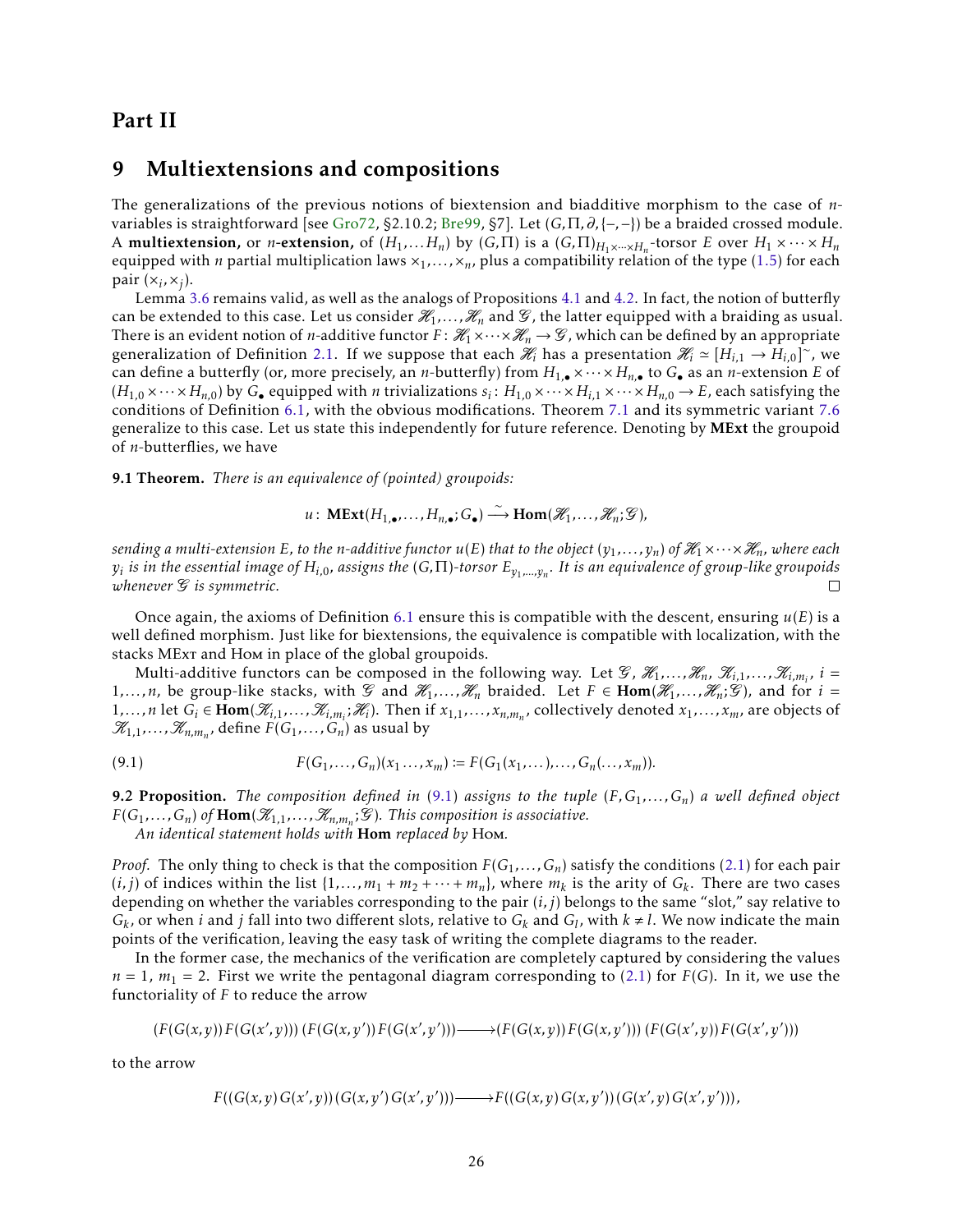<span id="page-26-3"></span>and then use the fact that *G* itself satisfies [\(2.1\)](#page-11-1). For the latter case, the general situation is captured by considering  $n = 2$ ,  $m_1 = m_2 = 1$ , so we need to write the diagram [\(2.1\)](#page-11-1) for  $F(G_1, G_2)$ . For this, the interchange law for *F* gives us a unique morphism from

$$
(F(G_1(x),G_2(y))F(G_1(x'),G_2(y))) (F(G_1(x),G_2(y'))F(G_1(x'),G_2(y')))
$$

to

$$
F(G_1(x)G_1(x'), G_2(y)G_2(y')).
$$

Now the functoriality of *F* gives the morphism

$$
F(G_1(x)G_1(x'), G_2(y)G_2(y')) \longrightarrow F(G_1(xx'), G_2(yy'))
$$

by way of the square

$$
F(G_1(x) G_1(x'), G_2(y) G_2(y')) \longrightarrow F(G_1(x) G_1(x'), G_2(yy'))
$$
  
\n
$$
\downarrow \qquad \qquad \downarrow
$$
  
\n
$$
F(G_1(xx'), G_2(y) G_2(y')) \longrightarrow F(G_1(xx'), G_2(yy'))
$$

The statement about associativity is immediate.

## <span id="page-26-1"></span>10 Compositions of *n*-butterflies

From Theorem [9.1,](#page-25-0) the multilinear functors can be expressed in terms of multi-extensions, and from Proposition [9.2](#page-25-4) multilinear functors can be composed. Hence we expect an analogous composition exists for multi-extensions. In this section we provide a construction of this composition, generalizing the composition for single butterflies found in [\[AN09,](#page-57-0) §5.1].

For  $i = 1,...,n$ , and integers  $j_i = 1,...,m_i$ , let  $G_{\bullet}$ ,  $H_{1,\bullet}$ ,..., $H_{n,\bullet}$  and  $K_{i,1,\bullet}$ ,..., $K_{i,m_i,\bullet}$  crossed modules, of which  $G_e$ ,  $H_{1,e}$ ,... $H_{n,e}$  are assumed to be braided. Let *E* be a braided *n*-butterfly from  $H_{1,e} \times \cdots \times H_{n,e}$  to  $G_e$ , and for  $i = 1, ..., n$  let  $F_i$  be an  $m_i$ -butterfly from  $K_{i,1,\bullet} \times \cdots \times K_{i,m_i,\bullet}$  to  $H_{i,\bullet}$ . In the following we let

$$
P = (F_1 \times \cdots \times F_n) \sum_{H_{1,0} \times \cdots \times H_{n,0}} E,
$$

be the  $(H_{1,1} \times \cdots \times H_{n,1})$ -equivariant  $(G_1, G_0)$ -torsor *over*  $F_1 \times \cdots \times F_n$ .

<span id="page-26-0"></span>**10.1 Theorem.** The  $(G_1, G_0)$ -torsor P has a well defined quotient by  $H_{1,1} \times \cdots \times H_{n,1}$ , denoted

$$
(F_1 \times \cdots \times F_n) \underset{H_{1,0} \times \cdots \times H_{n,0}}{\overset{H_{1,1} \times \cdots \times H_{n,1}}{\sum}} E,
$$

*which carries a structure of*  $m_1 + \cdots + m_n$ -extension (=butterfly) from  $K_{1,1,\bullet} \times \cdots \times K_{n,m_n,\bullet}$  to  $G_{\bullet}$ .

<span id="page-26-2"></span>**10.2 Definition.** The composition  $E(F_1, \ldots, F_n)$  of *E* with  $F_1, \ldots, F_n$  is

$$
E(F_1, \ldots, F_n) := (F_1 \times \cdots \times F_n) \underset{H_{1,0} \times \cdots \times H_{n,0}}{\overset{H_{1,1} \times \cdots \times H_{n,1}}{\sum}} E.
$$

We call this composition the *juxtaposition product,* since it entails placing the butterflies wing-by-wing next to one another.

 $\Box$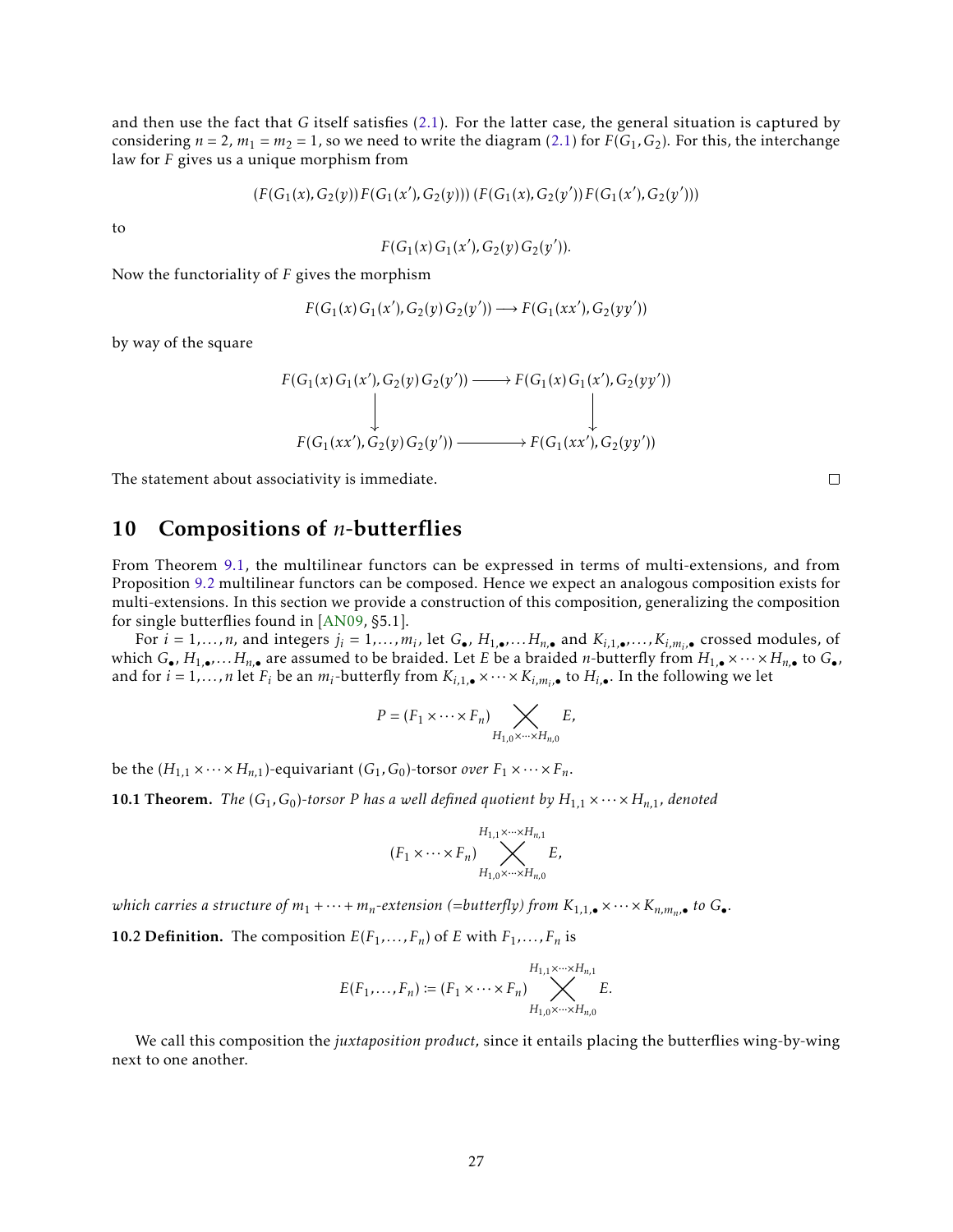*Proof of Theorem [10.1–](#page-26-0)Construction of the juxtaposition product.* We will use element notation throughout. The procedure consists of several steps. The first is to form the fiber product exactly as in loc. cit.

$$
P = (F_1 \times \cdots \times F_n) \underset{H_{1,0} \times \cdots \times H_{n,0}}{\times} E,
$$

which as noted is an  $(H_{1,1} \times \cdots \times H_{n,1})$ -equivariant  $(G_1, G_0)$ -torsor *over*  $F_1 \times \cdots \times F_n$ , and to mod out the left and right actions of  $H_{1,1} \times \cdots \times H_{n,1}$ . Let us use the notation

$$
(y_1, \ldots, y_n) := (j_1(v_1), \ldots, j_n(v_n)) = p(u)
$$

for the tuple in  $H_{1,0} \times \cdots \times H_{n,0}$ , where  $j_i: F_i \to H_{i,0}$  for each  $(H_{i,1}, H_{i,0})$ -torsor  $F_i$ ,  $i = 1, \ldots, n$ .

Consider first the right action of elements of the form  $(1,...,h_i,...,1)$ , where  $h_i \in H_{i,1}$ . The action on *P* is given by sending a point  $(v_1, \ldots, v_n, u)$  to

$$
(v_1,\ldots,v_i\,h_i,\ldots v_n,u\times_i s_i(y_1,\ldots,h_i,\ldots,y_n)),
$$

For the left action, we have

$$
(v_1, \ldots, h_i v_i, \ldots v_n, s_i (y_1, \ldots, h_i, \ldots, y_n) \times_i u) = (v_1, \ldots, v_i h_i^{y_i}, \ldots v_n, u \times_i s_i (y_1, \ldots, h_i^{y_i}, \ldots, y_n)),
$$

which follows from Definition [6.1,](#page-18-8) adapted to the multi-variable case. These are actions thanks to the multiplicativity properties of  $s_j$  established in Lemma [6.3.](#page-18-6) These actions are compatible for  $i \neq j$ . Acting with  $h_i$  and then with  $h_j$ , assuming for example that  $i < j$ , we have

$$
\begin{aligned} \left(u \times_i s_i(y_1,\ldots,h_i,\ldots,y_n)\right) \times_j s_j(y_1,\ldots,y_i \partial h_i,\ldots,h_j,\ldots,y_n) \\ &= \left(u \times_i s_i(y_1,\ldots,h_i,\ldots,y_n)\right) \times_j \left(s_j(y_1,\ldots,y_i,\ldots,h_j,\ldots,y_n)\times_i s_j(y_1,\ldots,\partial h_i,\ldots,h_j,\ldots,y_n)\right), \end{aligned}
$$

where we used the multiplicativity property of  $s_j$ . Now, using the interchange property for  $x_i$  and  $x_j$ , and the compatibility between the trivializations  $s_i$  and  $s_j$ , the right hand side becomes

$$
(u \times_j s_j(y_1,\ldots,h_j,\ldots,y_n)) \times_i (s_i(y_1,\ldots,h_i,\ldots,y_n) \times_j s_i(y_1,\ldots,h_i,\ldots,\partial h_j,\ldots,y_n)),
$$

which coincides with the action of *h<sup>j</sup>* first, followed by that of *h<sup>i</sup>* . This ensures that following formula for the right action of a generic point  $(h_1, \ldots, h_n)$  is well defined:

<span id="page-27-0"></span>
$$
(10.1) \quad \left(v_1\,h_1,\ldots v_n\,h_n,\left(\cdots\left(u\times_1 s_1(h_1,y_2,\ldots,y_n)\right)\times_2 s_2(y_1\,\partial h_1,h_2,\ldots,y_n)\cdots\right)\times_n s_n(y_1\,\partial h_1,\ldots,y_{n-1}\,\partial h_{n-1},h_n)\right).
$$

The reader will have no difficulty in writing the corresponding formulas for the left action. Since each  $F_i$  is an  $(H_{i,1}, H_{i,0})$ -torsor, the action is free.

Note also that the  $G_1$ -actions on *P* (both left and right) are compatible with the action of  $H_{1,1} \times \cdots \times H_{n,1}$ thanks to the relations  $(6.4)$  in Lemma [6.3](#page-18-6) (property [2\)](#page-18-11). In particular, the  $G_1$ -actions happen by way of those on the last element of the tuple; denoting the class of a tuple by brackets we have:

$$
[v_1, \ldots, v_n, u]g = [v_1, \ldots, v_n, u g], \qquad g[v_1, \ldots, v_n, u] = [v_1, \ldots, v_n, g u] = [v_1, \ldots, v_n, u g^{ju}].
$$

Finally, the equivariant section from the quotient of *P* to  $G_0$  is defined to be

$$
(v_1,\ldots,v_n,u)\longmapsto j(u).
$$

Next, we define  $m_1 + \cdots + m_n$  partial product structures  $x_{i,j}$  for  $i = 1, \ldots, n$  and  $j = 1, \ldots, m_i$  as follows. Using our established index convention, let us use the notation

$$
(z_{1,1},\ldots,z_{i,j},\ldots,z_{n,m_n})\in K_{1,1,0}\times\cdots\times K_{i,j,0}\times\cdots\times K_{n,m_n,0}
$$

for a point of the base of  $P/(H_{1,1} \times \cdots \times H_{n,1})$ . To begin with, consider the special case of two points  $(v_1, \ldots, v_j, \ldots, v_n, u)$  and  $(v_1, \ldots, v'_j, \ldots, v_n, u')$  of *P* such that

$$
p_i(v_i) = (z_{i,1}, \ldots, z_{i,j}, \ldots, z_{i,m_i}), \quad p_i(v_i') = (z_{i,1}, \ldots, z_{i,j}', \ldots, z_{i,m_i}),
$$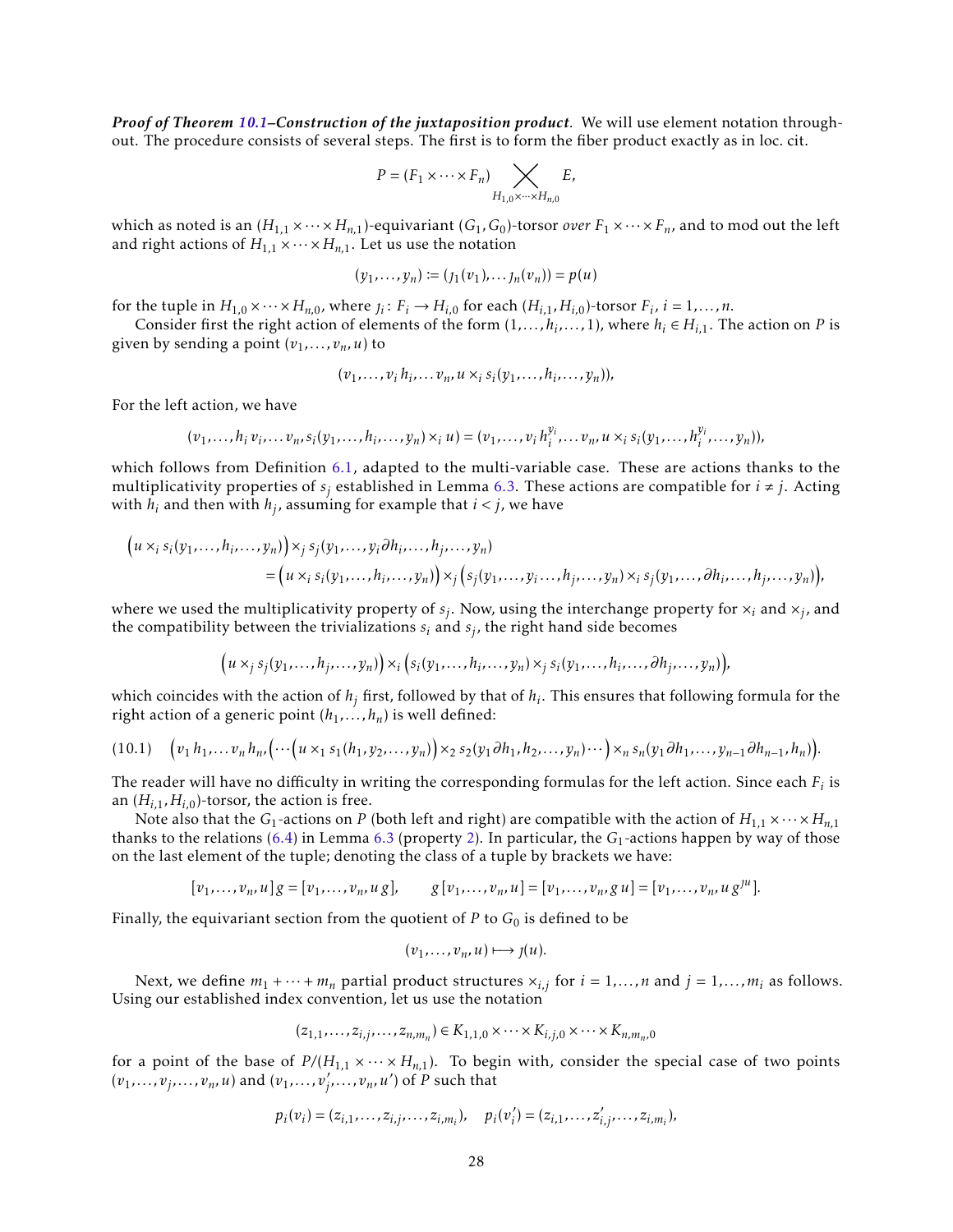in *Ki,j,*0, for fixed *i* and *j* ∈ {1*,...,m<sup>i</sup>* }, everything else being equal. Define:

<span id="page-28-0"></span>(10.2) 
$$
(v_1, \ldots, v_j, \ldots, v_n, u) \times_{i,j} (v_1, \ldots, v'_j, \ldots, v_n, u) := (v_1, \ldots, v_j \times_{i,j} v'_j, \ldots, v_n, u \times_i u').
$$

The symbol  $x_{i,j}$  on the right hand side of [\(10.2\)](#page-28-0) denotes the *j*<sup>th</sup> product structure (within *j* = 1,...,*m*<sub>*i*</sub>) of *F*<sub>*i*</sub>, and the resulting point of *P* projects onto the point  $(z_{1,1},...,z_{i,j}z'_{i,j},...,z_{n,m_n})$ .

In general, let us consider points  $e = [v_1, \ldots, v_n, u]$  and  $e' = [v'_1, \ldots, v'_n, u'_n]$  $\int_1', \ldots, \nu'_n, u'$ ] of  $P/(H_{1,1} \times \cdots \times H_{n,1})$  above  $(z_{1,1},...,z_{i,j},...,z_{n,m_n})$  and  $(z_{1,1},...,z'_{i,j},...,z_{n,m_n})$ , respectively. (As before, only the  $z_{i,j}$  and  $z'_{i,j}$  coordinates are different.) For  $j = 1, ..., n$ ,  $j \neq i$ , there exist unique  $h_j \in H_{j,1}$  such that  $v_j$  $y'_{j} = v_{j} h_{j}$ . As a result,

$$
[v'_1, \ldots, v'_n, u'] = [v_1, \ldots, v'_i, \ldots, v_n, u''],
$$

where  $u''$  is related to  $u'$  by an application of [\(10.1\)](#page-27-0). Then we define  $e \times_{i,j} e'$  as the class

$$
[v_1,\ldots,v_j\times_{i,j}v'_j,\ldots,v_n,u\times_i u''],
$$

which is computed using [\(10.2\)](#page-28-0) above. We must show that this is independent of the various choices involved through the use of [\(10.1\)](#page-27-0). The computation is quite elaborate, but otherwise not illuminating nor eventful, therefore we omit it. We also omit the easy verification that each of these partial multiplication laws is associative.

To claim that we have constructed a genuine multi-extension, we must prove the partial multiplication laws just defined obey pairwise compatibility (interchange) laws. This we prove explicitly. Like in the proof of Proposition [9.2,](#page-25-4) there are two distinct cases to address, depending on whether the two partial product laws have the same first index. The easiest is when they do not, so we treat it first. Thus, let  $i \neq k \in \{1,...n\}$ . For brevity let  $Q = P/(H_{1,1} \times \cdots \times H_{n,1})$  and consider:

$$
e_{i,j} = [v_1, \dots, v_i, \dots, v_k, \dots, v_n, u_i] \in Q_{z_{1,1}, \dots, z_{i,j}, \dots, z_{k,l}, \dots, z_{n,m_n}}
$$
  
\n
$$
e'_{i,j} = [v_1, \dots, v'_i, \dots, v_k, \dots, v_n, u'_i] \in Q_{z_{1,1}, \dots, z'_{i,j}, \dots, z_{k,l}, \dots, z_{n,m_n}}
$$
  
\n
$$
e_{k,l} = [v_1, \dots, v_i, \dots, v'_k, \dots, v_n, u_k] \in Q_{z_{1,1}, \dots, z_{i,j}, \dots, z'_{k,l}, \dots, z_{n,m_n}}
$$
  
\n
$$
e'_{k,l} = [v_1, \dots, v'_i, \dots, v'_k, \dots, v_n, u'_k] \in Q_{z_{1,1}, \dots, z'_{i,j}, \dots, z'_{k,l}, \dots, z_{n,m_n}}
$$

We first compute the products with  $\times_{i,j}$ :

$$
e_{i,j} \times_{i,j} e'_{i,j} = [v_1, \ldots, v_i \times_{i,j} v'_i, \ldots, v_k, \ldots, v_n, u_i \times_i u'_i]
$$
\n
$$
e_{k,l} \times_{i,j} e'_{k,l} = [v_1, \ldots, v_i \times_{i,j} v'_i, \ldots, v'_k, \ldots, v_n, u_k \times_i u'_k].
$$

Then

$$
(e_{i,j} \times_{i,j} e'_{i,j}) \times_{k,l} (e_{k,l} \times_{i,j} e'_{k,l}) = [v_1, \dots, v_i \times_{i,j} v'_i, \dots, v_k \times_{k,l} v'_k, \dots, v_n, (u_i \times_i u'_i) \times_k (u_k \times_i u'_k)]
$$
  
\n
$$
= [v_1, \dots, v_i \times_{i,j} v'_i, \dots, v_k \times_{k,l} v'_k, \dots, v_n, (u_i \times_k u_k) \times_i (u'_i \times_k u'_k) \{j(u'_i), j(u_k)\}^{-j(u'_k)}]
$$
  
\n
$$
= (e_{i,j} \times_{k,l} e_{k,l}) \times_{i,j} (e'_{i,j} \times_{k,l} e'_{k,l}) \{j(u'_i), j(u_k)\}^{-j(u'_k)},
$$

where in the second line we have used the interchange law for the *i*<sup>th</sup> and *k*<sup>th</sup> product laws in *E*, Proposition [3.2.](#page-12-2)

The other case is the one with the same first index, say  $\times_{i,j}$  and  $\times_{i,l}$ , for  $j \neq l$ . In this situation we consider instead:

$$
e_{i,j} = [v_1, \dots, v_i, \dots, v_n, u_i] \in Q_{z_{1,1}, \dots, z_{i,j}, \dots, z_{i,l}, \dots, z_{n,m_n}}
$$
  
\n
$$
e'_{i,j} = [v_1, \dots, v'_i, \dots, v_n, u'_i] \in Q_{z_{1,1}, \dots, z'_{i,j}, \dots, z_{i,l}, \dots, z_{n,m_n}}
$$
  
\n
$$
e_{i,l} = [v_1, \dots, w_i, \dots, v_n, t'_i] \in Q_{z_{1,1}, \dots, z'_{i,j}, \dots, z'_{i,l}, \dots, z_{n,m_n}}
$$
  
\n
$$
e'_{i,l} = [v_1, \dots, w'_i, \dots, v_n, t'_i] \in Q_{z_{1,1}, \dots, z'_{i,j}, \dots, z'_{i,l}, \dots, z_{n,m_n}}
$$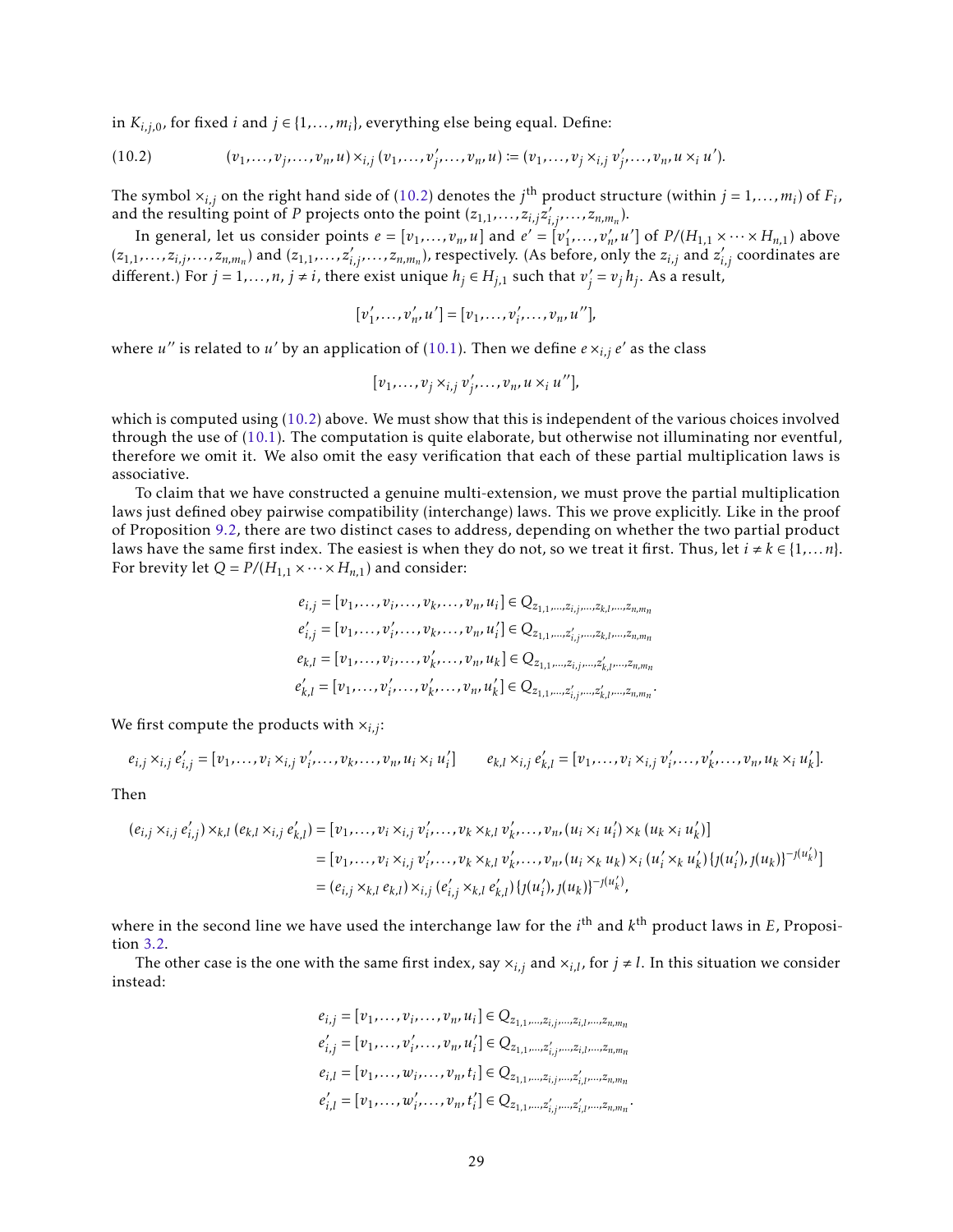<span id="page-29-2"></span>Proceeding in an analogous way we first get:

$$
e_{i,j} \times_{i,j} e'_{i,j} = [v_1, \ldots, v_i \times_{i,j} v'_i, \ldots, v_k, \ldots, v_n, u_i \times_i u'_i], \qquad e_{k,l} \times_{i,j} e'_{k,l} = [v_1, \ldots, w_i \times_{i,j} w'_i, \ldots, v_n, t_k \times_i t'_k].
$$

And then:

$$
(e_{i,j} \times_{i,j} e'_{i,j}) \times_{i,l} (e_{i,l} \times_{i,j} e'_{i,l}) = [v_1, \dots, (v_i \times_{i,j} v'_i) \times_{i,l} (w_i \times_{i,j} w'_i), \dots, v_n, (u_i \times_i u'_i) \times_i (t_i \times_i t'_i)]
$$
  
\n
$$
= [v_1, \dots, (v_i \times_{i,j} v'_i) \times_{i,l} (w_i \times_{i,j} w'_i) \{j_i(w_i), j_i(v'_i)\}_{H_i}^{J_i(w'_i)}, \dots, v_n,
$$
  
\n
$$
(u_i \times_i u'_i) \times_i (t_i \times_i t'_i) \times_i s_i(y_1, \dots, \{j_i(w_i), j_i(v'_i)\}_{H_i}^{J_i(w'_i)}, \dots, y_n)]
$$
  
\n
$$
= [v_1, \dots, (v_i \times_{i,l} w_i) \times_{i,j} (v'_i \times_{i,l} w'_i), \dots, v_n, (u_i \times_i t_i) \times_i (u'_i \times_i t'_i) \{j(u'_i), j(t_i)\}_{G}^{J_i(t'_i)}],
$$

where in the intermediate equality we used the the action by an element of *Hi,*1, whereas in the last one the interchange law (within the multi-extension  $F_i$ ) and [\(8.2\)](#page-23-2) were used. But the last line equals

$$
(e_{i,j} \times_{i,l} e_{i,l}) \times_{i,j} (e'_{i,j} \times_{i,l} e'_{i,l}) \{j(u'_i), j(t_i)\}_G^{-j(t'_i)},
$$

as wanted.

The final step is to show that *Q*, in addition to being a multi-extension of  $K_{1,1,0} \times \cdots \times K_{n,m_n,0}$  by  $G_{\bullet}$ , is in fact a butterfly, that is, it carries a trivialization for each of its pullbacks to  $K_{1,1,0} \times \cdots \times K_{i,j,1} \times \cdots \times K_{n,m_n,0}$ . Such trivializations can be defined as follows.

For each  $i = 1, ..., n$  and for each  $j = 1, ..., m_i$ , let  $s_{i,j}$  be the trivialization  $s_{i,j}$ :  $K_{i,1,0} \times \cdots \times K_{i,j,1} \times \cdots \times K_{i,m_i,0} \to$  $F_i$ . Observe that the fiber of P above  $(v_1, ..., s_{i,j}(z_{i,1}, ..., k_{i,j}, ..., z_{i,m_i}), ..., v_n) \in F_1 \times \cdots \times F_i \times \cdots \times F_n$  (where  $v_k$  is a point of  $F_k$ , for  $k \neq i$ ) can be identified with  $G_1$ . This is because that point maps via  $(j_1,...,j_n)$  to  $(y_1, \ldots, 1, \ldots, y_n)$ , and the fiber of *E* above it is identified with  $G_1$ . (In turn, this follows from the fact that biextensions in particular, and multi-extensions in general, are canonically trivialized over identity sections, see sect. [3.](#page-11-0)) It follows that the fiber of *Q* over (*z*1*,*1*,...,∂ki,j,..., zn,m<sup>n</sup>* ) is similarly identified with *G*1. Thus, we obtain a trivializing section  $\hat{s}_{i,j}$  of the pullback of *Q* to  $K_{1,1,0} \times \cdots \times K_{i,j,1} \times \cdots \times K_{n,m_n,0}$  by sending the point  $(z_{1,1},...,k_{i,j},...,z_{n,m_n})$  to  $[v_1,...,s_{i,j}(z_{i,1},...,k_{i,j},...,z_{i,m_i}),...,v_n,e_i]$ , where  $e_i$  is the unit (central) section of the restriction of *E* to  $H_{1,0} \times ... \times H_{n,0}$ . Observe this does not depend on the choice of  $v_j \in F_j$ , for  $j \neq i$ , since  $F_j/H_j$  is just  $(z_{j,1},...,z_{j,m_j})$ . Note that  $j: Q \to G_0$  composed with any of  $\hat{s}_{i,j}$  is identically equal to 1, since so is the result of applying  $j_E: E \to G_0$  to  $e_i$ . The conditions (Compatibility and Restriction) of Definition [6.1](#page-18-8) are easy to verify and so this task is left to the reader.

This ends the proof.

<span id="page-29-0"></span>10.3 Proposition. *The composition in Definition [10.2](#page-26-2) gives rise to a well-defined composition functor*

$$
\textbf{MExt}(K_{1,1,\bullet},\ldots;H_{1,\bullet})\times\cdots\times\textbf{MExt}(\ldots,K_{n,m_n,\bullet};H_{n,\bullet})\times\textbf{MExt}(H_{1,\bullet},\ldots,H_{n,\bullet};G_\bullet)\longrightarrow\textbf{MExt}(K_{1,1,\bullet},\ldots,K_{n,m_n,\bullet};G_\bullet),
$$

*where we are using the same convention for the indices as above and in sect. [A.](#page-45-0) Same with* MExt *in place of* MExt*.*

*Proof.* We need only check that if  $f: E \to E'$  and  $g_i: F_i \to F'_i$ *i* are butterfly isomorphisms, then we get a well defined isomorphism of  $k = m_1 + \cdots + m_n$ -butterflies

$$
f(g_1,\ldots,g_n)\colon E(F_1,\ldots,F_n)\longrightarrow E'(F'_1,\ldots,F'_n).
$$

This is easy to check from the construction of the juxtaposition product provided above.

Associativity only holds up to isomorphism. This is due to the same phenomenon, ultimately a manifestation of the same lack of strict associativity for fiber products, observed in the unary case [see [AN09;](#page-57-0) [Noo05\]](#page-59-2). We omit the proof.

<span id="page-29-1"></span>10.4 Proposition. *The composition in Definition [10.2](#page-26-2) is associative up to coherent isomorphism.*

 $\Box$ 

 $\Box$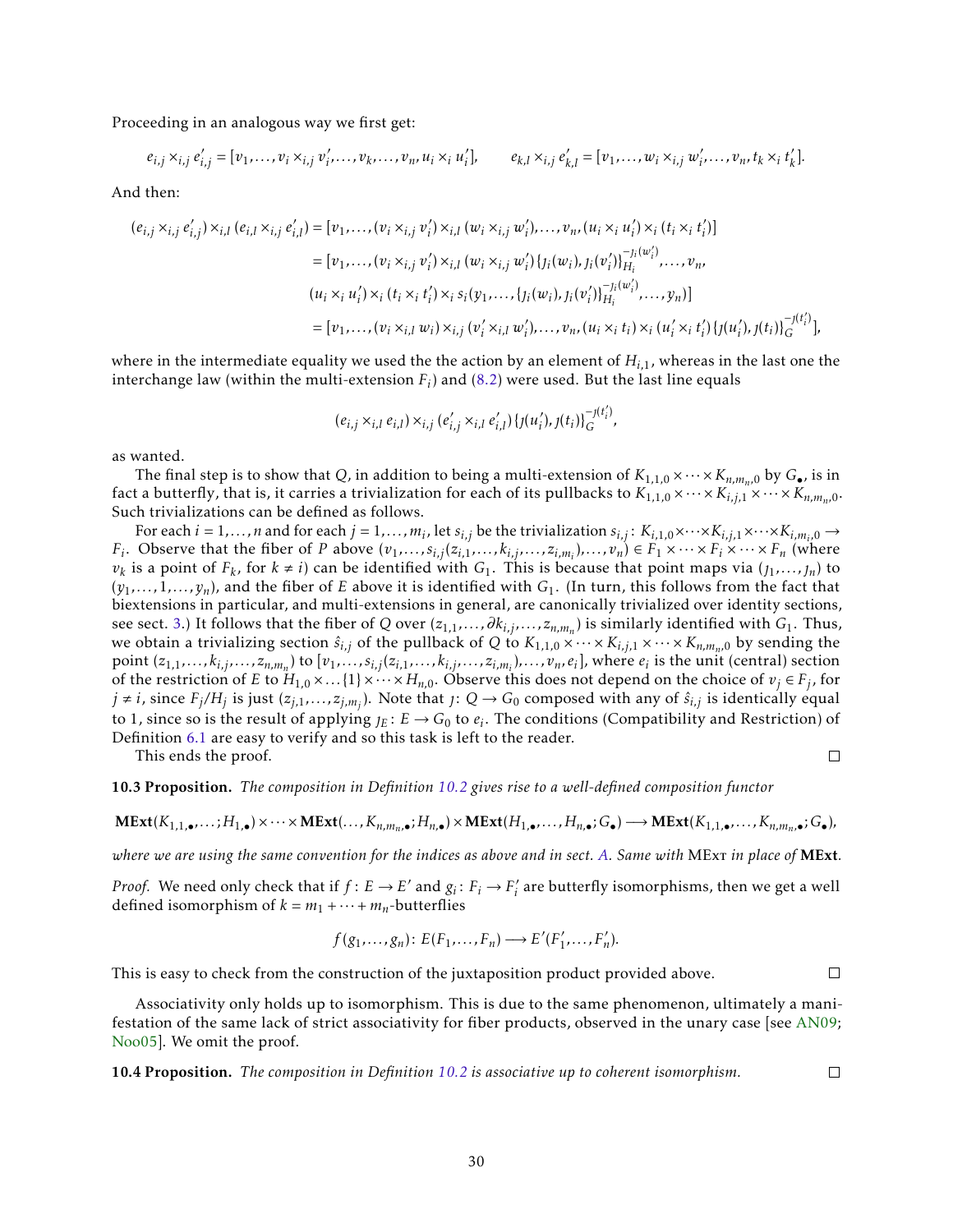### <span id="page-30-4"></span><span id="page-30-1"></span>11 The bi-multicategories of group-like stacks and crossed modules

By using Proposition [9.2](#page-25-4) we can rely on the framework recalled in the technical section [A](#page-45-0) to promote the 2-category of braided group-like stacks to a 2-multicategory. In particular, using Definition [A.1,](#page-46-0) we define the categories  $\{\mathcal{H}, \mathcal{G}\}\$ , where to each *n* we assign

$$
\operatorname{Hom}(\mathcal{H}^n;\mathcal{G})=\operatorname{Hom}(\underbrace{\mathcal{H},\ldots,\mathcal{H}}_{n-\text{times}};\mathcal{G}).
$$

We ambiguously use the same symbol to denote the stack obtained using Hom in place of Hom, as which version will be in use will be clear from the context. From Definition [A.3](#page-46-1) we immediately obtain:

<span id="page-30-2"></span>**11.1 Proposition.** For group-like stacks  $\mathcal{K}$ ,  $\mathcal{H}$ , and  $\mathcal{G}$ , we have the assembly map

(11.1) 
$$
\bigcirc: \{\mathscr{H}, \mathscr{G}\} \wr \{\mathscr{H}, \mathscr{H}\} \longrightarrow \{\mathscr{H}, \mathscr{G}\}
$$

*which to the object*  $(F; G_1, \ldots, G_n)$  *assigns the composition*  $F(G_1, \ldots, G_n)$ *.* 

*In particular, MG* := {G,G} *is a monoid for this composition, whenever* G *is braided, with identity object given by* (id; ) *(the empty string in the second slot).*  $\Box$ 

11.2 Remark. As alluded in sect. [A,](#page-45-0) the formalism includes the symmetry structure, which makes it slightly more general than needed in the sequel. All objects of interest shall have augmentations factoring through the discrete subcategory N of S, which amounts to ignoring the permutation structure and hence symmetry conditions.

From Propositions [10.3](#page-29-0) and [10.4](#page-29-1) and the formalism of sect. [A](#page-45-0) the bicategory of braided crossed modules of T equipped with butterflies as morphisms [see [AN09,](#page-57-0) Theorem 5.3.6] is promoted to a genuine bimulticategory. In particular, we obtain objects {*H*• *,G*• } and an analog of Proposition [11.1](#page-30-2) with assembly map

(11.2) : {*H*• *,G*• } o {*K*• *,H*• } −→ {*K*• *,G*• }

for braided crossed modules *K*• , *H*• , and *G*• .

The equivalence between the 2-category BGrSt of (braided) group-like stacks and the bicategory BXMod of (braided) crossed modules [cf. [AN09,](#page-57-0) Theorem 5.3.6] lifts to the present case. Let MBGrSt (resp. MBXMob) the bi-multicategory with morphisms  $\textbf{Hom}(\mathscr{H}_1,\ldots,\mathscr{H}_n;\mathscr{G})$  (resp.  $\textbf{MExt}(K_{1,1,\bullet},\ldots,K_{n,m_n,\bullet};G_\bullet)).$ 

<span id="page-30-0"></span>11.3 Theorem. *There is an equivalence of bi-multicategories*

$$
\mathsf{M}a\colon\mathsf{M}\mathfrak{B}\mathfrak{X}\mathfrak{Mod}\stackrel{\sim}{\longrightarrow}\mathsf{M}\mathfrak{B}\mathfrak{G}\mathbf{r}\mathfrak{S}\mathsf{t}
$$

*induced by the associated stack functor.*

*Proof.* Recall that a functor  $F: M\mathbb{C} \to MD$  between bi-multicategories is an equivalence if for each tuple  $(x, y_1,..., y_n)$  of objects of MC the functor  $F_{(x, y_1,..., y_n)}$ :  $\textbf{Hom}_{\mathcal{L}}(y_1,..., y_n; x) \to \textbf{Hom}_{\mathcal{D}}(F(y_1),..., F(y_n); F(x))$  is an equivalence of categories, and the underlying ordinary homomorphism  $[F]_1 : \mathfrak{C} \to \mathfrak{D}$  is essentially surjective.<sup>[9](#page-30-3)</sup>

The associate stack functor at the level of the underlying bicategories  $a: B\mathfrak{XMO}\to B\mathfrak{G}$ r $St$  is an equivalence, hence, in particular, essentially surjective. The equivalence is proved in [\[AN09,](#page-57-0) Theorem 5.3.6] without the braiding hypothesis, however Theorem 4.3.1 in loc. cit. applies to the braided case as well by §7, ibid., and presentations by braided crossed modules are easily obtained by using Lemma [1.2.](#page-9-5) Thus essential surjectivity follows.

The equivalence at the level of the multi-arrow categories directly follows from Theorem [9.1.](#page-25-0) Finally we check that the functor *u* of Theorem [9.1](#page-25-0) preserves the (horizontal) compositions up to coherent isomorphism. Like the single variable case, this follows from the fiber product construction of the quasi-inverse to  $u$ .  $\Box$ 

<span id="page-30-3"></span> $^{9}[F]_1$  is the homomorphism we obtain by restricting *F* to arrows of arity equal to one.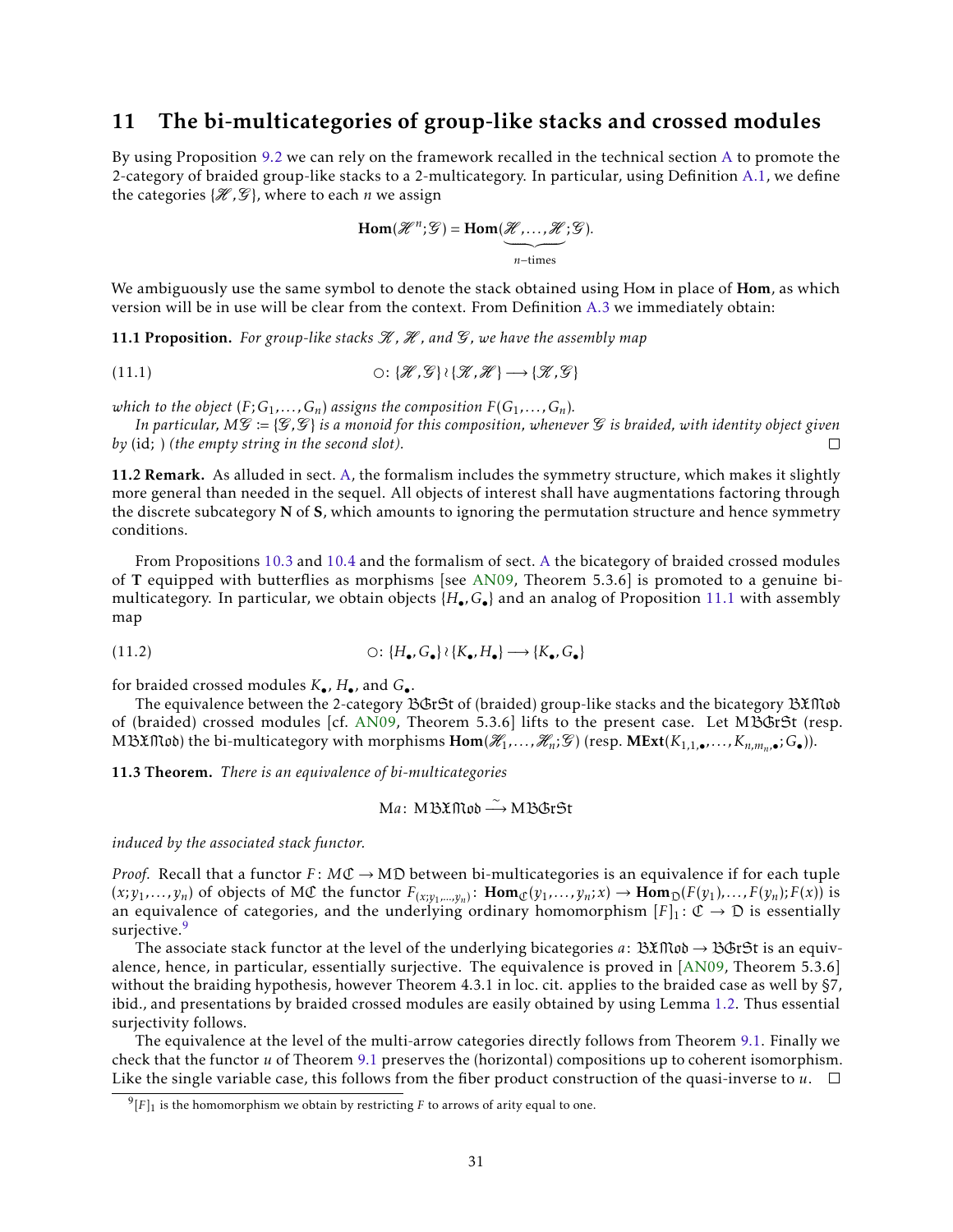<span id="page-31-5"></span><span id="page-31-3"></span>11.4 Remark. The situation becomes decidedly more pleasant if we confine ourselves to symmetric objects. We can consider a symmetric variant of the above based on the bicategories  $\Im\mathfrak{XMO}$  and  $\Im\mathfrak{GrSt}$ . The equivalence in Theorem [11.3](#page-30-0) restricts to between these new entities:

$$
\mathsf{M}a\colon\mathsf{MSTMob}\stackrel{\sim}{\longrightarrow}\mathsf{MSGrSt},
$$

which, by Theorem [9.1,](#page-25-0) both ought to be regarded as multicategories enriched over symmetric group-like groupoids. Furthermore, using the version of {−*,*−} based on Hom, SGrSt becomes closed. Indeed one has the analog of [\[Kel72,](#page-59-5) Theorem 2], in that

$$
\mathrm{Hom}_{\mathfrak C}(\mathcal K\wr \mathcal H,\mathcal G)\simeq \mathrm{Hom}_{\mathfrak C}(\mathcal K,\{\mathcal H,\mathcal G\}),
$$

where  $\mathcal{C} = \mathcal{S}$ Gr $\mathcal{S}$ t (or even  $\mathcal{C} = \mathcal{S}$ Gr $\mathcal{S}$ t/S using extraordinary structure briefly discussed in sect. [A—](#page-45-0)see [\[Kel72\]](#page-59-5) for all the details). A proof can be obtained along the same lines, proceeding from Theorem [9.1](#page-25-0) and sect. [A.](#page-45-0) We will not pursue this further.

### <span id="page-31-0"></span>Part III

## <span id="page-31-1"></span>12 Bimonoidal structures and weakly categorical rings

For a braided stack  $\mathcal{R}$ , a biadditive bifunctor  $m: \mathcal{R} \times \mathcal{R} \to \mathcal{R}$  gives a binary law which is automatically distributive with respect to the monoidal structure of  $\mathcal{R}$  by virtue of [\(2.1\)](#page-11-1) in Definition [2.1.](#page-11-2) If *m* is itself part of a monoidal structure, that is, there exists  $\mu: m(m, id) \Rightarrow m(id, m)$  satisfying the standard pentagon identity, then  $\mathscr R$  is said to be bimonoidal. In fact it satisfies the axioms of a categorical ring in the usual sense [\[JP07\]](#page-59-7), except possibly the requirement for the underlying group-like structure of  $\mathscr R$  to be symmetric. (One axiom was apparently missing in  $[JP07]$ , and the gap was filled in  $[Qua13]$ , thus completing the classification.)

From sections [9](#page-25-1) and [A,](#page-45-0) the binary operation *m* and id are objects of  $M\mathscr{R} = {\mathscr{R}, \mathscr{R}}$ , and  $\mu$ :  $m(m, id) \Rightarrow$  $m(\mathrm{id}, m)$  is a morphism of M $\mathscr{R}$ , with the pentagon identity expressing the equality between two morphisms thereof. Rather than using the classical, "biased," definition of the monoidal structure, it is more convenient to exploit the multi-categorical structure comprising all the multilinear functors. Now, biased and unbiased definitions yield equivalent structures [\[Lei04\]](#page-59-6), hence we can simply define it in terms of the multicategory MBGrSt.

<span id="page-31-4"></span>12.1 Definition (See Definition [B.1\)](#page-47-1). Let  $\mathscr R$  be a braided stack. A *(weak) categorical ring structure* on  $\mathscr R$  is a lax monoidal functor  $(t,\theta)$ :  $N \to M\mathcal{R}$ . A *(weak) ring-like stack* is a braided stack  $\mathcal{R}$  equipped with such a structure, namely a pseudo-monoid in the 2-multicategory MBGrSt. $^{10}$  $^{10}$  $^{10}$ 

In plainer language, N represents all the *n*-ary operations in a "disembodied" form. Thus, an object *n* of N corresponds to an operation with *n* abstract variables. The functor *t* assigns to *n* an actual  $t(n)$ :  $\mathcal{R} \times \cdots \times \mathcal{R} \rightarrow$  $\mathscr R$  in  ${\bf MExt}(\mathscr R^n;\mathscr R)$ . Given *n* operations of various arities, they can be substituted into one of arity *n*, as hinted above. This set of operations is represented by the object  $(n; m_1, \ldots, m_n)$  of N  $\wr$  N (see Definitions [A.3](#page-46-1) and [B.1\)](#page-47-1) and the substitution, resulting in an operation of arity  $m_1 + \cdots + m_n$ , gives a morphism  $N \wr N \to N$  which has the properties of a monoidal structure. This is mapped by *t* into the composition of actual multi-additive multi-functors of  $\mathscr{R}$ , satisfying the same combinatorial structure. In summary, the functor (*t,θ*) gives a collection of multi-additive *t*(*n*) subject to isomorphisms of functors of the form  $\theta_{n;m_1,\dots,m_n}: t(m_1+\dots+m_n) \to t(n)(t(m_1),\dots,t(m_n))$ , controlling the compositions.

12.2 Remark. The 2-multicategory MBGrSt has of course more structure than the abstract situation discussed in sections [A](#page-45-0) and [B.](#page-47-0) In particular, the objects of BGrSt, being themselves categories, have an internal structure, which we can use to define the wreath product  $N \wr \mathcal{G}$  for any  $\mathcal{G}$  following sect. [A,](#page-45-0) or, literally, the arguments of [\[Kel72,](#page-59-5) §2.1]. Briefly, an object of  $N \& \mathcal{G}$  consists of a string  $(n; x_1, \ldots, x_n)$  (where the label *n* is in effect redundant) with  $x_i$  an object of  $\mathcal{G}$ ,  $i = 1, ..., n$ . There are no morphisms between objects

<span id="page-31-2"></span> $10$ In the sequel we shall use "weak", when referring to bimonoidal structures, in this sense; it will not refer to the laxness of the monoidal structures.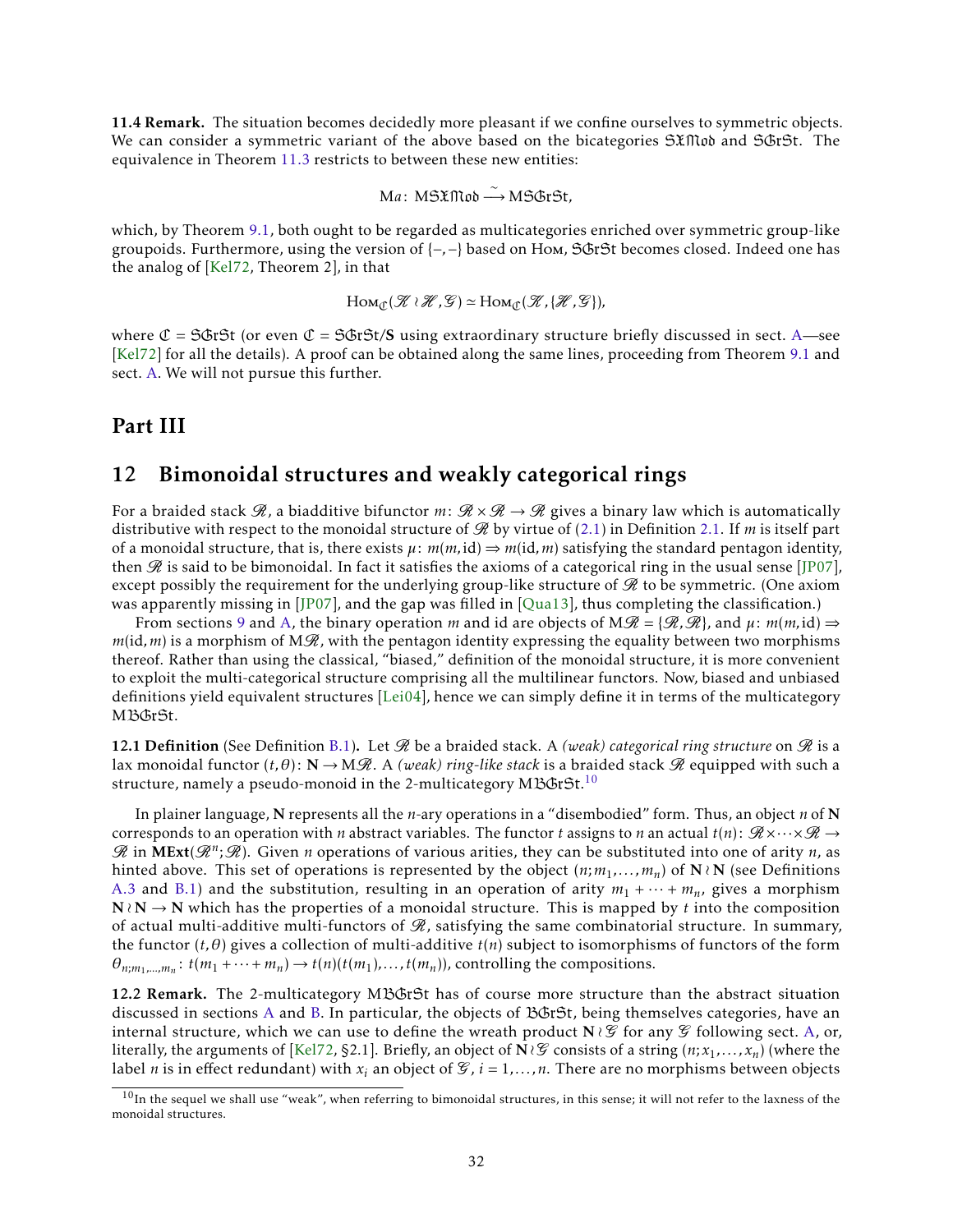<span id="page-32-3"></span>with different integer labels, and a morphism  $(n; x_1,...,x_n) \rightarrow (n; x_1)$  $\lambda'_1, \ldots, \lambda'_n$  is simply an *n*-tuple of morphisms in  $\mathscr G$ .

It follows that by a special case of the adjunction discussed in [\[Kel72\]](#page-59-5), which in the present case can be verified by hand, the lax monoidal functor providing the exterior monoidal structure on  $\mathscr R$  corresponds to

$$
(\tilde{t},\tilde{\theta})\colon\mathbf{N}\wr\mathscr{R}\longrightarrow\mathscr{R},
$$

which is required to satisfy the diagrams displayed in Remark [B.3,](#page-48-0) which define the structure of a *pseudo algebra* over N.

We drop the "weak" attribute is the underlying braiding is symmetric. In such a case, we will see the fibers of  $\mathcal R$  are categorical rings in the usual sense, so that  $\mathcal R$  becomes the stack analog of the categorical rings described in e.g. [\[JP07\]](#page-59-7).

12.3 Remark. For a symmetric  $\mathcal{R}$ , we can define the ring-like structure in the same way, but working in SGrSt. In such case the pseudo-algebra structure of  $\mathcal R$  can be verified directly from the adjunction mentioned in Remark [11.4](#page-31-3) above.

A pseudo monoid  $\mathscr R$  in MBGrSt ought to correspond to one in MBXMob. More precisely, any pseudo monoid  $\mathscr R$  ought to be equivalent to one whose underlying stack is the one associated to a presentation by a braided crossed module, i.e. an object of BXMod. This will be made precise below. First, we can write the analog of Definition [12.1,](#page-31-4) namely:

12.4 Definition. A *(weakly) ring-like crossed module* is a pseudo monoid in the bi-multicategory MBXMod, that is, a braided crossed module  $R_\bullet: R_1 \stackrel{\partial}{\to} R_0$  equipped with a pseudo monoidal functor

<span id="page-32-2"></span>
$$
(t,\theta) \colon \mathbf{N} \longrightarrow \mathbf{M} R_{\bullet}.
$$

We drop the "weak" attribute if the underlying braiding is symmetric.

An operation of arity *n* is realized in this case by an *n*-butterfly  $E_n = t(n)$ , an object of  $\text{Hom}(R^n_\bullet; R_\bullet)$ , composed according to [\(B.2\)](#page-47-2), realized by the juxtaposition product

(12.1) 
$$
\theta_{n;m_1,\dots,m_n}: E_{m_1+\dots+m_k} \longrightarrow E_n(E_{m_1},\dots,E_{m_n}),
$$

plus the coherence condition expressed by the full diagram [\(B.4\)](#page-48-1), which reads

<span id="page-32-1"></span>
$$
(12.2)
$$
\n
$$
E_{k}(E_{l_1},\ldots,E_{l_k}) \leftarrow E_{h} \longrightarrow E_{n}(E_{j_1},\ldots,E_{j_n})
$$
\n
$$
\downarrow \qquad \qquad \downarrow
$$
\n
$$
E_{n}(E_{m_1},\ldots,E_{m_n})(E_{l_1},\ldots,E_{l_k}) \longrightarrow E_{n}(E_{m_1}(E_{l_1},\ldots),\ldots,E_{m_n}(\ldots,E_{l_k}))
$$

The bottom arrow is the association isomorphism in the butterfly juxtaposition. For  $n \leq 4$ , with all the sequences emanating from  $n = 4$  as in sect. [B,](#page-47-0) we obtain the "generalized pentagon" diagram [\(C.2\)](#page-51-0).

Theorem [11.3](#page-30-0) and the fact that pseudo monoids are preserved by pseudo functors (Definition [B.5\)](#page-49-2) guarantee that a weakly ring-like *R*• gives rise, through the associated stack construction, to a weakly ring-like stack. More interesting is the converse direction, namely:

<span id="page-32-0"></span>**12.5 Proposition.** If  $(\mathscr{R}, t, \theta)$  is a weakly categorical ring and  $R_1 \to R_0 \to \mathscr{R}$  a presentation, then  $R_\bullet: R_1 \to R_0$ *is a pseudo monoid in* MBXMod*.*

*Proof.* From Theorem [11.3](#page-30-0) we get an equivalence  $Ma_R$ : { $R_{\bullet}$ ,  $R_{\bullet}$ }  $\stackrel{\sim}{\rightarrow}$  { $\mathscr{R}, \mathscr{R}$ }.  $\Box$ 

Here is an explicit construction of a quasi-inverse to M*aR*. By Theorem [9.1,](#page-25-0) or rather the generalization of the proof of Theorem [7.1,](#page-20-0) the functor  $u$  has a quasi-inverse  $v$  computed by the fiber product construction which yields an *n*-butterfly  $E_n = v(t(n))$ ; for a composition  $t(n)(t(m_1),...,t(m_n))$  we obtain a morphism

$$
v(t(n)(t(m_1),...,t(m_n))) \stackrel{\sim}{\longrightarrow} E_n(E_{m_1},...,E_{m_n}).
$$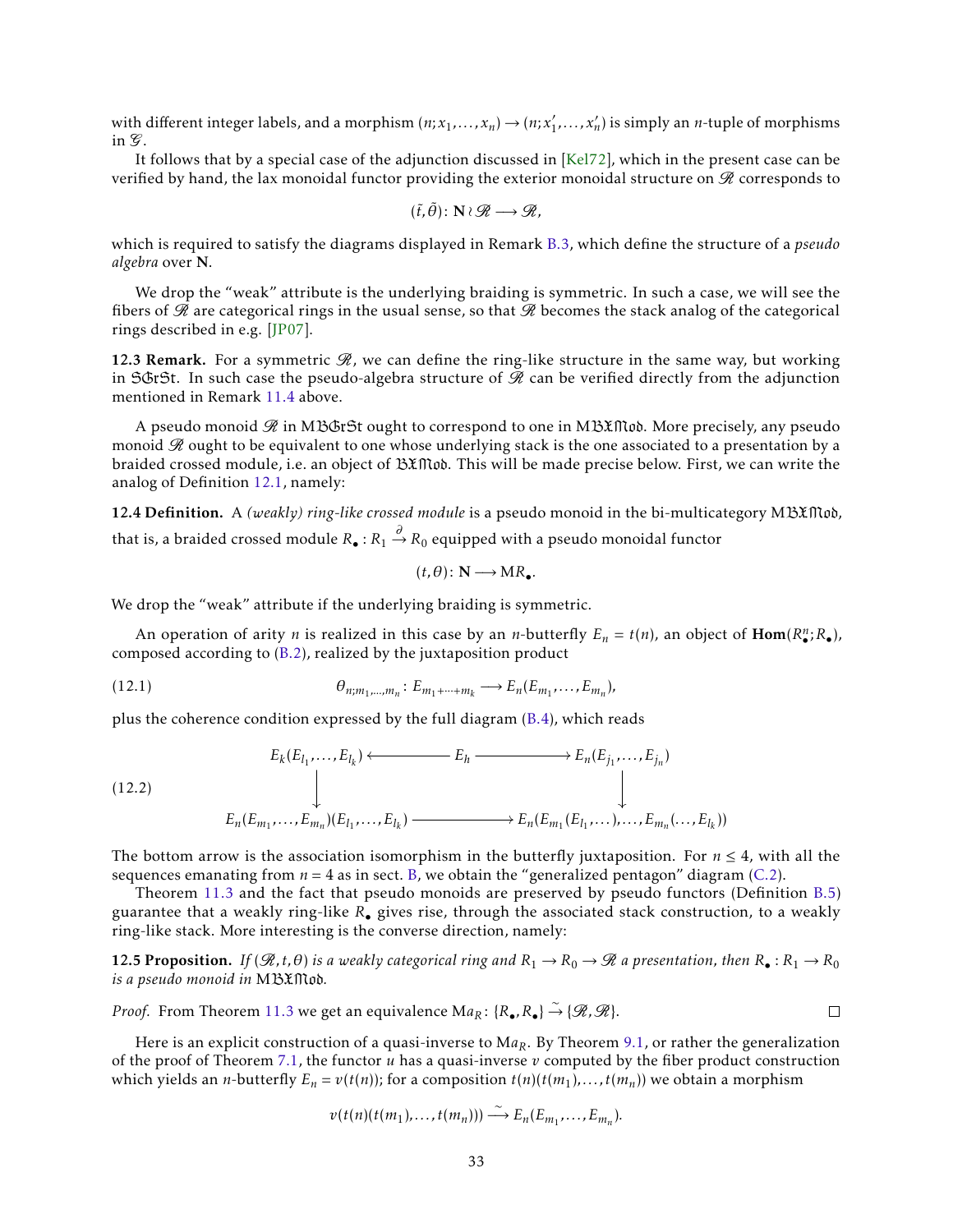Thus, for any

$$
\theta_{n;m_1,\dots,m_n}: t(m_1+\dots+m_n) \to t(n)(t(m_1),\dots,t(m_n))
$$

in  $M\mathscr{R}$ , we obtain

$$
E_{m_1+\cdots+m_n}\stackrel{\sim}{\longrightarrow} v(t(n)(t(m_1),\ldots,t(m_n)))\stackrel{\sim}{\longrightarrow} E_n(E_{m_1},\ldots,E_{m_n}),
$$

eventually arriving at [\(12.2\)](#page-32-1).

The notion of morphism for both weakly categorical rings and crossed modules is straightforward. In each instance, the notion is a special case of that of morphism of pseudo-monoid examined in sect. [B.](#page-47-0)

Notation. From now on it will be convenient to refer to the monoidal structure of  $\mathscr R$  as a group-like object as the "intrinsic" or "internal" one, and denote it by a plus. Correspondingly, the relative unit object will be denoted by  $0\mathscr{R}$ , or simply 0, if no confusion is bound to arise. (This retroactively justifies the choice of the attribute "biadditive" for the functor  $m$ .) The second monoidal structure  $(m, \mu)$  will be referred to as the "extrinsic" or "external" one. The result of the application of *m* will be denoted by a juxtaposition. The corresponding unit object, if it exists, will be denoted by  $I_{\mathcal{R}}$  or simply *I*.

## <span id="page-33-0"></span>13 The presentation of a categorical ring

In this section we show that the presentation of a (weak) categorical ring or ring-like stack is a crossed module with certain additional properties. In particular, its zeroth and first homotopy sheaves are, respectively, a ring and a bimodule over that ring, as in the standard case.

Let  $\mathcal{R}$  be as above. Let  $A = \pi_0(\mathcal{R})$  and  $M = \pi_1(\mathcal{R})$  be the sheaves of connected components and of automorphisms of the (additive) identity object. Since the definition of  $\pi_i$  applies to the underlying (grouplike) stack, by the usual arguments *A* and *M* are also zeroth and first homotopy sheaves of any crossed module  $R_{\bullet}$  used to present  $\mathscr{R}$ . In fact the homotopy kernel of the projection  $\omega \colon \mathscr{R} \to A$  is identified with the Picard stack  $M = Tors(M)$  of M-torsors. One has the familiar diagram



with homotopy-exact columns and where the top two levels of each column (the part within the box above) provide a presentation of the item immediately below. The colored sequence in it is the standard extension of *A* by *M* by way of the crossed module *R*• . Of course, the top two rows, considered as a sequence of complexes of length one, is exact only in the sense that the group-like categories or stacks they determine form a short exact sequence.

For objects  $X_1, X_2, \ldots, X_n$  of  $\mathcal{R}$  define the result of applying the *n*-ary operation  $t(n)$  simply by  $X_1 X_2 \cdots X_n$ . Then, by defining  $[X_1][X_2]\cdots[X_n] := [X_1X_2\cdots X_n]$ , we immediately get that  $\omega: \mathcal{R} \to A$  is a morphism of pseudo monoids, so that *A* is a ring—unital if  $\mathcal R$  possesses a unit object  $I_{\mathcal R}$  for the external monoidal structure. (It follows that M behaves like a bilateral ideal in  $\mathcal R$ , namely the monoidal structure on  $\mathcal R$ , and more precisely its binary operation, restricts to a pair of actions:

<span id="page-33-1"></span>
$$
\mathcal{R} \times \mathcal{M} \longrightarrow \mathcal{M} \quad \text{and} \quad \mathcal{M} \times \mathcal{R} \longrightarrow \mathcal{M}.
$$

While there is no direct map  $R_0 \times R_0 \to R_0$ , the exterior monoidal structure  $m_2 = t(2)$ :  $\mathscr{R} \times \mathscr{R} \to \mathscr{R}$  is "covered" by the diagram

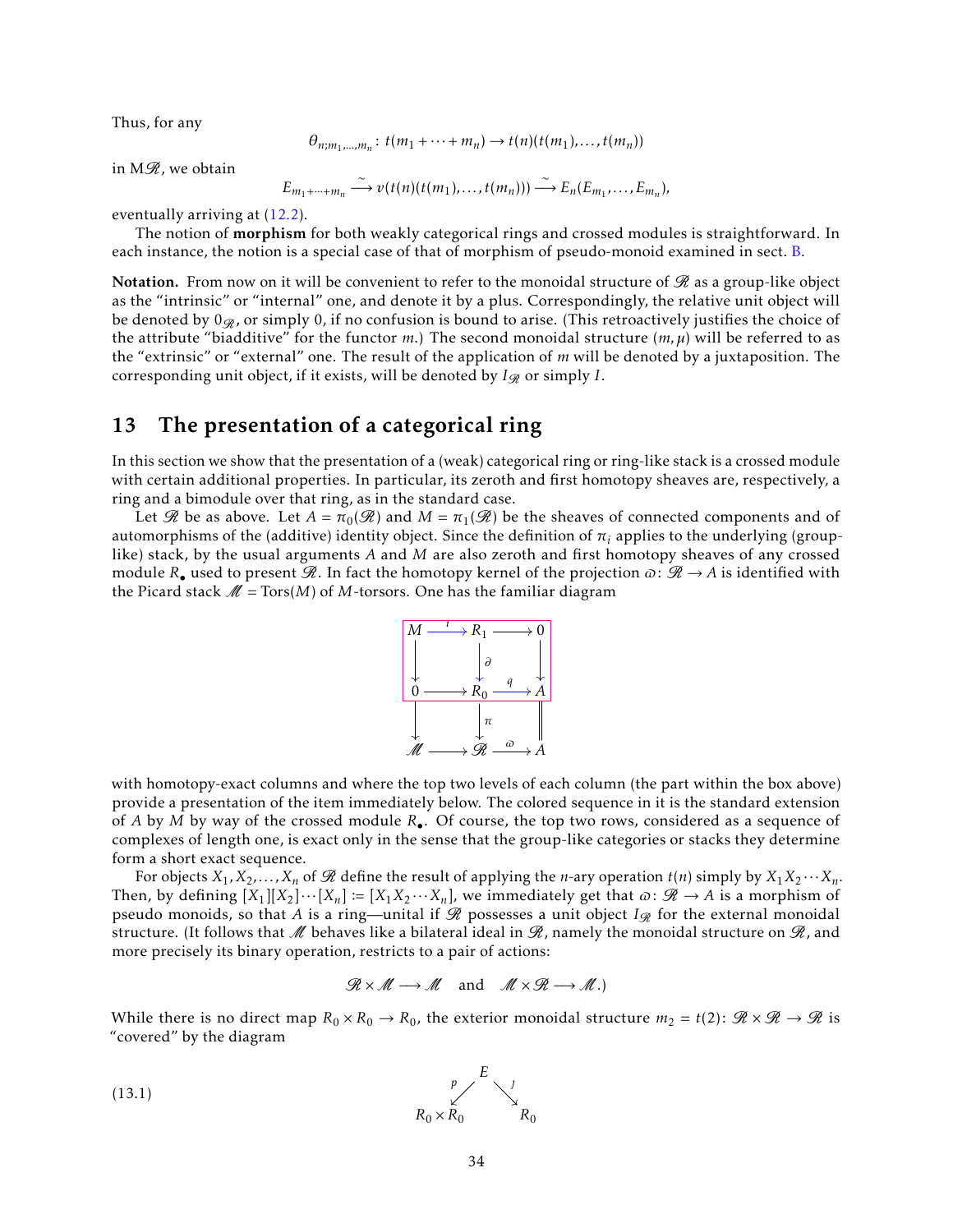which is part of the structure of the biextension. Given a pair  $(x, y) \in R_0 \times R_0$ , and the choice of a point in the fiber  $e \in E_{x,y}$ , we get a "value"  $j(e) \in R_0$ . The latter is of course only defined up to shifting *e* by the action of  $R_1$ , namely  $\chi(e r) = \chi(e) + \partial r$ , where  $r \in R_1$ . The connected component  $q(\chi(e)) \in A$  is well-defined and independent of all choices. Moreover, by Theorem [7.1,](#page-20-0) or rather its proof, we have  $E_{x,y} = m_2(\pi(x), \pi(y))$ , and therefore  $\omega(E_{x,y}) = \omega(\pi(x))\omega(\pi(y)) = q(x)q(y)$ . We conclude that, with  $e \in E_{x,y}$  as above,  $q(y(e)) = q(x)q(y)$ . Put differently, the diagram displayed above, if interpreted as a "virtual ring structure" for *R*<sub>0</sub>, covers the multiplication map of *A*. This consideration extends to any number of variables.

Hence the following standard fact holds:

#### <span id="page-34-0"></span>13.1 Proposition. *M is an A-bimodule.*

We recall the main idea of the proof, as it will be needed to translate the above fact in terms of the presentation of  $\mathcal R$  and the multi-extensions associated to its second monoidal structure.

*Proof of* [13.1](#page-34-0) *(Sketch).* Recall that the standard way to relate the automorphisms of  $0\mathcal{R}$  to those of any other object *X* of  $\mathcal{R}$  is to use the diagram



Left and right multiplications by an object *Y* (i.e. the additive functors  $m_2(Y, -)$  and  $m_2(-, Y)$ ) translate the above diagram into the corresponding ones for automorphisms *Y*  $\alpha$  and  $\alpha Y$ . If  $\beta$ : *Y*  $\rightarrow$  *Z*, so that  $[Y] = [Z] \in A$ , then we arrive at the square

$$
XY + 0\mathcal{R} \xrightarrow{\text{id} + \alpha Y} XY + 0\mathcal{R}
$$
  
id<sub>X</sub>  $\beta$ +id<sub>0</sub>  $\downarrow$   

$$
XZ + 0\mathcal{R} \xrightarrow{\text{id} + \alpha Z} XZ + 0\mathcal{R}
$$

from which we conclude that  $\alpha Y = \alpha Z$ . The situations for  $Y\alpha$ ,  $Z\alpha$  is analogous.

Combining this with Proposition [12.5](#page-32-0) we have:

<span id="page-34-1"></span>13.2 Corollary. *Every categorical ring*  $\mathscr R$  has a presentation

$$
0 \longrightarrow M \longrightarrow R_1 \stackrel{\partial}{\longrightarrow} R_0 \longrightarrow A \longrightarrow 0,
$$

 $\mathcal{L}_\bullet$   $R_\bullet: R_1 \to R_0$  is a braided crossed module,  $A = \pi_0(\mathscr{R})$  a ring and  $M = \pi_1(\mathscr{R})$  an A-bimodule.  $\Box$ 

In fact, something more can be said about the presentation, despite  $R_0$  having the weaker structure given by [\(13.1\)](#page-33-1). In addition, we will need to describe the *A*-bimodule structure of *M* in terms of [\(13.1\)](#page-33-1) and the biextension *E*.

Consider the morphism examined in Remark [7.5:](#page-22-2) for an arrow  $x \to x' = x + \partial r$  of  $[R_1 \to R_0]^\sim$ , with  $x \in R_0$  and  $r \in R_1$ , we have the morphism of  $(R_1, R_0)$ -torsors  $\rho_y: E_{x,y} \to E_{x',y}$ ,  $e \mapsto e \times_1 s_1(r, y)$ . If  $\partial r = 0$ , so  $r \in \pi_1(\mathscr{R}) = M$ , then  $\rho_y$  is an automorphism of  $E_{x,y}$ , hence  $\rho \in M$  as well (depending on *x*, *y*), since in general  $Aut_{\text{Tors}(R_1, R_0)}(E) \simeq M_{R_0 \times R_0}$ . Similarly, we construct an automorphism  $\lambda_x \colon E_{x,y} \to E_{x,y}$  corresponding to the automorphism of  $y \in R_0$  given by  $r \in R_1$ .

<span id="page-34-2"></span>**13.3 Lemma-Definition.** The automorphism  $\rho_y$  (resp.  $\lambda_x$ ) is identified with a section –ry (resp. –xr) of M such that if  $y, y' \in R_0$  (resp.  $x, x' \in R_0$ ) and  $q(y) = q(y') \in A$  (resp.  $q(x) = q(x') \in A$ ), then  $ry = ry'$  (resp.  $xr = x'r$ ). *With the above notations, define ar*  $:= xr$  *and*  $rb := ry$ *, where*  $a = q(x)$ *,*  $b = q(y) \in A$ *.* 

13.4 Remark. The apparently bizarre choice of inserting an inverse (denoted additively) is due to the point raised in Remark [1.1.](#page-7-0)

 $\Box$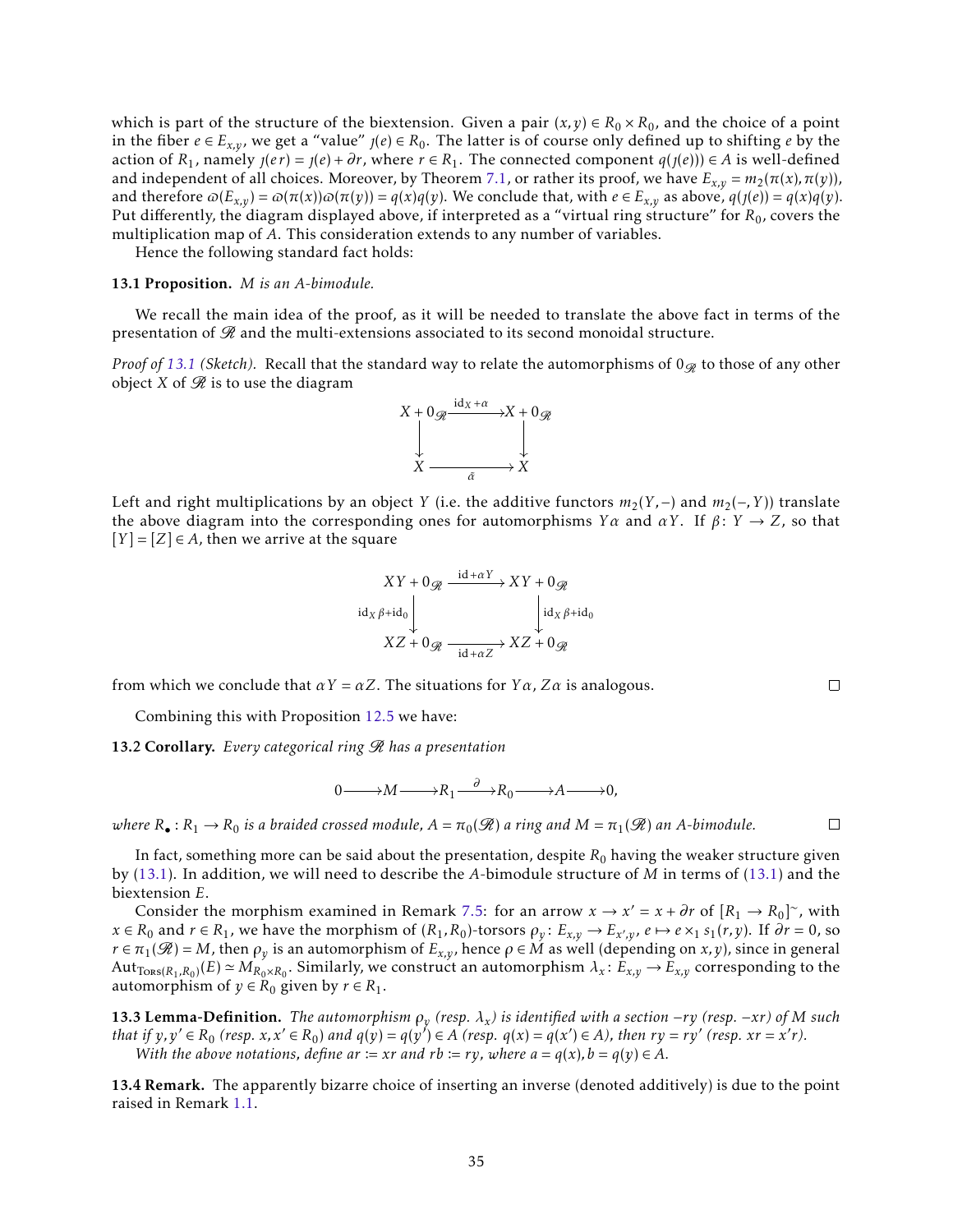<span id="page-35-1"></span>*Proof of the Lemma.* The identification between the automorphisms of *E* and *M* is standard: for any section  $e \in E_{x,y}$  we have  $\rho_y(e) = e r_{\rho_y}(e)$ , with  $r_{\rho_y}(e) \in M$ . On the other hand, this must be equal to  $e \times_1 s_1(r, y)$ , the latter coming from the composition

$$
E_{x,y} \longrightarrow E_{x,y} \wedge^{R_1} E_{0,y} \longrightarrow E_{x,y}.
$$

Recall from sect. [3](#page-11-0) that, analogously to the standard case of abelian biextensions [\[Gro72\]](#page-59-1), for  $x, y \in R_0$ , the fibers  $E_{x,0}$  and  $E_{0,y}$  are canonically identified with the unit  $(R_1, R_0)$ -torsor: the identification

<span id="page-35-0"></span>
$$
R_1 \xrightarrow{\sim} E_{0,y}, \quad 0_{R_1} \longmapsto e_y,
$$

sends the unit section of *R*<sup>1</sup> (which we write as 0 according to the current additive convention) to the central section  $e_y \in E_{0,y}$ . Note that as a result  $\jmath(e_y) = 0_{R_0}$ . By the above, we have

(13.2) 
$$
s_1(r, y) = e_y(-ry),
$$

where  $ry \coloneqq -r_{\rho_y}(e_y) \in R_1$ , and the juxtaposition stands for the right  $R_1$ -action. In fact, we have  $ry \in M$ , since  $1 \circ s_1$  is trivial (cf. sect. [6\)](#page-18-0).

Now, assume we have  $y \rightarrow y' = y + \partial u$ ,  $u \in R_1$ . We have



Using the identities  $(6.3)$  and the restriction condition [1](#page-18-1) in Definition [6.1](#page-18-8) we calculate:

$$
s_1(r, y) \times_2 s_2(0, u) = s_1(r, y) \times_2 s_2(\partial r, u)
$$
  
=  $s_1(r, y) \times_2 s_1(r, \partial u)$   
=  $s_1(r, y + \partial u)$   
=  $s_2(r, y').$ 

Using [\(13.2\)](#page-35-0) the above calculation gives

$$
e_y (ry) \times_2 s_2(0, u) = e_y \times_2 (ry) s_2(0, u)
$$
  
=  $e_y \times_2 s_2(0, u) (ry)$   
=  $e_{y'}(ry').$ 

The fact that the identification is canonical gives  $e_y \times_2 s_2(0, u) = e_{y'}$  and hence  $ry = ry'$ .

The situation with  $e_x \in E_{x,0}$ , xr, and  $x'r$  is entirely analogous.

 $\Box$ 

13.5 Remark. In the extension of *A* by *M* above, *R*<sup>1</sup> and *R*<sup>0</sup> are only groups, in general, even though the crossed module *R*• they form comes equipped with a braiding. In particular, unless certain strong triviality conditions on the biextension  $E_2 = t(2) \in \text{Biext}(R_\bullet, R_\bullet; R_\bullet)$  hold,  $R_0$  is *not* a ring, in general. This remark applies to stock categorical rings as well, which therefore admit a presentation of the above type with *R*• a braided symmetric crossed module. This is in sharp contrast with the so-called *Ann-Categories* [see [Qua03;](#page-59-14) [QHT08;](#page-59-15) [Qua13\]](#page-59-9), whose underlying categories are Picard groupoids. In a companion paper [\[Ald15\]](#page-57-4) we prove that Picard stacks with a ring-like structure of this type admit presentations given by crossed bimodules, namely crossed modules such as in the presentation above where  $R_0$  is a ring and  $R_1$  is an  $R_0$ -bimodule, with *∂* a bimodule morphism satisfying an appropriate version of the Pfeiffer identity. The general comparison between these structures is intricate and it will be addressed elsewhere.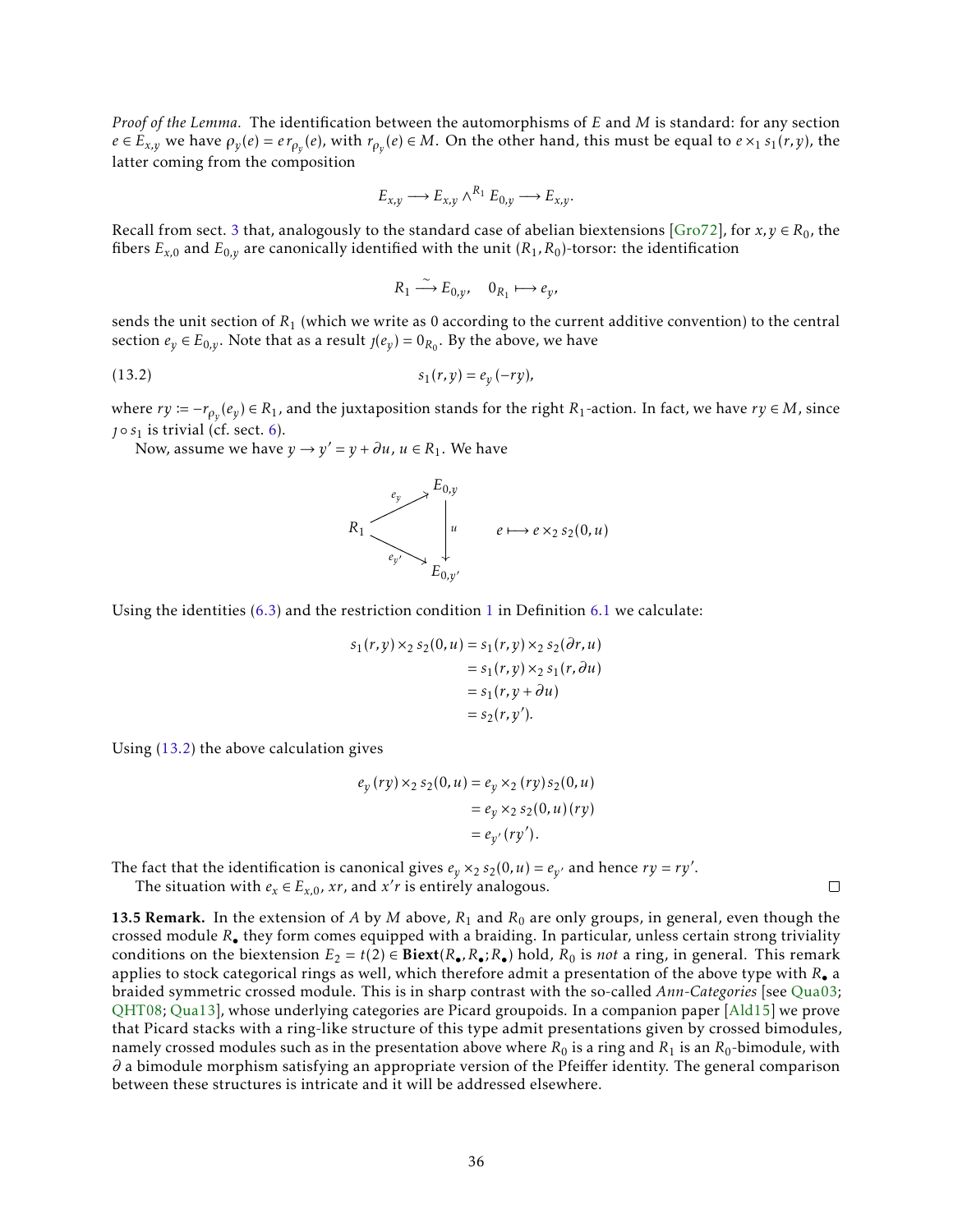## <span id="page-36-2"></span><span id="page-36-1"></span>14 Decomposition of categorical rings and the cohomology of rings

Let  $\mathscr R$ , A, and M be as above. In general, a **decomposition** [\[Bre94a\]](#page-58-7) of  $\mathscr R$  consists in the choice of local data (objects, morphisms) subordinate to a hypercovering of *A* leading to the calculation of cohomological invariants of  $\mathcal R$ . We use the pseudo-monoidal structure carried by a presentation of  $\mathcal R$  for this purpose.

We let  $L_i^{\bullet}$  $\mathbf{F}_i^{\bullet}(A)$ ,  $i = 2,3$  be the sharp truncations of the iterated bar complexes *B*(*A, i*),  $i = 2,3$  of *A* as an abelian group. By [\[Mac58,](#page-59-11) §11] it carries a product structure, defined explicitly up to cells in *B*(*A,*2). For  $i = 2,3$  we let  $H_i^3(A,M)$  denote the (hyper)cohomology groups computed using the multiplicative bar construction over  $L^i_{\bullet}(A)$ . From the previous reference we have the  $H^3_3(A,M) \simeq HML^3(A,M)$ , the third Mac Lane cohomology of *A* with values in *M*. Furthermore, we let  $\widetilde{H}_2^3(A,M)$  denote the group of twisted classes satisfying [\(14.2\)](#page-39-1) below.

<span id="page-36-0"></span>14.1 Theorem. *There is a bijective correspondence between equivalence classes of weak ring-like stacks*  $\mathcal{R}$ *, with*  $A = \pi_0(\mathcal{R})$  and  $M = \pi_1(\mathcal{R})$ , and twisted classes in  $\widetilde{H}_2^3(A, M)$  defined below (cf. Definition [14.6\)](#page-39-0). In the *unital case, i.e. when the external monoidal structure of* R *has a unit element, A is likewise unital and the underlying braiding of* R *is necessarily symmetric. Hence the weak ring-like structure of* R *is fully ring-like, and*  $[\mathscr{R}] \in \widetilde{H}_2^3(A,M) \simeq \text{HML}^3(A,M).$ 

The statement follows from Proposition [14.9,](#page-44-0) Corollary [14.10,](#page-44-1) and Proposition [14.11](#page-44-2) below. The rest of this section is devoted to the details of the proof of the theorem.

### 14.1 The bar complex

We establish the notation for the iterated bar complex of the abelian group *A*. We quote, with minor changes in the notation, from [\[Dug14,](#page-58-14) §7]. The part of *B* <sup>∞</sup>(*A*) of interest is the following complex, written homologically:

$$
L^3_{\bullet}(A): \mathbb{Z}[A] \leftarrow \mathcal{Z}[A^2] \leftarrow \mathcal{Z}[A^3] \oplus \mathbb{Z}[A^2] \leftarrow \mathcal{Z}[A^4] \oplus \mathbb{Z}[A^3] \oplus \mathbb{Z}[A^3] \oplus \mathbb{Z}[A^2]
$$

We place the complex in homological degrees [0*,*3], with generators:

| Degree |                                       | Generators |                                            |  |
|--------|---------------------------------------|------------|--------------------------------------------|--|
|        | la I                                  |            |                                            |  |
|        | $[a _1 b]$                            |            |                                            |  |
|        | $\left[a\right]_1 b\left _1 c\right]$ | [a , b]    |                                            |  |
| 3      | $[a _1 b _1 c _1 d]$                  |            | $[a _1 b _2 c]$ $[a _2 b _1 c]$ $[a _3 b]$ |  |

The differential is given by:

$$
\partial_1[a_1 b] = [b] - [a + b] + [a]
$$
\n
$$
\partial_2[a_1 b_1 c] = [b]_1 c] - [a + b]_1 c] + [a]_1 b + c] - [a]_1 b]
$$
\n
$$
\partial_2[a_2 b] = [a]_1 b] - [b]_1 a]
$$
\n
$$
\partial_3[a_1 b_1 c_1 d] = [b]_1 c]_1 d] - [a + b]_1 c]_1 d] + [a]_1 b + c]_1 d] - [a]_1 b]_1 c + d] + [a]_1 b]_1 c]
$$
\n
$$
\partial_3[a_1 b_2 c] = [a]_1 b]_1 c] - [a]_1 c]_1 b] + [c]_1 a]_1 b] - [b]_2 c] + [a + b]_2 c] - [a]_2 c]
$$
\n
$$
\partial_3[a_2 b]_1 c] = [a]_1 b]_1 c] - [b]_1 a_1 c] + [b]_1 c]_1 a] + [a]_2 c] - [a]_2 b + c] + [a]_2 b]
$$
\n
$$
\partial_3[a_3 b] = [a]_2 b] + [b]_2 a].
$$

The subcomplex  $L^2(\mathcal{A})$  is the one obtained by dropping the component  $\mathbb{Z}[A^2]$  of  $L^3_3(A)$ , namely the one generated by symbols  $[a]_3 b$ . The degrees are shifted in a way compatible with the reset needed to form the infinite bar construction, so in effect we have  $L^i_{\bullet}(A) = B(A, i)[-i]$ , for  $i = 2, 3$ , and therefore

$$
H_2(L^2_{\bullet}(A)) \simeq H_4(K(A, 2)), \qquad H_2(L^3_{\bullet}(A)) \simeq H_5(K(A, 3)).
$$

In the stable situation, this shift is compatible with the degrees in the *Q* construction.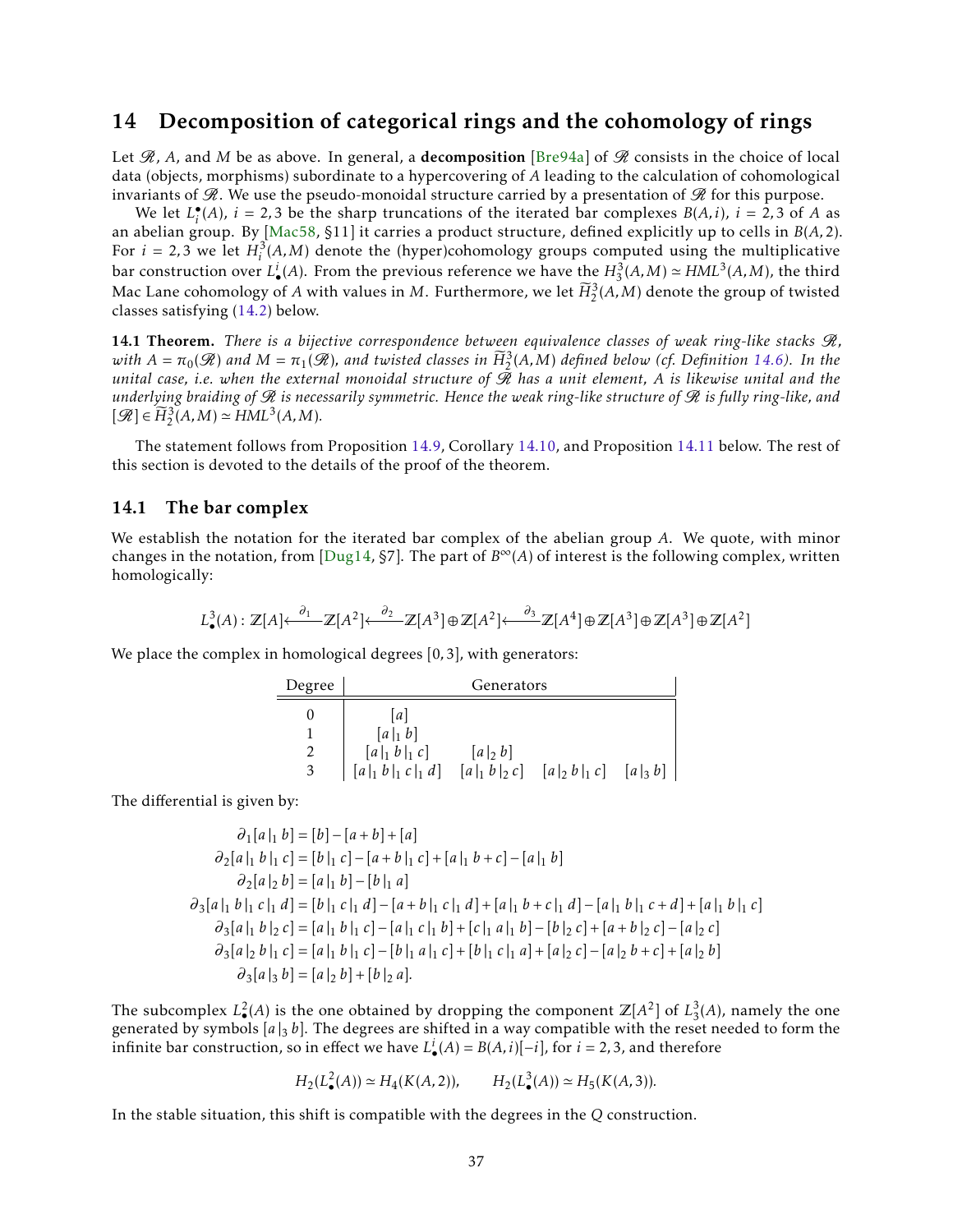#### <span id="page-37-4"></span><span id="page-37-2"></span>14.2 Product structure

Let now  $A$  be considered with its ring structure. We describe the product structure on  $L^2_\bullet(A)$  and  $L^3_\bullet(A)$  [see [Mac58,](#page-59-11) §[11](#page-37-0)]. The non zero products among the generators, up to products taking values in degrees  $\leq 2$ ,  $^{11}$  are the following:

$$
[a][b] = [ab]
$$
  
\n
$$
[a][b]_1 c] = [ab]_1 ac
$$
  
\n
$$
[a][b]_1 c]_1 d] = [ab]_1 ac
$$
  
\n
$$
[a][b]_2 c] = [ab]_2 ac
$$
  
\n
$$
[a][b]_2 c] = [ab]_2 ac
$$
  
\n
$$
[a]_2 b][c] = [ac]_2 bc
$$

and the most interesting one<sup>[12](#page-37-1)</sup>:

$$
[a|_1 b][c|_1 d] = [ac|_1 bc|_1 ad + bd] - [ac|_1 ad|_1 bc + bd] + [ad|_1 bc|_1 bd] - [bc|_1 ad|_1 bd] - [bc|_2 ad].
$$

With this product  $L^2_{\bullet}(A)$  and  $L^3_{\bullet}(A)$  become DGAs. Furthermore, both are equipped with the augmentation  $\eta: L^k(\mathcal{A}) \to A$  given by  $\eta([a]) = a$ , for  $a \in \mathcal{A}$ , and zero in all other degrees. Thus, they become augmented DGAs to which we can apply the (reduced) bar construction  $\bar{B}_{i,\bullet}(A)\coloneqq \bar{B}_N(L^i_\bullet(A),\eta)$  of loc. cit. (more details below). We are interested in the resulting cohomology groups  $H^3(\text{Hom}(\bar{B}_{i,\bullet}(A),M))$ , where  $M$  is an  $A$ -bimodule as above. As remarked, for  $i = 3$  we have  $H^3(\text{Hom}(\bar{B}_{3,\bullet}(A), M)) \simeq HML^3(A, M)$ .

#### <span id="page-37-3"></span>14.3 The multiplicative bar construction and third cohomology of rings

To avoid typographical clutter, the generators of  $\bar{B}_{i,\bullet}(A)$  are denoted  $[\![u_1,\ldots,u_n]\!]$ , where the  $u_k$ s are homogeneous elements of  $L^i_{\bullet}(A)$ . The degree is

$$
\deg[[u_1,\ldots,u_n]]=n+|u_1|+\cdots+|u_n|,
$$

where we let  $|u_k|$  = deg  $u_k$ . We quote [\[Mac58,](#page-59-11) p. 323] the expression for the differential in the bar complex; it is  $\partial_{\text{tot}} = \partial' + \partial''$ , where

$$
\partial'[\![u_1, \ldots, u_n]\!] = - \sum_{i=1}^n (-1)^{\varepsilon_{i-1}} [\![u_1, \ldots, \partial u_i, \ldots, u_n]\!]
$$

$$
\partial''[\![u_1, \ldots, u_n]\!] = \eta(u_1) [\![u_2, \ldots, u_n]\!] + \sum_{i=1}^{n-1} (-1)^{\varepsilon_i} [\![u_1, \ldots, u_i u_{i+1}, \ldots, u_n]\!] + (-1)^{\varepsilon_n} [\![u_1, \ldots, u_{n-1}]\!] \eta(u_n),
$$

where we have set  $\varepsilon_i = \text{deg}[\![u_1,\ldots,u_i]\!]$ . On the right hand side of the expression for  $\partial'$  the inner  $\partial u_i$  indicates the differential in the complex  $L^i_{\bullet}(A)$ .

The cells of total dimension (=degree) 3 are:

| n | Generators        |                   |
|---|-------------------|-------------------|
| 3 | $[[[a],[b],[c]]$  |                   |
| 2 | $[[[a],[b],[c]]]$ | $[[[a],[b],[c]]]$ |
| 1 | $[[[a],[b],[c]]]$ | $[[[a],[b]]$      |

Therefore a 3-dimensional cochain over  $\bar{B}_{i,\bullet}(A)$  with values in *M* is a 5-tuple  $\xi = (f, \alpha_1, \alpha_2, f_+, g_+)$ , where

$$
f: A3 \longrightarrow M
$$
  

$$
\alpha_1: A^2 \times A \longrightarrow M, \quad \alpha_2: A \times A^2 \longrightarrow M
$$
  

$$
f_+: A^3 \longrightarrow M, \quad g_+: A^2 \longrightarrow M.
$$

To write the cocycle condition  $\delta \xi = \xi \circ (\partial' + \partial'') = 0$  in explicit form we need the cells of dimension four:

<span id="page-37-0"></span> $11$ The remaining part of the product structure does not appear in [\[Mac58\]](#page-59-11) and it is unknown, to the author, at least, whether it is explicitly available.

<span id="page-37-1"></span> $12$ There appears to be a discrepancy in the second slot of the second term of the right hand side, presumably a misprint in [\[Mac58\]](#page-59-11).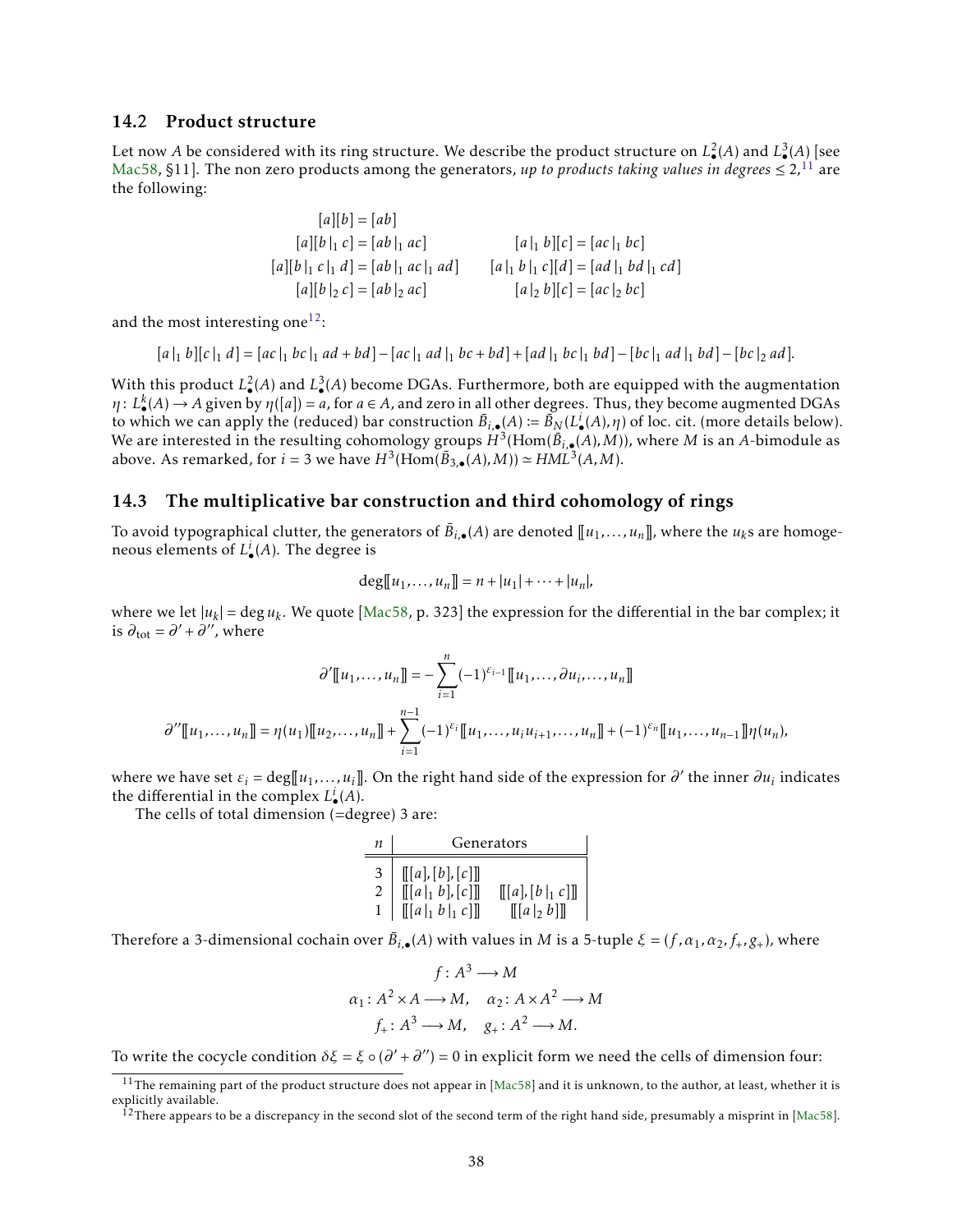<span id="page-38-5"></span>

| n | Generators              |                           |                   |                            |                   |
|---|-------------------------|---------------------------|-------------------|----------------------------|-------------------|
|   | [[[a],[b],[c],[d]]]     |                           |                   |                            |                   |
|   | $[[[a]_1 b],[c],[d]]$   | [[[a],[b],c],[d]]         | [[[a],[b],[c],d]] |                            |                   |
|   | $[[[a]_1 b],[c]_1 d]]$  | $[[[a]_1 b]_1 c]$ , $[d]$ | [[a , b], [c]]    | $[[[a],[b]_1 c]_1 d]]$     | $[[[a],[b]_2 c]]$ |
|   | $[[[a]_1 b]_1 c]_1 d]]$ | $[[a _1 b _2 c]]$         | $[[a _2 b _1 c]]$ | $[[[a]_3 b]]$ <sup>†</sup> |                   |

The element marked with a (†) would only figure in the bar complex  $\bar{B}_{3,\bullet}(A)$ . In explicit form, the cocycle condition on the five components of *ξ* is quite complex, consisting of several equations. For ease of reading we arrange them in different groups we have (see below for specific comments):

<span id="page-38-2"></span>(14.1a) 
$$
af(b,c,d) - f(ab,c,d) + f(a,bc,d) - f(a,b,cd) + f(a,b,c)d = 0
$$

<span id="page-38-3"></span>(14.1b) 
$$
f(b,c,d) - f(a+b,c,d) + f(a,c,d) = \alpha_1(ac,bc;d) - \alpha_1(a,b;cd) + \alpha_1(a,b;c)d
$$

$$
-f(a,c,d) + f(a,b+c,d) - f(a,b,d) = a\alpha_1(b,c;d) - \alpha_1(ab,ac;d) - \alpha_2(a;bd,cd) + \alpha_2(a;b,c)d
$$

$$
f(a,b,d) - f(a,b,c+d) + f(a,b,c) = a\alpha_2(b;c,d) - \alpha_2(ab;c,d) + \alpha_2(a;bc,bd)
$$

<span id="page-38-4"></span>
$$
(14.1c) \quad f_{+}(ac, bc, ad+bd) - f_{+}(ac, ad, bc+bd) + f_{+}(ad, bc, bd) - f_{+}(bc, ad, bd) - g_{+}(bc, ad) =
$$
  

$$
\alpha_{1}(a, b; d) - \alpha_{1}(a, b; c+d) + \alpha_{1}(a, b; c) + \alpha_{2}(b; c, d) - \alpha_{2}(a+b; c, d) + \alpha_{2}(a; c, d)
$$

<span id="page-38-1"></span>(14.1d)  
\n
$$
f_{+}(ad, bd, cd) - f_{+}(a, b, c) d = -\alpha_{1}(b, c; d) + \alpha_{1}(a+b, c; d) - \alpha_{1}(a, b+c; d) + \alpha_{1}(a, b; d)
$$
\n
$$
f_{+}(ab, ac, ad) - a f_{+}(b, c, d) = \alpha_{2}(a; c, d) - \alpha_{2}(a; b+c, d) + \alpha_{2}(a; b, c+d) - \alpha_{1}(a; b, c)
$$
\n
$$
g_{+}(ac, bc) - g_{+}(a, b) c = -\alpha_{1}(a, b; c) + \alpha_{1}(b, a; c)
$$
\n
$$
g_{+}(ab, ac) - a g_{+}(b, c) = \alpha_{2}(a; b, c) - \alpha_{2}(a; c, b)
$$

<span id="page-38-0"></span>(14.1e)  
\n
$$
f_{+}(b, c, d) - f_{+}(a + b, c, d) + f_{+}(a, b + c, d) - f_{+}(a, b, c + d) + f_{+}(a, b, c) = 0
$$
\n
$$
f_{+}(a, b, c) - f_{+}(a, c, b) + f_{+}(c, a, b) = g_{+}(b, c) - g_{+}(a + b, c) + g_{+}(a, c)
$$
\n
$$
f_{+}(a, b, c) - f_{+}(b, a, c) + f_{+}(b, c, a) = -g_{+}(a, c) + g_{+}(a, b + c) - g_{+}(a, b)
$$

$$
g_{+}(a,b)+g_{+}(b,a)=0.
$$

### 14.2 Remarks.

- 1. The last group of equations [\(14.1e\)](#page-38-0) is closed and it is the condition for the pair  $(f_+, g_+)$  to be an Eilenberg Mac Lane cocycle. Thus  $(f_+,g_+)$  represents a class in  $H^4(K(A,2),M)$  or  $H^5(K(A,3),M)$ , depending on whether the last term is included.
- 2. The block [\(14.1d\)](#page-38-1) can be re-written as follows. Let  $\lambda_a$  and  $\rho_a$  denote the left and right multiplications by  $a \in A$ . Also, write  $af_+$  and  $f_+a$  for the action of  $a \in A$  on the values of  $f_+$ . Same for  $g_+$ . Then we can rewrite the block as

$$
\rho_d^* f_+ - f_+ d = -\alpha_1(-, -; d) \circ \partial_3
$$
  
\n
$$
\lambda_a^* f_+ - a f_+ = \alpha_2(a; -, -) \circ \partial_3
$$
  
\n
$$
\rho_c^* g_+ - g_+ c = -\alpha_1(-, -; c) \circ \partial_2
$$
  
\n
$$
\lambda_a^* g_+ - a g_+ = \alpha_2(a; -, -) \circ \partial_2
$$

The block [\(14.1d\)](#page-38-1) expresses the invariance of the *class* of  $(f_+, g_+)$  under left and right multiplication in *A*.

3. Equation [\(14.1a\)](#page-38-2) has the familiar form of a Hochschild cocycle. (As it might be expected, it arises from the associativity constraint on the exterior monoidal structure of  $\mathscr R$ , as it will be shown below.) The behavior of *f* with respect to the additivity, i.e. its failure to be multilinear, is expressed by the equation block [\(14.1b\)](#page-38-3).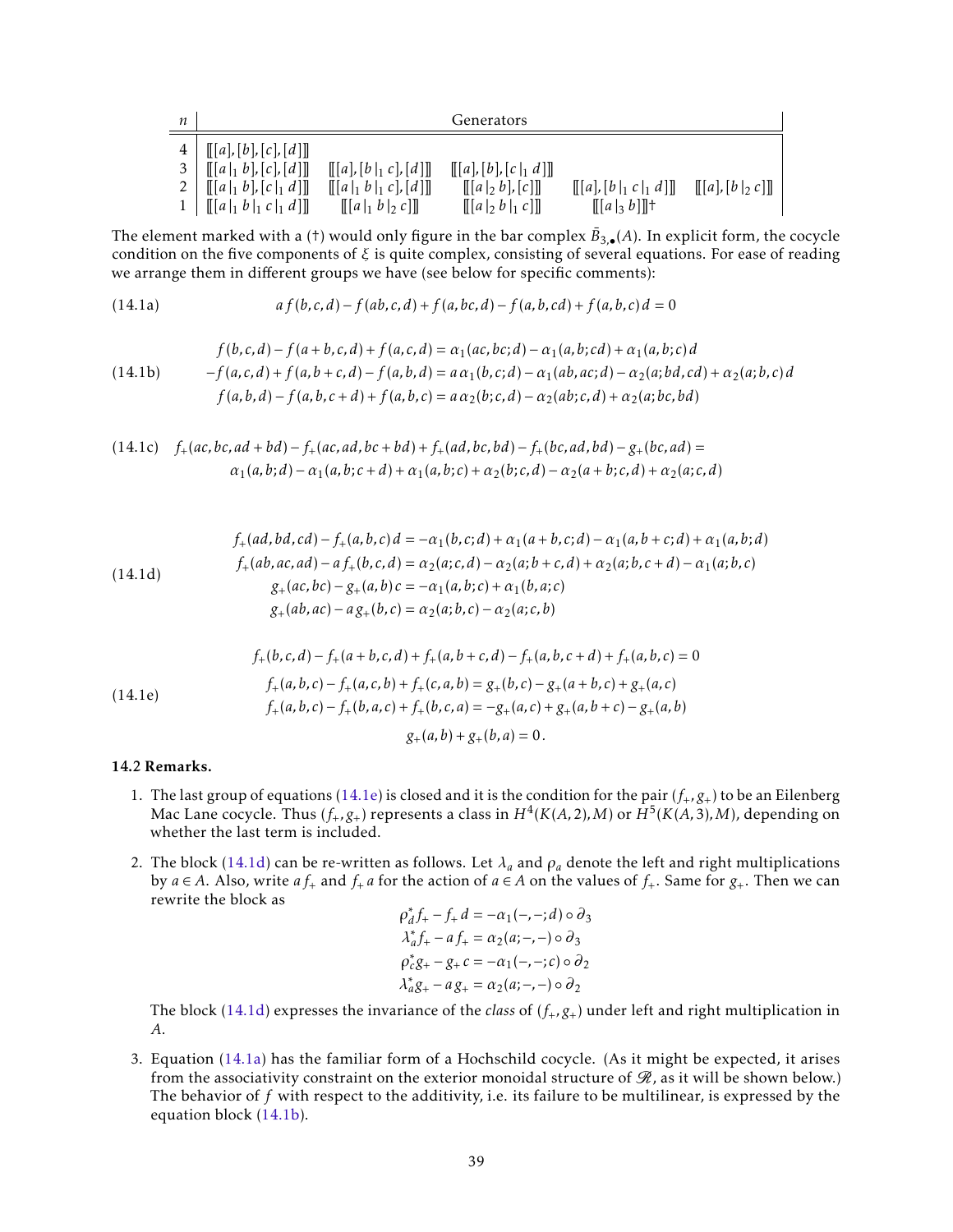<span id="page-39-6"></span>4. As it will be explained below, the meaning of the somewhat more intricate relation [\(14.1c\)](#page-38-4), is that it expresses the compatibility (interchange law) between the partial composition laws of the exterior monoidal structure of  $\mathscr R$ . It relates to the last of the relations in the Mac Lane's product structure of sect. [14.2.](#page-37-2)

It is well known that  $H_5(K(A,3)) \simeq A/2A$  and that  $H^5(K(A,3),M) \simeq \text{Hom}(A/2A,M) \simeq \text{Hom}(A, {}_2M)$  [\[EM54,](#page-58-6) §23; see also [Dug14,](#page-58-14) §7.3]. The former isomorphism is given by  $a \mapsto [a|_2 a]$ , the latter sends the class of  $[(f_+,g_+)]$  to the (linear) map  $a \mapsto g_+(a,a)$ . In fact, dropping the last of equations [\(14.1e\)](#page-38-0), the same assignment gives a quadratic map from *A* to *M*. (Recall that  $q: A \to M$  is quadratic if  $q(na) = n^2q(a)$  for all *n* ∈  $\mathbb{Z}$ , and if the associated symmetric function  $\Delta q(a, b) = q(a + b) - q(a) - q(b)$ , *a*, *b* ∈ *A*, is bilinear.) Thus  $H^5(K(A,3), M) \simeq \text{Hom}(\Gamma_2(A), M)$ , where  $\Gamma_2(A)$  is the Whitehead functor, i.e. the degree four component of the divided power algebra Γ• (*A*) over *A*.

Recall that *m* ∈ *M* is *central* if *am* = *ma* for all *a* ∈ *A*. Let *M<sup>A</sup>* be the *A*-module of central elements of *M*. Assume that  $\xi$  represents a class in  $H^3(\text{Hom}(\bar{B}_{2,\bullet}(A),M))$ , that is, the pair  $(f_+,g_+)$  satisfies, as part of the full set  $\xi = (f, \alpha_1, \alpha_2, f_+, g_+)$ , equations [\(14.1d\)](#page-38-1) and [\(14.1e\)](#page-38-0), *except the last one*. We have the following observation.

<span id="page-39-2"></span>14.3 Proposition. *Let A be unital. We have an isomorphism*

$$
H^3(\text{Hom}(\bar{B}_{2,\bullet}(A),M)) \simeq H^3(\text{Hom}(\bar{B}_{3,\bullet}(A),M)) \simeq HML^3(A,M).
$$

Moreover, the map  $\mathrm{HML}^3(A,M) \rightarrow \mathrm{Hom}(A,{}_2M)$  [\[Mac58,](#page-59-11) §11] factors through  ${}_2M^A \simeq \mathrm{Hom}_A(A,{}_2M^A)$ .

*Proof.* Let *q* be the map  $a \mapsto g_+(a,a)$ . The last two equations of [\(14.1d\)](#page-38-1) imply that *q* is an *A*-bimodule homomorphism. As such, it is determined by a central element in *M*. This proves the first isomorphism. The second follows from [\[Mac58\]](#page-59-11).

<span id="page-39-3"></span>14.4 Remark. Because the complexes  $\bar{B}_{2,\bullet}(A)$  and  $\bar{B}_{3,\bullet}(A)$  are equal below degree 3, their cohomologies coincide for  $n \leq 2$ . Combined with [\[Bre99,](#page-58-4) §6], we have that the statement of Proposition [14.3](#page-39-2) holds in general when *H*• is interpreted as hypercohomology.

The following variant of the previous constructions will be useful below. Given a 5-tuple *ξ* as above,  $\zeta$  consider the map  $β_ξ$  :  $B_{2,4}(A)_2 → M$  given by (the subscript 2 refers to the elements in  $B_{2,4}(A)$  with  $n = 2$ ):

<span id="page-39-4"></span><span id="page-39-1"></span>
$$
\beta_{\xi}([\![u_1, u_2]\!]) = \begin{cases} g_+(ab, ac) + g_+(ac, ab) & [\![u_1, u_2]\!] = [\![[a], [b\!_2 c]\!]], \\ g_+(ac, bc) + g_+(bc, ac) & [\![u_1, u_2]\!] = [\![[a\!_2 b], [c]\!]], \\ 0 & \text{all other cases.} \end{cases}
$$

Further, we define *β<sup>ξ</sup>* to be zero on the other components of *B*2*,*4(*A*). Consider the twisted cocycle equation condition:

$$
(14.2) \tD\xi := \delta\xi + \beta_{\xi} = 0.
$$

This replaces the last two equations in the block [\(14.1d\)](#page-38-1) with

(14.3) 
$$
-g_{+}(bc,ac) - g_{+}(a,b)c = -\alpha_{1}(a,b;c) + \alpha_{1}(b,a;c)
$$

$$
-g_{+}(ac,ab) - a g_{+}(b,c) = \alpha_{2}(a;b,c) - \alpha_{2}(a;c,b)
$$

and it still drops the last one from  $(14.1e)$ . Observe that for  $i = 3$  equation  $(14.2)$  is vacuously equal to the set [\(14.1\)](#page-38-5).

14.5 Remark. Note that replacing  $\xi$  with  $\xi' = \xi + \delta \nu$  has the effect of adding to  $g_+$  the alternation of a map  $h_+$ :  $A \times A \to M$ , so that  $\beta_{\xi}$  does not depend on the particular choice of  $g_+$  within its class modulo coboundaries. Hence we get a well defined class of solutions of equation [\(14.2\)](#page-39-1) modulo adding coboundaries.

<span id="page-39-0"></span>**14.6 Definition.** Let us denote by  $\widetilde{H}_2^3(A, M)$  the hypercohomology group of classes satisfying [\(14.2\)](#page-39-1) in degree three, relative to *A* (cf. Remark [14.4\)](#page-39-3).

There is an evident map  $HML^3(A,M) \to \widetilde{H}^3_2(A,M)$ , which, at least in the cases we like to consider, is an isomorphism. Indeed we have

<span id="page-39-5"></span>**14.7 Lemma.** Let A be unital. Then [\(14.2\)](#page-39-1) and [\(14.1\)](#page-38-5) are equivalent. Therefore  $\widetilde{H}_2^3(A,M) \simeq HML^3(A,M)$ .

*Proof.* Choosing *a* or  $c = 1$  in [\(14.3\)](#page-39-4) shows that the last equation in in [\(14.1e\)](#page-38-0) holds. (Again, use Remark [14.4](#page-39-3) for the general situation.)  $\Box$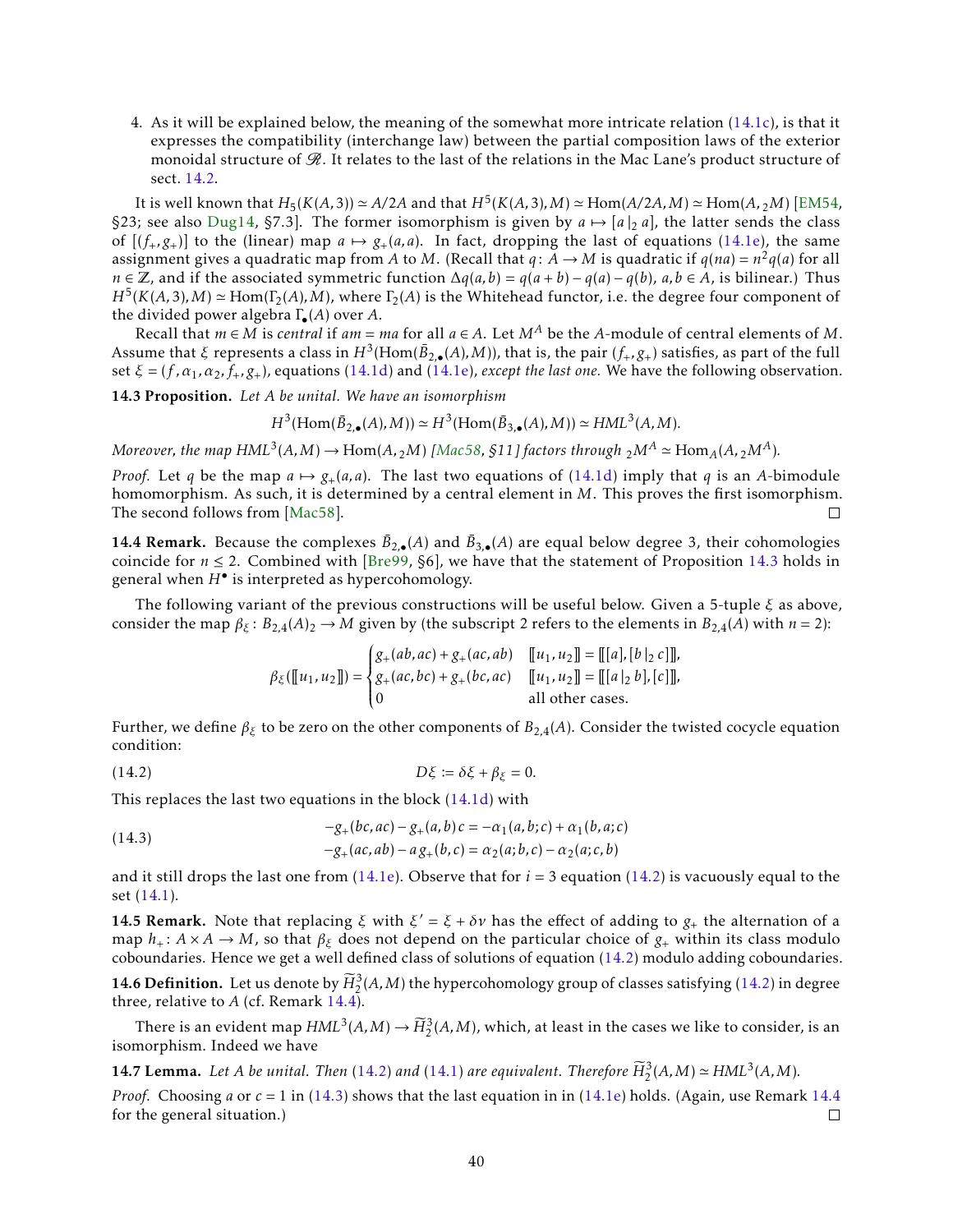#### <span id="page-40-4"></span><span id="page-40-3"></span>14.4 Decomposition of  $\mathscr R$

For convenience of notation, let us write  $[\partial: R_1 \to R_0] \equiv [\partial: R \to \Lambda]$ . Recall that since we denote the interior monoidal structure of  $\mathcal R$  additively, we do the same for *R* and  $\Lambda$  in the presentation.

14.8 Remark (Warning). In the following we use a set theoretic-type notation. However, in this sheaf theoretic context, the notation  $a \in A$ , or  $a_1, \ldots, a_n \in A$  means these are generalized points of *A* of the form, say,  $a: U \rightarrow A$ , etc. where U is an object of the topos. In fact, in order to properly carry out the hypercohomology calculations we will have to choose hypercovers of *A* and of various simplicial objects associated to it, such as the various Eilenberg-Mac Lane objects *K*(*A,*2) and *K*(*A,*3). We will proceed formally as in the pointwise case, and systematically appeal to the hypercohomology spectral sequence as in Remark [14.4.](#page-39-3) The actual hypercohomology arguments based are made precise in Appendix [E.](#page-54-0)

For a point  $a \in A$ , we let  $\Lambda_a = a^*\Lambda$  be the fiber. For any multi-extension  $E_n$  in the weak ring-like structure of  $R \to \Lambda$  denote by  $E_{a_1,...,a_n}$  the pullback of  $E$  to  $\Lambda_{a_1} \times \cdots \times \Lambda_{a_n}$ , where  $a_1,...,a_n \in A$ .

There is an obvious morphism  $\Lambda_{a_1} \times \cdots \times \Lambda_{a_n} \to \Lambda_{a_1 + \cdots + a_n}$  covering the *n*-fold iteration of +:  $A \times A \to A$ . If we assume a choice for a point  $x_a \in \Lambda_a$  has been made for all points  $a \in A$ , i.e. we have a section *x* of  $q: \Lambda \to A$ , then  $x_a + x_b$  (the image of  $(x_a, x_b)$  under  $\Lambda_a \times \Lambda_b \to \Lambda_{a+b}$ ) and  $x_{a+b}$  will in general be different. This gives rise to  $\sigma$  :  $A \times A \rightarrow R$  by way of

$$
x_{a+b} = x_a + x_b + \partial \sigma_{a,b}.
$$

In fact the objects  $X_a \coloneqq \pi(x_a)$  of  $\mathscr R$  provide a decomposition of the sequence  $\mathscr M \to \mathscr R \to A$ , where  $\mathscr R$  is considered as a gerbe over *A* [\[Bre94a,](#page-58-7) §7]. Note that the above corresponds to the morphism

<span id="page-40-2"></span>
$$
\sigma_{a,b}: X_{a+b} \longrightarrow X_a + X_b
$$

of (*R,*Λ)-torsors. Therefore we have the classical fact that the difference between the two possible comparisons between  $X_a + X_b + X_c$  and  $X_{a+b+c}$ , and the application of equations [\(1.2\)](#page-8-1) to  $x_a$ ,  $x_b$ , and  $x_c$  determines a pair  $(f_+, g_+)$  satisfying the cocycle equations  $(14.1e)$  above, hence a class in  $H^4(K(A,2), M)$  or  $H^5(K(A,3), M)$ [see, e.g. [JS93;](#page-59-8) [Bre99\]](#page-58-4). For future reference, the relevant relations are [cf. [Bre94a\]](#page-58-7):

(14.4) 
$$
\sigma_{b,c} + \sigma_{a,b+c} - f_+(a,b,c) = \sigma_{a,b}^{x_c} + \sigma_{a+b,c},
$$

$$
-\mathcal{g}_+(a,b) + \sigma_{a,b} = \{x_a, x_b\} + \sigma_{b,a}.
$$

(There is an obvious generalization to *n* variables, but the classical situation is sufficient to describe the decomposition with respect to the "+" operation of  $\mathscr{R}.)$ 

For the multiplication, i.e. the exterior monoidal structure, the reasoning at the end of sect. [12](#page-31-1) implies we have instead



<span id="page-40-0"></span>covering the multiplication in *A*. Using the choice of a section of the fibers  $\Lambda_a$  as above, we have the isomorphism of (*R,*Λ)-torsors

(14.6) 
$$
e_{a_1,...,a_n}: E_{a_1,...,a_n} \xrightarrow{\sim} X_{a_1...a_n} = (R, x_{a_1...a_n})
$$

which follows from [\(14.5\)](#page-40-0) and again the end of sect. [12.](#page-31-1) We can assume this isomorphism is realized by the choice of a point  $e_{a_1,...,a_n} \in E_{a_1,...,a_n}$  such that  $j(e_{a_1,...,a_n}) = x_{a_1 \cdots a_n}$ .

We can write the morphism [\(12.1\)](#page-32-2) with respect to this choice of local data. According to the proof of Theorem [10.1,](#page-26-0) let  $a_{1,1},...,a_{1,m_1},...,a_{n,1},...,a_{n,m_n} \in A$ . For  $i = 1,...,n$  define  $b_i = a_{i,1} \cdots a_{i,m_i}$ . Consider the points  $e_i = e_{a_{i,1},...,a_{i,m_i}} \in E_{a_{i,1},...,a_{i,m_i}}$  and  $e_{b_1,...,b_n} \in E_{b_1,...,b_n}$ . Then  $[e_1,...,e_n,e_{b_1,...,b_n}]$  is a point of the composition  $E_n(E_{m_1},...,E_{m_n})$  over  $\Lambda_{a_{1,1}} \times \cdots \times \Lambda_{a_{n,a_n}}$ , and  $\jmath([e_1,...,e_n,e_{b_1...,b_n}]) = \jmath(e_{b_1,...,b_n}) = b_1 \cdots b_n$ . In other words, we have an isomorphism of (*R,*Λ)-torsors

<span id="page-40-1"></span>
$$
E_n(E_{m_1},\ldots,E_{m_n})_{a_{1,1},\ldots,a_{n,m_n}} \stackrel{\sim}{\longrightarrow} (R,x_{b_1\cdots b_n}).
$$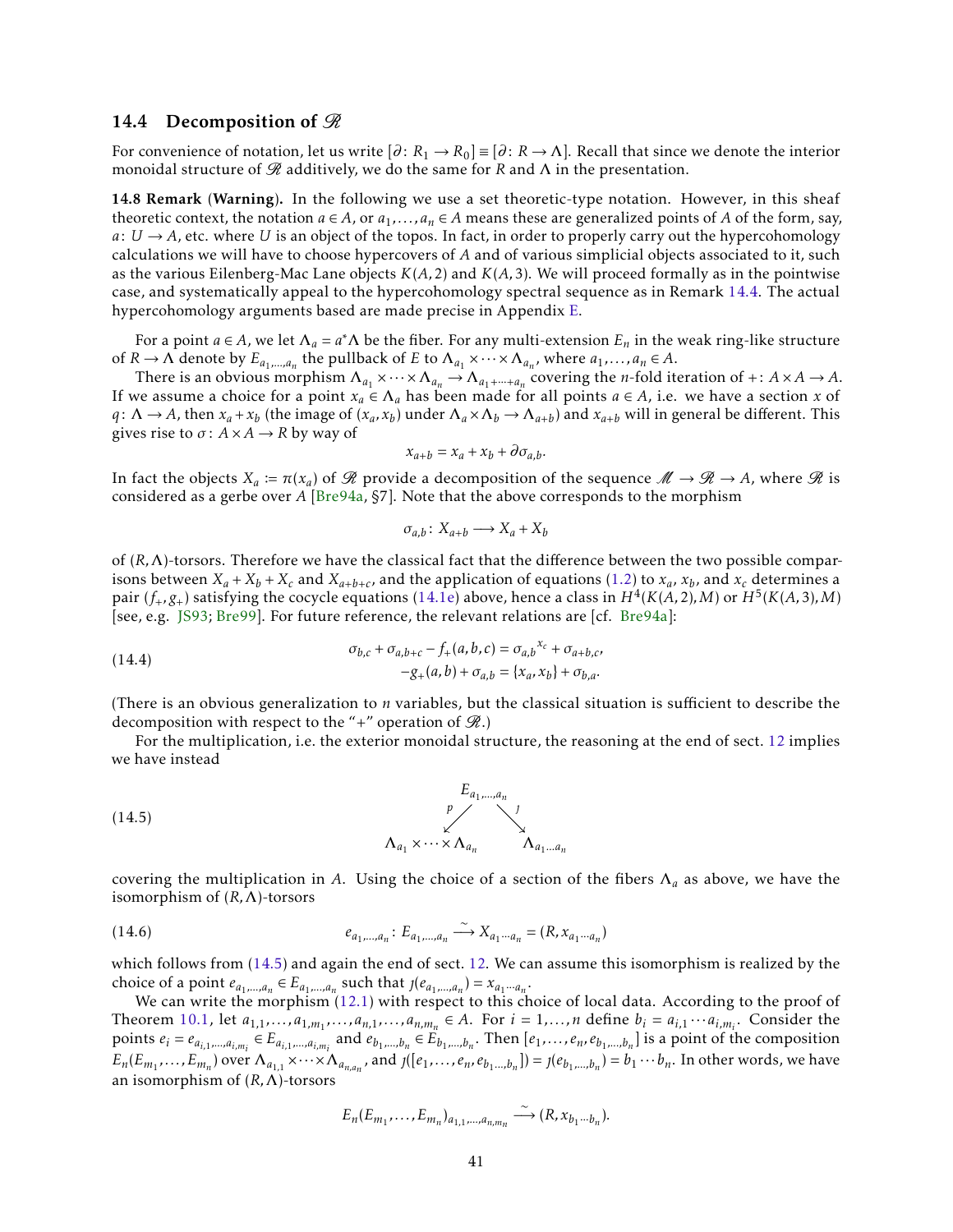On the other hand, since  $E_{m_1+\cdots+m_n}$  covers the multiplication  $(a_{1,1},\ldots,a_{n,m_n})\to a_{1,1}\cdots a_{n,m_n}=b_1\cdots b_n$ , we have another isomorphism ∼

<span id="page-41-5"></span><span id="page-41-1"></span>
$$
(E_{m_1+\cdots+m_n})_{a_{1,1},\ldots,a_{n,m_n}} \stackrel{\sim}{\longrightarrow} (R,x_{b_1\cdots b_n})
$$

determined by a chosen section of  $E_{m_1+\dots+m_n}$ . Thus, the morphism [\(12.1\)](#page-32-2) amounts to an automorphism

(14.7) 
$$
f_{n;m_1,...,m_n}(a_{1,1},...,a_{n,m_n})\colon (R,x_{b_1\cdots b_n}) \xrightarrow{\sim} (R,x_{b_1\cdots b_n}),
$$

which, using standard facts about (*R,*Λ)-torsors, we identify with an element of *M*.

### <span id="page-41-0"></span>14.5 Cocycle computations

We compute the full class determined by  $\mathscr R$  from the multi-extension structure of the presentation  $R \to$  $\Lambda \rightarrow \mathscr{R}$  and prove that it satisfies the full set of equations [\(14.1\)](#page-38-5).

#### 14.5.1 Setup

First, consider the following (not necessarily commutative) diagrams of (*R,*Λ)-torsor morphisms

(14.8a)  
\n
$$
\downarrow E_{a,c} \land E_{b,c} \longrightarrow E_{x_a + x_b, x_c} \longrightarrow E_{a+b,c}
$$
\n
$$
\downarrow \qquad \qquad \downarrow
$$
\n
$$
(R, x_{ac}) \land (R, x_{bc}) \longrightarrow (R, x_{ac} + x_{bc}) \xrightarrow{\sigma_{ac,bc}^{-1}} (R, x_{(a+b)c})
$$

and

(14.8b)  
\n
$$
\downarrow E_{a,b} \wedge E_{a,c} \longrightarrow E_{x_a,x_b+x_c} \longrightarrow E_{a,b+c}
$$
\n
$$
\downarrow \qquad \qquad \downarrow
$$
\n
$$
(R, x_{ab}) \wedge (R, x_{ac}) \longrightarrow (R, x_{ab} + x_{ac}) \xrightarrow{\sigma_{ab,ac}^{-1}} (R, x_{a(b+c)})
$$

arising from the two partial product laws of  $E = E_2$ . The vertical arrows are the identification [\(14.6\)](#page-40-1). Both diagrams in [\(14.8\)](#page-41-1) can be construed as defining an automorphism of their respective lower right corners, which can be identified with an element of *M*: let them be  $-\alpha_1(a, b; c)$  and  $\alpha_2(a; b, c)$  respectively.

On the one hand the top rows can be written as

(14.9) 
$$
e_{a,c} \wedge e_{b,c} \mapsto e_{a+b,c} g_1(a,b;c), \qquad e_{a,b} \wedge e_{a,c} \mapsto e_{a,b+c} g_2(a;b;c),
$$

by invoking [\(3.5\)](#page-14-0). On the other hand, following the bottom part, we have

<span id="page-41-6"></span><span id="page-41-4"></span><span id="page-41-2"></span>
$$
e_{a,c} \wedge e_{b,c} \mapsto \sigma_{ac,bc}^{-1}, \qquad e_{a,b} \wedge e_{a,c} \mapsto \sigma_{ab,ac}^{-1}.
$$

Comparing the two we get the relations

(14.10) 
$$
-\alpha_1(a,b;c) = g_1(a,b;c) + \sigma_{ac,bc}, \qquad \alpha_2(a;b,c) = g_2(a;b,c) + \sigma_{ab,ac}.
$$

#### 14.5.2 The relations [\(14.1d\)](#page-38-1)

Consider the diagrams:

<span id="page-41-3"></span>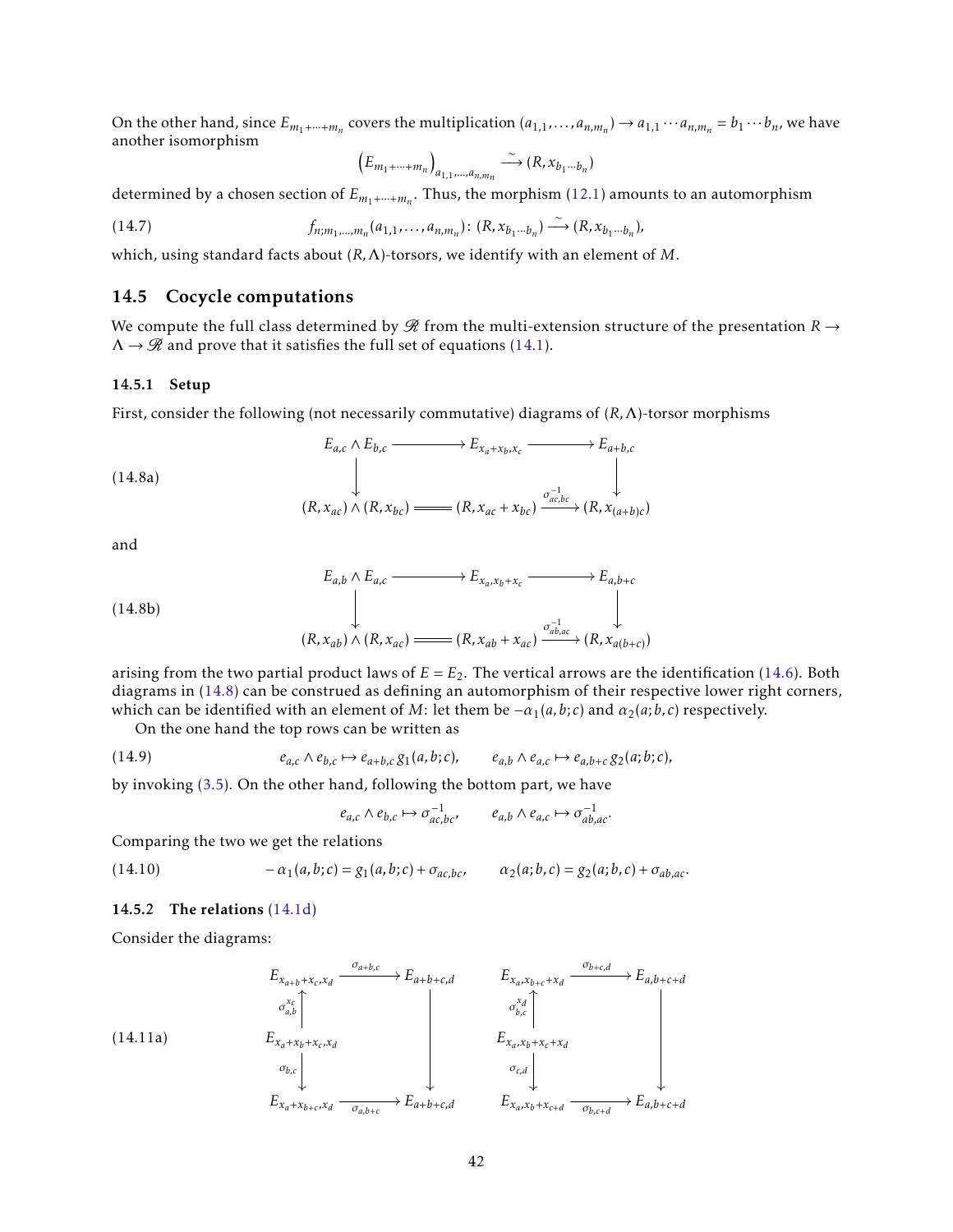and

<span id="page-42-0"></span>(14.11b)  
\n
$$
E_{x_a+x_b,x_c} \xrightarrow{\sigma_{a,b}} E_{a+b,c} \longrightarrow E_{x_a,x_b+x_c} \xrightarrow{\sigma_{b,c}} E_{a,b+c}
$$
\n
$$
\uparrow \qquad \qquad \uparrow \qquad \qquad \uparrow
$$
\n
$$
E_{x_b+x_a,x_c} \xrightarrow{\sigma_{b,a}} E_{a+b,c} \qquad \qquad \uparrow \qquad \qquad \uparrow
$$
\n
$$
E_{x_a,x_c+x_b} \xrightarrow{\sigma_{c,b}} E_{a,b+c}
$$

Both diagrams [\(14.11\)](#page-41-2) are parts of more extended ones, giving rise to relations linking  $f_+$  and  $g_+$  to the other quantities comprising a 5-tuple satisfying relations [\(14.1\)](#page-38-5) as follows.

First observe that by applying Lemma [13.3,](#page-34-2) the right vertical give the automorphisms corresponding to  $f_+(a, b, c)$  *d* (resp. *a*  $f_+(b, c, d)$ ) for [\(14.11a\)](#page-41-3), and  $g_+(a, b)$  *c* (resp. *a*  $g_+(b, c)$ ) for [\(14.11b\)](#page-42-0).

Then from [\(14.8\)](#page-41-1) and [\(14.11a\)](#page-41-3) form the obvious associativity diagrams for the morphisms  $E_{a,d} \wedge E_{b,d} \wedge E_{b,d}$  $E_{c,d} \to E_{a+b+c,d}$  and  $E_{a,b} \wedge E_{a,c} \wedge E_{a,d} \to E_{a,b+c+d}$ . Using the cocycle decomposition [\(3.6\)](#page-14-1) (and Lemma [13.3](#page-34-2) for the right vertical arrows of  $(14.11)$ ) we arrive at:

<span id="page-42-1"></span>(14.12) 
$$
g_1(a+b,c;d) + g_1(a,b;d)^{x_{cd}} = g_1(a,b+c;d) + g_1(b,c;d) + f_+(a,b,c)d,
$$

$$
g_2(a;b+c,d) + g_2(a;b,c)^{x_{ad}} = g_2(a;b,c+d) + g_2(a;c,d) + a f_+(b,c,d),
$$

(The difference with equations [\(3.6a\)](#page-14-3) and [\(3.6c\)](#page-14-4) arises because the top rows of [\(14.8\)](#page-41-1), contrary to the actual partial multiplication morphisms, lack associativity.) Using  $(14.10)$ ,  $(14.12)$ , and the first of  $(14.4)$ , we obtain the first two of the cocycle relations [\(14.1d\)](#page-38-1).

The commutativity diagrams obtained from [\(14.11b\)](#page-42-0) and [\(14.8\)](#page-41-1) can be analyzed in an analogous manner, utilizing the second of  $(14.4)$ . However, we do not directly obtain the other two equations in the block  $(14.1d)$ ; instead, we arrive at their "flipped" counterpart [\(14.3\)](#page-39-4).

#### 14.5.3 The interchange relation [\(14.1c\)](#page-38-4)

We check the compatibility law [\(1.5\)](#page-9-2) after pulling back to  $\Lambda_a \times \Lambda_b \times \Lambda_c \times \Lambda_d$ . Use the diagram

<span id="page-42-2"></span>

where the triangles commute by definition of the morphisms determined by the top rows of [\(14.8\)](#page-41-1); the pentagon (marked I) commutes by the compatibility law; the squares II and the square III are obviously commutative by functoriality (an explicit calculation uses Proposition [3.2](#page-12-2) and the equations [\(6.3\)](#page-18-4)). Thus the diagram commutes, and we can use the cocycle equation [\(3.7\)](#page-14-2) directly, written additively, which gives:

$$
g_2(a+b;c,d)+g_1(a,b;c)^{x_{(a+b)d}}+g_1(a,b;d)=g_1(a,b;c+d)+g_2(a;c,d)^{x_{b(c+d)}}+g_2(b;c,d)-\{x_{bc},x_{ad}\}^{x_{bd}}.
$$

Inserting equations  $(14.10)$  and using  $(14.4)$  finally gives the third block  $(14.1c)$  of the cocycle relation  $(14.1)$ .

#### 14.5.4 The relations [\(14.1b\)](#page-38-3) and [\(14.1a\)](#page-38-2)

We specialize the expression  $(14.7)$  for the morphism  $(12.1)$  to the tuples  $(2, 2, 1)$  and  $(2, 1, 2)$ . The morphism  $\mu$  given by [\(C.1\)](#page-49-1) corresponds to the element

$$
f(a,b,c) = -f_{(2;1,2)}(a,b,c) + f_{(2;2,1)}(a,b,c) \in M.
$$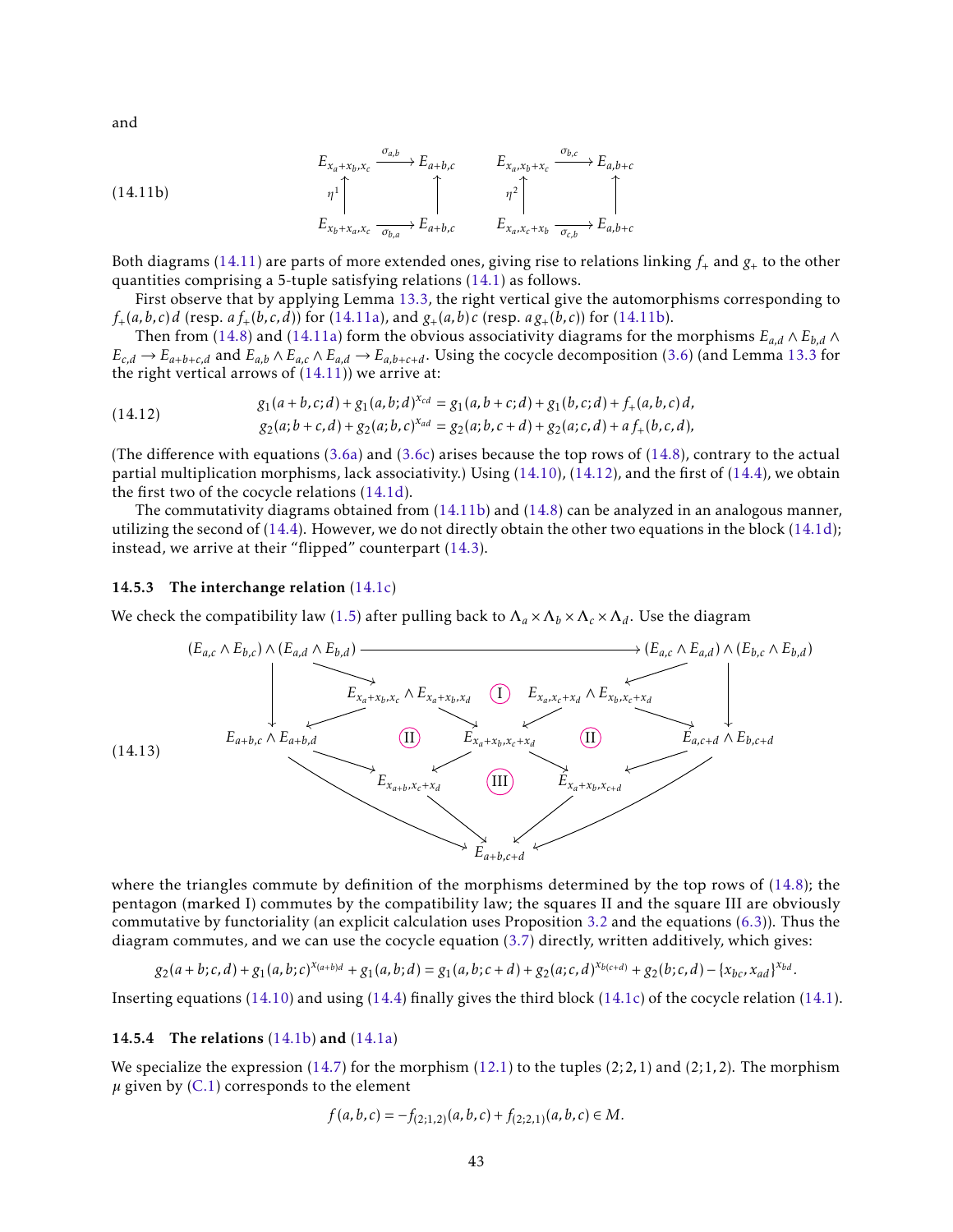More precisely, using the isomorphism with  $(R, x_{abc})$  as a reference trivialization, we can identify  $f(a, b, c)$ with an automorphism of  $E_3$  pulled back to  $\Lambda_a\times\Lambda_b\times\Lambda_c$ , hence with a section of  $M$  over it. Explicitly, locally on  $\Lambda_a \times \Lambda_b \times \Lambda_c$ , we have the morphism of  $(R, \Lambda)$ -torsors

<span id="page-43-0"></span>(14.14) 
$$
\mu_{a,b,c}: E_2(E_2, I)_{a,b,c} \longrightarrow E_2(I, E_2)_{a,b,c},
$$

which, using the composition of multi-extensions given in section [10,](#page-26-1) we can write as

(14.15) 
$$
\mu([e_{a,b}, 0_c, e_{ab,c}]) = [0_a, e_{b,c}, e_{a,bc}] - f(a, b, c),
$$

where  $[e_{a,b},e_{ab,c}] \in E_2(E_2,I)_{a,b,c}$  and  $[e_{b,c},e_{a,bc}] \in E_2(I,E_2)_{a,b,c}$ . (Recall the additivity in the notation; we extend it to the action of *R* on torsors. The brackets denote the class under the action of *R*. The identity map is represented by the trivial butterfly, and here 0*<sup>a</sup>* represents the unit section of the underlying trivial torsor  $\Lambda \times R$  at the point  $x_a$ , say.) We have  $\jmath([e_{a,b}, e_{ab,c}]) = \jmath([e_{b,c}, e_{a,bc}]) = x_{abc}$ , so we can see directly that  $f(a, b, c) \in M$ .

As an isomorphism of tri-extensions, *µ* is a homomorphism for each of the three partial laws. Writing these conditions for [\(14.14\)](#page-43-0), we must compute the maps along the following diagram

<span id="page-43-1"></span>
$$
E_2(E_2, I)_{a,c,d} \wedge^R E_2(E_2, I)_{b,c,d} \xrightarrow{\times_1} E_2(E_2, I)_{x_a + x_b, x_c, x_d} \xrightarrow{\sigma_{a,b}} E_2(E_2, I)_{a+b,c,d}
$$
  
\n
$$
\downarrow^{\mu \wedge \mu} \downarrow^{\mu}
$$
  
\n
$$
E_2(I, E_2)_{a,c,d} \wedge^R E_2(E_2, I)_{b,c,d} \xrightarrow{\times_1} E_2(I, E_2)_{x_a + x_b, x_c, x_d} \xrightarrow{\sigma_{a,b}} E_2(I, E_2)_{a+b,c,d}
$$

and the other two expressing the compatibility (or lack thereof) with the second and third partial laws. Because there are some new elements compared to the calculations which have appeared thus far, we sketch some of the details. In particular, to compute the two horizontal maps in the second square above we need the explicit form of the trivializations  $s_1$  for both tri-extensions. Similarly for the other two diagrams. According to the last part of section [10,](#page-26-1) the form of  $s_1^{2,1}$  for  $E_2(E_2, I)$  is:

$$
s_1^{2,1}(r, x_c, x_d) = [s_1(r, x_c), 0_{x_d}, 1_{x_d}], \quad r = \sigma_{a,b},
$$

where  $0_{x_d}$  denotes the unit section of  $\Lambda \times R$  computed at  $x_d \in \Lambda$ , and  $1_{x_d}$  denotes the unit section of  $E_2|_{\{0\}\times\Lambda} \simeq \Lambda \times R$  similarly computed at  $x_d$ . Thus, the map denoted by  $\sigma_{a,b}$  in the top row is given by

$$
e \longmapsto e \times_1 s_1(\sigma_{a,b}, x_c, x_d).
$$

Similarly, for the analogous map in the bottom row we must use the expression

$$
s_1^{1,2}(r, x_c, x_d) = [0_{\partial r}, e_{c,d}, s_1(r, x_c)], \quad r = \sigma_{a,b},
$$

with a similar interpretation of the notation.

Thus, the upper path to the lower right corner gives

$$
\mu([e_{a,c}, e_{ac,d}] \times_1 [e_{b,c}, e_{bc,d}] \times_1 [s_1(\sigma_{a,b}, x_c), 0_d, 1_{x_d}]) = \mu[e_{a,c} \times_1 e_{b,c} \times_1 s_1(\sigma_{a,b}, x_c), 0_d, e_{ac,d} \times_1 e_{bc,d}]
$$
  
\n
$$
= \mu[e_{a+b,c} + g_1(a,b;c), 0_d, e_{ac,d} \times_1 e_{bc,d}]
$$
  
\n
$$
= \mu[e_{a+b,c}, 0_d, e_{ac,d} \times_1 e_{bc,d} \times_1 s_1(-g_1(a,b;c), x_d)]
$$
  
\n
$$
= \mu[e_{a+b,c}, 0_d, e_{ac,d} \times_1 e_{bc,d} \times_1 s_1(\sigma_{ac,bc} + \alpha_1(a,b;c), x_d)]
$$
  
\n
$$
= \mu[e_{a+b,c}, 0_d, e_{ac+b,c,d}] + g_1(ac, bc, d) - \alpha_1(a,b;c)d
$$
  
\n
$$
= [0_{a+b}, e_{c,d}, e_{a+b,c,d}] + g_1(ac, bc; d) - f(a+b, c, d) - \alpha_1(a,b;c)d
$$

where in the next to last we have used  $(6.3)$ , the first of  $(14.9)$ , and Lemma [13.3;](#page-34-2) to obtain the last we have used [\(14.15\)](#page-43-1).

On the other hand, the lower path to the lower right corner gives, with similar calculations

$$
\mu[e_{a,c},e_{ac,d}]\times_1\mu[e_{b,c},e_{bc,d}]\times_1[0_{\partial\sigma_{a,b}},e_{c,d},s_1(\sigma_{a,b},x_{cd})]=[0_{a+b},e_{c,d},e_{a+b,cd}]+g_1(a,b;cd)-f(a,c,d)-f(b,c,d).
$$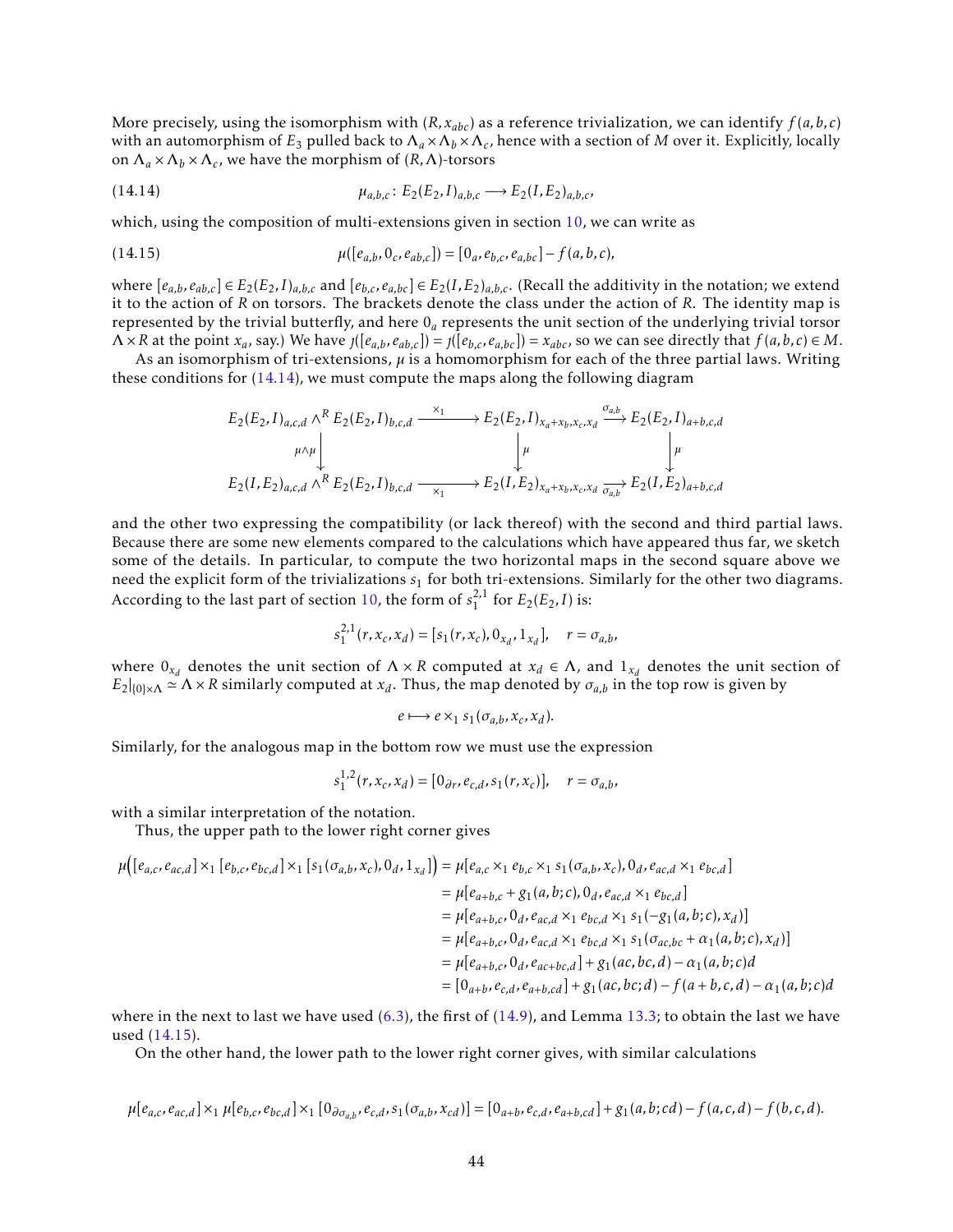<span id="page-44-3"></span>Comparing the two expressions and using [\(14.10\)](#page-41-4) yield the first equation of block [\(14.1b\)](#page-38-3). The others are obtained via identical means.

The last equation [\(14.1a\)](#page-38-2) becomes now the easiest to obtain, as a condition satisfied by the automorphism  $\mu$  upon considering the five possible pullbacks to the quadri-extension  $E_4$ , as per the pentagon diagram [\(C.2\)](#page-51-0). We leave the details to the reader.

#### 14.6 The class of a ring-like stack

Assembling the steps in sect. [14.5,](#page-41-0) we have the following

<span id="page-44-0"></span>**14.9 Proposition.** Let  $\mathcal{R}$  be a (weakly) ring-like stack with  $\pi_0(\mathcal{R}) = A$  and  $\pi_1(\mathcal{R}) = M$ . A decomposition of R *determines a twisted cocycle ξ* = *ξ*<sup>R</sup> *satisfying* [\(14.2\)](#page-39-1) *with the same A-bimodule structure. An equivalence*  $\mathscr{R} \to \mathscr{R}'$  gives rise to two twisted cocycles ξ<sub>Ω</sub> and ξ<sub>Ω</sub>, differing by a coboundary, hence equivalence classes are in one-to-one correspondence with elements of  $\widetilde{H}^3_2(A,M)$ .

*Proof.* The first statement is a consequence of the preceding calculations. The statement about the equivalence follows from the definition of morphism of pseudo-monoid and the fact that the structure is preserved across pseudo-functors between multi-bicategories (cf. [B.4](#page-48-2) and [B.5\)](#page-49-2), in particular between [12.5](#page-32-0)

Since the only difference between all these complexes occurs in degrees 3 and 4, the statements carry over to the hypercohomology situation.  $\Box$ 

Let us use the notation  $[\mathscr{R}]$  for the class determined by  $\mathscr{R}$ . Thus of  $[\mathscr{R}] = [\xi_{\mathscr{R}}]$ . As we have seen, a consequence of Proposition [14.3](#page-39-2) and Lemma [14.7](#page-39-5) is that in the unital case the classes in  $\widetilde{H}_2^3(A,M)$  lift to *HML*<sup>3</sup> (*A,M*).

<span id="page-44-1"></span>14.10 Corollary. *Let* R *be as above, with in addition a unit object for the exterior monoidal structure. Then A is unital and there exists an equivalence* R <sup>∼</sup><sup>→</sup> <sup>R</sup><sup>0</sup> *where the underlying categorical group structure of* <sup>R</sup><sup>0</sup> *is braided*  $symmetric.$  Hence  $[\mathscr{R}] = [\mathscr{R}'] \in \text{HML}^3(A,M).$  $\Box$ 

We briefly address the question of recovering  $\mathcal R$  (up to equivalence) from  $[\mathcal R]$ . Consider a class [*ξ*] ∈  $\widetilde{H}_2^3(A,M)$ . A portion of *ξ* will represent a class in  $H^4(K(A,2),M)$ , possibly lifting into the stable range. Let *ξ*<sup>+</sup> denote this projection. Standard techniques [\[Bre94a,](#page-58-7) §7.6–7] allow to reconstruct a braided (possibly symmetric) stack  $\mathscr{R} = \mathscr{R}_\xi$  from  $\xi_+$ , equipped with  $\varpi\colon\mathscr{R}\to A$  fitting into the standard short exact sequence  $M \to \mathcal{R} \to A$ , with  $M = \text{Tors}(M)$ . Briefly,  $\xi_{+}$  determines a 2-gerbe over a simplicial model of  $K(A,2)$  or  $K(A,3)$ , suitably re-scaled so that the relevant class appears in degree three.  $\mathcal{R}$  is obtained by gluing trivial gerbes with band *M* → 0 over *A* along *ξ*+. (We must supplement the cocycles in loc. cit. with those parts pertaining to the braiding structure.) The class of  $\mathscr R$  is that of  $\xi_{+}$ , and therefore it is equipped with a decomposition  $(14.4)$ .

<span id="page-44-2"></span>**14.11 Proposition.** Let  $\mathcal{R}$ ,  $\xi$ , and  $\xi$ <sub>+</sub> be as above. Let  $R \to \Lambda \to \mathcal{R}$  be a presentation by a braided crossed module. *Then*  $R \rightarrow \Lambda$  *carries a bi-extension whose class is*  $\xi$ *.* 

*Proof (Sketch).* The main point is to reverse the computation of the cohomology class, using the equations for the cocycle *ξ* (either [\(14.1\)](#page-38-5) or their twisted form [\(14.2\)](#page-39-1)) to obtain a well-defined biextension *E* → Λ × Λ providing (*R,*Λ) with a pseudo-monoid structure.

Starting with the implementation of [\(14.5\)](#page-40-0), for all  $a, b \in A$  define  $E_{a,b} \to \Lambda_a \times \Lambda_b$  as  $E_{a,b} = \Lambda_a \times \Lambda_b \times R$ equipped with  $f: E_{a,b} \to \Lambda$  given by  $0_R \mapsto x_{ab}$ . From [\(14.10\)](#page-41-4), given  $\xi$  and the decomposition [\(14.4\)](#page-40-2), we compute the nonabelian cocycles  $g_1$  and  $g_2$  we can use to define partial laws

$$
\times_1: E_{a,c} \wedge^R E_{b,c} \longrightarrow E_{a+b,c}, \qquad \times_2: E_{a,b} \wedge^R E_{a,c} \longrightarrow E_{a,b+c},
$$

which are well defined by equations [\(14.12\)](#page-42-1) and [\(14.13\)](#page-42-2).

Note that, unless  $a = 0$ , the pullback of  $\partial: R \to \Lambda$  along  $\Lambda_a \to \Lambda$  is trivial, whereas it is isomorphic to Im*∂* for *a* = 0. This ensures (again from equation [\(14.5\)](#page-40-0) and choosing a normalized section *x*) the triviality conditions required by Definition [6.1](#page-18-8) to have a full-fledged butterfly are satisfied.

Finally, we use [\(14.14\)](#page-43-0) and [\(14.15\)](#page-43-1) to define  $\mu$ :  $E_2(E_2, I) \rightarrow E_2(I, E_2)$ ; the identity

$$
g_1(ac, bc; d) - f(a + b, c, d) - \alpha_1(a, b; c)d = g_1(a, b; cd) - f(a, c, d) - f(b, c, d),
$$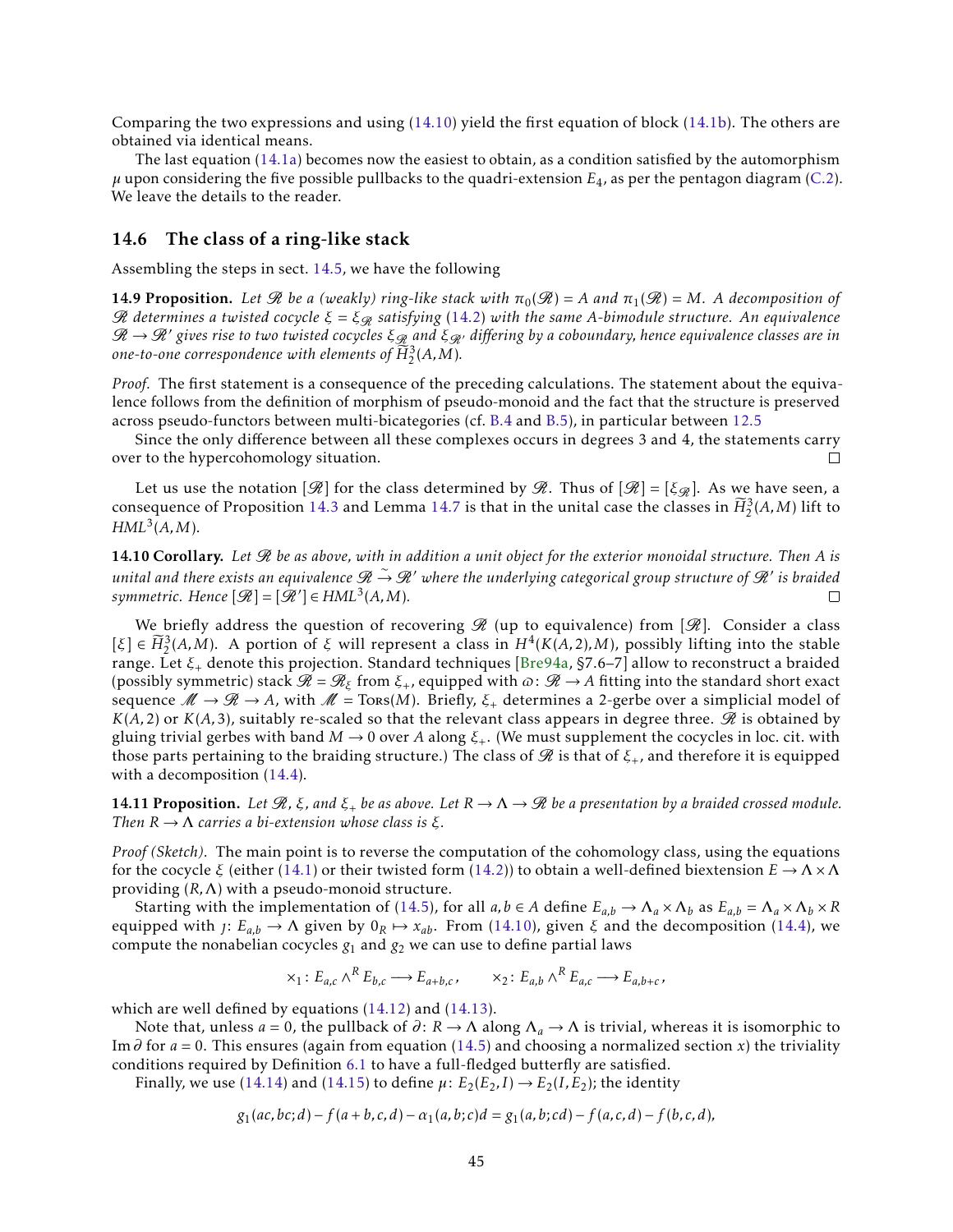<span id="page-45-4"></span>and its companions found above, together with [\(14.1a\)](#page-38-2) and [\(14.1b\)](#page-38-3), ensure *E* satisfies the required pentagonal structure.  $\Box$ 

### <span id="page-45-1"></span>Part IV

## <span id="page-45-0"></span>A Multi-variable compositions

In this technical addendum we give a brief treatment of multivariable functor calculus in a bicategory. Our approach is descriptive and explicit, and it is aimed at a definition of pseudo-monoid suitable for the applications in the text to multi-additive functors and multi-linear butterflies (cf. sects. [9](#page-25-1) and following).

We resort to multi categorical-based ideas, in fact we borrow some of Kelly's clubs formalism [see [Kel72;](#page-59-5) [Kel74\]](#page-59-16), which is convenient in the present context.<sup>[13](#page-45-2)</sup> We include permutations, even though this is slightly more general than needed in the main part of the text. Permutations can be included at nearly no additional cost, covering the symmetric monoidal case, which is what the formalism was originally designed to do. As a result, the formalism can still be used to symmetrize the (external) monoidal structures described in the text. Unlike [\[Kel72\]](#page-59-5), we need our objects to inhabit a bicategory, as opposed to a 2-category, due to the fact that crossed modules equipped with butterflies as morphisms form a genuine bicategory equivalent to the 2-category of group-like stacks.

We define a bi-multicategory  $\mathfrak C$  the structure defined by the following data:<sup>[14](#page-45-3)</sup>

- A class of objects  $x, y, \ldots$
- For each tuple  $(y_1,...,y_n;x)$  of objects, a groupoid of arrows  $\text{Hom}_{\mathfrak{C}}(y_1,...,y_n;x)$ . The cells are denoted



- For each object *x*, a functor  $i_x: 1 \to Hom_{\mathfrak{C}}(x; x)$ , where 1 is the singleton category. The resulting distinguished object is the identity arrow  $id_x$ :  $(x) \rightarrow x$ .
- Compositions functors

$$
\text{Hom}_{\mathcal{C}}(y_1,\ldots,y_n;x)\times \text{Hom}_{\mathcal{C}}(z_{1,1},\ldots,z_{1,m_1};y_1)\times\cdots\times \text{Hom}_{\mathcal{C}}(z_{n,1}\ldots,z_{n,m_n};y_n)\longrightarrow \text{Hom}_{\mathcal{C}}(z_{1,1},\ldots,z_{n,m_n};x)
$$
\n
$$
(f;g_1,\ldots,g_n)\longrightarrow f(g_1,\ldots,g_n).
$$

- Associativity data for the composition and the identities as in a bicategory.
- For each *n* and for each tuple  $(y_1,...,y_n;x)$ , an action by  $\Sigma_n$ , that is, a functor

 $\xi^*$ : Hom<sub>C</sub>( $y_{\xi(1)},...,y_{\xi(n)}$ ;*x*) → Hom<sub>C</sub>( $y_1,...,y_n$ ;*x*)

such that  $({\xi \eta})^* \simeq \eta^* {\xi}^*$  and the composition functors are equivariant for this action. Moreover, these isomorphisms are subject to appropriate coherence conditions.

The definition of pseudo- (or lax-)functor  $F: \mathfrak{C} \to \mathfrak{B}$  between multi-bicategories is *mutatis mutandis* the same as for bicategories. For the symmetric structure, we add the condition that the functors

$$
F_{y_1,\ldots,y_n;x} \colon \mathbf{Hom}_{\mathfrak{C}}(y_1,\ldots,y_n;x) \to \mathbf{Hom}_{\mathfrak{B}}(F(y_1),\ldots,F(y_n);F(x))
$$

preserve the Σ*n*-action, for all *n*.

<span id="page-45-3"></span><span id="page-45-2"></span> $^{13}$ See also [\[Tho95\]](#page-60-1) for further applications to (symmetric) monoidal categories.

 $14$ Without the extra structure given by permutations, the name "bi-multicategory" appears in [\[Pis14\]](#page-59-17), where it denotes the bicategoryanalog of a multicategory: a Cat-enriched multicategory with weakly associative composition. For enrichment over simplicial sets, see also [\[Rob11\]](#page-59-18), which also incorporates permutations.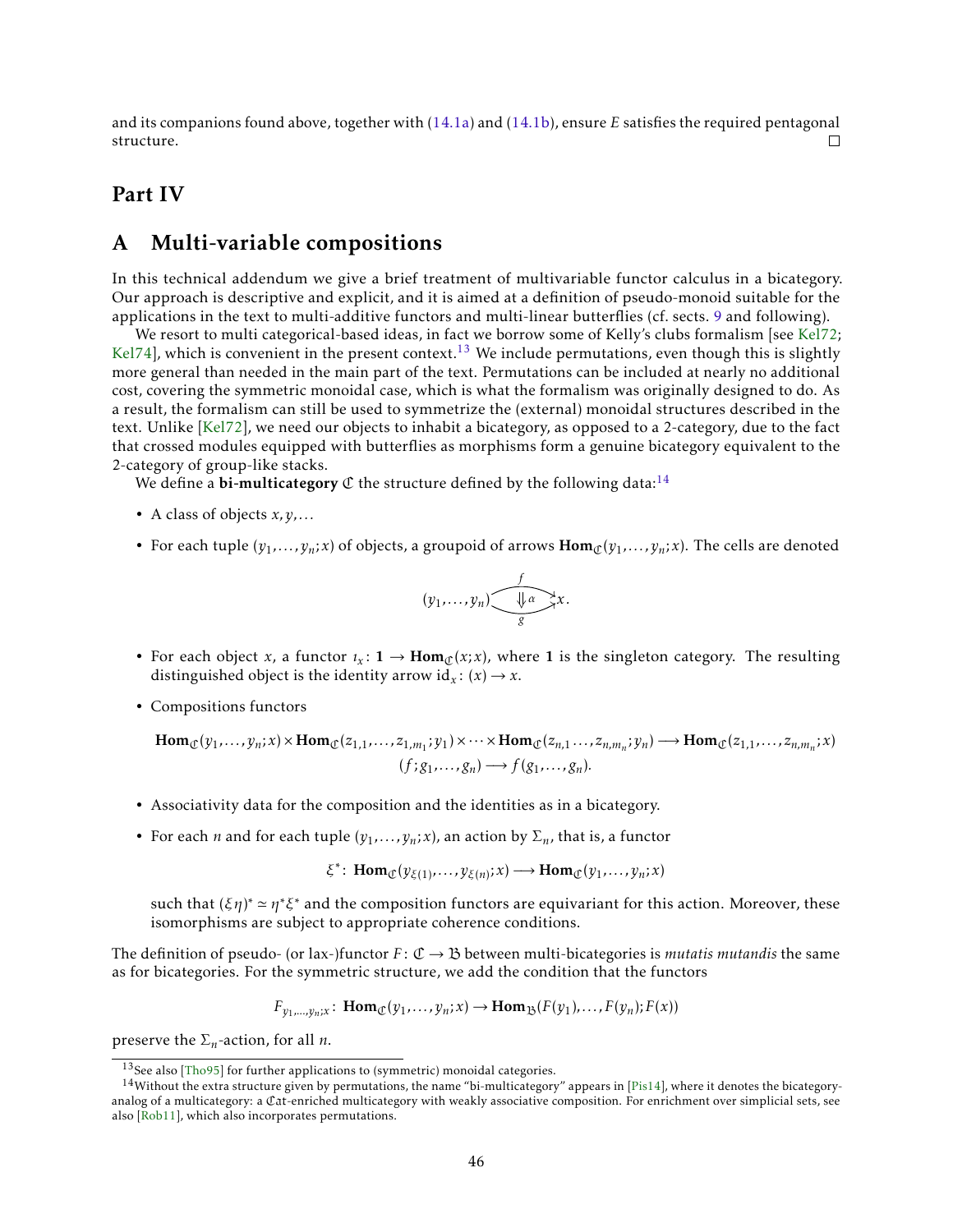<span id="page-46-3"></span>The last item in the data list intuitively affords for cells of the form

$$
(y_1, \ldots, y_n) \longrightarrow
$$
  
(A.1) 
$$
(y_{\xi(1)}, \ldots, y_{\xi(n)}) \longrightarrow x
$$

Dropping all  $\text{Hom}_{\mathcal{C}}$ -groupoids except those of the form  $\text{Hom}_{\mathcal{C}}(y; x)$ , i.e. those of valence (or arity) one, we obtain an ordinary bicategory, the *underlying bicategory* of C. Also, a 2-multicategory is a bi-multicategory in which all the associativity and identity data are strict. If all the groupoids  $Hom_{\mathcal{C}}(-;-)$  are discrete we obtain an ordinary multicategory.

The following is the analog of the "generalized functor category" in Kelly [\[Kel72,](#page-59-5) §2].

<span id="page-46-0"></span>A.1 Definition. Let *x*, *y* be two objects of  $\mathcal{C}$ . Then  $\{y, x\}$  denotes the category whose objects are pairs  $(n, f)$ , where *n* is a natural number and *f* is an object of  $Hom_{\mathcal{C}}(y, \ldots, y; x)$  (*y* is repeated *n* times); morphisms  $(n, f) \rightarrow (m, g)$  only exist if  $n = m$  and consist of a permutation  $\xi \in \Sigma_n$  and a morphism  $\alpha : f \rightarrow \xi^*(g)$ . The composition of morphisms is dictated by the composition in  $\mathcal{C}$ . Explicitly, if  $(\eta, \beta)$ :  $(n,g) \rightarrow (n,h)$ , then (*η*, β)  $\circ$  (*ξ*, *α*) = (*ηξ*, *ξ*<sup>\*</sup>(*β*)  $\circ$  *α*) modulo the (unnamed) coherence morphism *ξ*<sup>\*</sup>*η*<sup>\*</sup> ≈ (*ηξ*)<sup>\*</sup>.

A.2 Remark. Let S be the skeletal category of finite sets with permutations as morphisms. (S can be obtained as the core, i.e. the largest subgroupoid, of the Segal category  $\Gamma$  of finite sets.) Thus an object of S can be identified with a natural number. For any two objects  $x, y$  of  $\mathcal C$  there results an obvious projection functor  $p: \{y, x\} \to S$ . In fact,  $\{y, x\}$  can be obtained as the Grothendieck construction applied to the functor  $F: S \to \mathbb{C}$  at defined by  $F(n) = \text{Hom}_{\mathbb{C}}(y, \ldots, y; x)$  and  $F(\xi) = \xi^*$ .

For the following definition is the analog of the operations defined in Kelly [\[Kel72,](#page-59-5) §2.1, §2.2].

<span id="page-46-1"></span>**A.3 Definition.** For all objects  $x, y, z$  of  $\mathbb{C}$ :

- 1.  $\{y, x\}$ { $\{z, y\}$  is the category whose objects are lists ( $f$ ; $g_1, \ldots, g_n$ ), where  $n = p(f)$ ; morphisms ( $f$ ; $g_1, \ldots, g_n$ ) →  $(f';g'_1)$  $f_1, \ldots, g_n'$  (there are no morphisms if  $p(f) \neq p(f')$ ) consist of a morphism  $\alpha: f \to \xi^*(f')$  and for  $1 \le i \le n$ , morphisms  $\beta_i: g_{\xi(i)} \to \eta_{\xi}^*$ *ξ*(*i*) (*g* 0 *i*<sub>*i*</sub>), where  $\xi = p(f) \in \Sigma_n$ ,  $p(g_i) \eta_i = p(g_i) \in \Sigma_{n_i}$ . Such a morphism is denoted  $(\alpha; \beta_1, \ldots, \beta_n)$ .
- 2. There is functor, called the assembly map

$$
\bigcirc: \{y, x\} \wr \{z, y\} \longrightarrow \{z, x\},
$$

sending the object  $(f;g_1,...,g_n)$  to the composition  $f(g_1,...,g_n)$  and the morphism  $(\alpha;\beta_1,...,\beta_n)$  to the pasting of *α* and the *n*-tuple (*ηξ*(1)*,..., ηξ*(*n*) ), which is denoted *α*(*β*1*,..., βn*) for simplicity, following Kelly, again.

Note that the details of the constructions stated in a direct fashion in Definitions [A.1](#page-46-0) and [A.3](#page-46-1) can be deduced from the combinatorics of the composition in the bi-multicategory  $\mathfrak{C}$ . Similarly, the associativity for the composition given by the assembly map is also inherited from the ambient bi-multicategory, hence, for objects  $x, y, z, w$  of  $C$  we have:

<span id="page-46-2"></span>(A.2)  
\n
$$
((y, x) \wr \{z, y\}) \wr \{w, z\} \longrightarrow \{y, x\} \wr \{(z, y) \wr \{w, z\}\}\n \longrightarrow \{x, x\} \lor \{w, z\}\n \longrightarrow \{z, x\} \lor \{w, z\} \longrightarrow \{w, x\} \leftarrow \{y, x\} \lor \{w, y\}
$$

A.4 Definition (Kelly [\[Kel72;](#page-59-5) [Kel74\]](#page-59-16)). A Club is a bi-multicategory with one object.

Given a club with unique object ∗, set k = {∗*,*∗}. By abuse of notation we refer to k itself as a club. Then the assembly map and [\(A.2\)](#page-46-2) give a monoidal structure  $\bigcirc$ :  $\mathbf{k} \setminus \mathbf{k} \to \mathbf{k}$ .

Examples of clubs are: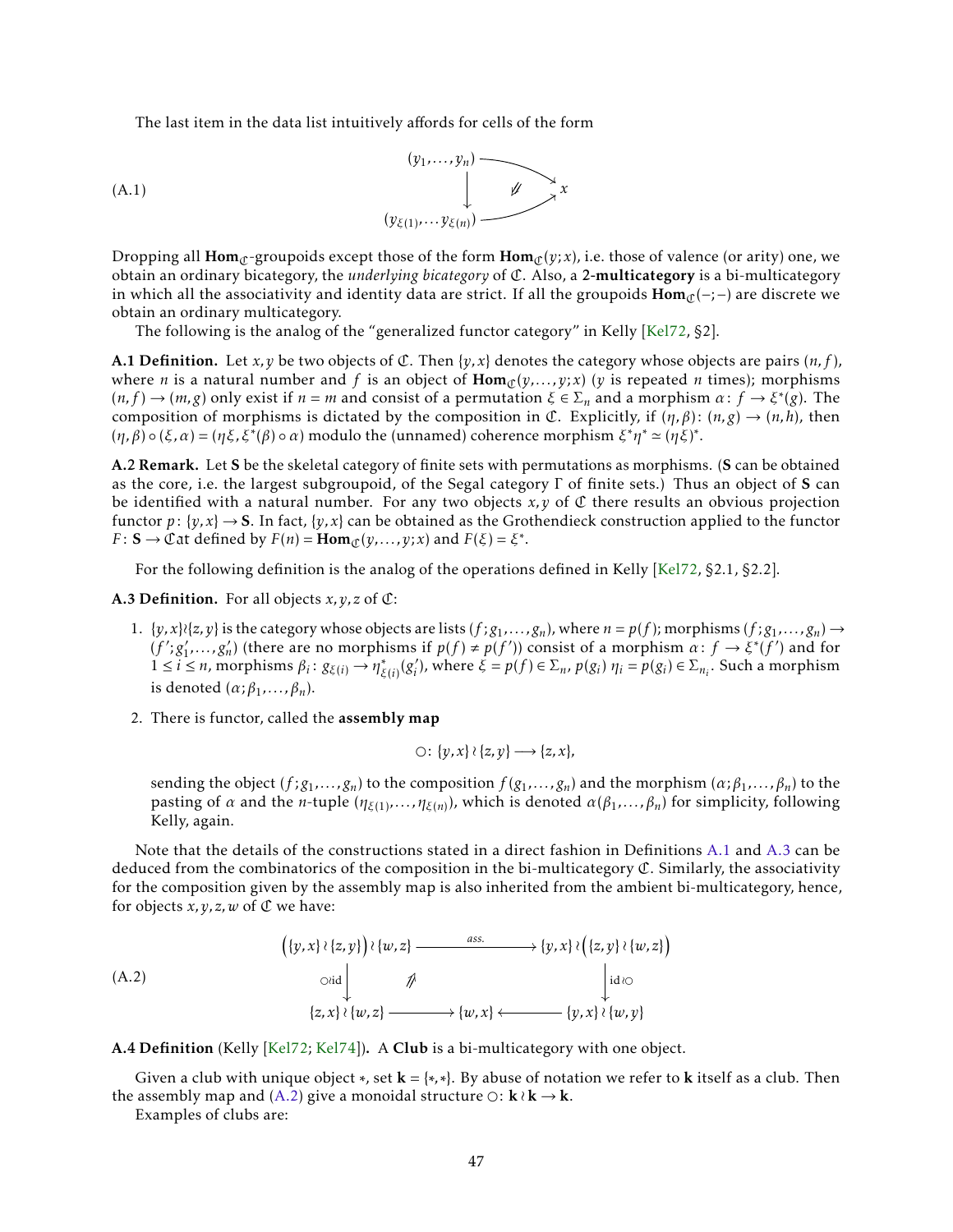- <span id="page-47-7"></span>• S itself, with projection id:  $S \rightarrow S$ .
- The natural numbers identified with a discrete subcategory N of S, with projection  $\iota: N \hookrightarrow S$ .

In both cases  $\mathbf{k} = \mathbf{S}$  and  $\mathbf{k} = \mathbf{N}$ , the composition morphism  $\mathbf{k} \wr \mathbf{k} \to \mathbf{k}$  sends the object  $(n; m_1, \dots, m_n)$  to  $m_1 + \cdots + m_n$ . In the case of **N**, however, we dispense with the symmetric group action.

**A.5 Remark** (Notation). Kelly [\[Kel72\]](#page-59-5) uses the notations  $\circ$  (resp.  $\mu$ ) where we use  $\wr$  (resp.  $\circ$ ). The symbol  $\wr$ usually denotes the so-called wreath product.

The wreath product  $F \wr D$  (or simply  $C \wr D$ ) of two categories C and D, the first equipped with a functor *F* : **C** → Γ,<sup>[15](#page-47-3)</sup> is defined in a way somewhat similar to Definition [A.3](#page-46-1) [see e.g. [Ber07\]](#page-58-15). In particular, objects are tuples of the form  $(c; d_1, \ldots, d_n)$ , where  $F(c)$  has cardinality *n* and  $d_1, \ldots, d_n$  are objects of **D**. Morphisms, however are slightly different.

## <span id="page-47-0"></span>B (Unbiased) Monoids and monoidal structures

We keep the notations and environment of section  $A$ .  $C$  is a bicategory identified with the underlying bicategory of a bi-multicategory MC. We add another piece of notation: for an object *x*, let  $Mx = \{x, x\}$ . Having observed that this is a monoid for the composition, a monoid object in  $\mathfrak C$  is defined in the expected way. Recall that N is a club, as discussed in the previous section. Recall that a lax monoidal functor is one that respects the monoidal structures up to coherent natural transformation.<sup>[16](#page-47-4)</sup>

<span id="page-47-1"></span>**B.1 Definition.** A (pseudo-)monoid in  $C$  is an object  $x$  of M $C$  equipped with a lax monoidal functor  $(t, \theta)$ :  $N \rightarrow Mx$ . A *symmetric* (pseudo-)monoid would is the same thing with the club S, instead.

In the next diagrams we spell out the conditions for  $(t, \theta)$  to be a lax monoidal functor. Explicitly, the lax monoidal functor is given by a diagram

<span id="page-47-6"></span>(B.1)  
\n
$$
N \wr N \xrightarrow{\circ} N
$$
\n
$$
t \wr t \qquad \forall \theta \qquad t
$$
\n
$$
Mx \wr Mx \xrightarrow{\circ} Mx
$$

From it we have the coordinate expression for the natural transformation  $\theta$ , which assigns to the object  $(n; m_1, \ldots, m_n) \in \mathbb{N} \wr \mathbb{N}$  the morphism

<span id="page-47-2"></span>
$$
(B.2) \qquad \theta_{n;m_1,\dots,m_n}: t(m_1+\dots+m_k) \longrightarrow t(n)(t(m_1),\dots,t(m_n))
$$

in M*x*. These data are subject to be compatible with the associativity conditions for the assembly maps of both N and M*x*, namely they must satisfy the following commutative diagram of natural transformations:

<span id="page-47-5"></span>

<span id="page-47-4"></span><span id="page-47-3"></span> $15$ Γ is the Segal category of finite sets.

<sup>&</sup>lt;sup>16</sup>The distinction between lax and op-lax, i.e. the direction of the 2-arrows in the natural transformations is immaterial as we work with bicategories whose 2-arrows are isomorphisms.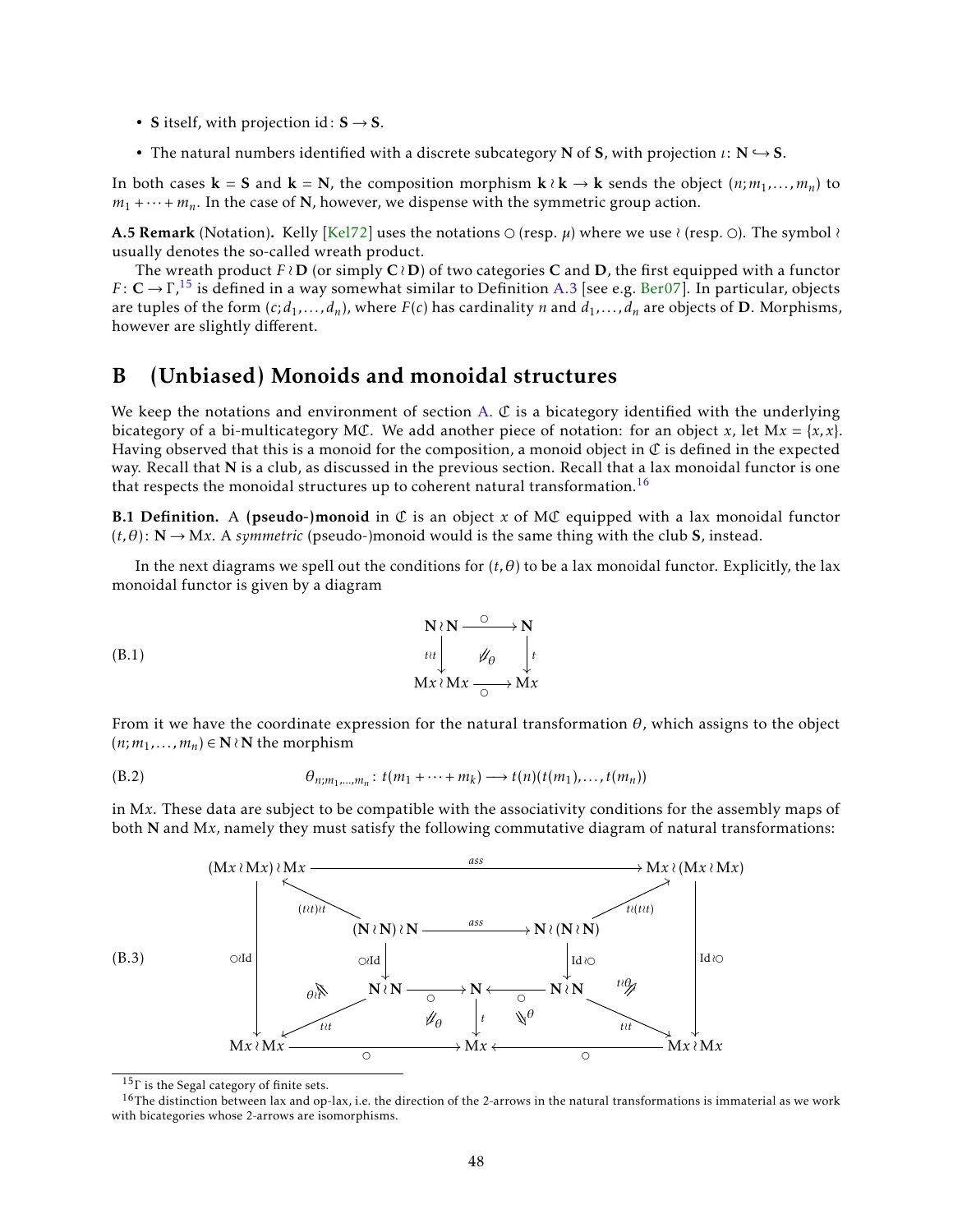<span id="page-48-3"></span>In [\(B.3\)](#page-47-5) the top quadrangle and the small pentagon are strictly commutative. For the quadrangle, it follows from the functoriality of the associator, whereas for the small pentagon the associativity morphism reads

$$
((n; m_1,..., m_n); l_1,..., l_k) \mapsto (n; (m_1; l_1,...),..., (m_n; ..., l_k)),
$$

where  $k = m_1 + \dots + m_n$ ; both paths evaluate to  $h = l_1 + \dots + l_k = j_1 + \dots + j_n$ , where for  $i = 1, \dots, n$  we have  $j_i = l_{m_{i-1}+1} + \cdots + l_{m_{i-1}+m_i}$ . Lastly, the back face of the diagram, that is the large pentagon, is just [\(A.2\)](#page-46-2) specialized to the same object. Thus, the commutativity in diagram [\(B.3\)](#page-47-5), when expressed in coordinates, reads as follows:

<span id="page-48-1"></span>
$$
t(k)(t(l_1),...,t(l_k)) \longleftarrow t(h) \longrightarrow t(n)(t(j_1),...,t(j_n))
$$
  
\n
$$
\downarrow \qquad \qquad \downarrow
$$
  
\n
$$
t(n)(t(m_1),...,t(m_n))(t(l_1),...,t(l_k)) \longrightarrow t(n)(t(m_1)(t(l_1),...,...,t(m_n)(...,t(l_k)))
$$

**B.2 Remark.** By construction, the pseudo-monoid structure on *x* given by the club morphism  $t: \mathbb{N} \to Mx$ possesses *n*-ary operations *t*(*n*) for arbitrary values of *n*. If *x* has an internal structure (namely objects, as in the main text), then this implements a monoidal structure in "unbiased" form [see e.g. [Lei04\]](#page-59-6), with the *n*-ary unprivileged operations of all degrees. In this case diagram [\(B.3\)](#page-47-5) expresses the coherence condition in unbiased form, namely, that the two possible ways to remove parentheses from an expression must coincide as it is apparent from the coordinate version [\(B.4\)](#page-48-1).

<span id="page-48-0"></span>**B.3 Remark.** Consider the singletons  $\{x\}$  as a copy of the singleton category 1. Any category with products gives rise to a multicategory in a standard way [\[Lei04,](#page-59-6) Example 2.16]. Applied to {*x*}, there is singleton worth of morphisms from  $x$  to  $x$  of arbitrary arity. The definition of the  $\lambda$ -operation introduced in [A](#page-45-0)ppendix A can be copied in order to define a category  $N \wr x$  (dropping the braces from the notation for convenience). One could show (for example, by formally checking the adjunction properties of  $\lambda$  and {-*,*−} as in[\[Kel72\]](#page-59-5)) that (*t,θ*) in Definition [B.1](#page-47-1) correspond to a functor

$$
\tilde{t}\colon\mathbf{N}\wr x\longrightarrow x
$$

and a natural transformation

(B.4)

$$
(N \wr N) \wr x \longrightarrow N \wr (N \wr x)
$$
  
\n
$$
\circ x \downarrow \qquad \qquad \psi_{\tilde{\theta}} \qquad \qquad \downarrow N \wr \tilde{t}
$$
  
\n
$$
N \wr x \longrightarrow x \longleftarrow \tilde{t} \qquad N \wr x
$$

By definition,  $(\tilde{t}, \tilde{\theta})$  equip *x* with a structure of N-(**pseudo-)algebra**. We will not work with this variant.

One can consider morphisms of monoids as follows. Denote  $N \wr x$  (cf. Remark [B.3\)](#page-48-0) by Tx. Let  $f: y \to x$  be a (unary) arrow. Then *f* determines a functor  $Tf: Tv \rightarrow Tx$  and two functors

$$
f_*(y, y) \longrightarrow {y, x}
$$
  $\qquad$   $\mathbf{T} f^*(x, x) \longrightarrow {y, x}$ 

by post-composing with *f* or pre-composing with T*f* , respectively.

<span id="page-48-2"></span>**B.4 Definition.** Let *x*, *y* be (pseudo-)monoids in C. A morphism of monoids is a pair  $(f: y \rightarrow x, \lambda)$  fitting the diagram

$$
\begin{array}{ccc}\nN & \xrightarrow{t_y} & \{y, y\} \\
\downarrow & \swarrow & \downarrow \\
\downarrow x & \downarrow & \downarrow \\
\{x, x\} & \xrightarrow{\mathbf{T}f^*} & \{y, x\}\n\end{array}
$$

and compatible with the pseudo-algebra condition [\(B.1\)](#page-47-6).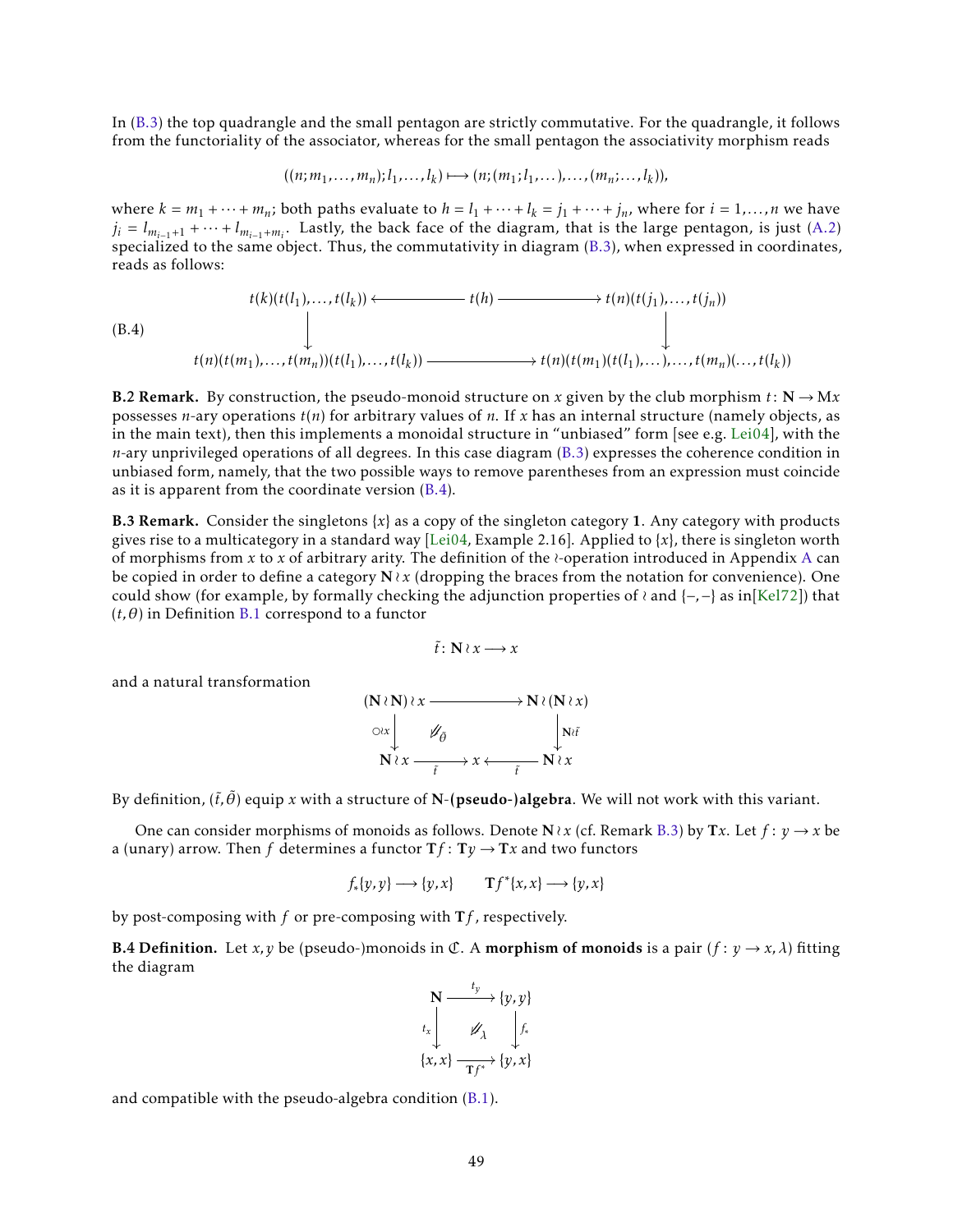<span id="page-49-3"></span>The compatibility between the above diagram and  $(B.1)$  means that in the coordinates of  $(B.2)$  we have

$$
f \circ t_{y}(m_{1} + \cdots + m_{k}) \xrightarrow{f \theta_{y}} f \circ (t_{y}(n)(t_{y}(m_{1}), \ldots, t_{y}(m_{n}))) \xrightarrow{\text{(1)}} (f \circ t_{y}(n))(t_{y}(m_{1}), \ldots, t_{y}(m_{n}))
$$
\n
$$
\lambda_{m_{1} + \cdots + m_{k}} \downarrow \qquad \qquad \downarrow \lambda_{n} \circ \text{Id}
$$
\n
$$
t_{x}(m_{1} + \cdots + m_{k}) \circ \text{T}f \qquad \qquad (t_{x}(n) \circ \text{T}f)(t_{y}(m_{1}), \ldots, t_{y}(m_{n}))
$$
\n
$$
\theta_{x} \text{T}f \downarrow \qquad \qquad \downarrow \text{(2)}
$$
\n
$$
(t_{x}(n)(t_{x}(m_{1}), \ldots, t_{x}(m_{n}))) \circ \text{T}f \xrightarrow{\text{(3)}} t_{x}(n)((t_{x}(m_{1}), \ldots, t_{x}(m_{n})) \circ \text{T}f) \xleftarrow{\text{(1)}} t_{x}(n)(f \circ t_{y}(m_{1}), \ldots, f \circ t_{y}(m_{n}))
$$

where the numbered arrows result from associativity isomorphism for composition.

Pseudo-monoids behave in the expected manner with respect to pseudo-functors. Specifically, let *F*:  $MC \rightarrow MB$  be a pseudo-functor, which by virtue of our identification, we think of as coming from an pseudo-functor  $F: \mathbb{C} \to \mathcal{B}$  between bicategories. It is clear that for any objects *x*, *y* of  $\mathbb{C}$ , *F* induces a functor

$$
F_{(y);x} \colon \{y,x\} \longrightarrow \{F(y), F(x)\}.
$$

<span id="page-49-2"></span>**B.5 Definition.** Let *x* be a pseudo-monoid in  $\mathcal{C}$ . Then  $F(x)$  acquires the structure of a pseudo-monoid in  $\mathcal{B}$ by virtue of the composition:

$$
N \stackrel{t}{\longrightarrow} Mx \stackrel{F_{\bullet}}{\longrightarrow} MF(x),
$$

with the full pseudo-monoid structure for  $MF(x)$  results from the composition

$$
N \wr N \xrightarrow{ftt} Mx \wr Mx \xrightarrow{F_{\bullet} \wr F_{\bullet}} MF(x) \wr MF(x)
$$
  
\n
$$
\circ \qquad \qquad \downarrow \qquad \qquad \downarrow \qquad \qquad \downarrow
$$
  
\n
$$
N \xrightarrow{t} Mx \xrightarrow{F_{\bullet}} MF(x)
$$

### <span id="page-49-0"></span>C Pentagons

Pentagon diagrams express the coherence condition in a monoidal category. This condition is replaced by a diagram of the form  $(B.3)$  or  $(B.4)$  if the monoidal structure is given in unbiased form [\[Lei04\]](#page-59-6). The actual pentagon can be recovered if these diagrams are specialized to arities equal to 4 and the monoidal category comes from a monoid inhabiting a 2-category. This shows the equivalence of the biased and unbiased definitions. A slight generalization of the pentagon occurs if the monoid inhabits a bicategory, and both these situations arise in the main text. In addition, conditions arising from pentagons are cocycle conditions in appropriate cohomology theories. It is useful to compute them once and for all in the general setting of a monoid object in a bicategory.

To begin with, observe that by applying [\(B.1\)](#page-47-6) and [\(B.2\)](#page-47-2) to the objects (2; 2, 1) and (2; 1, 2)  $\in \mathbb{N} \wr \mathbb{N}$  we obtain morphisms  $\theta_{2;2,1}$ :  $t(3) \rightarrow t(2)(t(2), t(1))$ ,  $\theta_{2;1,2}$ :  $t(3) \rightarrow t(2)(t(1), t(2))$ , and combining these two we obtain

(C.1) 
$$
\mu: t(2)(t(2), t(1)) \longrightarrow t(2)(t(1), t(2)).
$$

The pentagons (or the diagrams related to them) arise from the decomposition of the operation *t*(4), by way of [\(B.4\)](#page-48-1), down to terms only involving the binary and unary operations *t*(2) and *t*(1), respectively. We can assume that the unary operation  $t(1)$ :  $x \to x$  coincides with the identity id<sub>x</sub>. These decompositions can be encoded by working our way along the small pentagon in the diagram [\(B.3\)](#page-47-5), so for instance one of them corresponds to the sequences

<span id="page-49-1"></span>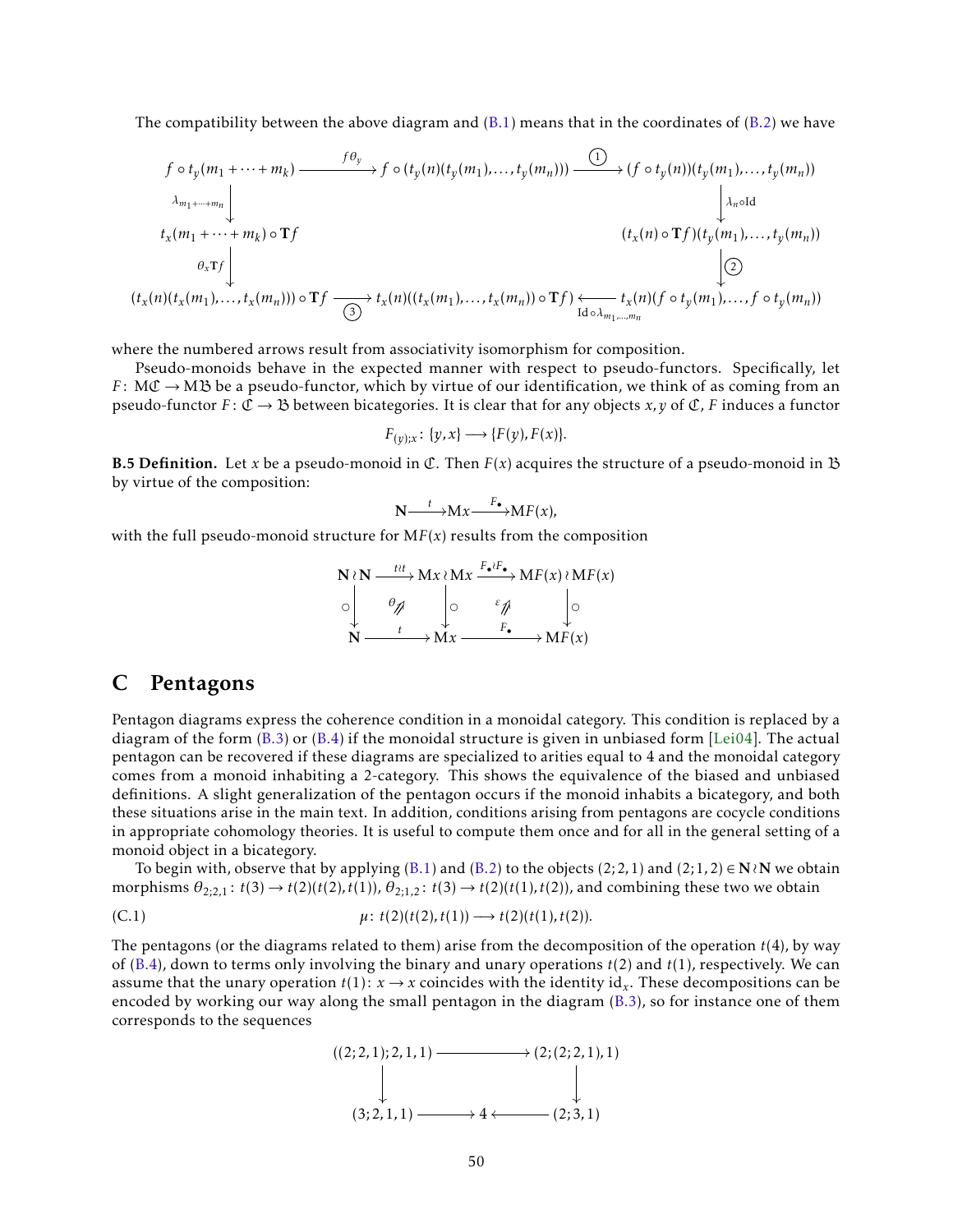(We have simply written 1 in place of the more accurate but cumbersome expression (1; 1).)

There are six distinct sequences including the one above. Their starting points, counted from the upper left corner of the small pentagon in the diagram [\(B.3\)](#page-47-5), are:

- <span id="page-50-5"></span><span id="page-50-4"></span><span id="page-50-3"></span><span id="page-50-2"></span><span id="page-50-1"></span><span id="page-50-0"></span>1. ((2; 2*,*1); 2*,*1*,*1),
- 2. ((2; 2*,*1); 1*,*2*,*1),
- 3. ((2; 1*,*2); 1*,*2*,*1),
- 4. ((2; 1*,*2); 1*,*1*,*2),
- <span id="page-50-6"></span>5. ((2; 1*,*2); 2*,*1*,*1),
- <span id="page-50-7"></span>6. ((2; 2*,*1); 1*,*1*,*2).

Let us also use the notations  $m_i = t(i)$ ,  $i = 1,...,4$ , with the special provision  $m_1 = id_x = id$ . With these, applying [\(B.4\)](#page-48-1) and [\(B.3\)](#page-47-5), we obtain the diagram on page [52:](#page-51-0)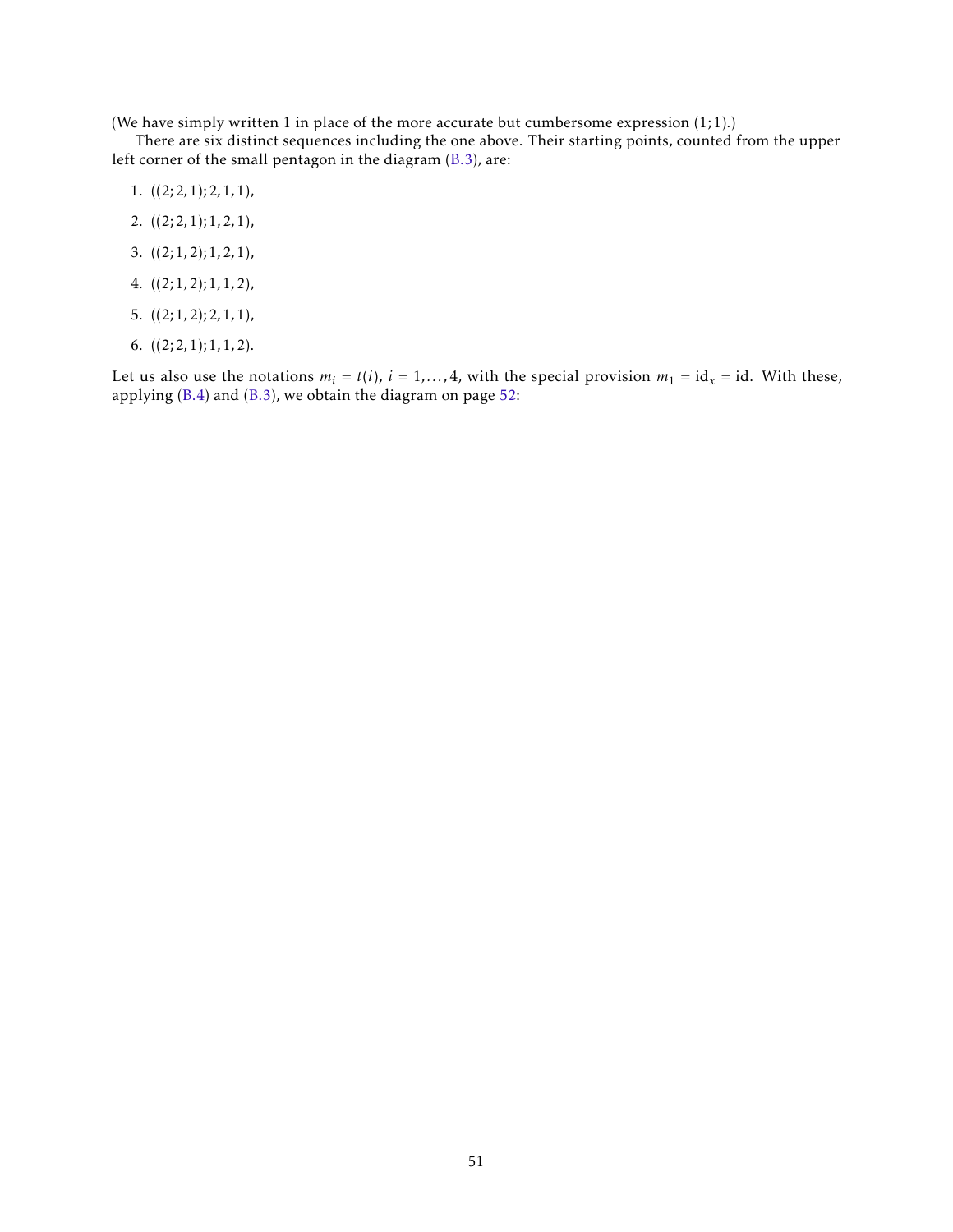<span id="page-51-0"></span>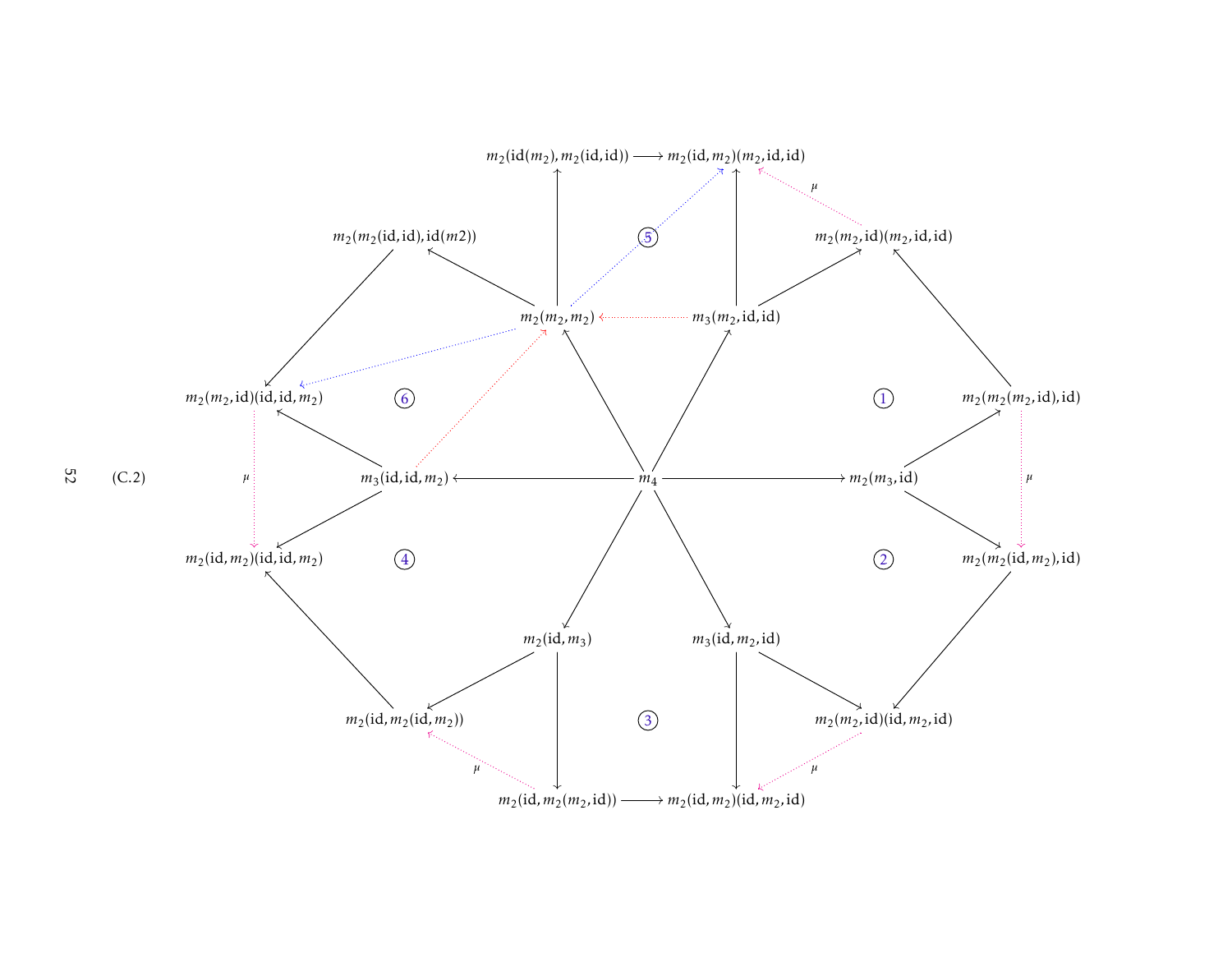The six petals correspond to the indicated sequences and are numbered accordingly. We have marked the (magenta) arrows resulting from the morphism [\(C.1\)](#page-49-1). Note that there are five of them. In particular:

- If MC is *unital,* the petals [5](#page-50-6) and [6](#page-50-7) collapse to the red arrows.
- If furthermore MC is in fact a 2-multicategory, i.e. the 2-categorical analog of a multicategory, so that C itself is a genuine 2-category, the associativity morphisms at the tops of all petals reduce to identities. As a result, the outer perimeter reduces to a standard pentagon



## <span id="page-52-0"></span>D Some lemmas on symmetric braidings

<span id="page-52-1"></span>D.1 Lemma. *Let* (C*,*⊗*, c*) *be a strictly associative braided monoidal category. For every x,y, z,w, the diagram*



*commutes if and only if the braiding c is symmetric.*

*Proof.* The naturally occurring diagram relating  $c_{x \otimes z, y \otimes w}$  to  $c_{x,y} \otimes c_{z,w}$  is

$$
\begin{array}{c}\nx\otimes y\otimes z\otimes w\longleftarrow\hspace{-0.2cm}\xrightarrow{\scriptsize{\begin{array}{c}1\otimes c_{z,y}\otimes 1\end{array}}}x\otimes z\otimes y\otimes w\\\ \xrightarrow{c_{x,y}\otimes c_{z,w}}\bigdownarrow\hspace{-0.2cm}y\otimes x\otimes w\otimes z\longrightarrow\hspace{-0.2cm}\xrightarrow{\scriptsize{\begin{array}{c}1\otimes c_{x,y}\otimes 1\end{array}}}y\otimes w\otimes x\otimes z\\\end{array}}
$$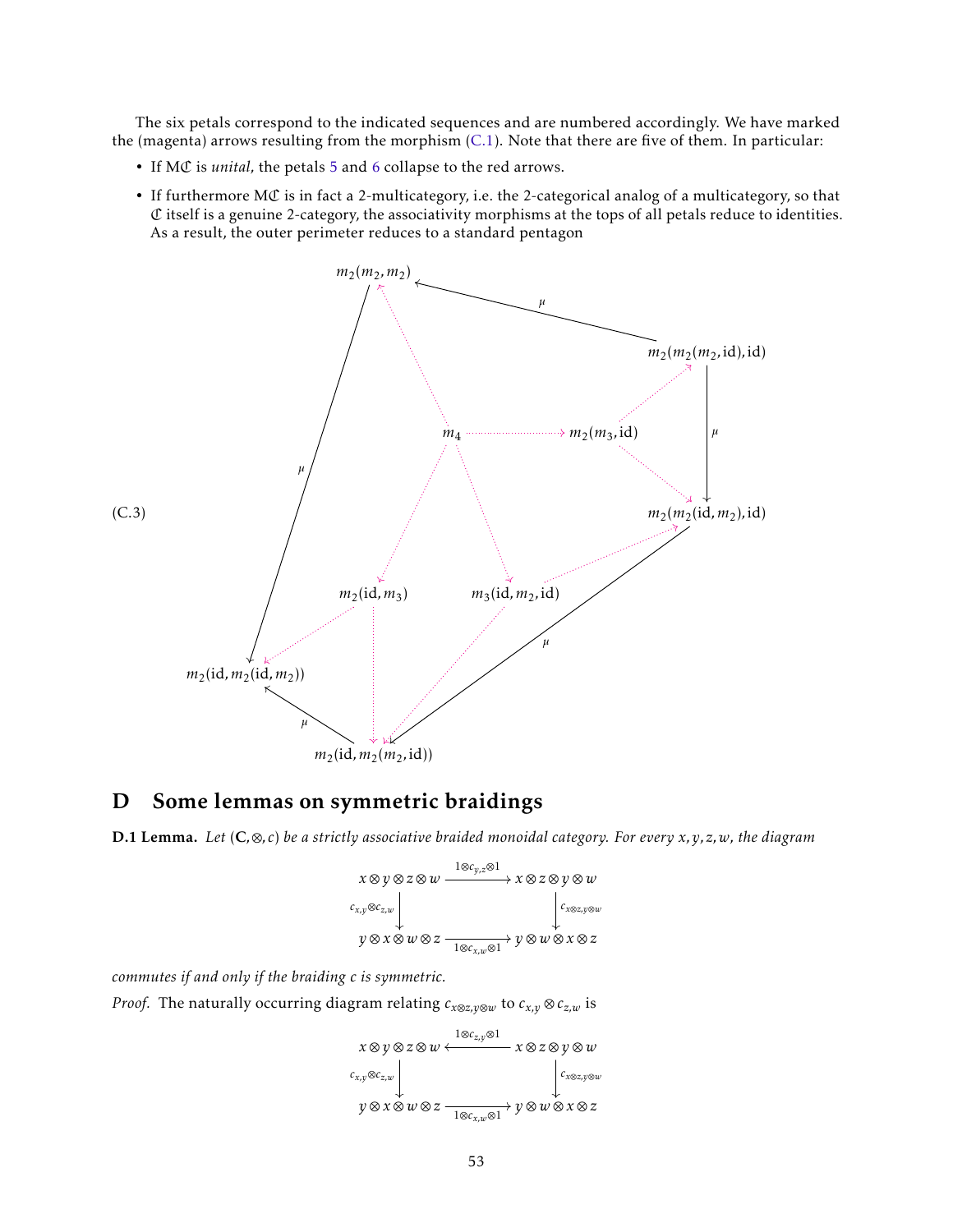which is valid with respect to any braiding. This is equal to the diagram in the statement if and only if *cy,z* is the inverse of *cz,y* . П

<span id="page-53-0"></span>D.2 Lemma. *Let* (C*,*⊗*, c*) *be a strictly associative braided monoidal category. If the braiding c is symmetric, the following diagram*



*commutes.*

*Proof.* Use Lemma [D.1](#page-52-1) to replace  $c_{yz,uv}$  with  $c_{y,u} \otimes c_{z,v}$  and similarly for  $c_{xz,uv}$  and  $c_{xv, yw}$ . This converts the diagram in the statement into the following one



which consists of two juxtaposed copies of the same kind of hexagon:



The latter commutes in any braided monoidal (strictly associative) category.

A permutative category is a symmetric monoidal category (C*,*⊗*, c*) in which associativity and unitality hold strictly. Thus the diagrams in Lemmas [D.1](#page-52-1) and [D.2](#page-53-0) commute if and only if the category (C*,*⊗*, c*) is permutative. On the other hand, the statements of Lemma [D.1](#page-52-1) and Lemma [D.2](#page-53-0) hold in general. Requiring that C be strictly associative merely simplifies the diagrams and overall legibility. For example, in the

 $\Box$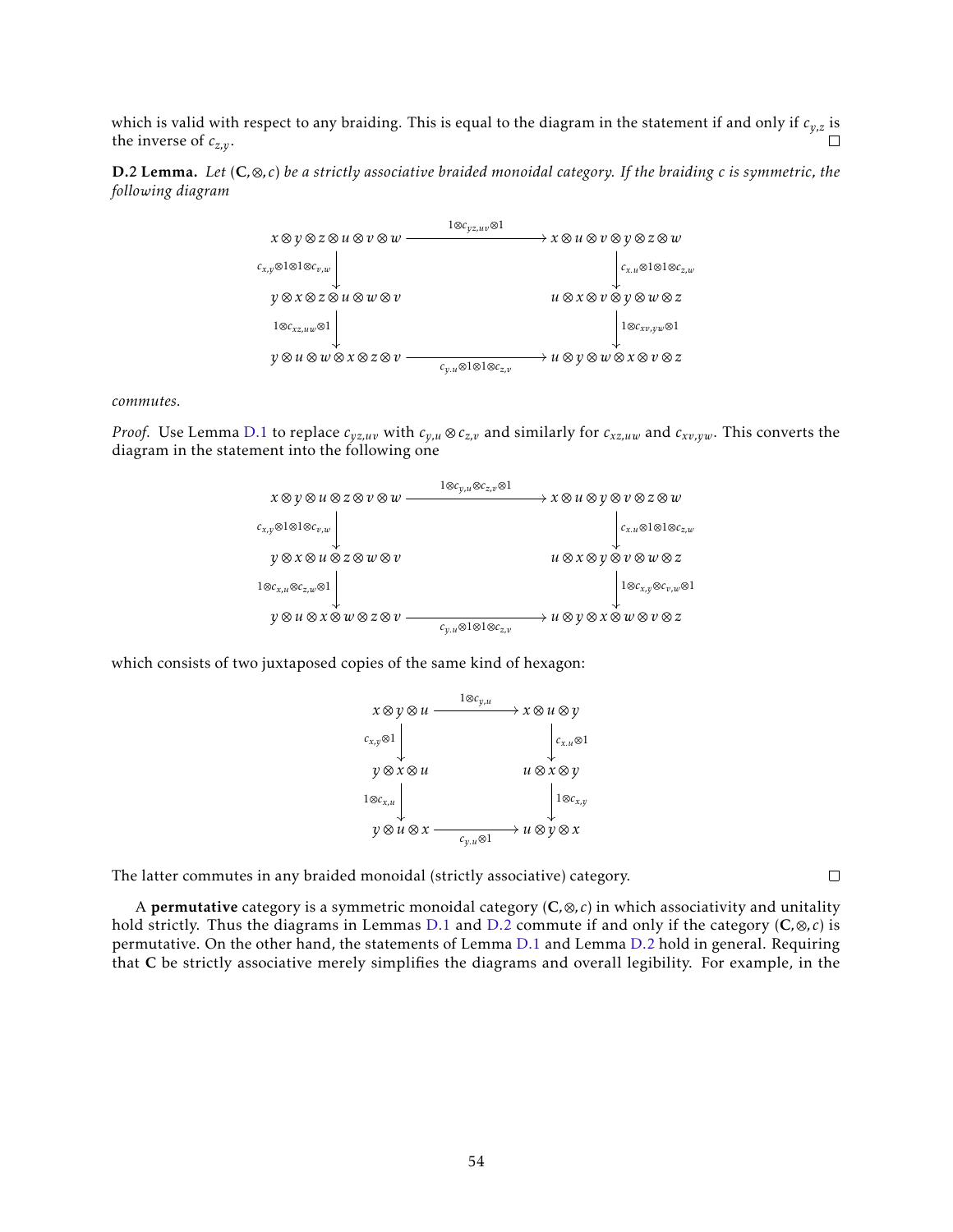<span id="page-54-2"></span>general case the diagram in the statement of Lemma [D.1](#page-52-1) would need replacing with:

$$
x \otimes (z \otimes (y \otimes w)) \longleftrightarrow (x \otimes z) \otimes (y \otimes w) \xrightarrow{c_{x \otimes z, y \otimes w}} (y \otimes w) \otimes (x \otimes z) \longrightarrow y \otimes (w \otimes (x \otimes z))
$$
  
\n
$$
x \otimes ((z \otimes y) \otimes w)
$$
\n
$$
y \otimes ((w \otimes x) \otimes z)
$$
\n
$$
y \otimes ((w \otimes x) \otimes z)
$$
\n
$$
y \otimes ((x \otimes w) \otimes z)
$$
\n
$$
y \otimes ((x \otimes w) \otimes z)
$$
\n
$$
y \otimes ((x \otimes w) \otimes z)
$$
\n
$$
y \otimes ((x \otimes w) \otimes z)
$$
\n
$$
y \otimes ((x \otimes w) \otimes z)
$$
\n
$$
y \otimes ((x \otimes w) \otimes z)
$$

with a similarly modified proof. A similar, but more complicated modifications apply to the diagram in the proof of Lemma [D.2.](#page-53-0)

## <span id="page-54-0"></span>E Hypercohomology computations

In order to carry out a full, explicit cohomology computation for the class of a ring-like stack  $\mathcal{R}$ , it is necessary to resolve various simplicial objects related to the ring *A*, notably the Eilenberg-Mac Lane's *K*(*A,n*) for  $n = 2, 3$ , by way of certain bisimplicial objects.

In the main text, and specifically in sect. [14,](#page-36-1) we simply referred to the spectral sequence for the hypercohomology of the simplicial object  $K(A,1)^{17}$  $K(A,1)^{17}$  $K(A,1)^{17}$  and focus on its  $E^{0,3}$ -term, showing that it is isomorphic to *HML*<sup>3</sup> (*A,M*) proper. While this is appropriate to show the agreement with Mac Lane cohomology, it is important to provide the main outline of the full calculation.

It is easier to illustrate the full computation in the (known) cases of  $H^3(K(A,1),M)$ , or  $H^4(K(A,2),M)$ first, that is, by just considering the underlying structure of braided (symmetric) stack of  $\mathcal R$ . The full case just calls for the addition of more data following the same pattern.

As it is well known,  $\mathscr{R}$  is only a gerbe over *A* [see e.g. [LM00\]](#page-59-12), and the decomposition of  $\varpi$ :  $\mathscr{R} \to A$ requires choosing local objects. Thus we need to choose covers  $\xi_n: U_{n,0} \to A^n$ , which we complete to an hypercover of *K*(*A,*1). Following ref. [\[Fri82\]](#page-58-16), this means an augmented bisimplicial object

$$
U_{\bullet,\bullet} \longrightarrow K(A,1)_{\bullet},
$$

such that each  $U_{n,\bullet}\to A^n$  is a hypercover. (In fact, and it is convenient to do so,  $U$  can be arranged so that its horizontal zero level  $U_{\bullet,0} \to K(A,1)$  is an acyclic fibration: this ensures it becomes finer in the horizontal direction so as to guarantee the existence of local choices.) We denote by *di,h* (resp. *di,v*) the face maps of *U* in the horizontal (resp. vertical) direction, where the "horizontal direction" is the direction of *K*(*A,*1).

Let us use the conventions:

1.  $a = \xi_1 : U_{1,0} \to A$ ,

2. 
$$
(a, b) = \xi_2 : U_{2,0} \to A \times A
$$
,

3. 
$$
(a, b, c) = \xi_3 : U_{3,0} \to A \times A \times A
$$
,

etcetera, where of course the meaning of the letters *a,b, c,...* depends on the level *n* and it is determined, in effect, by the simplicial face maps. Thus, at level  $n = 2$  we have

$$
a = d_2 \xi_2 = \xi_1 d_{h,2}
$$
  
\n
$$
b = d_0 \xi_2 = \xi_1 d_{h,0}
$$
  
\n
$$
a + b = d_1 \xi_2 = \xi_1 d_{h,1},
$$

<span id="page-54-1"></span> $17$ As done in ref. [\[Bre99,](#page-58-4) §6], discussing the passage from a monoidal category to a monoidal stack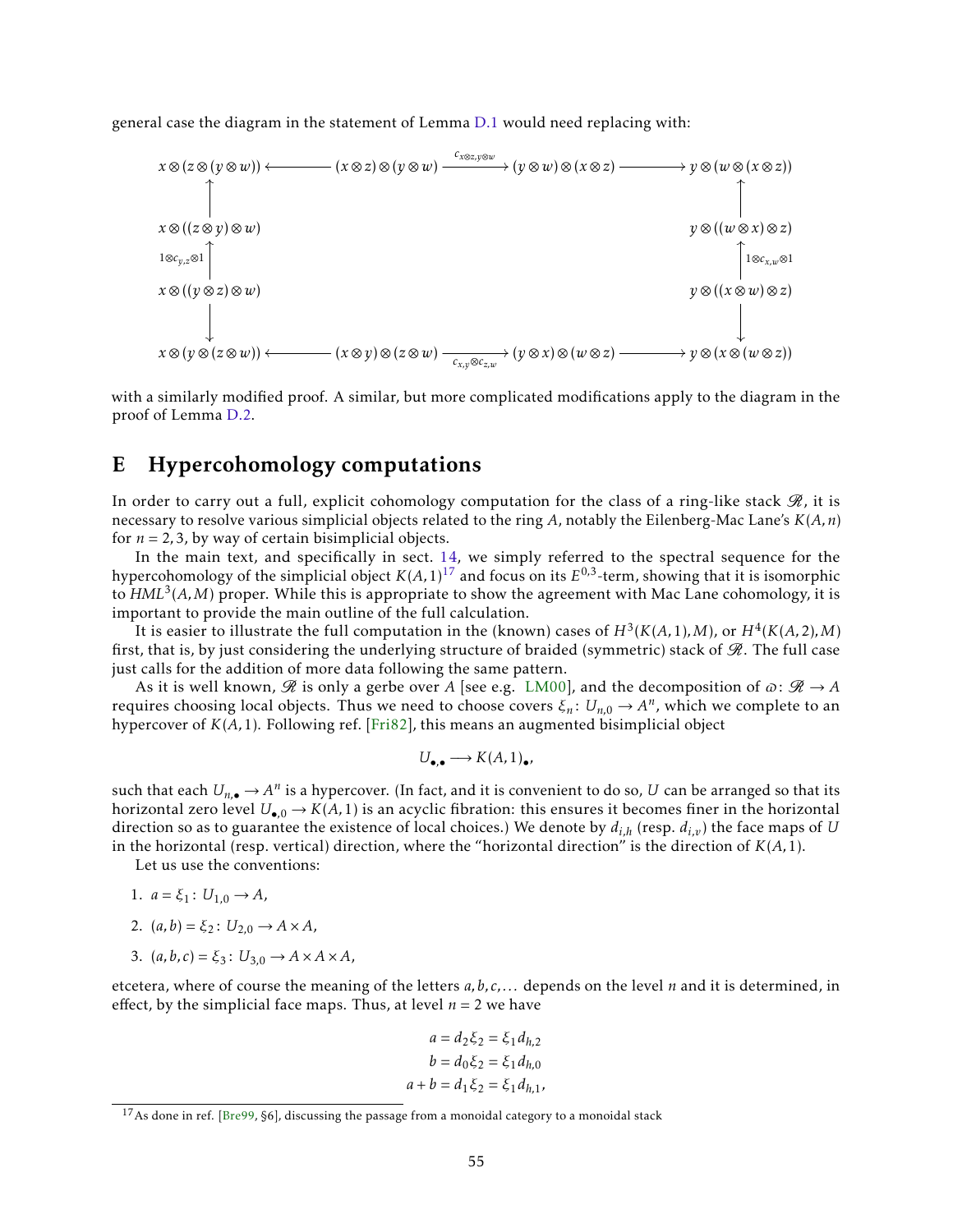<span id="page-55-3"></span>whereas at level  $n = 3$  we have, with the same conventions:

$$
a = d_2 d_3 \xi_3 = \xi_1 d_{h,2} d_{h,3}
$$
  
\n
$$
b = d_0 d_3 \xi_3 = \xi_1 d_{h,0} d_{h,3}
$$
  
\n
$$
c = d_0 d_1 \xi_3 = \xi_1 d_{h,0} d_{h,1}
$$
  
\n
$$
a + b = d_1 d_3 \xi_3 = \xi_1 d_{h,1} d_{h,3}
$$
  
\n
$$
b + c = d_0 d_2 \xi_3 = \xi_1 d_{h,0} d_{h,2}
$$
  
\n
$$
a + b + c = d_1 d_2 \xi_3 = \xi_1 d_{h,1} d_{h,2}.
$$

The choice of an object *X* of the pullback  $\mathcal{R}_a = \xi_1^* \mathcal{R}$  determines the class of  $\mathcal{R}$ , as a gerbe over *A* with band *M*, in  $H^2(A,M)$ . This class is obtained by computing it in the standard way along the hypercover  $U_{1,\bullet} \to A$ . As it is well known, the class itself is represented by an object of  $\alpha \in M(U_{1,2})$ , which is simply the defect in the commutativity of the triangle formed by the three possible pullbacks to  $U_{1,2}$  of the isomorphism  $\varphi: d_{1,v}^* X \stackrel{\sim}{\to} d_{0,v}^* X$  defined over  $U_{1,1}$  [see [Bre94b;](#page-58-17) [Bre94a\]](#page-58-7). As a result, *α* is a Čech cocycle relative to the hypercover *U*1*,*• :

(E.1) 
$$
d_{0,v}^* \alpha + d_{1,v}^* \alpha - d_{2,v}^* \alpha + d_{3,v}^* \alpha = 0.
$$

In the horizontal direction, by successively pulling back *X* along the horizontal face maps at vertical level  $n = 0$  we obtain objects  $X_a, X_{a+b}, \ldots$  (recall the convention above) providing decompositions for the various pullbacks  $d_{i,h}^*...d_{j,h}^*\mathscr{R}$  over  $A^n$ .

At level  $n = 2$ , over  $U_{2,0}$ , we get an isomorphism

<span id="page-55-1"></span><span id="page-55-0"></span>
$$
\sigma_{a,b}: X_a + X_b \xrightarrow{\sim} X_{a+b},
$$

which is only compatible with the various isomorphisms  $\varphi_a\colon d^*_{1,v}X_a\stackrel{\sim}{\to} d^*_{0,v}X_a$  up to an automorphism, say  $\delta \in M(U_{2,1})$ , of  $d_{0,v}^* X_{a+b}$ . A calculation of the pullbacks to  $U_{2,2}$ , yields

(E.2) 
$$
d_{0,v}^* \delta - d_{1,v}^* \delta + d_{2,v}^* \delta = -d_{0,h}^* \alpha + d_{1,h}^* \alpha - d_{2,h}^* \alpha.
$$

Observe that *modulo α*, the element *δ* gives the class in  $H^1(A \times A, M)$  of the sheaf Hom( $X_a + X_b, X_{a+b}$ ).

Also, still over  $U_{2,0}$ , the braiding of  $\mathscr R$  gives the diagram

$$
X_a + X_b \longrightarrow X_b + X_a
$$
  
\n
$$
\sigma_{a,b} \downarrow \qquad \qquad \downarrow \sigma_{b,a}
$$
  
\n
$$
X_{a+b} \longrightarrow X_{a+b} \longrightarrow X_{a+b}
$$

defining  $g_+(a,b) \in M(U_{2,0})$ . If the braiding is in addition symmetric, then the previous diagram yields

$$
g_{+}(a,b) + g_{+}(b,a) = 0,
$$

namely  $g_+$  is antisymmetric under the map determined by the pullback of  $U_{2,\bullet}$  by the swap map of  $A^2.$  If we denote this operation by  $\tau$ , then the above relation would be written  $g_+ + \tau^* g_+ = 0$ 

Similarly, an analysis of the associativity of the monoidal structure of  $\mathscr R$  yields  $f_+(a,b,c) \in M(U_{3,0})$ , as an automorphism of the object  $X_{a+b+c}$  of  $d_{2,h}^*d_{1,h}^*$   $\mathscr R$  over  $A^3$ . Under pullback of both  $f_+$  and  $g_+$  to  $U_{3,1}$  we obtain:

(E.3) 
$$
d_{0,v}^* f_+ - d_{1,v}^* f_+ = d_{0,h}^* \delta - d_{1,h}^* \delta + d_{2,h}^* \delta - d_{3,h}^* \delta
$$

$$
d_{0,v}^* g_+ - d_{1,v}^* g_+ = -\delta + \tau^* \delta.
$$

Finally, the familiar relations describing a (symmetric) braiding arise by analyzing the behavior of  $f_{+}$  when pulled back to  $U_{4,0}$  and that of  $g_+$  when pulled back to  $U_{3,0}$ , yielding the standard cocycle relation

<span id="page-55-2"></span>
$$
d_{0,h}^* f_+ - d_{1,h}^* f_+ + d_{2,h}^* f_+ - d_{3,h}^* f_+ + d_{4,h}^* f_+ = 0,
$$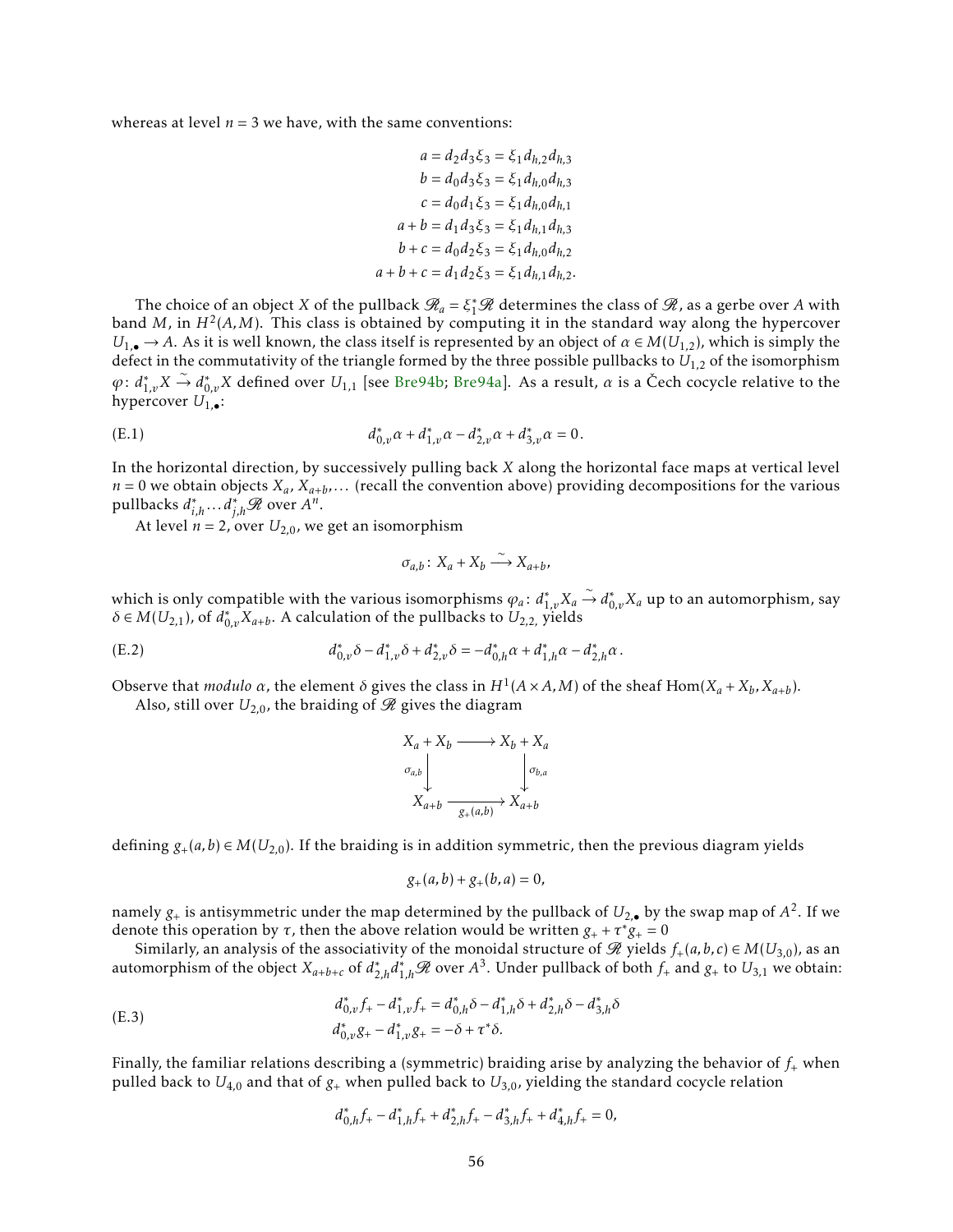plus the two equations arising from Mac Lane's hexagonal diagrams (and the antisymmetry condition above, if  $\mathscr R$  is symmetric).

Again, observe that *modulo*  $\delta$ *,*  $f_+$  and  $g_+$  define objects in  $H^0(A^4,M)$  and  $H^0(A^3,M)$  satisfying the standard cocycle relations for a class in  $H^4(K(A,2),M)$  (or  $H^5(K(A,3),M)$ ). This is the relevant part in the discussion of the class arising from a braided (or symmetric) monoidal stack as above.

In summary, the quadruplet  $(f_+, g_+, \delta, \alpha)$  defines a cocycle of degree 3 with respect to the total complex defined as follows. Let *B*(*A*,*k*) be the iterated bar construction on *A*, where *k* = 2, 3. If *k* = 1, then *B*(*A*, 1) is simply the complex Z[*K*(*A,*1)]∼. [18](#page-56-0) With a mild abuse of language, for each (vertical) level *n* let *B*(*U*•*,n,k*) denote the complex obtained in a way analogous to  $B(A, k)$  from the abelian sheaves  $\mathbb{Z}[U_{\bullet,n}]$ . Thus we get an augmented simplicial object

$$
\cdots \longrightarrow B(U_{\bullet,1},k) \longrightarrow B(U_{\bullet,0},k) \stackrel{\xi}{\longrightarrow} B(A,k).
$$

Then we form (neglecting  $B(A,k)$ ) the total complex with respect to the vertical direction to obtain the necessary complex.

A glance at the complex used in the main text, section [14,](#page-36-1) namely the bar complex built on top of a DGA structure on the complexes  $L^2(A)$  (or  $L^3(A)$ ), reveals that the same construction with the hypercover

$$
U_{\bullet,\bullet}\to K(A,1)
$$

would also work in this case, with the difference that in total degree 3 we have the quintuplet used in the paper, namely  $(f, \alpha_1, \alpha_2, f_+, g_+)$  *plus* the automorphisms  $\alpha$  and  $\delta$  as above arising from the decomposition of  $\mathscr R$  over *A* and  $A \times A$ , supplemented by an additional one,  $\varepsilon \in M(U_{2,1})$ , arising from the descent condition on the pullback of the various biextensions  $E_{a,b}$  and their higher analogs.

To accommodate for these changes, we must form simplicial objects corresponding to the bar complexes  $\bar{B}_{k,\bullet}(A)$ ,  $k = 2,3$ , in section [14.2.](#page-37-2) That is, for each complex  $B(U_{\bullet,n},k)$  above we apply the (normalized) bar construction  $\bar{B}_k(U_{\bullet,n}) \coloneqq \bar{B}(B(U_{\bullet,n},k),\eta)$  to form the augmented simplicial object

(E.4) 
$$
\cdots \longrightarrow \overrightarrow{B_k(U_{\bullet,1})} \longrightarrow \overrightarrow{B_k(U_{\bullet,0})} \longrightarrow \overrightarrow{B_k(\bullet,A)},
$$

for  $k = 2,3$ . In addition to our notational conventions, we must consider appropriate ones for the multiplicative structures: we consider products  $ab = (d_2\xi_2)(d_0\xi_2)$ ,  $abc = (d_2d_3\xi_3)(d_0d_3\xi_3)(d_0d_1\xi_3)$ , etc. and use the same notation for the corresponding maps at any level in the vertical direction.

To explain the required steps to obtain the full class in some more detail, consider the biexact bifunctors

<span id="page-56-2"></span>
$$
m_{a,b} \colon \mathcal{R}_a \times \mathcal{R}_b \longrightarrow \mathcal{R}_{ab}
$$

defined over *U*2*,*<sup>0</sup> (again, recall the above convention about naming the components of *ξ*1*, ξ*2*,...*) corresponding to the biextension *Ea,b* introduced in sect. [14.4,](#page-40-3) and their higher arity analogs. In terms of local objects, we have an isomorphism ∼

$$
m_{a,b}: X_a X_b \xrightarrow{\sim} X_{ab},
$$

which we can safely indicate with the same name, between objects of  $\mathcal{R}_{ab}$ . Analogously to the case of the sum operation,  $m_{a,b}$  is only compatible with the (horizontal) pullbacks of  $\varphi$ :  $d_{1,v}^*X \to d_{0,v}^*X$  up to an automorphism  $\varepsilon \in M(U_{2,1})$ . For added clarity, let us specify the labels as  $\varepsilon(a,b)$ . Comparing the three possible pullbacks to *U*2*,*<sup>2</sup> yields the relation

<span id="page-56-1"></span>(E.5) 
$$
d_{0,v}^* \varepsilon(a,b) - d_{1,v}^* \varepsilon(a,b) + d_{2,v}^* \varepsilon(a,b) = -a\alpha(b) + \alpha(ab) - \alpha(a)b,
$$

where a notation like  $\alpha(ab)$  means the pullback of  $\alpha \in M(U_{1,2})$  along the analog  $\bar{B}_k(U_{2,2}) \to \bar{B}_k(U_{1,2})$  of the map *ab*, as mentioned above.

<span id="page-56-0"></span><sup>&</sup>lt;sup>18</sup>A down-shifted version is the complex denoted  $L^2(A)$  or  $L^3(A)$  in the paper.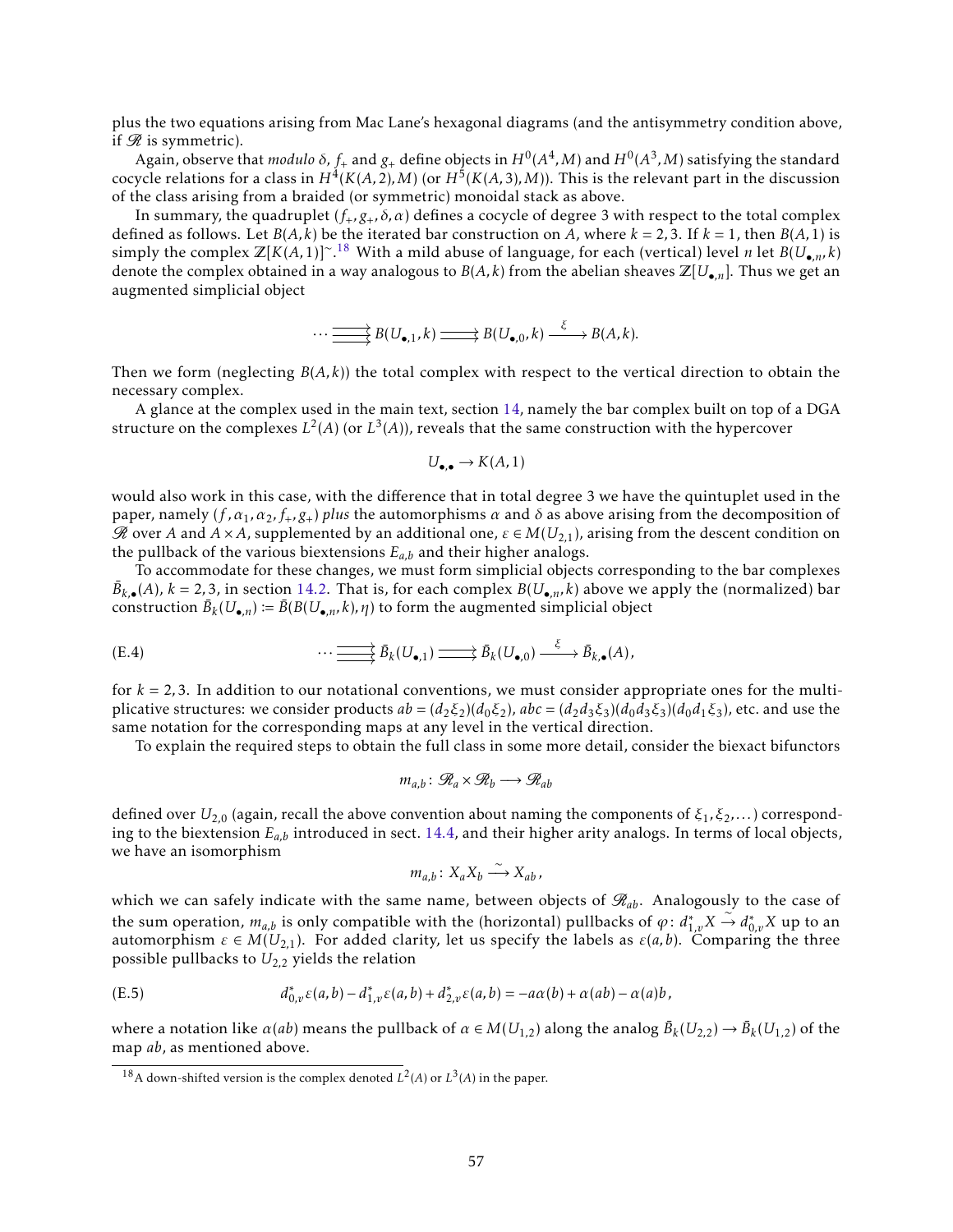The remaining three relations are found by analyzing the behavior of the diagrams [\(14.14\)](#page-43-0), [\(14.8\)](#page-41-1) which define the quantities  $f(a, b, c)$ ,  $\alpha_1(a, b; c)$ , and  $\alpha_2(a; b, c)$ , under pullback from  $U_{3,0}$  to  $U_{3,1}$ . They can be readily computed by interpreting  $f(a, b, c)$ ,  $\alpha_1(a, b, c)$ , and  $\alpha_2(a, b, c)$  as 2-arrows in the diagrams



and



and then comparing, for each diagram, the two possible pullbacks to *U*3*,*1. We obtain the following relations:

<span id="page-57-5"></span>
$$
d_{0,v}^{*}f(a,b,c) - d_{1,v}^{*}f(a,b,c) = -a\varepsilon(b,c) + \varepsilon(ab,c) - \varepsilon(a,bc) + \varepsilon(a,b)c
$$
  
(E.6) 
$$
d_{0,v}^{*}\alpha_{1}(a,b;c) - d_{1,v}^{*}\alpha_{1}(a,b;c) = -\delta(ac,bc) + \delta(a,b)c - \varepsilon(a,c) + \varepsilon(a+b,c) - \varepsilon(b,c)
$$

$$
d_{0,v}^{*}\alpha_{2}(a,b;c) - d_{1,v}^{*}\alpha_{2}(a,b;c) = \delta(ab,ac) - a\delta(b,c) + \varepsilon(a,b) - \varepsilon(a,b+c) + \varepsilon(a,c).
$$

In summary, the relations [\(E.1\)](#page-55-0), [\(E.2\)](#page-55-1) and [\(E.5\)](#page-56-1), and [\(E.3\)](#page-55-2) and [\(E.6\)](#page-57-5), together with the ones found in the main text, sect. [14.5,](#page-41-0) over  $U_{4,0}$ , show the entire collection

$$
((f,\alpha_1,\alpha_2,f_+,g_+);(\delta,-\varepsilon),\alpha)
$$

forms a cocycle of total degree 3 in the double complex obtained from  $(E.4)$  for  $k = 3$  (minus the term in degree −1, of course). In particular, the relations [\(E.3\)](#page-55-2) and [\(E.6\)](#page-57-5) feature the horizontal differential of (*δ,*−*ε*), which has horizontal degree 2, according to sect. [14.3.](#page-37-3) Similarly, the relations [\(E.2\)](#page-55-1), [\(E.5\)](#page-56-1) feature the horizontal differential of *α*, with horizontal degree 1.

## <span id="page-57-2"></span>References

- <span id="page-57-4"></span>[Ald15] Ettore Aldrovandi. "Stacks of Ann-Categories and their morphisms". In: *Theory and Applications of Categories* 30.39 (Sept. 21, 2015), pp. 1256–1286. arXiv: [1501.07592 \[math.CT\]](http://arxiv.org/abs/1501.07592). url: [http:](http://www.tac.mta.ca/tac/volumes/30/39/30-39abs.html) [//www.tac.mta.ca/tac/volumes/30/39/30-39abs.html](http://www.tac.mta.ca/tac/volumes/30/39/30-39abs.html) (cit. on p. [36\)](#page-35-1).
- <span id="page-57-0"></span>[AN09] Ettore Aldrovandi and Behrang Noohi. "Butterflies I: Morphisms of 2-group stacks". In: *Advances in Mathematics* 221 (2009), pp. 687-773. poi: [doi : 10 . 1016 / j . aim . 2008 . 12 . 014](https://doi.org/doi:10.1016/j.aim.2008.12.014). arXiv: [0808.3627 \[math.CT\]](http://arxiv.org/abs/0808.3627) (cit. on pp. [1](#page-0-1)[–3,](#page-2-2) [5,](#page-4-0) [7](#page-6-3)[–11,](#page-10-4) [17,](#page-16-4) [20](#page-19-1)[–23,](#page-22-4) [25,](#page-24-0) [27,](#page-26-3) [30,](#page-29-2) [31\)](#page-30-4).
- <span id="page-57-3"></span>[AN10] Ettore Aldrovandi and Behrang Noohi. "Butterflies II: torsors for 2-group stacks". In: *Advances in Mathematics* 225 (2010). [10.1016/j.aim.2010.03.011,](http://dx.doi.org/10.1016/j.aim.2010.03.011) [arXiv:0909.3350 \[math.AT\],](http://arxiv.org/abs/0909.3350) pp. 922–976 (cit. on pp. [11,](#page-10-4) [17,](#page-16-4) [18\)](#page-17-0).
- <span id="page-57-1"></span>[BDRR13] Nils A. Baas, Bjørn Ian Dundas, Birgit Richter, and John Rognes. "Ring completion of rig categories". In: *J. Reine Angew. Math.* 674 (2013), pp. 43–80. issn: 0075-4102 (cit. on p. [2\)](#page-1-0).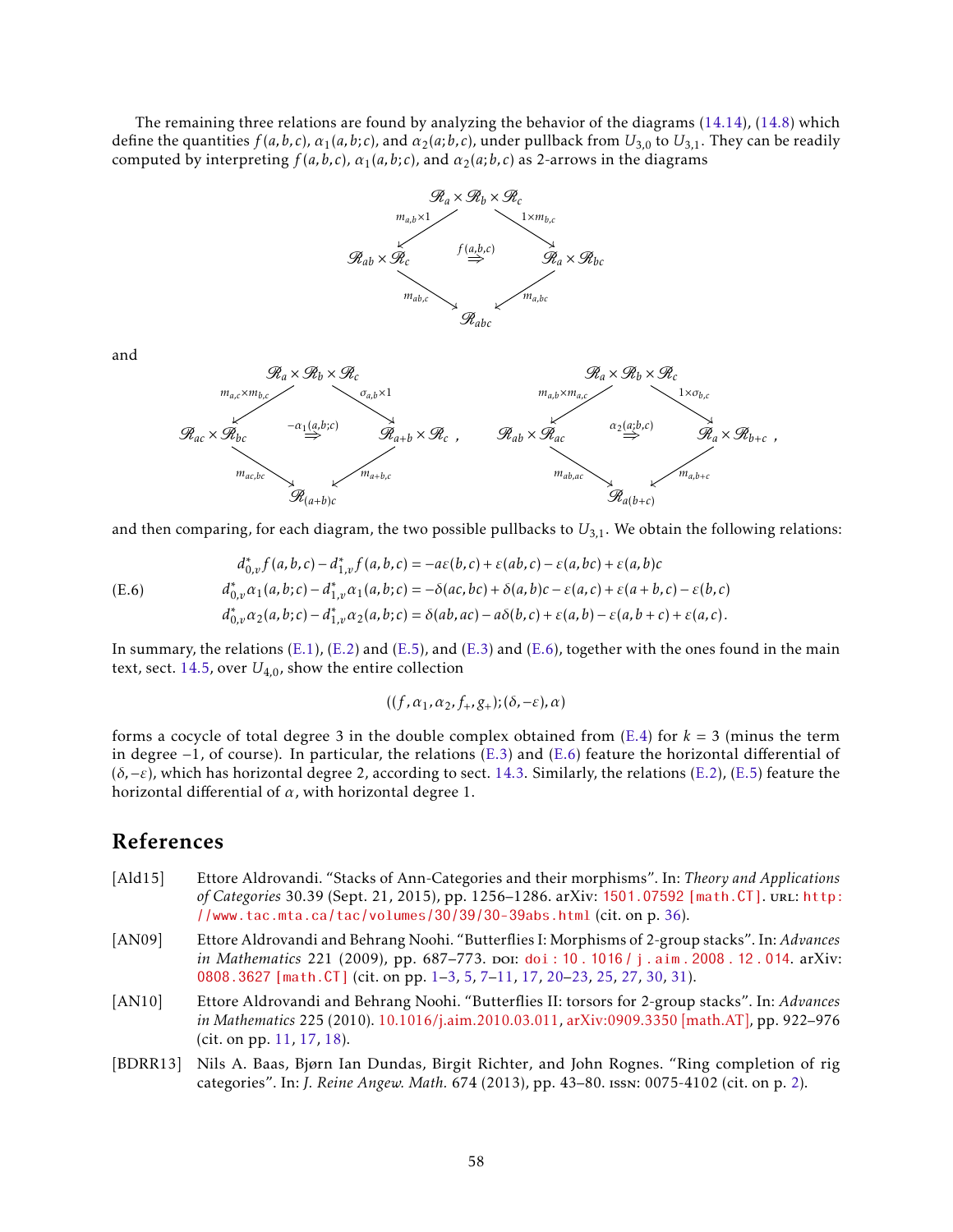- <span id="page-58-15"></span>[Ber07] Clemens Berger. "Iterated wreath product of the simplex category and iterated loop spaces". In: *Advances in Mathematics* 213.1 (2007), pp. 230–270. issn: 0001-8708. doi: [http://dx.doi.org/](https://doi.org/http://dx.doi.org/10.1016/j.aim.2006.12.006) [10.1016/j.aim.2006.12.006](https://doi.org/http://dx.doi.org/10.1016/j.aim.2006.12.006). url: [http://www.sciencedirect.com/science/article/](http://www.sciencedirect.com/science/article/pii/S0001870806003938) [pii/S0001870806003938](http://www.sciencedirect.com/science/article/pii/S0001870806003938) (cit. on p. [48\)](#page-47-7).
- <span id="page-58-1"></span>[Boy10] Mitya Boyarchenko. "Characters of unipotent groups over finite fields". In: *Selecta Math. (N.S.)* 16.4 (2010), pp. 857–933. ISSN: 1022-1824. poi: 10.1007/s00029-010-0036-9. URL: [http:](http://dx.doi.org/10.1007/s00029-010-0036-9) [//dx.doi.org/10.1007/s00029-010-0036-9](http://dx.doi.org/10.1007/s00029-010-0036-9) (cit. on p. [2\)](#page-1-0).
- <span id="page-58-8"></span>[Bre70] Lawrence Breen. "Extensions of abelian sheaves and Eilenberg-MacLane algebras". In: *Invent. Math.* 9 (1969/1970), pp. 15–44. issn: 0020-9910 (cit. on p. [4\)](#page-3-2).
- <span id="page-58-11"></span>[Bre83] Lawrence Breen. *Fonctions thêta et théorème du cube*. Vol. 980. Lecture Notes in Mathematics. Berlin: Springer-Verlag, 1983, pp. xiii+115. isbn: 3-540-12002-5 (cit. on pp. [10,](#page-9-6) [11,](#page-10-4) [13,](#page-12-4) [14,](#page-13-3) [25\)](#page-24-0).
- <span id="page-58-0"></span>[Bre90] Lawrence Breen. "Bitorseurs et cohomologie non abélienne". In: The Grothendieck Festschrift, *Vol. I.* Vol. 86. Progr. Math. Boston, MA: Birkhäuser Boston, 1990, pp. 401–476 (cit. on pp. [1,](#page-0-1) [2,](#page-1-0) [7,](#page-6-3) [9,](#page-8-2) [11\)](#page-10-4).
- <span id="page-58-7"></span>[Bre94a] Lawrence Breen. "On the classification of 2-gerbes and 2-stacks". In: *Astérisque* 225 (1994), p. 160. issn: 0303-1179 (cit. on pp. [4,](#page-3-2) [9,](#page-8-2) [37,](#page-36-2) [41,](#page-40-4) [45,](#page-44-3) [56\)](#page-55-3).
- <span id="page-58-17"></span>[Bre94b] Lawrence Breen. "Tannakian categories". In: *Motives (Seattle, WA, 1991)*. Vol. 55. Proc. Sympos. Pure Math. Providence, RI: Amer. Math. Soc., 1994, pp. 337–376 (cit. on p. [56\)](#page-55-3).
- <span id="page-58-4"></span>[Bre99] Lawrence Breen. "Monoidal categories and multiextensions". In: *Compositio Math.* 117.3 (1999), pp. 295–335. issn: 0010-437X (cit. on pp. [4,](#page-3-2) [26,](#page-25-5) [40,](#page-39-6) [41,](#page-40-4) [55\)](#page-54-2).
- <span id="page-58-3"></span>[CS10] G. S. H. Cruttwell and Michael A. Shulman. "A unified framework for generalized multicategories". In: *Theory Appl. Categ.* 24 (2010), No. 21, 580–655. issn: 1201-561X (cit. on p. [3\)](#page-2-2).
- <span id="page-58-2"></span>[Dat10] Swarnendu Datta. "Metric groups attached to skew-symmetric biextensions". In: *Transform. Groups* 15.1 (2010), pp. 72-91. ISSN: 1083-4362. DOI: 10. 1007 / s00031 - 010 - 9078 - 5. URL: <http://dx.doi.org/10.1007/s00031-010-9078-5> (cit. on p. [2\)](#page-1-0).
- <span id="page-58-10"></span>[Del73] Pierre Deligne. "La formule de dualité globale. Séminaire de Géométrie Algébrique du Bois-Marie 1963–1964 (SGA 4)". In: M. Artin, A. Grothendieck, and J. L. Verdier. *Theorie des topos et ´ cohomologie etale des sch ´ emas. Tome 3 ´* . Vol. 3. XVIII. Springer-Verlag, 1973, pp. vi+640 (cit. on p. [9\)](#page-8-2).
- <span id="page-58-9"></span>[Del79] Pierre Deligne. "Variétés de Shimura: interprétation modulaire, et techniques de construction de modèles canoniques". In: *Automorphic forms, representations and L-functions (Proc. Sympos. Pure Math., Oregon State Univ., Corvallis, Ore., 1977), Part 2*. Proc. Sympos. Pure Math., XXXIII. Providence, R.I.: Amer. Math. Soc., 1979, pp. 247–289 (cit. on p. [8\)](#page-7-2).
- <span id="page-58-14"></span>[Dug14] Daniel Dugger. "Coherence for invertible objects and multigraded homotopy rings". In: *Algebr. Geom. Topol.* 14.2 (2014), pp. 1055–1106. issn: 1472-2747. doi: [10.2140/agt.2014.14.1055](https://doi.org/10.2140/agt.2014.14.1055). url: <http://dx.doi.org/10.2140/agt.2014.14.1055> (cit. on pp. [37,](#page-36-2) [40\)](#page-39-6).
- <span id="page-58-5"></span>[EM53] Samuel Eilenberg and Saunders Mac Lane. "On the groups of *H*(Π*,n*). I". In: *Ann. of Math. (2)* 58 (1953), pp. 55–106. issn: 0003-486X (cit. on p. [4\)](#page-3-2).
- <span id="page-58-6"></span>[EM54] Samuel Eilenberg and Saunders Mac Lane. "On the groups *H*(Π*,n*). II. Methods of computation". In: *Ann. of Math. (2)* 60 (1954), pp. 49–139. issn: 0003-486X (cit. on pp. [4,](#page-3-2) [40\)](#page-39-6).
- <span id="page-58-16"></span>[Fri82] Eric M. Friedlander. *Etale homotopy of simplicial schemes ´* . Vol. 104. Annals of Mathematics Studies. Princeton University Press, Princeton, N.J.; University of Tokyo Press, Tokyo, 1982, pp. vii+190. isbn: 0-691-08288-X; 0-691-08317-7 (cit. on p. [55\)](#page-54-2).
- <span id="page-58-13"></span>[Gir71] Jean Giraud. *Cohomologie non abelienne ´* . Die Grundlehren der mathematischen Wissenschaften, Band 179. Berlin: Springer-Verlag, 1971, pp. ix+467 (cit. on p. [23\)](#page-22-4).
- <span id="page-58-12"></span>[GJ99] Paul G. Goerss and John F. Jardine. *Simplicial homotopy theory*. Vol. 174. Progress in Mathematics. Basel: Birkhäuser Verlag, 1999, pp. xvi+510. ISBN: 3-7643-6064-X (cit. on p. [10\)](#page-9-6).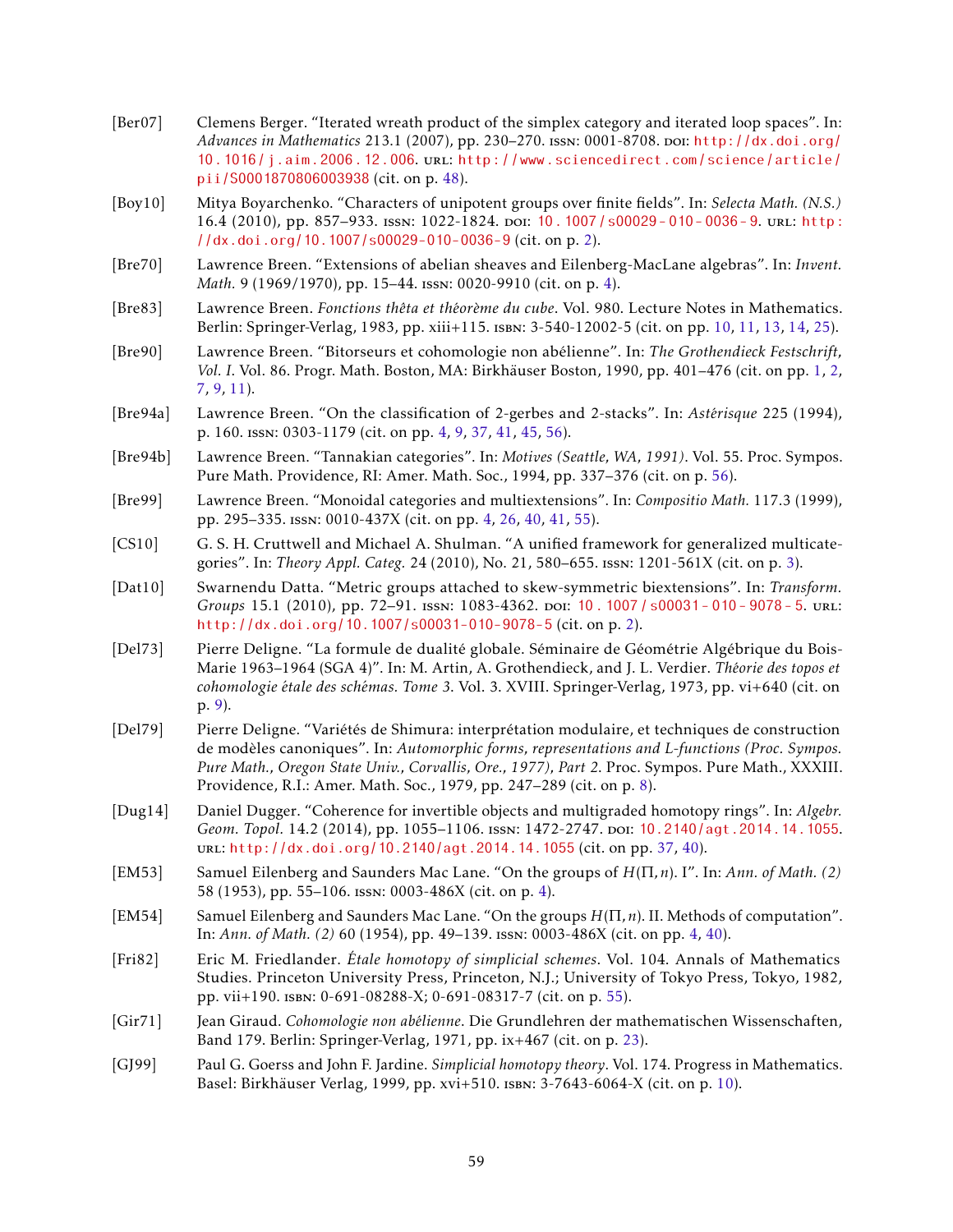- <span id="page-59-1"></span>[Gro72] A. Grothendieck. "Biextensions de faisceaux de groupes". In: *Groupes de monodromie en géométrie algébrique. I. Vol. 288. Lecture Notes in Mathematics. Séminaire de Géométrie Algébrique du* Bois-Marie 1967–1969 (SGA 7 I), Dirige par A. Grothendieck. Avec la collaboration de M. ´ Raynaud et D. S. Rim. Berlin: Springer-Verlag, 1972. Chap. VII, pp. 133–217 (cit. on pp. [2,](#page-1-0) [3,](#page-2-2) [10,](#page-9-6) [11,](#page-10-4) [13,](#page-12-4) [14,](#page-13-3) [26,](#page-25-5) [36\)](#page-35-1).
- <span id="page-59-7"></span>[JP07] Mamuka Jibladze and Teimuraz Pirashvili. "Third Mac Lane cohomology via categorical rings". In: *J. Homotopy Relat. Struct.* 2.2 (2007), pp. 187–216. arXiv: [math/0608519](http://arxiv.org/abs/math/0608519) (cit. on pp. [4,](#page-3-2) [12,](#page-11-4) [32,](#page-31-5) [33\)](#page-32-3).
- <span id="page-59-8"></span>[JS93] André Joyal and Ross Street. "Braided tensor categories". In: Adv. Math. 102.1 (1993), pp. 20–78. issn: 0001-8708 (cit. on pp. [4,](#page-3-2) [8,](#page-7-2) [9,](#page-8-2) [41\)](#page-40-4).
- <span id="page-59-5"></span>[Kel72] G. M. Kelly. "Many-variable functorial calculus. I". In: *Coherence in categories*. Springer, Berlin, 1972, 66–105. Lecture Notes in Math., Vol. 281 (cit. on pp. [3,](#page-2-2) [32,](#page-31-5) [33,](#page-32-3) [46](#page-45-4)[–49\)](#page-48-3).
- <span id="page-59-16"></span>[Kel74] G. M. Kelly. "On clubs and doctrines". In: *Category Seminar (Proc. Sem., Sydney, 1972/1973)*. Springer, Berlin, 1974, 181–256. Lecture Notes in Math., Vol. 420 (cit. on pp. [46,](#page-45-4) [47\)](#page-46-3).
- <span id="page-59-4"></span>[Lap72a] Miguel L. Laplaza. "A new result of coherence for distributivity". In: *Coherence in categories*. Springer, Berlin, 1972, 214–235. Lecture Notes in Math., Vol. 281 (cit. on p. [2\)](#page-1-0).
- <span id="page-59-3"></span>[Lap72b] Miguel L. Laplaza. "Coherence for distributivity". In: *Coherence in categories*. Springer, Berlin, 1972, 29–65. Lecture Notes in Math., Vol. 281 (cit. on p. [2\)](#page-1-0).
- <span id="page-59-6"></span>[Lei04] Tom Leinster. *Higher operads, higher categories*. Vol. 298. London Mathematical Society Lecture Note Series. Cambridge University Press, Cambridge, 2004, pp. xiv+433. isbn: 0-521-53215-9. doi: [10.1017/CBO9780511525896](https://doi.org/10.1017/CBO9780511525896). url: <http://dx.doi.org/10.1017/CBO9780511525896> (cit. on pp. [3,](#page-2-2) [32,](#page-31-5) [49,](#page-48-3) [50\)](#page-49-3).
- <span id="page-59-12"></span>[LM00] Gérard Laumon and Laurent Moret-Bailly. *Champs algébriques*. Vol. 39. Ergebnisse der Mathematik und ihrer Grenzgebiete. 3. Folge. A Series of Modern Surveys in Mathematics [Results in Mathematics and Related Areas. 3rd Series. A Series of Modern Surveys in Mathematics]. Berlin: Springer-Verlag, 2000, pp. xii+208. isbn: 3-540-65761-4 (cit. on pp. [8,](#page-7-2) [55\)](#page-54-2).
- <span id="page-59-10"></span>[Lod98] Jean-Louis Loday. *Cyclic homology*. Second. Vol. 301. Grundlehren der Mathematischen Wissenschaften [Fundamental Principles of Mathematical Sciences]. Appendix E by María O. Ronco, Chapter 13 by the author in collaboration with Teimuraz Pirashvili. Berlin: Springer-Verlag, 1998, pp. xx+513. isbn: 3-540-63074-0 (cit. on p. [4\)](#page-3-2).
- <span id="page-59-11"></span>[Mac58] Saunders Mac Lane. "Extensions and obstructions for rings". In: *Illinois J. Math.* 2 (1958), pp. 316–345. issn: 0019-2082 (cit. on pp. [4,](#page-3-2) [5,](#page-4-0) [37,](#page-36-2) [38,](#page-37-4) [40\)](#page-39-6).
- <span id="page-59-13"></span>[Mac95] Saunders Mac Lane. *Homology*. Reprint of the 1975 edition. Berlin: Springer-Verlag, 1995, pp. x+422. isbn: 3-540-58662-8 (cit. on p. [11\)](#page-10-4).
- <span id="page-59-0"></span>[Mum69] David Mumford. "Bi-extensions of formal groups". In: *Algebraic Geometry (Internat. Colloq., Tata Inst. Fund. Res., Bombay, 1968)*. London: Oxford Univ. Press, 1969, pp. 307–322 (cit. on pp. [2,](#page-1-0) [10\)](#page-9-6).
- <span id="page-59-2"></span>[Noo05] Behrang Noohi. *On weak maps between 2-groups*. 2005. eprint: [arXiv:math/0506313\[math.CT\]](arXiv:math/0506313 [math.CT]) (cit. on pp. [2,](#page-1-0) [3,](#page-2-2) [5,](#page-4-0) [30\)](#page-29-2).
- <span id="page-59-17"></span>[Pis14] Claudio Pisani. *Sequential multicategories*. 2014. arXiv: [1402.0253 \[math.CT\]](http://arxiv.org/abs/1402.0253) (cit. on p. [46\)](#page-45-4).
- <span id="page-59-15"></span>[QHT08] Nguyen Tien Quang, D. D. Hanh, and N. T. Thuy. "On the axiomatics of Ann-categories". In: *JP J. Algebra Number Theory Appl.* 11.1 (2008), pp. 59–72. issn: 0972-5555 (cit. on p. [36\)](#page-35-1).
- <span id="page-59-14"></span>[Qua03] Nguyen Tien Quang. "Structure of Ann-categories and Mac Lane-Shukla cohomology". In: *East-West J. Math.* 5.1 (2003), pp. 51–66. issn: 1513-489X (cit. on p. [36\)](#page-35-1).
- <span id="page-59-9"></span>[Qua13] Nguyen Tien Quang. "Cohomological classification of Ann-categories". In: *Math. Commun.* 18.1 (2013), pp. 151–169. issn: 1331-0623 (cit. on pp. [4,](#page-3-2) [32,](#page-31-5) [36\)](#page-35-1).
- <span id="page-59-18"></span>[Rob11] Marcy D. Robertson. "The Homotopy Theory of Simplicially Enriched Multicategories". In: *ArXiv e-prints* (Nov. 2011). arXiv: [1111.4146 \[math.AT\]](http://arxiv.org/abs/1111.4146) (cit. on p. [46\)](#page-45-4).